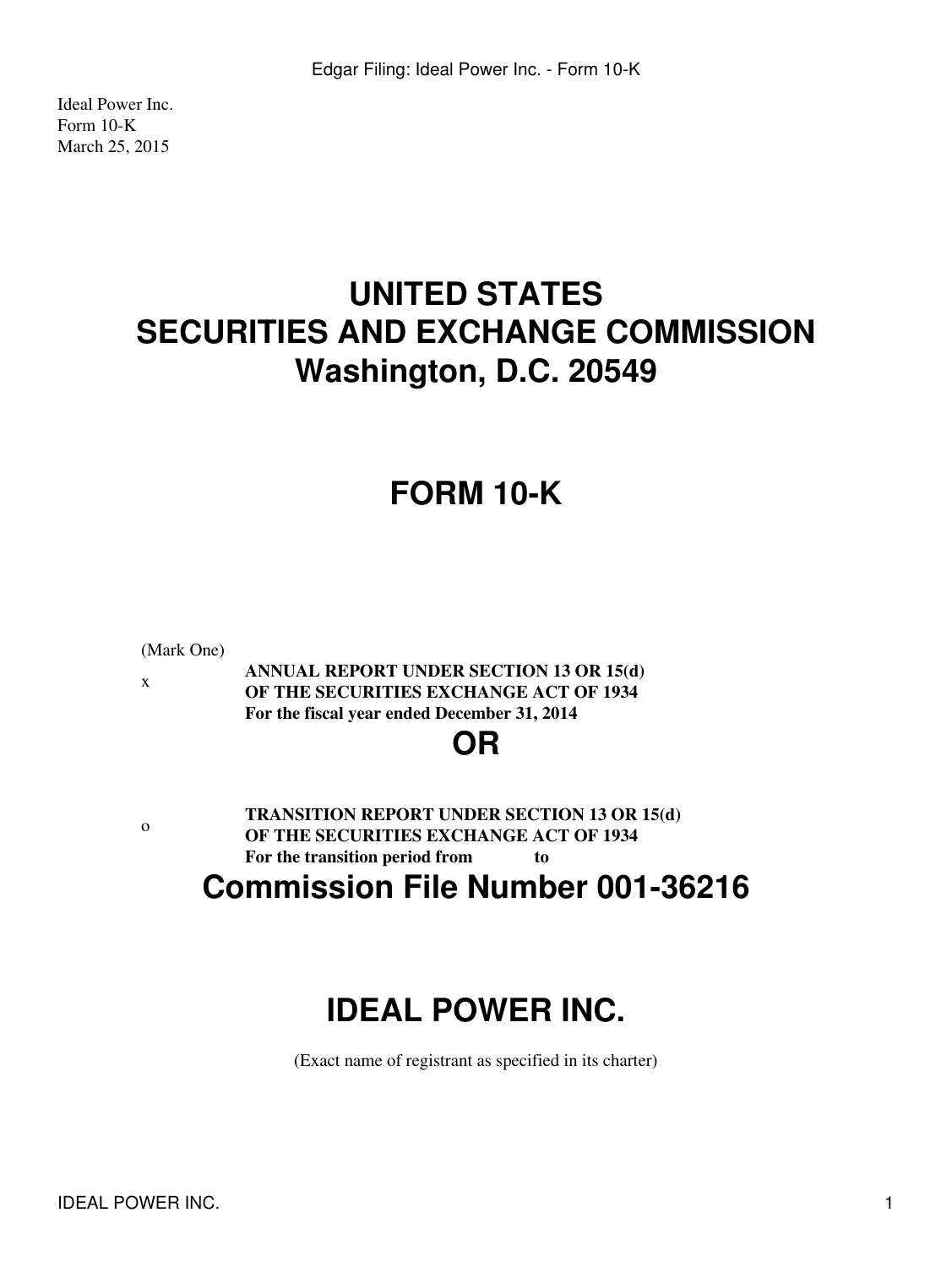DELAWARE **14-1999058** (State or other jurisdiction of (State of other jurisdiction or<br>incorporation or organization) (I.R.S. Employer Identification No.)

# **4120 Freidrich Lane, Suite 100 Austin, Texas 78744**

(Address of principal executive offices)

(Zip Code)

# **(512) 264-1542**

(Registrant s telephone number, including area code)

Securities registered pursuant to Section 12(b) of the Act:

Common Stock, par value \$0.001 NASDAQ Capital Market

Title of each class Name of each exchange on which each is registered

Indicate by check mark if the registrant is a well-known seasoned issuer, as defined in Rule 405 of the Securities Act.Yes o No x

Indicate by check mark if the registrant is not required to file reports pursuant to Section 13 or Section 15(d) of the Act.Yes o No x

Indicate by check mark whether the registrant (1) has filed all reports required to be filed by Section 13 or 15(d) of the Securities Exchange Act of 1934 during the preceding 12 months (or for such shorter period that the registrant was required to file such reports); and (2) has been subject to such filing requirements for the past 90 days.Yes x No o

Indicate by check mark whether the registrant has submitted electronically and posted on its corporate Web site, if any, every Interactive Data File required to be submitted and posted pursuant to Rule 405 of Regulation S-T (§229.405 of this chapter) during the preceding 12 months (or for such shorter period that the registrant was required to submit and post such files).Yes x No o

Indicate by check mark if disclosure of delinquent filers pursuant to Item 405 of Regulation S-K is not contained herein, and will not be contained, to the best of registrant s knowledge, in definitive proxy or information statements incorporated by reference in Part III of this Form 10-K or any amendment to this Form 10-K. x

Indicate by check mark whether the registrant is a large accelerated filer, an accelerated filer, a non-accelerated filer, or a smaller reporting company.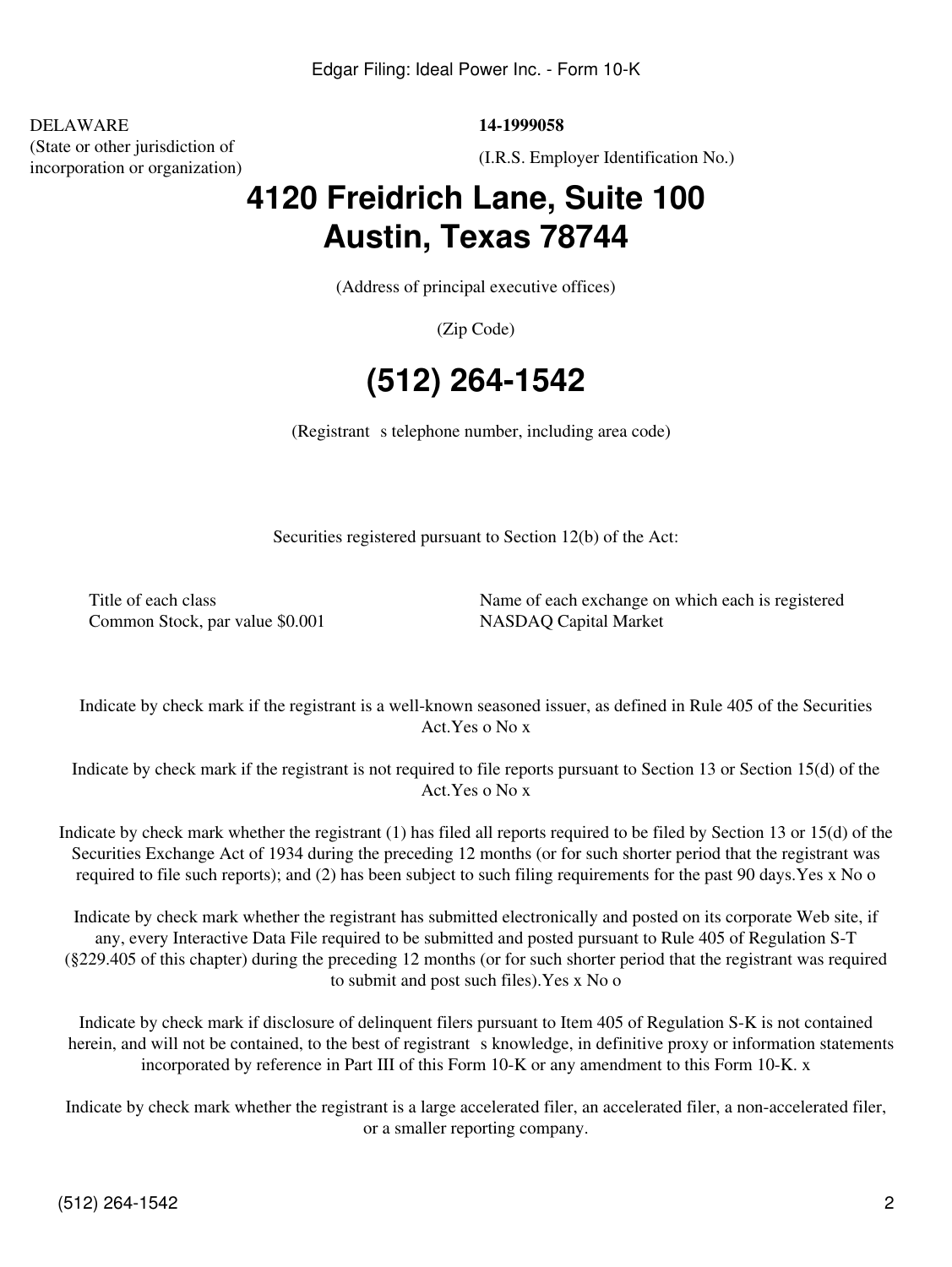Large accelerated filer o Accelerated filer o Non-accelerated filer o Smaller reporting company x (Do not check if a smaller reporting company)

Indicate by check mark whether the issuer is a shell company (as defined in Rule 12b-2 of the Exchange Act).Yes o No x

State the aggregate market value of the voting and non-voting common equity held by non-affiliates computed by reference to the price at which the common equity was last sold, or the average bid and asked price of such common equity, as of the last business day of the registrant s most recently completed second fiscal quarter.

As of June 30, 2014, the aggregate market value of the voting and non-voting common equity held by non-affiliates computed by reference to the last sale price of the common equity was \$42,387,538.

As of March 23, 2015 the issuer has 7,066,137 shares of common stock, par value \$0.001, issued and outstanding.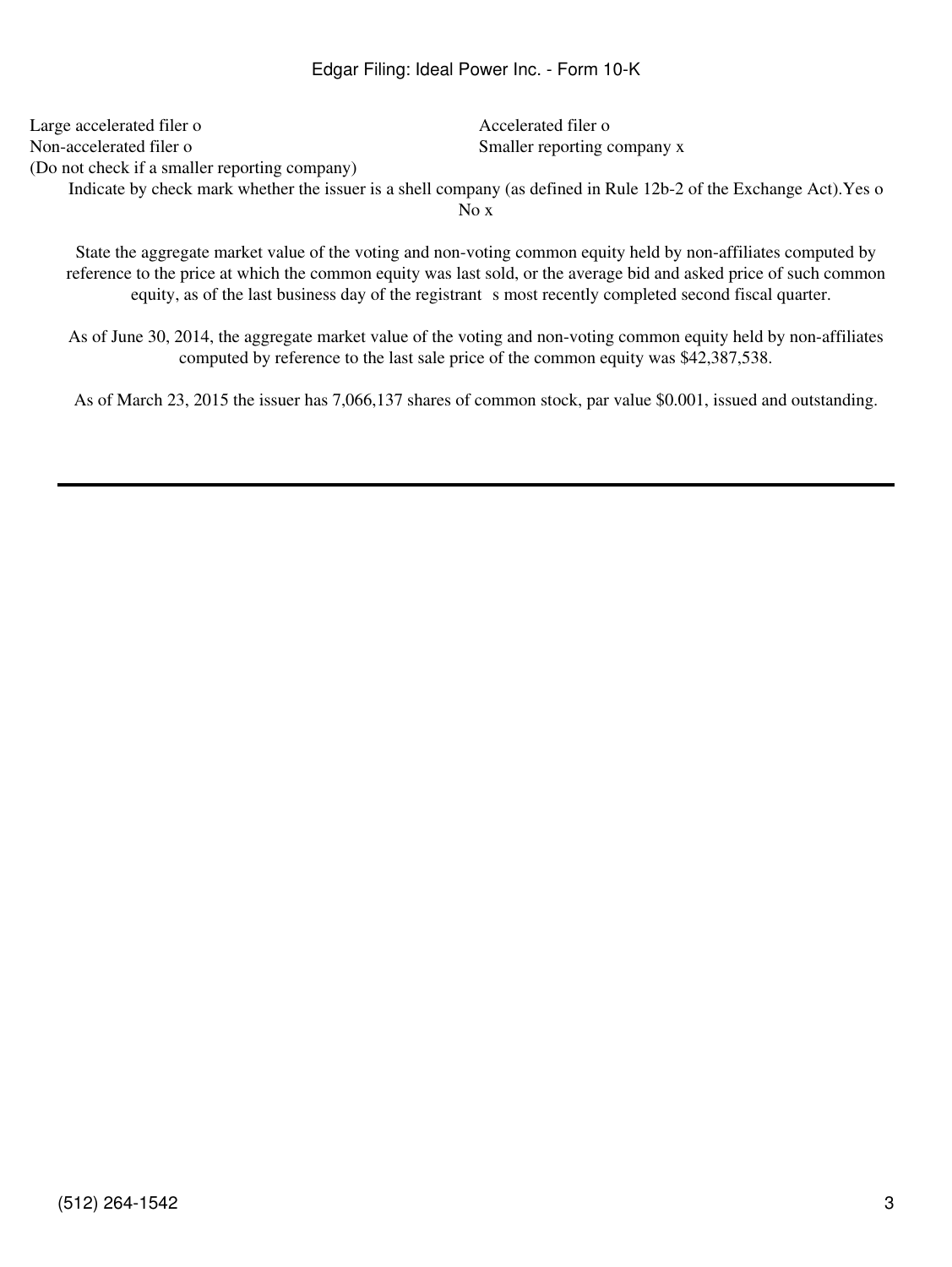# **TABLE OF CONTENTS**

## <span id="page-3-0"></span>**SPECIAL NOTE REGARDING FORWARD-LOOKING STATEMENTS AND OTHER INFORMATION CONTAINED IN THIS REPORT**

| PART I.<br>ITEM 1:                                                                                                         |             |
|----------------------------------------------------------------------------------------------------------------------------|-------------|
| <b>BUSINESS</b><br>ITEM 1A:                                                                                                | $\mathbf 1$ |
| <b>RISK FACTORS</b><br><b>ITEM 1B:</b>                                                                                     | <u>15</u>   |
| UNRESOLVED STAFF COMMENTS<br>ITEM 2:                                                                                       | 25          |
| <b>PROPERTIES</b><br>ITEM 3:                                                                                               | 25          |
| <b>LEGAL PROCEEDINGS</b><br>ITEM 4:                                                                                        | 25          |
| <b>MINE SAFETY DISCLOSURES</b><br>PART II.<br>ITEM 5:                                                                      | 25          |
| MARKET FOR REGISTRANT S COMMON EQUITY, RELATED STOCKHOLDER MATTERS<br>AND ISSUER PURCHASES OF EOUITY SECURITIES<br>ITEM 6: | 26          |
| <b>SELECTED FINANCIAL DATA</b><br>ITEM 7:                                                                                  | 28          |
| MANAGEMENT S DISCUSSION AND ANALYSIS OF FINANCIAL CONDITION AND<br><b>RESULTS OF OPERATIONS</b><br>ITEM 7A:                | 28          |
| <b>OUANTITATIVE AND OUALITATIVE DISCLOSURES ABOUT MARKET RISK</b><br>ITEM 8:                                               | 35          |
| FINANCIAL STATEMENTS AND SUPPLEMENTARY DATA                                                                                | 36          |
| ITEM 9:                                                                                                                    | 56          |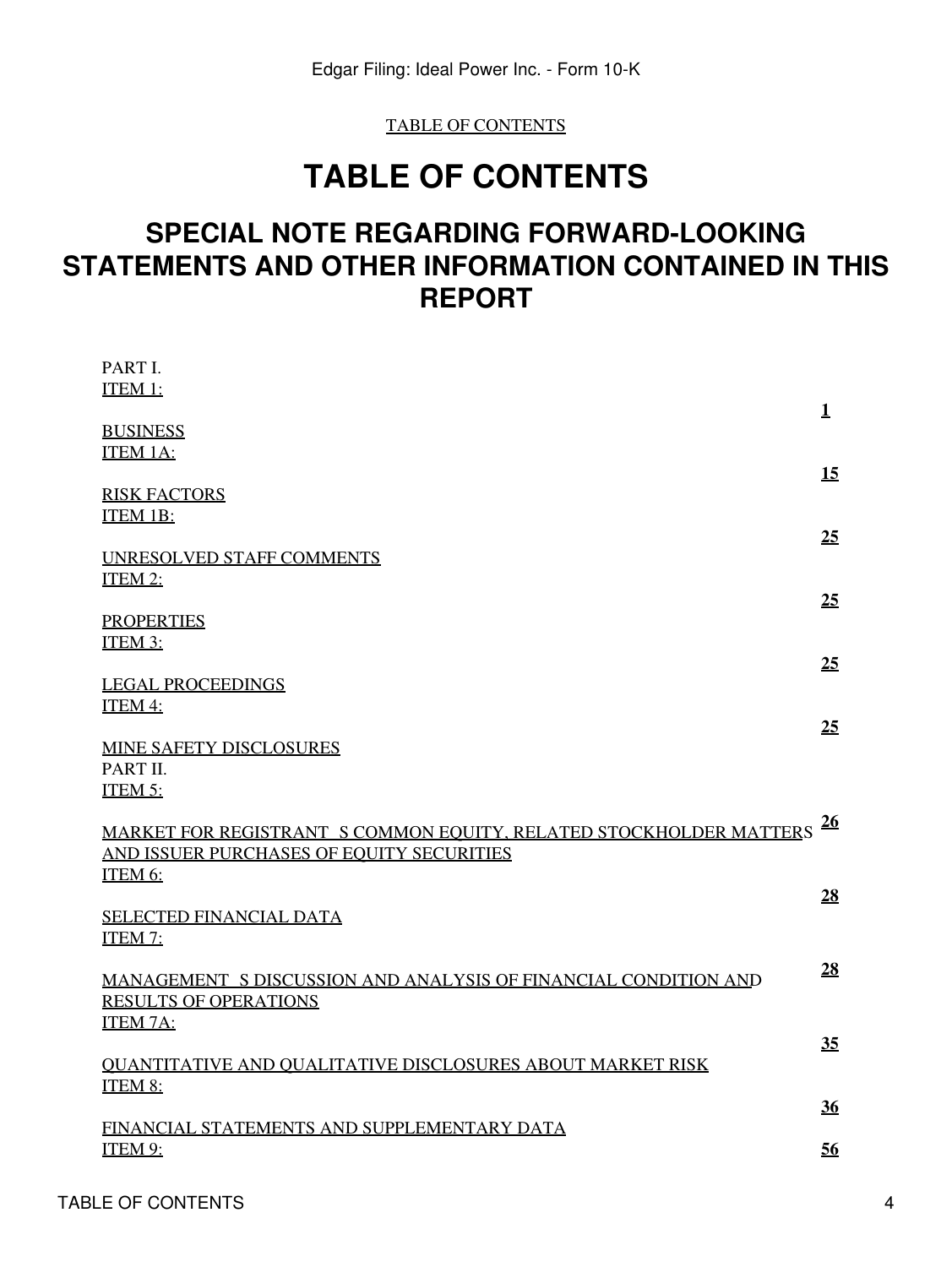| CHANGES IN AND DISAGREEMENTS WITH ACCOUNTANTS ON ACCOUNTING AND<br><b>FINANCIAL DISCLOSURE</b><br>ITEM 9A:           |    |
|----------------------------------------------------------------------------------------------------------------------|----|
| <b>CONTROLS AND PROCEDURES</b><br>ITEM 9B:                                                                           | 56 |
| <b>OTHER INFORMATION</b><br>PART III.<br>ITEM 10:                                                                    | 56 |
| DIRECTORS, EXECUTIVE OFFICERS AND CORPORATE<br><b>GOVERNANCE</b><br>ITEM 11:                                         | 57 |
| <b>EXECUTIVE COMPENSATION</b><br><b>ITEM 12:</b>                                                                     | 60 |
| SECURITY OWNERSHIP OF CERTAIN BENEFICIAL OWNERS AND MANAGEMENT AND<br>RELATED SHAREHOLDER MATTERS<br><b>ITEM 13:</b> | 64 |
| CERTAIN RELATIONSHIPS AND RELATED TRANSACTIONS, AND DIRECTOR<br><b>INDEPENDENCE</b><br>ITEM 14:                      | 66 |
| PRINCIPAL ACCOUNTING FEES AND SERVICES<br>PART IV.                                                                   | 67 |
| <b>ITEM 15:</b>                                                                                                      | 68 |
| <b>EXHIBITS</b><br><b>Signatures</b>                                                                                 | 69 |

i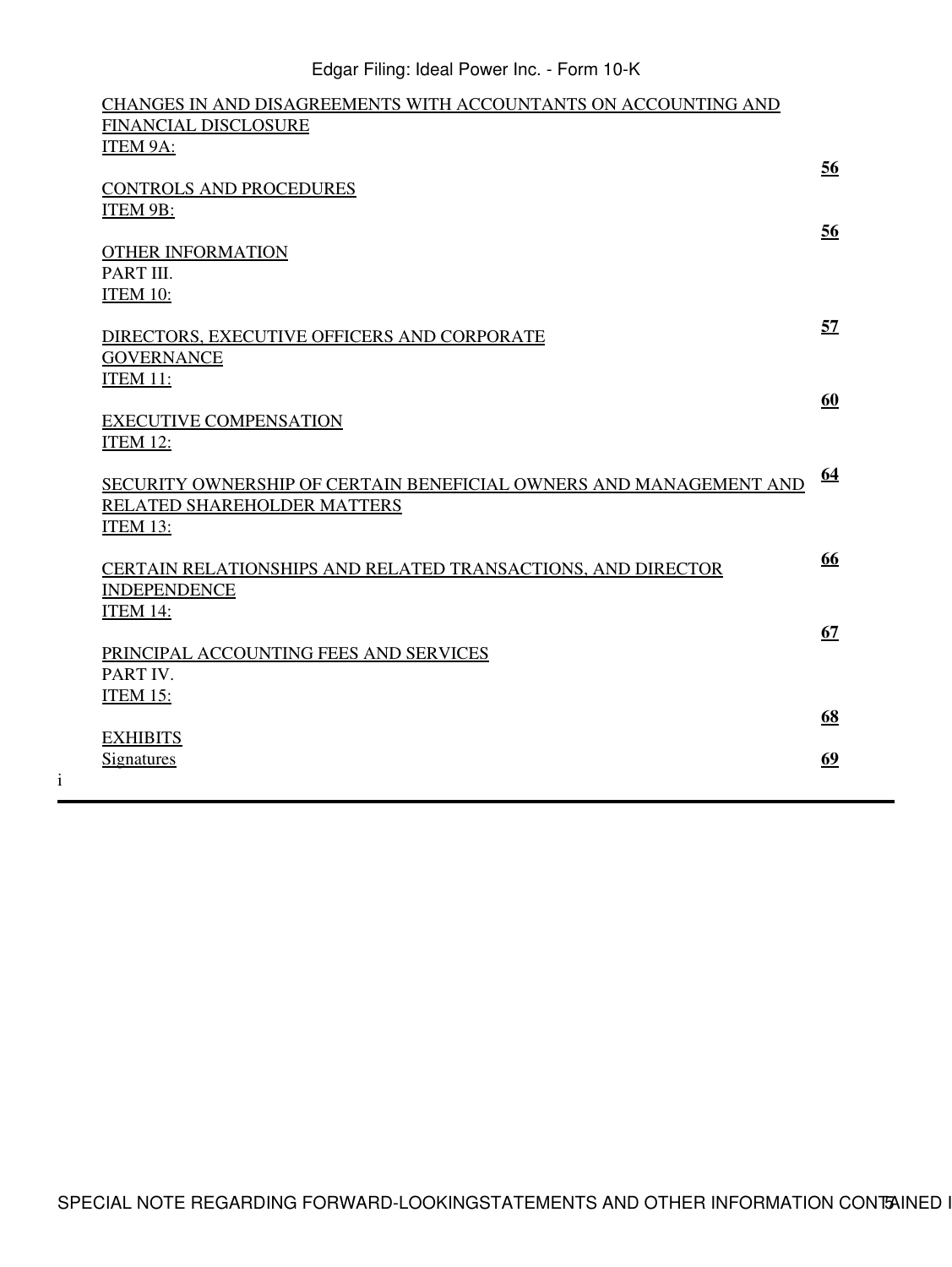# **SPECIAL NOTE REGARDING FORWARD-LOOKING STATEMENTS AND OTHER INFORMATION CONTAINED IN THIS REPORT**

This report contains forward-looking statements within the meaning of the Private Securities Litigation Reform Act of 1995 and the provisions of Section 27A of the Securities Act of 1933, as amended, and Section 21E of the Securities Exchange Act of 1934, as amended. Forward-looking statements give our current expectations or forecasts of future events. You can identify these statements by the fact that they do not relate strictly to historical or current facts. You can find many (but not all) of these statements by looking for words such as approximates, believes, hopes, expects anticipates, estimates, projects, intends, plans, would, should, could, may, or other similar expressions in the report. In particular, these include statements relating to future actions, prospective products, applications, customers, technologies, future performance or results of anticipated products, expenses, and financial results. These forward-looking statements are subject to certain risks and uncertainties that could cause actual results to differ materially from our historical experience and our present expectations or projections. Factors that could cause actual results to differ from those discussed in the forward-looking statements include, but are not limited to:

our history of losses;

our ability to achieve profitability;

our limited operating history;

emerging competition and rapidly advancing technology in our industry that may outpace our technology;

customer demand for the products and services we develop;

the impact of competitive or alternative products, technologies and pricing;

our ability to manufacture any products we develop;

general economic conditions and events and the impact they may have on us and our potential customers;

our ability to obtain adequate financing in the future, as and when we need it;

our success at managing the risks involved in the foregoing items; and

other factors discussed in this report.

The forward-looking statements are based upon management s beliefs and assumptions and are made as of the date of this report. We undertake no obligation to publicly update or revise any forward-looking statements included in this report. You should not place undue reliance on these forward-looking statements.

Unless otherwise stated or the context otherwise requires, the terms Ideal Power, we, us, our and the Company 1 Ideal Power Inc.

ii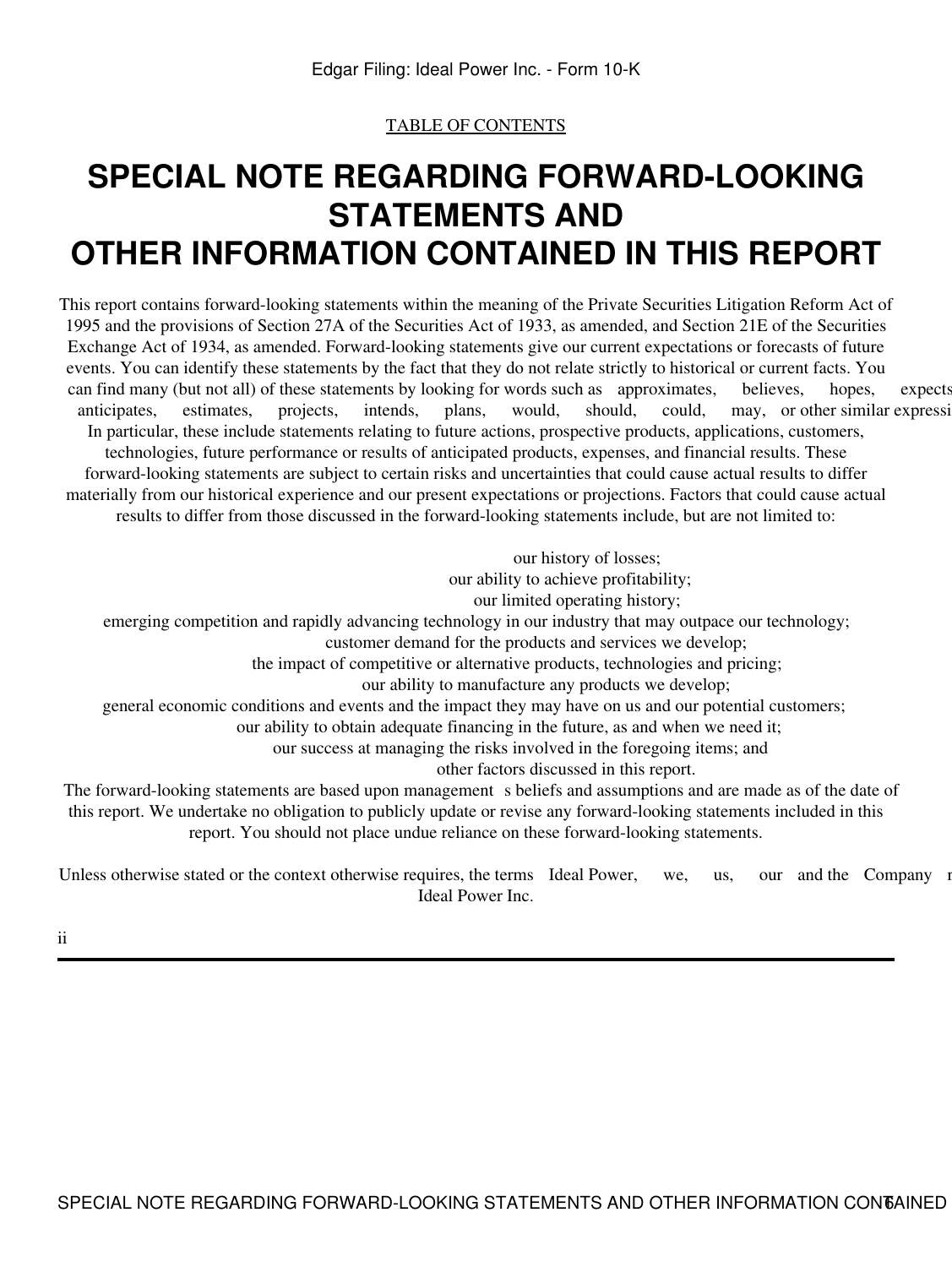ITEM 1: BUSINESS

## **Our Company**

<span id="page-6-0"></span>Ideal Power was formed in Texas on May 17, 2007 and converted to a Delaware corporation on July 15, 2013. Ideal Power has developed an electronic power conversion technology called Power Packet Switching Architecture (PPSA). PPSA is a power conversion technology that improves upon existing power conversion technologies in key product metrics, such as size, weight, cost, and efficiency. PPSA utilizes standardized hardware with application specific embedded software. Ideal Power has been granted 19 United States, one European, one Chinese and two other foreign patents on PPSA and its applications, and continues to build its intellectual property portfolio around this core technology.

Electronic power conversion systems change electrical energy between direct current (DC) and alternating current (AC) to enable generation, distribution, consumption and storage of electricity. Additional features of electronic power conversion systems include current, voltage and frequency management, and balancing system resources to optimize generation and load profiles of the customer.

Evolving sources and uses of energy are driving the need for a new energy infrastructure and supporting technologies. In particular, the deployment of unpredictable sources of renewable energy such as wind and solar is driving a need for technological advancement to mitigate this variability. Placement of PV solar at the customer site, high current demands for electric vehicle (EV) charging, and renewable energy intermittency are driving demand for systems to counteract these emerging technologies and keep the electrical system in balance. Energy storage systems have recently evolved as a new resource in the toolkit to better manage sources and uses of energy whether at the utility substation or in the electrical room of a small business. Distributed power conversion systems are an integral element of this new infrastructure as they are the device that enables local power management and control. Power conversion systems managing distributed grid energy storage can improve the resiliency of the power grid and also create islanded micro-grids to bring power to a home or building when the grid fails. In short, today s modern power conversion systems are a key component for managing power and ensuring continuity from generation through distribution and ultimately consumption.

Connecting power sources and uses together on the power grid requires keeping them electrically isolated to prevent power from flowing in the wrong direction and damaging components of the power system or creating potential safety hazards. Traditionally, power conversion systems use a transformer to isolate components. Transformer-based power conversion systems rely on one hundred year-old technology, which is big, heavy and expensive due to the large quantity of copper and magnetic material required. Thus, power conversion systems with transformers are costly to manufacture, ship and install, require a lot of space and generate a lot of heat due to their inefficient operation.

Ideal Power s PPSA is the only transformerless power conversion system on the market that provides the necessary electrical isolation required to connect electrical devices together on the grid. Electrical isolation is at the core of Ideal Power s PPSA technology. As a result, Ideal Power s PPSA power conversion systems are lighter, smaller and more efficient than transformer-based power conversion systems. Consequently, PPSA has the potential to impact several fast-growing electric power conversion markets.

Ideal Power has developed and commercialized power conversion systems that take advantage of the inherent benefits of its PPSA technology and sells these systems in markets where the value of this technology is the greatest. The primary markets for Ideal Power s technology today are commercial and industrial sites where there is a need for power conversion systems driven by one of several value streams. These value streams include managing consumption to reduce peak power demands, integrating new sources of generation such as distributed photovoltaic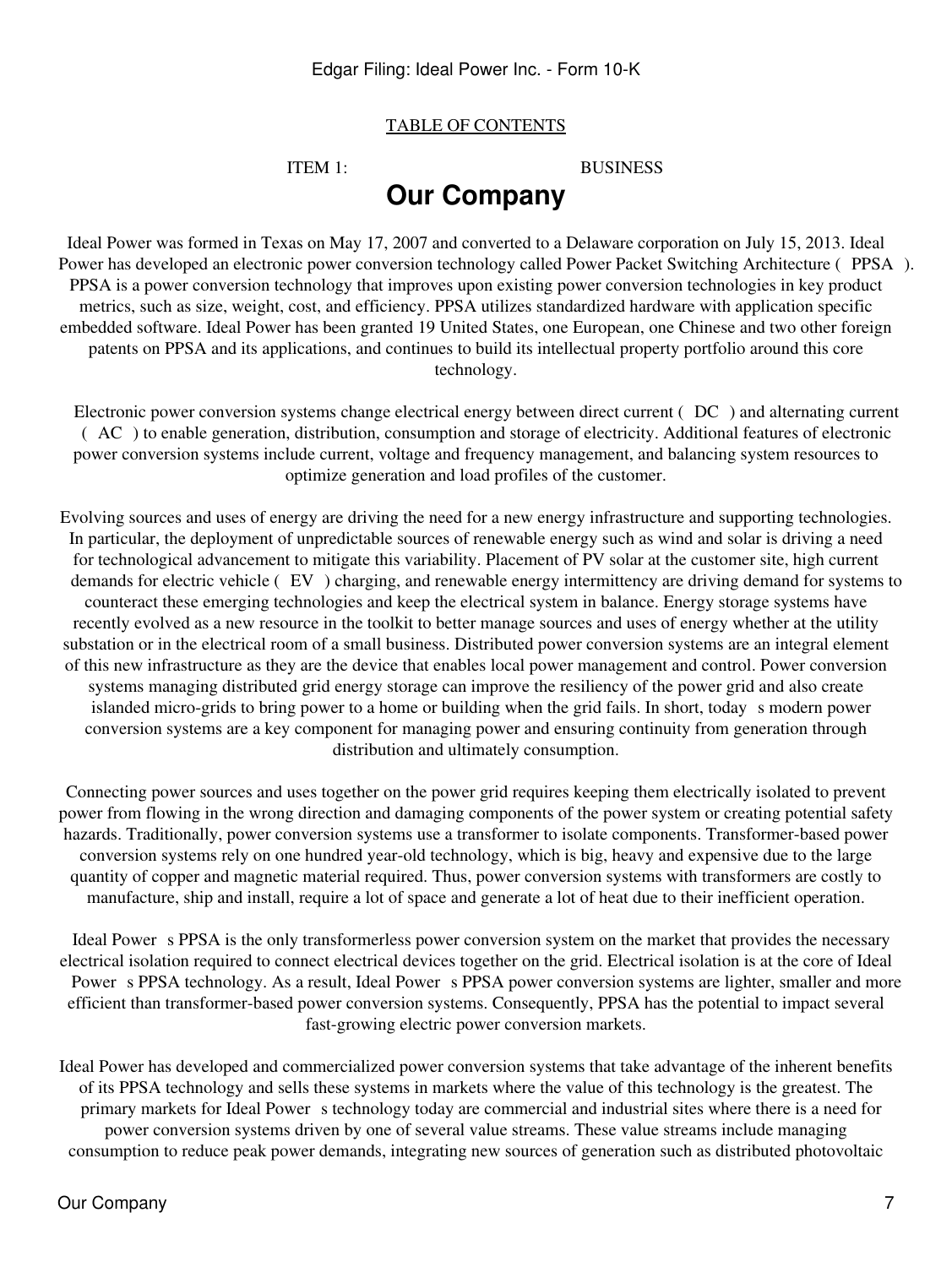power, and adding new resources such as EV chargers to the facility. Ideal Power s products provide advantages to the commercial or industrial customer over traditional power conversion systems due to their reduced weight, compact size, quiet operation, high efficiency and reliability, and advanced programmability features enabling the Company to optimize the system to specific customer needs.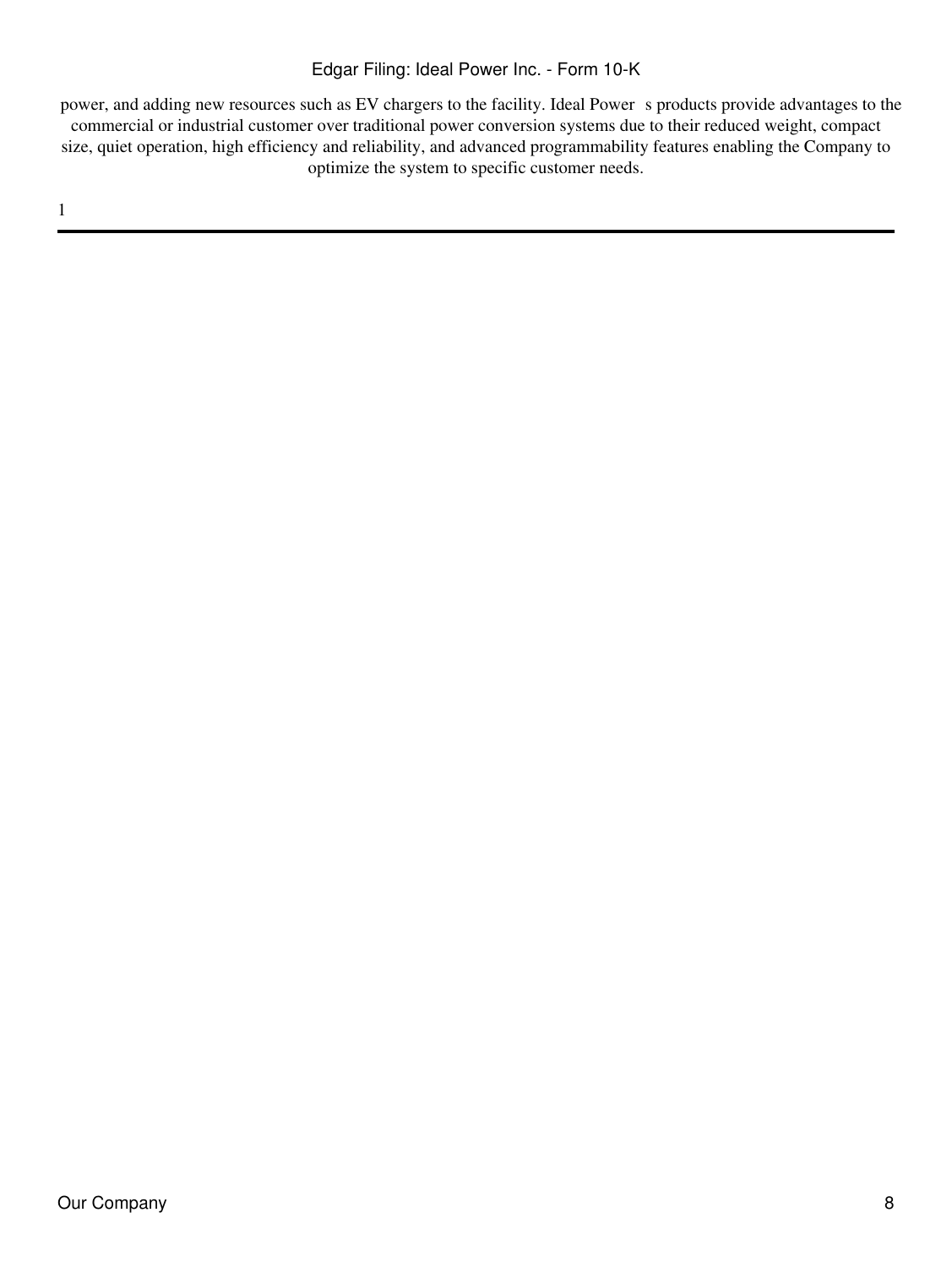## **Our Technology**

PPSA technology uses in-direct power flow where power flows through input switches and is temporarily stored in a proprietary AC link inductor. Fast switching algorithms, which enable the transfer of quantum packets of power, are at the heart of Ideal Power s PPSA technology. As the AC link becomes charged, it disconnects from its input switches and reconnects to its output switches, providing true isolation without the need for a transformer.

#### Figure 1: Schematic of PPSA Process

Traditional power conversion system technology uses continuous power flow that relies on several magnetic components and bulk capacitors that are heavy and expensive, have custom hardware for fixed functions that are inflexible and costly, and have high electrical and thermal stresses that drive component failures and losses. Ideal Power s PPSA technology eliminates the majority of the passive components of traditional power conversion systems including transformers, inductors and bulk capacitors. PPSA technology provides isolated power conversion in a single compact device, which provides clear advantages over traditional technologies. Among them are:

Size and Weight: PPSA architecture reduces size and weight by eliminating passive components such as transformers, inductors and bulk capacitors. Our 30kW power conversion system weighs 97 pounds. By contrast, similar transformer-based 30kW power conversion systems weigh over 600 pounds.

Efficiency: Efficiency is the measure of power out of the power conversion system as a percentage of the power into the system. Thus, high efficiency systems use less power in the conversion process and supply more power for use. In the California Energy Commission (CEC) weighted efficiency test, our 30kW power conversion system scored 96.5%. PPSA efficiency improvement can be even more significant when operating the system at relatively low rated power, which is more common in battery systems. 2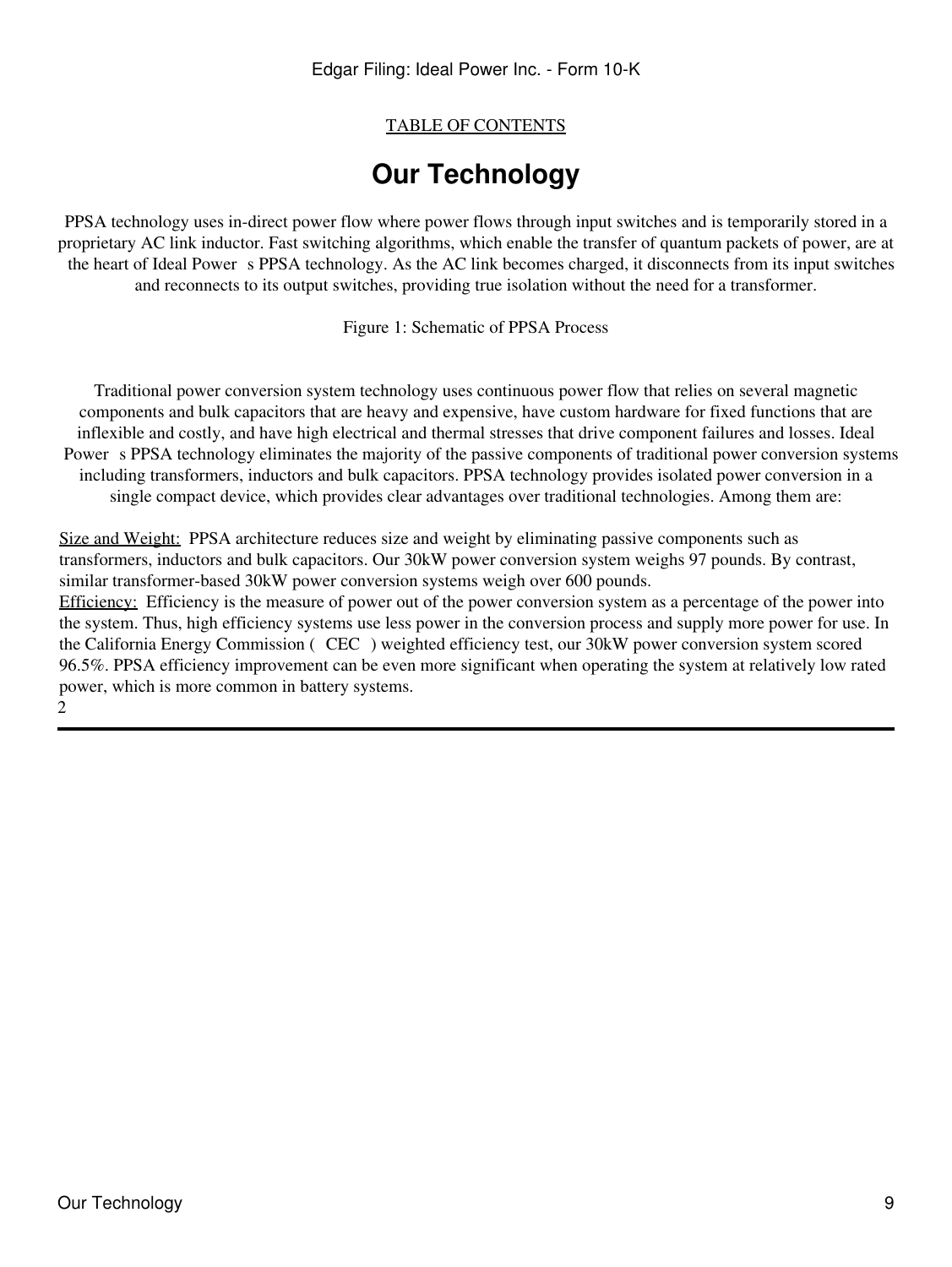### Figure 2: PPSA Size, Weight and Efficiency Comparison

Cost: Reduced weight results in lower material and manufacturing, transportation and installation costs. Safety: Since PPSA provides isolation, it allows the systems in which it is used to be grounded. Non-grounded systems require additional safeguards to pass U.S. safety regulations, which increase system cost and reduce efficiency.

Scalability/Flexibility: PPSA technology uses standardized hardware with application specific software, thus providing more scalability that enables rapid development cycles for new products and new applications. PPSA s flexibility enables uses from small commercial-scale (below 10kW) to utility-scale (over 1MW).

Reliability: PPSA technology enables a simplified product that eliminates several common failure modes. These design features are likely to increase overall system reliability.

Ideal Power is developing a next generation bi-directional insulated gate bipolar transistors (BD-IGBT) with funds from a \$2.5 million ARPA-E grant from the U.S. Department of Energy as well as Company research and development spending. For a discussion of the economic terms and conditions of the ARPA-E grant, please see the discussion in the section of this report titled Management s Discussion and Analysis of Results of Operations and Financial Condition Critical Accounting Policies Revenue Recognition. If successful in its development, Ideal Power believes these BD-IGBTs will further improve the competitive advantages of its core technology.

# **Business Strategy**

The Company s business strategy is to promote and expand the uses of its PPSA technology initially through product development and product sales, followed by licensing product designs to other OEMs all while continuing to innovate and expand the company s intellectual property portfolio in the power conversion space. To bring its products to market, the Company will seek out best-in-class partners who will build Ideal Power s innovative products into higher value products resulting in multiple strategic sales channels with Ideal Power s core PPSA technology as a key aspect of a system.

*Products:* The Company has developed products commercializing its PPSA technology and makes these products available for sale both directly to customers and through a distributor in the United States. The Company is currently selling six power conversion products utilizing its patented PPSA technology. These products are described as follows:

A 30kW PV Inverter, which is available in the United States as a UL 1741 Certified product for commercial and industrial PV installations. This product was Ideal Power s first product and was an important building block in validating the Company s technology and provided valuable operating 3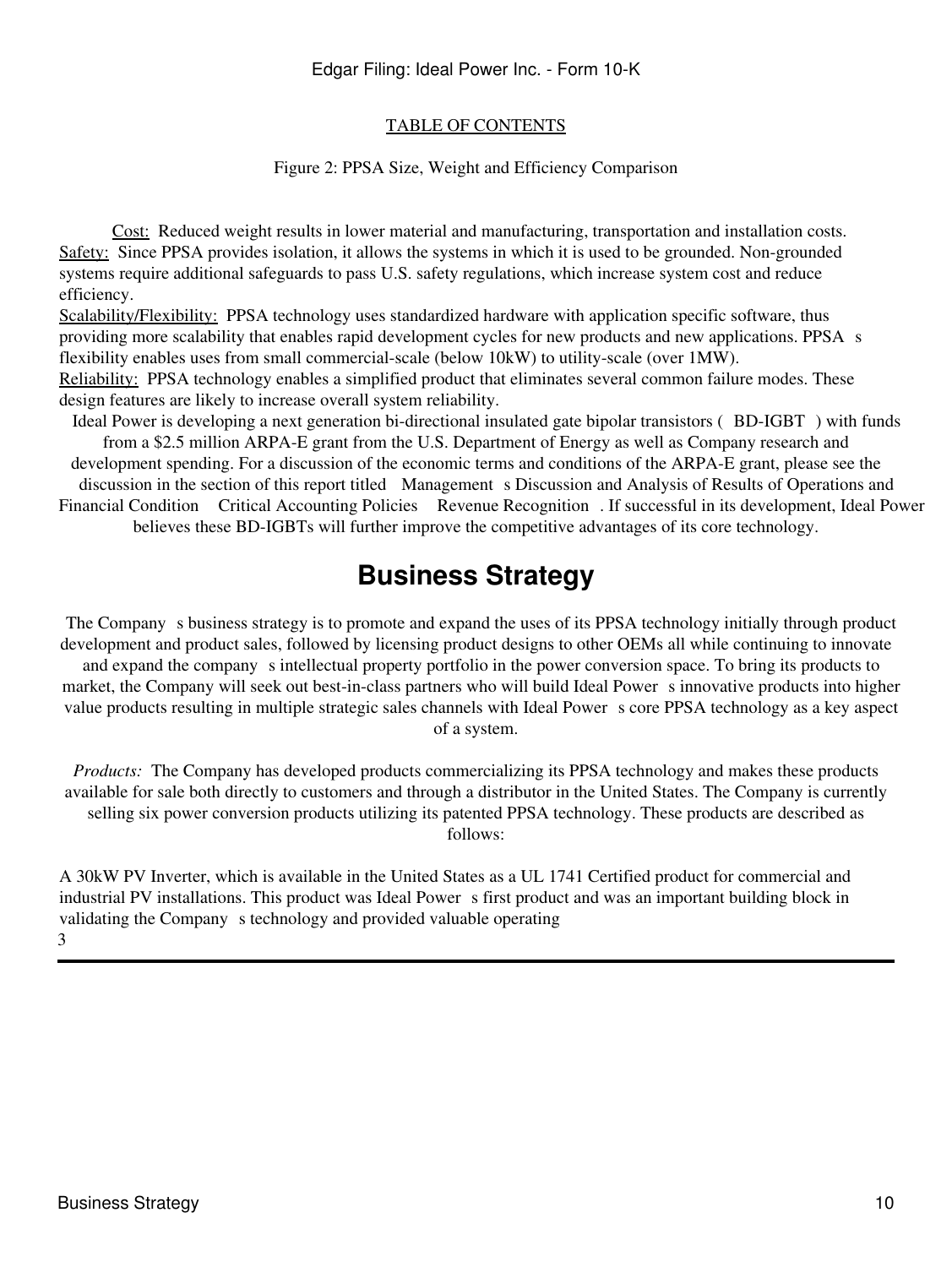experience in conditions outside of the laboratory. This product shares the same hardware as the Company s 30kW battery converter but uses embedded software specific to a PV application. While it is still available for sale it is not actively marketed and the company expects it to have little to no revenue going forward as the Company s product focus has shifted to higher-value bi-directional applications.

A 30kW Battery Converter for the growing commercial and industrial grid-tied distributed energy storage market. Ideal Power s second product, the 30kW battery converter received UL1741 certification, required for connection to the power grid in the United States, in January 2013. The 30kW bi-directional battery converter uses the same hardware design as the 30kW PV Inverter, but with more sophisticated embedded software for bi-directional power conversion and control. This product has significant performance advantages over other solutions in the market for Battery Energy Storage Systems (BESS) including its 96.5% CEC-weighted efficiency. Traditional, transformer-based power conversion systems typically have a 92 93% CEC-weighted efficiency. Ideal Power s 4% improvement is effectively an 8% improvement due to the fact that the CEC weighting only counts efficiency in one conversion step but two are required (grid battery & battery grid) due to the bi-directional nature of BESS applications. As a result, a BESS using a transformer-based product requires 8% more input electricity and 4% more battery storage capacity to create the same electrical output as a BESS using Ideal Power s product. Ideal Power s product is approximately 1/5<sup>th</sup> the size and weight of transformer-based products, reducing the costs of materials, manufacturing, shipping, installation and maintenance. Ideal Power s 30kW Battery Converter also has a significantly lower acoustic noise profile, which allows for installation in buildings without the need for acoustic isolation or insulation. This product is selling in volume today and it represented the majority of 2014 product revenue. A 30kW grid-resilient AC-DC-DC multi-port power conversion system, formerly known as a hybrid power conversion system, which has two DC ports enabling both PV and a DC battery system to be installed with one simple connection. This product was introduced in summer 2014 and is capable of operating in both 50Hz and 60Hz environments making it Ideal Power s first world-product. This product also has the ability to form and manage a

micro-grid, effectively using energy storage with distributed generation resources to make its own power grid to support critical loads or simply allow a building to disconnect from the utility power grid. This product is used in both off-grid and grid-tied applications and received the Electrical Energy Storage Award for product innovation at InterSolar, Germany, the world s largest solar exhibition. For grid-tied applications, this product is expected to receive its UL 1741 certification in Spring 2015.

A 125kW grid-resilient AC-DC power conversion system, which was introduced in October 2014, for higher power applications. This 125kW system has over four times the power of the 30kW product, is also a world-product, and also has the ability to form and manage a micro-grid. First articles of this new product will be delivered to customers in Spring 2015. This product is primarily for use in grid-tied applications and as such it is expected to receive its UL 1741 certification in late Summer 2015 and begin shipping in volume shortly thereafter.

A 125kW grid-resilient AC-DC-DC multi-port power conversion system, which was also introduced in October 2014, for higher power applications with multi-port capabilities. This 125kW system has over four times the power of the 30kW multi-port product, is also a world-product, and also has the ability to form and manage a micro-grid. First articles of this new product will be delivered to early customers in Spring 2015. This product is mostly for off-grid and micro-grid management applications and as such is not currently planned to receive a UL 1741 certification in 2015.

A new 30kW grid-resilient AC-DC power conversion system, which was introduced in February 2015 as the next generation of Ideal Powers 30kW batter converter. This new product has all of the design features of Ideal Powers new world-products including the ability to form and manage a microgrid as is targeted for those customers who want Ideal Power s best-selling 30kW battery converter but need to use the product overseas or need the ability to form a micro-grid. This new product is not a replacement for the 30kW battery converter but rather it is a complimentary product with additional features that will open up new markets for Ideal Power.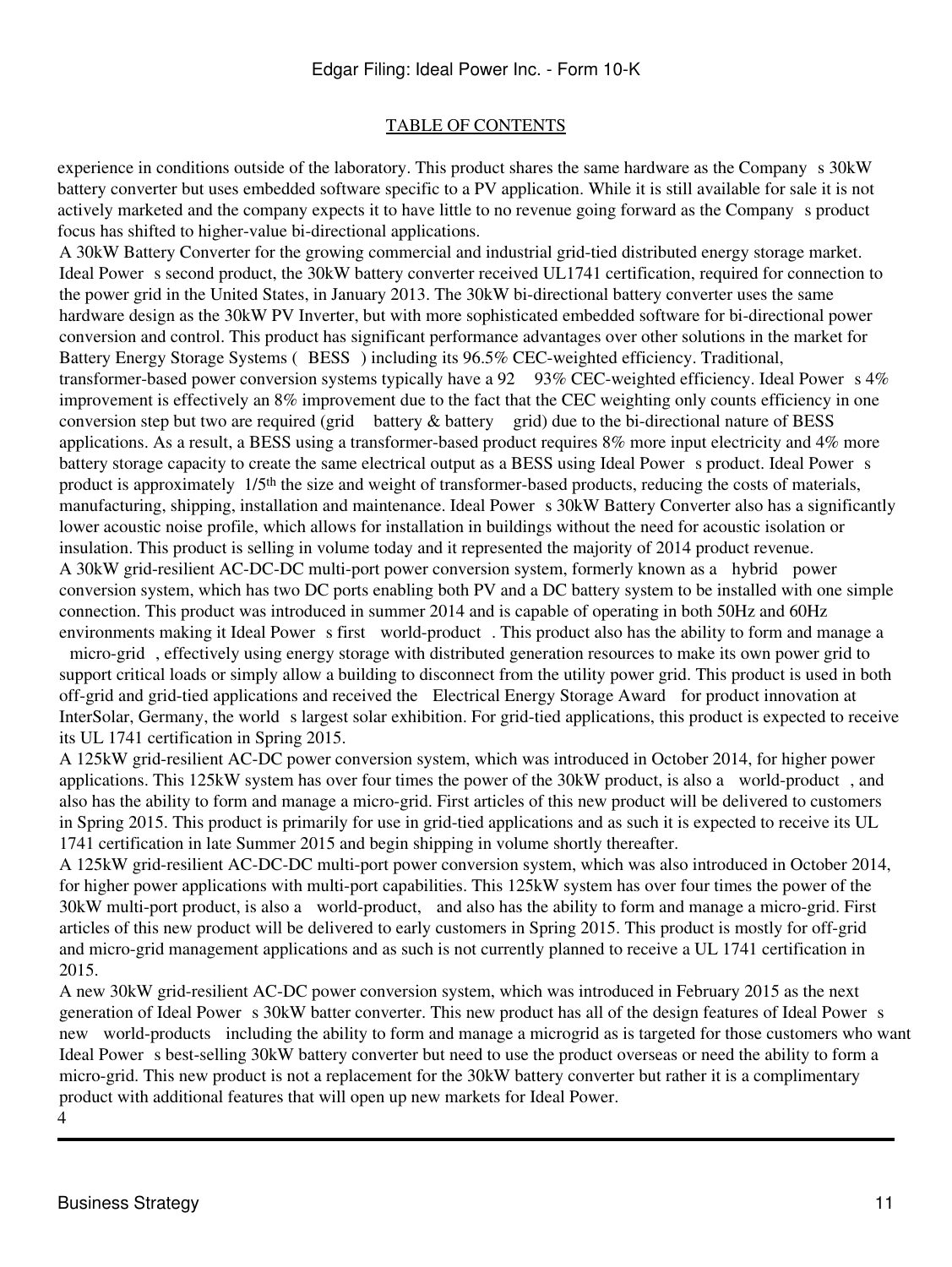### [TABLE OF CONTENTS](#page-3-0)

#### Figure 3: Ideal Power Product Family

*Licensing:* As its products establish a foothold in key power conversion markets, the Company may begin to focus on licensing its proprietary PPSA-based product designs to OEMs to reach more markets and customers. The Company may seek to build a portfolio of relationships that generate license fees and royalties from OEMs for sales of their products which integrate PPSA technology. The basis for this approach is the belief that OEMs may achieve higher product margins and gain more market share by providing PPSA-based products to their customers, which are differentiated from the balance of the product offerings from the industry. Ideal Power will first target OEMs in the power conversion space that serve markets and geographies that would be difficult or costly for Ideal Power to pursue directly and which make complementary products but do not compete with the Company in its core markets or core product offerings. The Company believes such strategic relationships with key OEM licensees would enable it to reap the benefits of its PPSA technology and gain market share more quickly than by strictly manufacturing and distributing its own products.

*Future Innovations*: Ideal Power continues to focus its long-term development efforts on next-generation power switches, including the Bi-Directional Insulated Gate Bipolar Transistors (BD-IGBT). Standard, single-direction IGBTs are widely used in power conversion systems today. In conventional power conversion systems, IGBT s are used as power switches to conduct and block current in a single direction. Thanks to its unique, patented PPSA architecture, Ideal Power has successfully deployed these standard single-direction IGBTs in its PPSA systems and enabled bi-directional power flow with industry-leading efficiency.

Ideal Power s technology can possibly be even more efficient. With new, bi-directional power switches conducting and blocking current in both directions, Ideal Power may be able to replace two traditional IGBT s and two diodes with one new BD-IGBT in its systems, possibly enabling even higher efficiency and potentially further reducing material costs which may further enhance the market competitiveness of Ideal Power s products and core PPSA technology.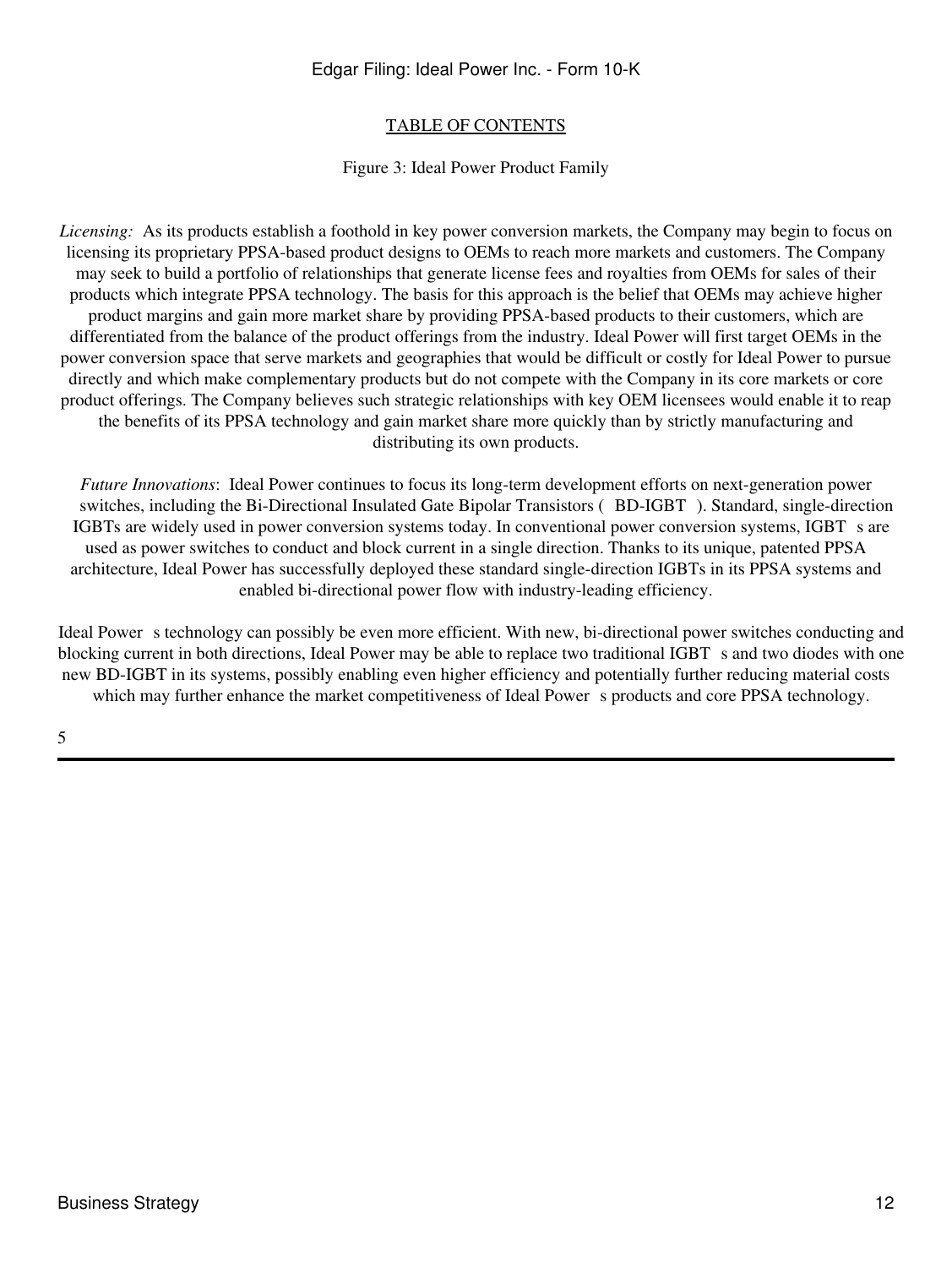### [TABLE OF CONTENTS](#page-3-0)

#### Figure 4: Potential Benefits of BD-IGBT Power Switch Components

Our BD-IGBT development effort is being partially funded by the U.S. Department of Energys \$2.5 million ARPA-E grant. The grant funds were fully utilized as of December 31, 2014 and the Company is self-funding current development efforts.

The Company believes that the commercialization of these next generation power switches may further improve the Company s advantages in efficiency, weight and cost across its entire range of products. Among other efforts in this area, Ideal Power is actively filing patents on this core technology, the semiconductor processing techniques involved, and the variety of applications for these new power switches. If the Company is successful in its efforts to commercialize these new power switches, it will extend the Companys product performance advantages in efficiency, power density, reliability, and cost in its current market applications, as well as accelerate its ability to deliver disruptive solutions in larger mature markets.

*Intellectual Property:* As a company focused on the development and commercialization of technology, we expect that our most valuable asset will be our intellectual property. This includes U.S. and foreign patents, patent applications, common-law trademarks, trade secrets and know-how. We are pursuing an aggressive intellectual property strategy.

We have 19 issued U.S. patents and 4 issued foreign patents. We have filed numerous additional pending U.S., foreign and international patent applications. The pending foreign and international patent applications, barring unforeseen problems, are expected to provide patent protection in additional countries including the European Union, China, India, Korea, Malaysia, the Philippines, Singapore and Brazil. We expect to file a significant number of additional patent applications for both our core power conversion technology and other technological developments that broaden the scope of our technology platform. The issue date and expiration date of our issued U.S. and foreign patents is included in the table below:

| Title                                                                                                  | Number    | <b>Issued</b> | Expires<br>(Estimate) |
|--------------------------------------------------------------------------------------------------------|-----------|---------------|-----------------------|
| Universal Power Converter                                                                              | 7,599,196 | $6$ -Oct-09   | $6 - Oct - 2028$      |
| Universal Power Converter Methods                                                                      | 7,778,045 | $17-Aug-10$   | 5-Jun-2029            |
| Power Conversion with Added Pseudo-Phase                                                               | 8,295,069 | $23-Oct-12$   | 17-Aug-2030           |
| <b>Converter For Enhanced Efficiency Power Conversion</b>                                              | 8,300,426 | $30$ -Oct-12  | 30-Mar-2028           |
| Universal Power Converter with Bidirectional Switching<br>Devices                                      | 8,345,452 | $1-Jan-13$    | $6$ -Jun-2027         |
| Power Transfer Devices, Methods, and Systems with<br>Crowbar Switch Shunting Energy-Transfer Reactance | 8,391,033 | $5-Mar-13$    | $29$ -Jun- $2030$     |
| Buck-Boost Power Converter Circuits, Methods and<br><b>Systems</b>                                     | 8,395,910 | $12-Mar-13$   | 6-Jun-2027            |
| Universal Power Converter with Two Input Drive<br><b>Operations During Each Half-Cycle</b>             | 8,400,800 | $19-Mar-13$   | 6-Jun-2027            |
|                                                                                                        |           |               |                       |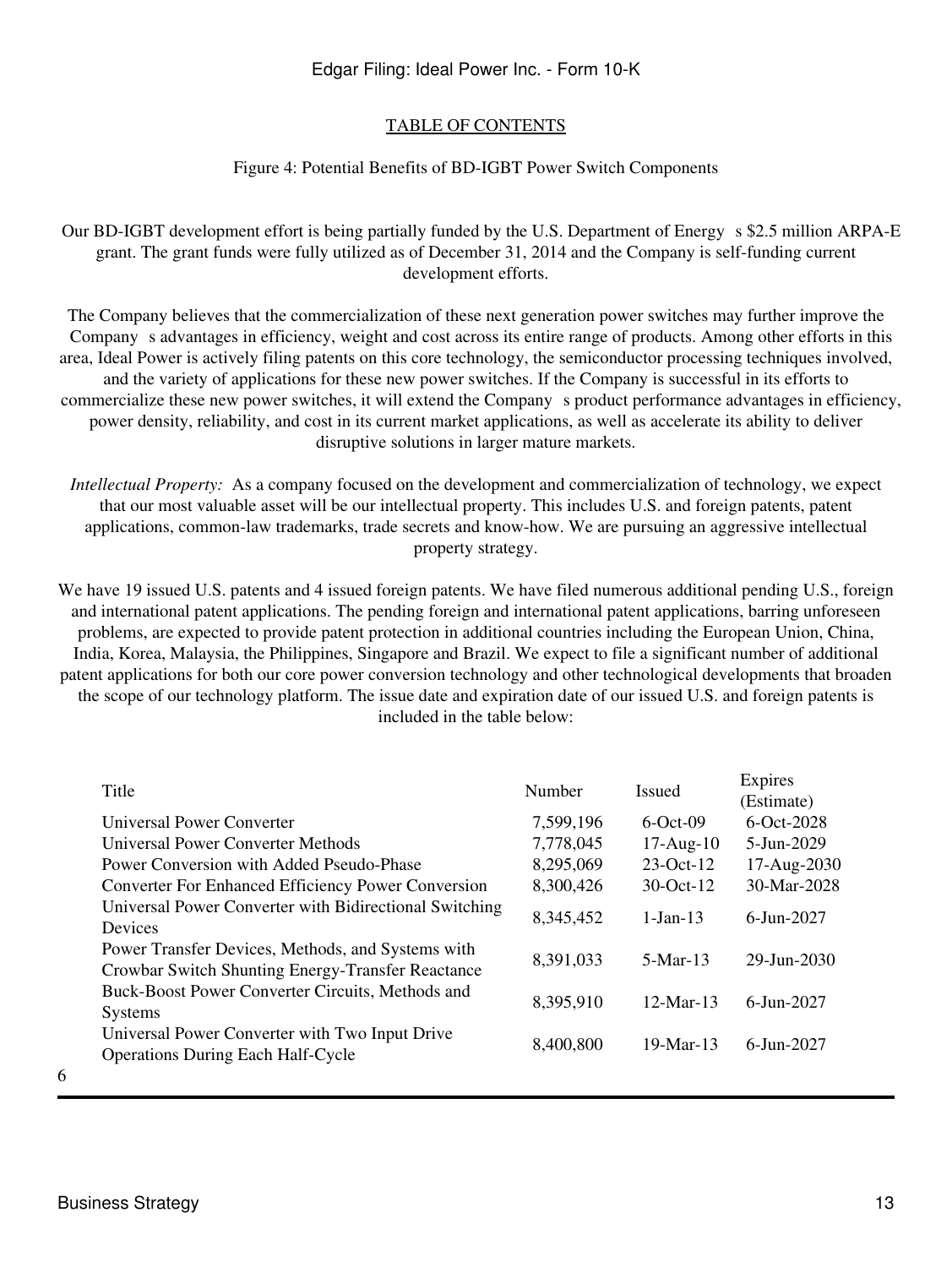| Title                                                                                                  | Number                 | <b>Issued</b>                  | Expires<br>(Estimate)     |
|--------------------------------------------------------------------------------------------------------|------------------------|--------------------------------|---------------------------|
| Power Conversion with Added Pseudo-Phase                                                               | 8,406,025              | $26$ -Mar-13                   | 17-Aug-2030               |
| Power Transfer Devices, Methods, and Systems with<br>Crowbar Switch Shunting Energy-Transfer Reactance | 8,432,711              | 30-Apr-13                      | 29-Jun-2030               |
| Power Transfer Devices, Methods, and Systems with<br>Crowbar Switch Shunting Energy-Transfer Reactance | 8,441,819              | 14-May-13                      | 29-Jun-2030               |
| PV Array Systems, Methods, and Devices with<br><b>Improved Diagnostics and Monitoring</b>              | 8,446,042              | $21$ -May-13                   | 30-Nov-2031               |
| PV Array Systems, Methods, and Devices with<br><b>Improved Diagnostics and Monitoring</b>              | 8,446,043              | $21$ -May-13                   | 30-Nov-2031               |
| Power Transfer Devices, Methods, and Systems with<br>Crowbar Switch Shunting Energy-Transfer Reactance | 8,446,705              | $21$ -May-13                   | 29-Jun-2030               |
| Power Transfer Devices, Methods, and Systems with<br>Crowbar Switch Shunting Energy-Transfer Reactance | 8,451,637              | 28-May-13                      | 29-Jun-2030               |
| Photovoltaic Array Systems, Methods, and Devices<br>with Bidirectional Converter                       | 8,461,718              | $11$ -Jun- $13$                | 30-Nov-2031               |
| Photovoltaic Array Systems, Methods, and Devices<br>with Bidirectional Converter                       | 8,471,408              | $25$ -Jun-13                   | 30-Nov-2031               |
| Power Conversion with Added Pseudo-Phase                                                               | 8,514,601              | $20$ -Aug-13                   | 17-Aug-2030               |
| Power Conversion with Current Sensing Coupled<br>through Saturating Element                            | 8,531,858              | $10-Sep-13$                    | 30-Nov-2031               |
| <b>Universal Power Converter</b>                                                                       | CN101523710B           | 5-Mar-14                       | 6-Jun-2027                |
| Photovoltaic Array Systems, Methods, and Devices<br>with Bidirectional Converter                       | SG190401               | 28-May-14                      | 30-Nov-2031               |
| Universal Power Converter<br>Power Converter with Added Pseudo-Phase                                   | EP2025051<br>CA2808490 | $31$ -Dec-14<br>$3$ -Feb- $15$ | 6-Jun-2027<br>17-Aug-2030 |

On October 4, 2013 we received a letter from a competitor alleging that the system architecture that appears on our website appears to infringe on patents licensed to or held by the competitor. The letter asks that we explain why we believe that our technology does not represent an infringement. We have investigated this claim and we have determined that the allegation is without merit. No resolution regarding this assertion has been reached. In early 2014, we met with the competitor to discuss the issue. No subsequent discussions have been held with, and no further correspondence has been received from, this competitor.

We rely on a combination of patent filings, laws that protect intellectual property, confidentiality procedures, and contractual restrictions with our employees and others, to establish and protect our intellectual property rights. In addition, the software that is shipped with our products is encrypted.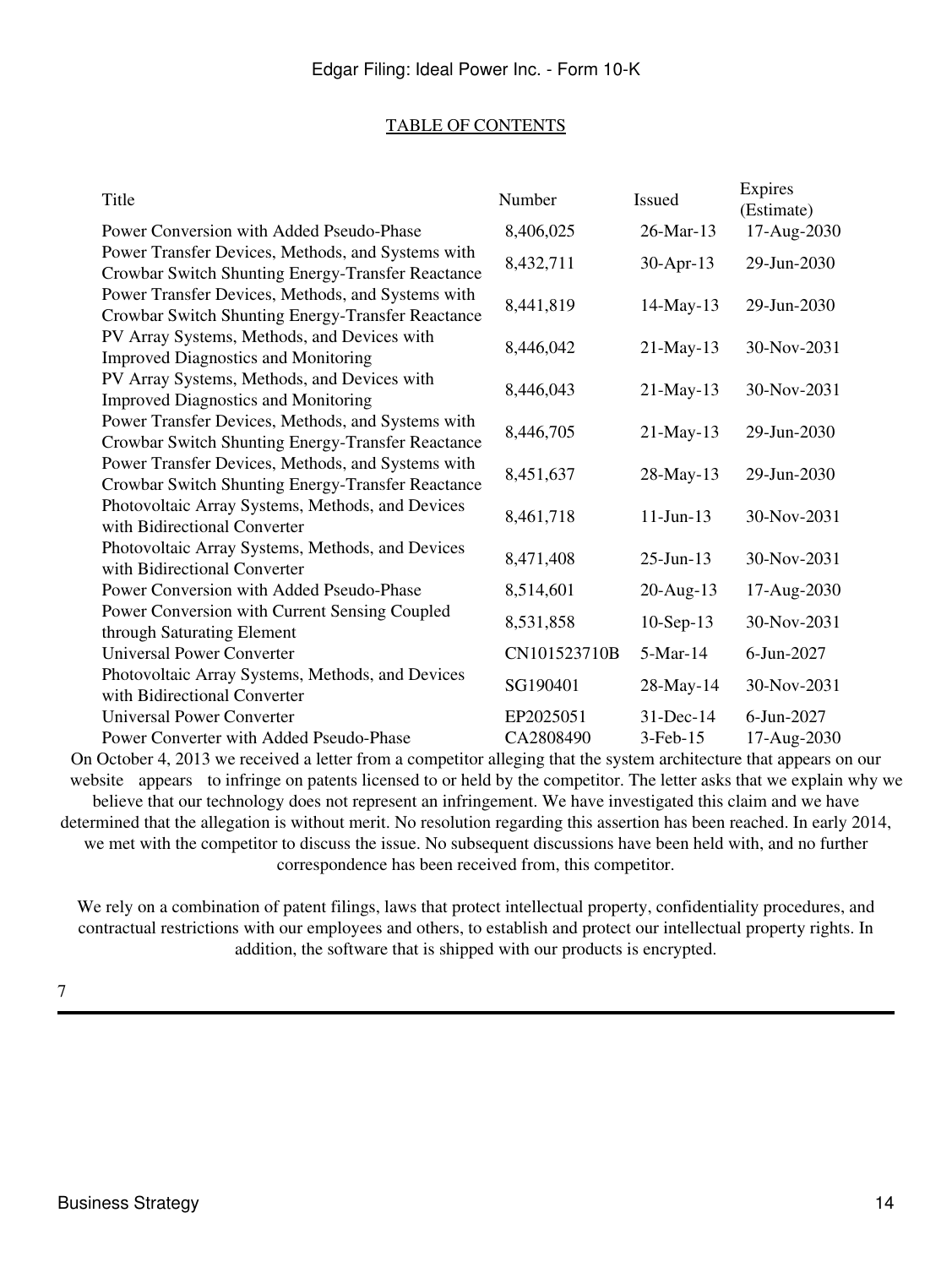## **Target Markets**

The global power conversion market was approximately \$50 Billion in 2014 and is forecast to grow to over \$70 Billion by 2020 as shown below in the graphic by Yole Development, a Lyon, France based global research firm specializing in the scientific and power electronics markets.

Figure 5: Inverter Market

### **Inverters market (M\$) including PV inverter, wind turbine, rail traction, EV/HEV, motor drives & UPS**

*(Source: Inverter market trends for 2013 2020 and major technology changes report, February 2013, Yole Development)*

Of this nearly \$70 billion of 2020 market potential, the vast majority of the growth will come from three segments of the industry as shown in the below graphic based on data from the same Yole Development study. Ideal Power has products both in production and in development that directly address the highest predicted growth segment (Battery & Microgrid).

Figure 6: Inverter Market Segmentation

## **Battery and Microgrid Power Conversion Market**

Utility power grids are built using Alternating Current (AC) generation, transmission, and distribution resources. This method of power transmission and distribution has been proven over time to be reliable and safe. The outlets in a typical home or business are AC but many electrical devices, such as computers,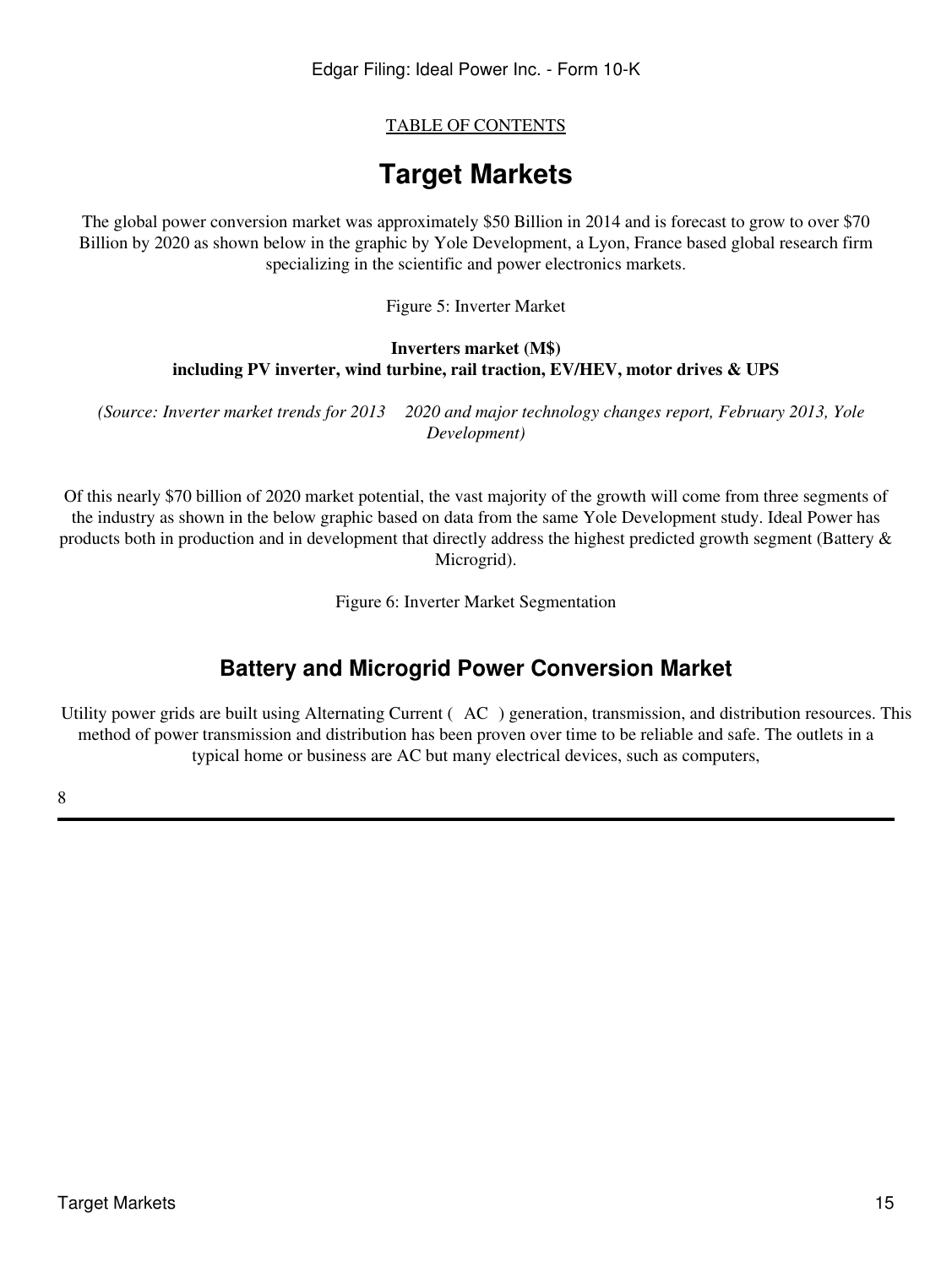televisions, and other appliances operate on Direct Current (DC) power. Batteries and PV solar panels produce DC power as well. In order to operate DC devices on an AC power grid, a power conversion device is necessary.

In the traditional utility model, power is generated from central stations and transmitted over long distance high-voltage transmission lines to substations where the voltage is reduced for distribution to consumers. Utility grids are built to manage the flow of power in one direction, from generation to use, where sophisticated tools have been developed to constantly match the amount of power being generated with the amount being consumed. Utilities ramp power plants up or down to closely match generation with load. The rapid growth in worldwide renewable generation such as wind and solar has added a new level of complexity to the equation. These intermittent resources cannot be dispatched at will or relied upon to meet the peak power demands of the grid. Renewables tend to ramp up and down quickly. A single cloud over a PV farm can cause output to be reduced from full power to nearly nothing in a manner of seconds. These new challenges can make it increasingly difficult for utilities to meet peak power demands. As a result, utilities in certain markets of the United States have begun charging more for peak power to their customers. These are known as peak demand charges and offer an incentive for customers to cut peak power usage. This is a trend that is likely to continue in the U.S. and elsewhere as the utility grid enters the information age with smart meters and demand-side management tools available to electricity consumers.

Battery Energy Storage Systems (BESS) are blocks of batteries coupled with a power conversion system such as those manufactured by Ideal Power to enable electric power to be captured, stored, and used on electric power grids. These systems can be large, megawatt-scale systems operated by utilities to better manage their system resources, or small, kilowatt-scale systems in homes and businesses designed to enable consumers to manage their power use and mitigate utility imposed demand charges. In certain U.S. markets today, notably California, New York, and Massachusetts, there are strong economic incentives available to commercial and industrial consumers in the form of reduced demand charges for installing a BESS and reducing peak consumption. There is also strong regulatory support for such systems. For example, California has issued a mandate for over 1,000 megawatts of new energy storage to be installed by 2020. Ideal Power s 30kW and 125kW AC-DC power conversion systems enable these BESS systems to connect to the utility grid and offer these customers substantial cost savings opportunities. This market is still in its infancy, but Ideal Power has established a strong brand and position in this market with the Companys customers having many systems installed and operating today. This market is forecast to grow 40% annually over the next six years and offers the highest value proposition today for the Company s power conversion systems.

Distributed PV solar installations are a stable growth business for power conversion systems. The economics of generating PV solar for local consumption remain strong. One shortcoming of these rooftop PV systems is that they require the utility power grid to be connected in order for them to operate. A home or business with PV on the roof will not, in most cases, benefit from the ability to generate power should the utility power grid go down. Ideal Power s grid-resilient multi-port power conversion systems remove this constraint. When a distributed solar PV system is connected with a BESS to one of Ideal Power s multi-port power conversion systems, the home or business will benefit from the product s ability to form and manage a local microgrid powered by the PV system and batteries even when the utility grid is down. This capability is attractive to electricity consumers who need to power critical loads even in a blackout. This capability is not limited to PV systems. Ideal Power products have been proven to connect and manage a diesel generator with batteries to form and operate a microgrid using far less fuel, emitting far fewer pollutants, and providing better power quality than a diesel generator alone.

### **The Commercial and Industrial Battery Energy Storage System (BESS) Market**

The commercial and industrial battery energy storage system (BESS) market is the primary vertical power conversion market for the company s 30kW Battery Converter, Grid-Resilient 30kW Power Conversion System, and Grid-Resilient 125kW Power Conversion System. These products are currently being sold to commercial BESS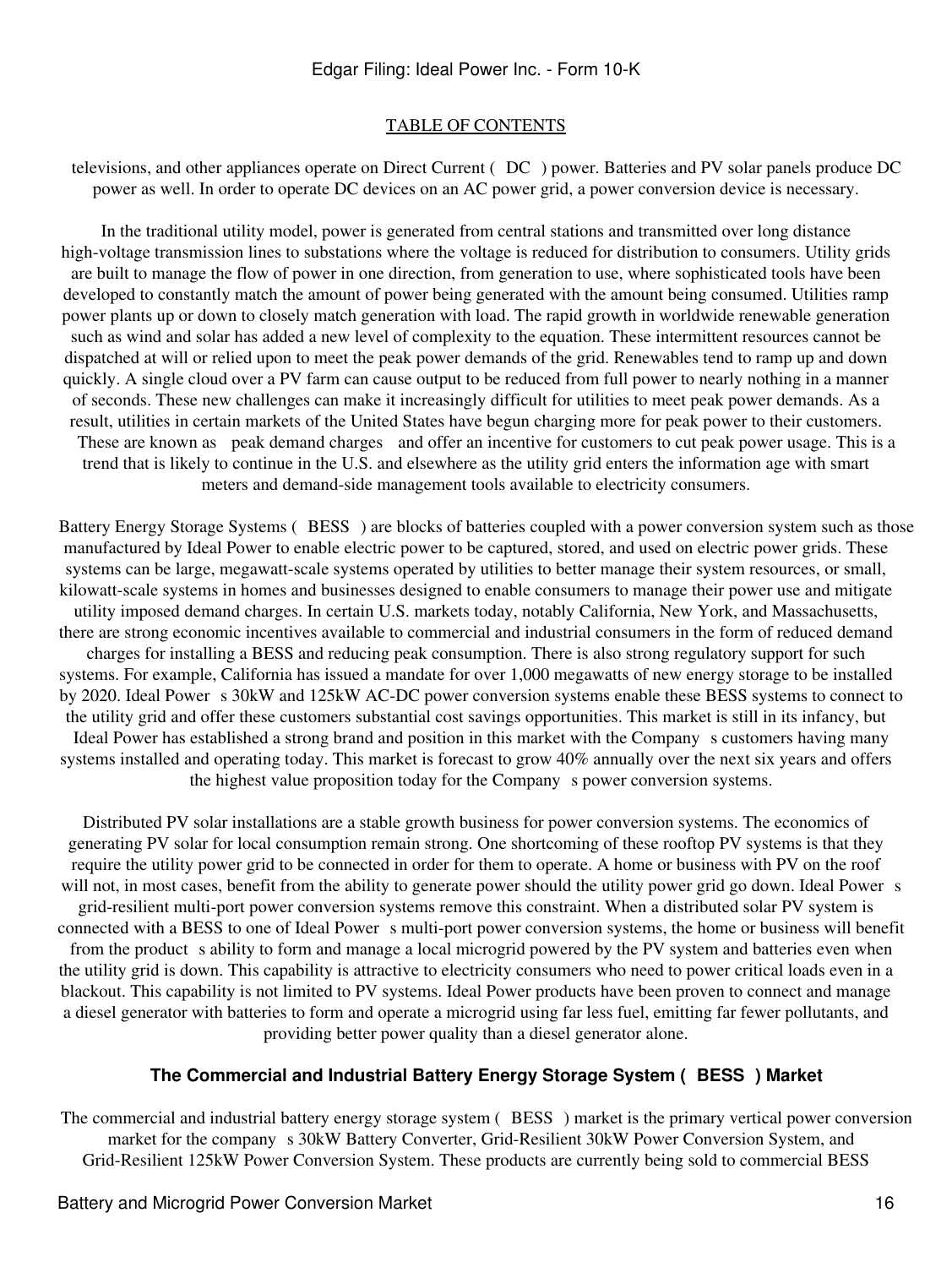integrators such as industry leaders Sharp Electronics, Green Charge Networks, EOS Energy, and Coda Energy. As these product gain traction in the market with these and other customers, the Company believes that it is well positioned to emerge as the market-leader in power conversion solutions to the commercial and industrial segment of the BESS vertical and will benefit from this market s rapid growth.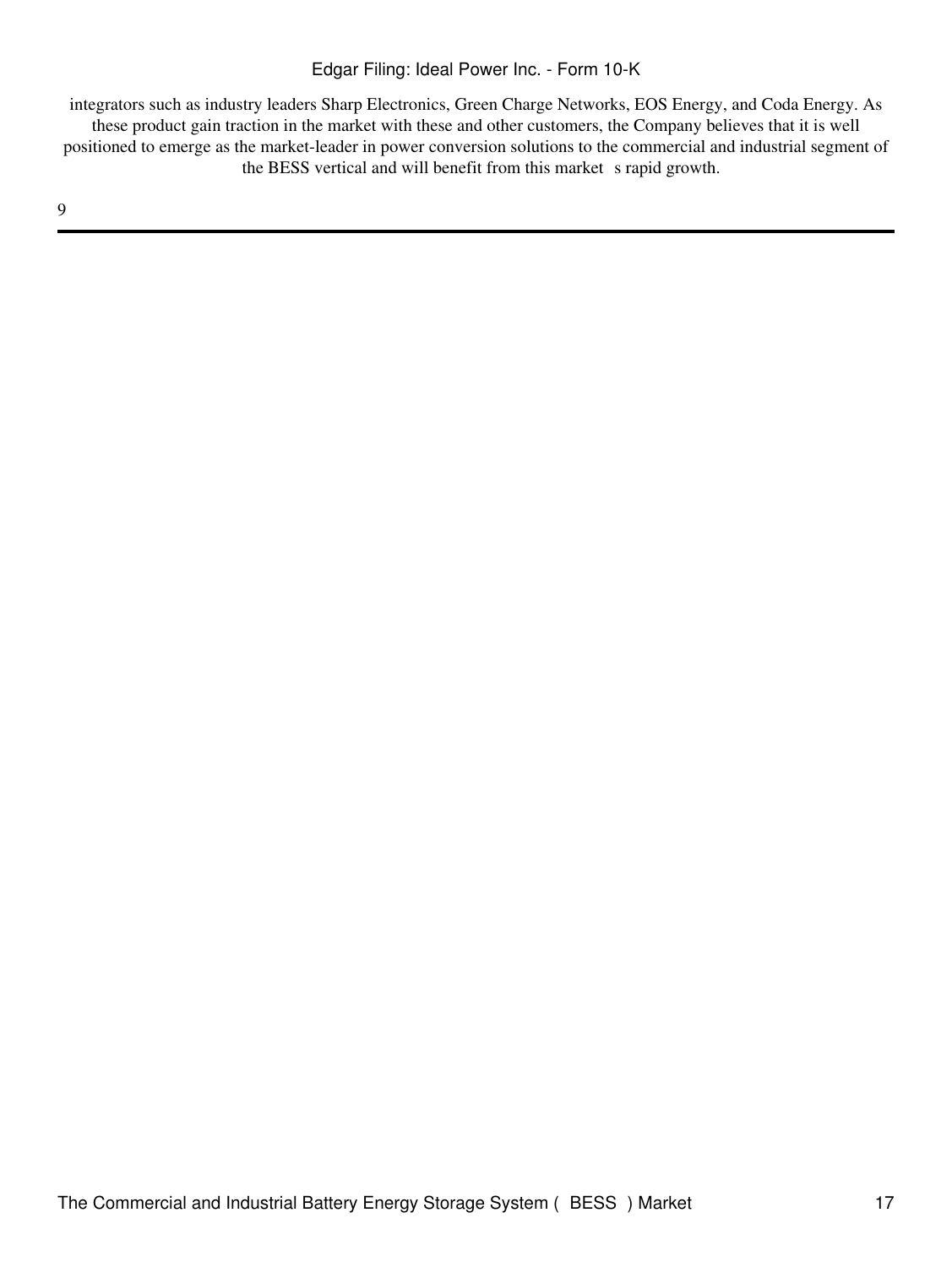#### [TABLE OF CONTENTS](#page-3-0)

With approximately 10 Megawatts of orders booked in the past two quarters, the Company believes this market is at an inflection point as it matures from pilot installations to higher volume installations driven by the underlying economics of the BESS product to the commercial or industrial customer. The primary value proposition for commercial or industrial BESS is to reduce monthly utility demand charges. For example, the cost of installing commercial BESS in California may be recovered over a period of three to five years when combined with high demand charges and the State s Self Generation Incentive Program. Increasing demand charges and lower system costs should also make commercial BESS solutions financially attractive to commercial businesses in New York, where systems are already being installed, and in many other states. As the market matures, third-party financing has increasingly become available to reduce upfront capital requirements. For example, one of our customers, Green Charge Networks, received \$56 million in private funding that will be primarily devoted to financing its BESS solutions in order to eliminate upfront capital requirements.

The company expects the cost of commercial and industrial BESS systems to continue to decline due primarily to lower battery costs. Many larger BESS installations had traditionally used several of our 30kW battery converters. With direct customer feedback, the Company developed its new 125kW products to help reduce installation and system costs for these larger installations. The company believes the combination of lower BESS costs, third-party financing, continued increases in utility demand charges, and the continued entrance of large, established companies to the BESS space will all contribute to accelerating market growth.

#### **Commercial BESS with PV Systems**

Commercial and industrial BESS systems are able to generate value far beyond peak demand reduction. The Company believes it will become increasingly attractive to co-locate BESS systems with distributed PV. IHS, a global research firm with a strong renewable industry focus, forecasts that global installations of grid-tied commercial BESS systems coupled with PV, a subset of the battery and microgrid market, will grow 111% annually from near obscurity in 2014 to over 600 MW of BESS systems by 2018.

#### Grid-Tied Commercial BESS Installations with PV

According to their research, IHS believes that systems will be deployed in two principle configurations. The present configuration is to have separate BESS and PV systems tied together through the AC wiring, which is supported with by all of the Company s products. A second, emerging configuration will be to place the BESS and the PV system behind a single power conversion system with two DC inputs. This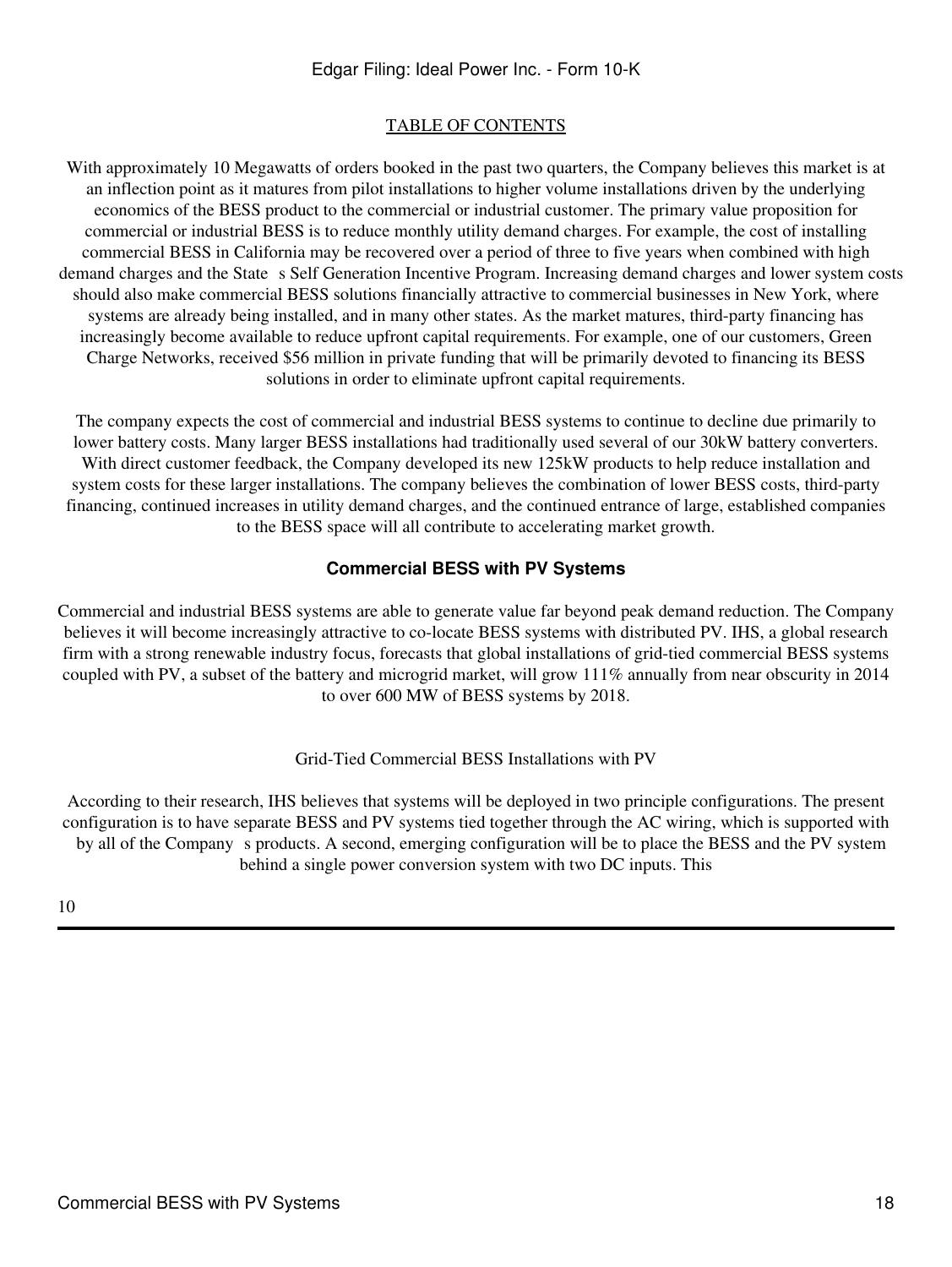#### [TABLE OF CONTENTS](#page-3-0)

configuration is forecast to improve efficiency, reduce costs, and allow PV harvesting when operating without a power grid present in microgrid mode. Ideal Power s Grid-Resilient 30kW and 125kW Multi-Port Power Conversion Systems were designed specifically to enable this lower cost and more efficient second configuration.

Also according to IHS, the global PV industry is projected to grow from 45GW of annual installations in 2014 to 71GW in 2018. The growth rate of the industry during the next few years is projected to slow to 11% CAGR from a 21% CAGR between 2012 and 2014. Providing a new generation of solutions with integrated energy storage will enable the PV industry to address new markets with high growth potential. These new PV+BESS markets include providing backup power during blackouts, improving grid stability in high penetration PV areas and reducing diesel fuel consumption in remote off-grid microgrids. In the event of a grid failure, grid-tied PV installations are not capable of operating independently. For example, during Superstorm Sandy many PV system owners were displeased to learn that their grid-tied PV installations. Systems incorporating Ideal Power s mulit-port power conversion systems along with PV and a BESS will be capable of providing backup power during grid blackouts. The Company expects its multi-port products to be attractive to existing customers as a low-cost system upgrade to improve integration of PV. The Company further expects its products to provide competitive solutions for these market requirements.

### **Microgrid Applications**

PV has one of the lowest levelized costs of energy for new electrical generation capacity and this is expected to remain true in the near term. Over the next decade the greatest demand for new power generation capacity is likely to occur in regions such as Southeast Asia, Africa, the Middle East, and Central and South America. Remote communities and infrastructure in these regions are more likely to depend on expensive diesel generation for their primary fuel supply and may not have a utility power grid to access for high quality, reliable power.

In contrast to grid-tied BESS and PV applications that are likely to be North American installations, the Company believes off-grid BESS and PV opportunities to develop rapidly across Central and South America, Southeast Asia, Africa and the Middle East. IHS recently forecasted the off grid and microgrid BESS installations with PV market to reach 400MW by 2018 with the majority of this growth coming from regions with less developed electricity infrastructure. The Company believes that its Grid-Resilient 30kW and 125kW Multi-Port Power Conversion Systems offer superior solutions for these applications.

Off Grid Commercial BESS Installations with PV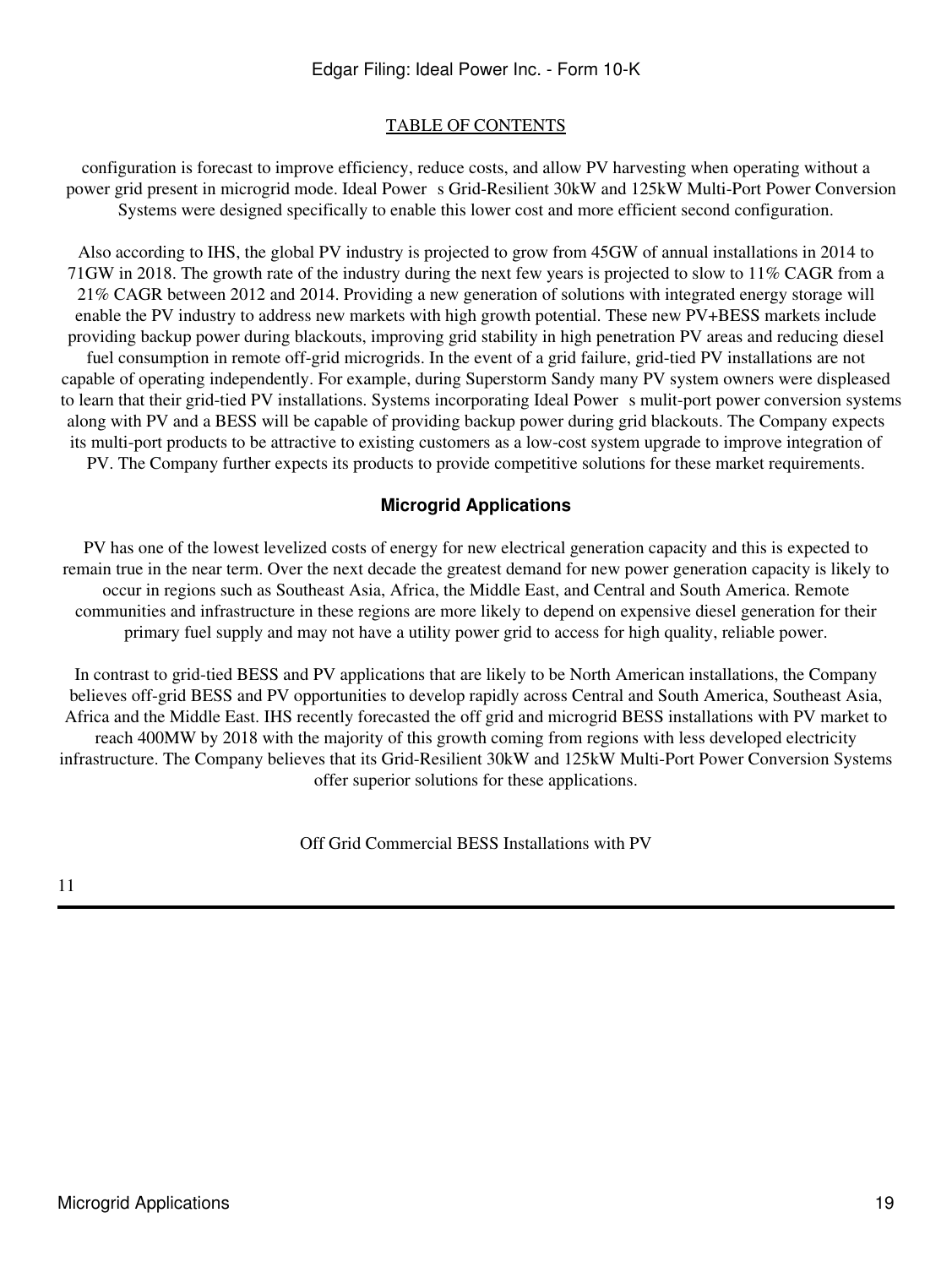In September 2014, Ideal Power announced a strategic partnership with EnerDel, who is developing a new line of Mobile Hybrid Power Systems (MHPS) that integrate Ideal Power s Grid-Resilient 30kW Multi-Port Power Conversion System, a diesel genset, and their own lithium-ion batteries and proprietary control system. This new MHPS is designed for both remote and grid-tied microgrid applications that depend on diesel generators as the primary power source. According to EnerDel, this MHPS will offer up to a 70% reduction in diesel fuel consumption compared to stand-alone generators, and is being tested by the United States Army Corps of Engineers Engineer Research and Development Center. EnerDel expects its MHPS to reduce diesel consumption and operating costs, while offering a suite of benefits to commercial, industrial, utility and government customers alike. The new MHPS will be a family of modular products with both trailer and skid mounting options that EnerDel expects to sell worldwide.

The Company believes that its award-winning multi-port power conversion architecture is a highly attractive solutions for integrating BESS, PV and diesel generators for both grid-tied and off grid markets. Customer and industry forecasts indicate that these markets will grow dramatically in the coming years, and the Company expects to benefit from this growth.

### **Other Markets**

Although our technology may be suitable for VFD and additional vertical markets within the global power conversion market landscape, Ideal Power does not currently offer products for sale directly to the VFD, uninterruptible power supply, rail, wind, or EV traction drive markets. Ideal Power products are suitable for use as PV inverters but this market is saturated with incumbents offering devices that are single-direction and suitable only for this application. As such, while Ideal Power does have a number of PV inverters in field service today, the stand-alone PV inverter market is not a primary growth market for the Company. As discussed above, the Company is instead focused on PV integrated BESS applications for its multi-port products where the fullest potential of its technology can be utilized.

In addition to the markets discussed above, the Company has opportunities for market expansion into fast electric vehicle chargers in certain applications where its products compact size and multi-port capabilities can unlock value for the system integrator particularly in locations where battery storage is coupled with the charging system to eliminate demand charges or expand the charging systems response capabilities. The Company has provided power conversion systems to NRG Energy for a CPUC-approved technology demonstration program to reduce the installation and operational costs of EV DC charging infrastructure. In September 2014, NRG purchased two 30kW battery converters from Ideal Power for installation at a demonstration site at the University of California San Diego.

The Company also sees future potential in the commercial wind turbine market where we announced our first order on September 23, 2014. The customer plans to use Ideal Power products in a new 100kW turbine to serve agricultural load requirements.

Ideal Power plans to continue to monitor all power conversion markets for opportunities to create solutions for customers in which unlock the value of the Company s patented technology

## **Development Relationships**

PPSA has gained early validation from licensing and development arrangements with organizations in both the private and public sectors.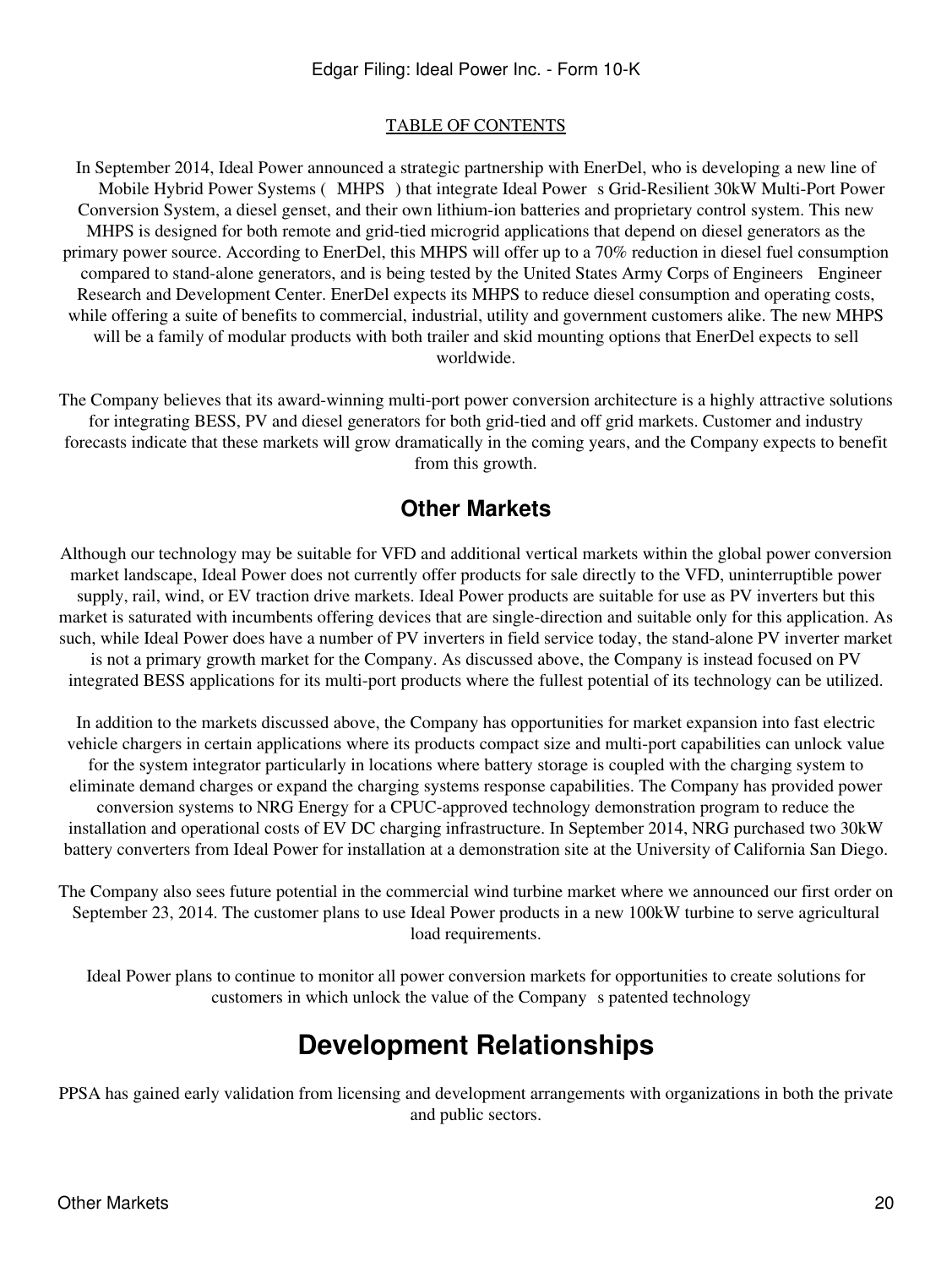*Department of Energy:* We have been awarded two significant grants from the U.S. Department of Energy. We have received approximately \$2.7 million in revenue from these grants and do not expect to receive additional revenue from these grants. These grants provided funding for long-term research and next generation product development. We expect to apply for additional government grants in the future.

We received an award of \$2.5 million from ARPA-E. As of December 31, 2014 we recognized revenue of \$2.5 million as the award amount has been fully funded. We used this award to develop advanced power switch technology. While we currently successfully use commodity silicon IGBT and diode components in our products, we are developing advanced power switch components that we believe could significantly improve the efficiency, weight, and manufacturing costs of our products. Research universities and commercial vendors worked under our direction and received the majority of the ARPA-E program funding. This funding was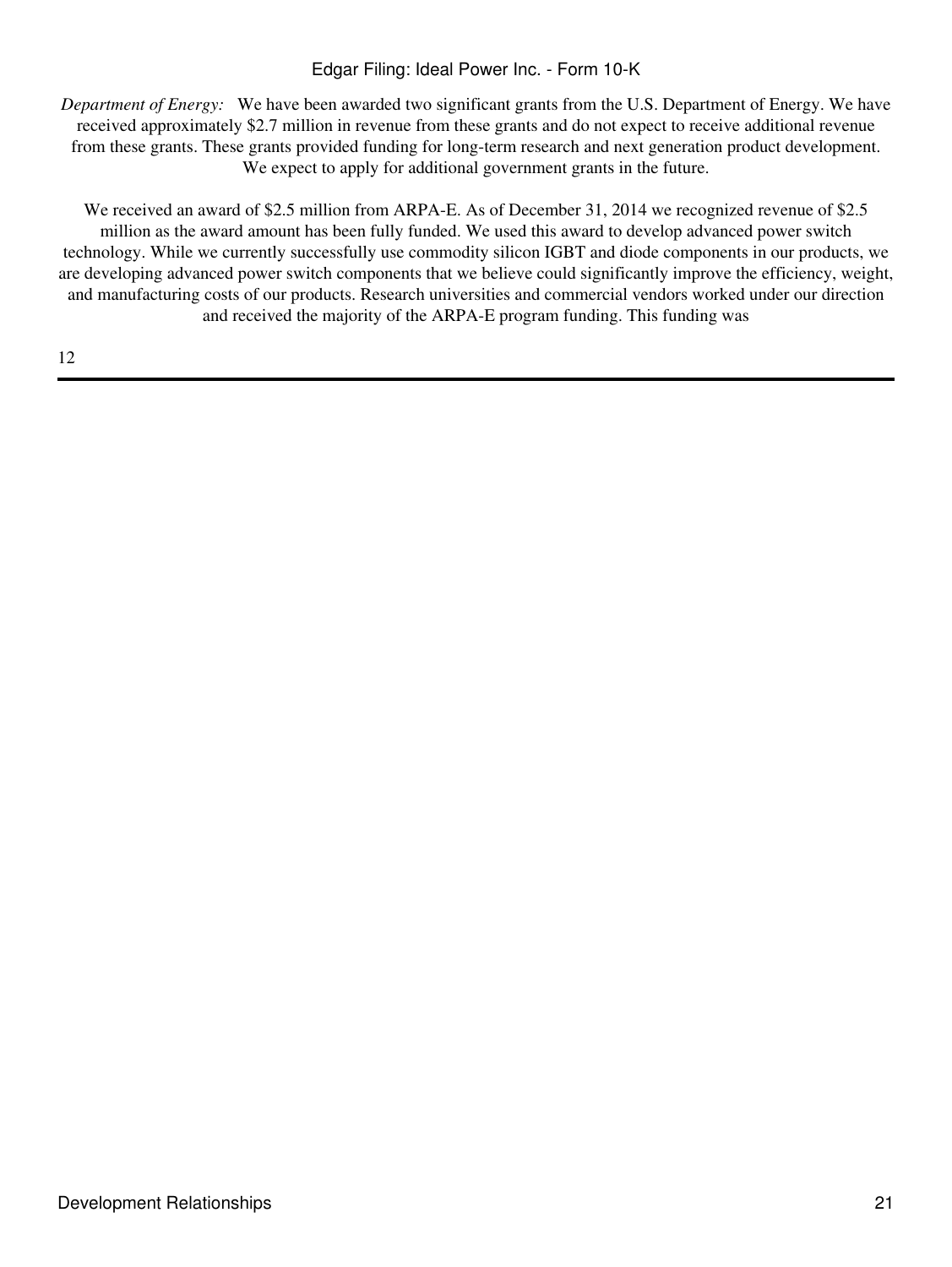sufficient to develop and demonstrate advanced power switches in simulations and start the initial fabrication of the devices. We expect to demonstrate these advanced power switches in prototypes in 2015.

Our second Department of Energy award was a \$150,000 Phase I SBIR grant. We used this grant to develop early prototypes of a 3-port hybrid converter which we commercialized as the grid-resilient 30kW multi-port power conversion system in 2014. We completed this project in May 2013 and we do not expect to receive further awards from the Department of Energy for this project.

*National Renewable Energy Laboratory:* On May 13, 2013 we announced a Cooperative Research and Development Agreement to use our technology to develop and test next generation electric vehicle DC charging infrastructure solutions. The goal of this effort is to create standard reference designs using our patented technology in the 3-port hybrid converter that can readily be adopted by commercial and municipal EV fleets, military installations, and public infrastructure. These reference designs seek to improve the cost, efficiency and reliability of power conversion between EVs, solar panels, storage batteries and electric grid, as well as provide grid energy storage and emergency backup power capabilities. This project was completed in mid-2014 except for final reporting which is expected to be completed in the near term.

## **Customers**

Although the Company expects to expand its customer base and channels to market in the future, we have historically been reliant on a small number of revenue producing customers. One customer, the Department of Energy, from which the Company received \$579,079 in grant revenues in 2014, accounted for 32% of net revenue for the year ended December 31, 2014 while our three largest customers for product sales, from whom we received \$789,000 in product revenues in 2014, accounted for 20%, 13% and 11% of net revenues in 2014. One customer, the Department of Energy, from which we received \$1,229,036 in net revenues in 2013, accounted for 65% of net revenue for the year ended December 31, 2013. No customers for product sales represented 10% or more of our net revenues in 2013.

## **Competition**

The Company competes against well-established incumbent power conversion technology providers. The Company believes that, for the markets identified, its patented Power Packet Switching Architecture (PPSA) technology provides significant competitive advantages compared to incumbent players. However, the Company does not currently enjoy a significant market share in any vertical market segment of the global power conversion industry.

*Transformer Based:* Transformer-based power conversion systems are the conservative choice, as they are proven and have been commercially available longer than any other type of power conversion system. They provide isolation, but are big, heavy, and relatively inefficient. There have been improvements in the efficiency of transformer-based power conversion systems over the years, but the Company believes further improvements are limited due to the physical characteristics of transformers themselves. Major suppliers in this market include ABB, Eaton, and Schneider Electric.

*Transformerless PV Inverters:* Transformerless photovoltaic (PV) solar inverters are a special class of power conversion system applicable only to PV arrays. They have become a popular choice in the market for distributed PV applications, as they are lighter and more efficient than transformer based inverters. These transformerless inverters are one-way (DC to AC) inverters, and provide no electrical isolation. PV systems are not required to be electrically isolated in most electrical code jurisdictions. These PV inverters have no applicability to markets that require electrical isolation, which includes every application in the electrical power conversion industry in which the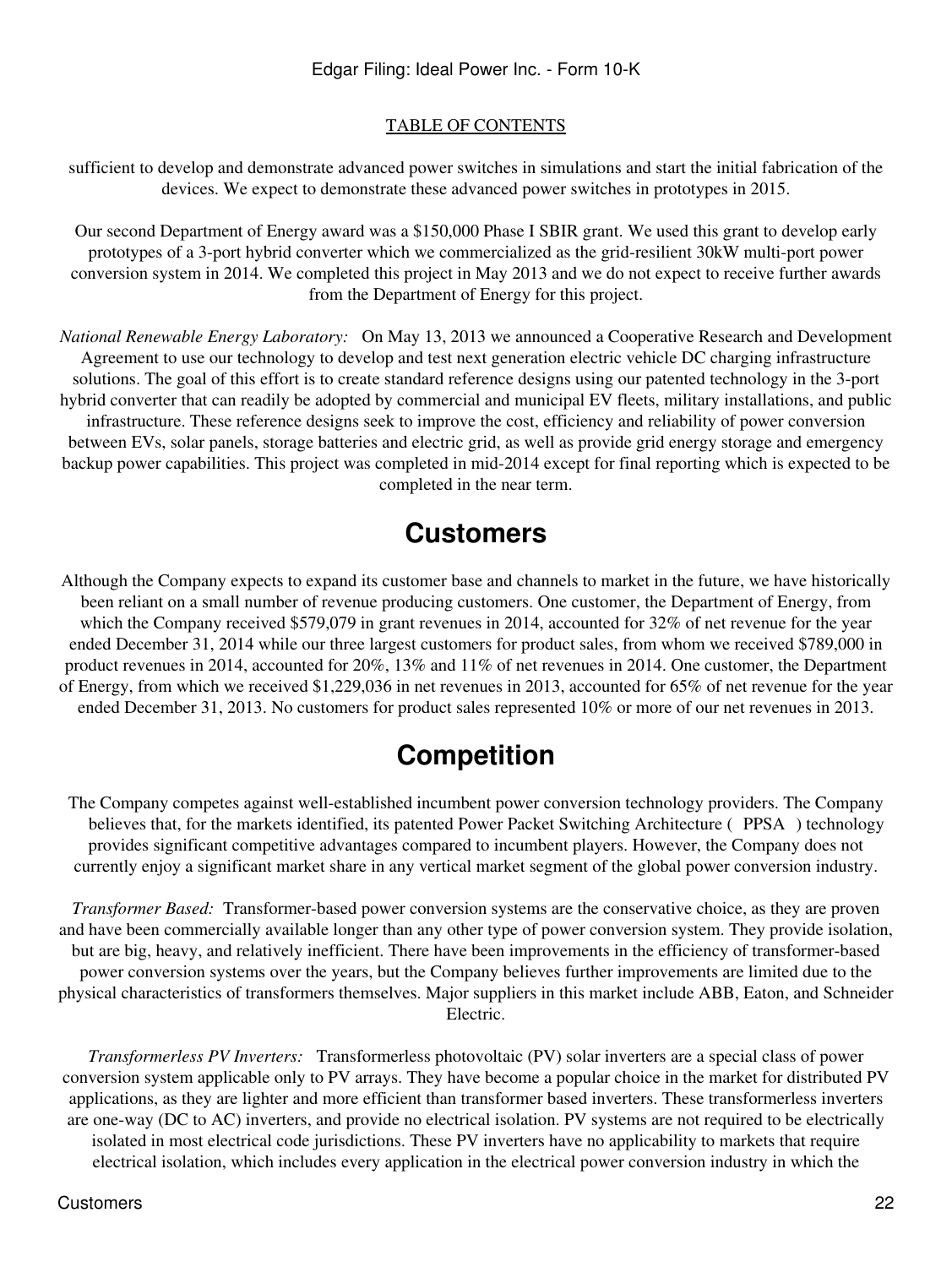Company competes. Key providers of transformerless PV inverters include companies such as SMA and Kaco New Energy.

## **Research and Development Costs**

During the years ended December 31, 2014 and December 31, 2013, we incurred \$2,901,890 and \$2,643,096, respectively, in research and development costs, of which \$643,421 and \$1,430,798, respectively, were included in cost of revenues and \$2,258,469 and \$1,212,298, respectively, were included in operating expenses.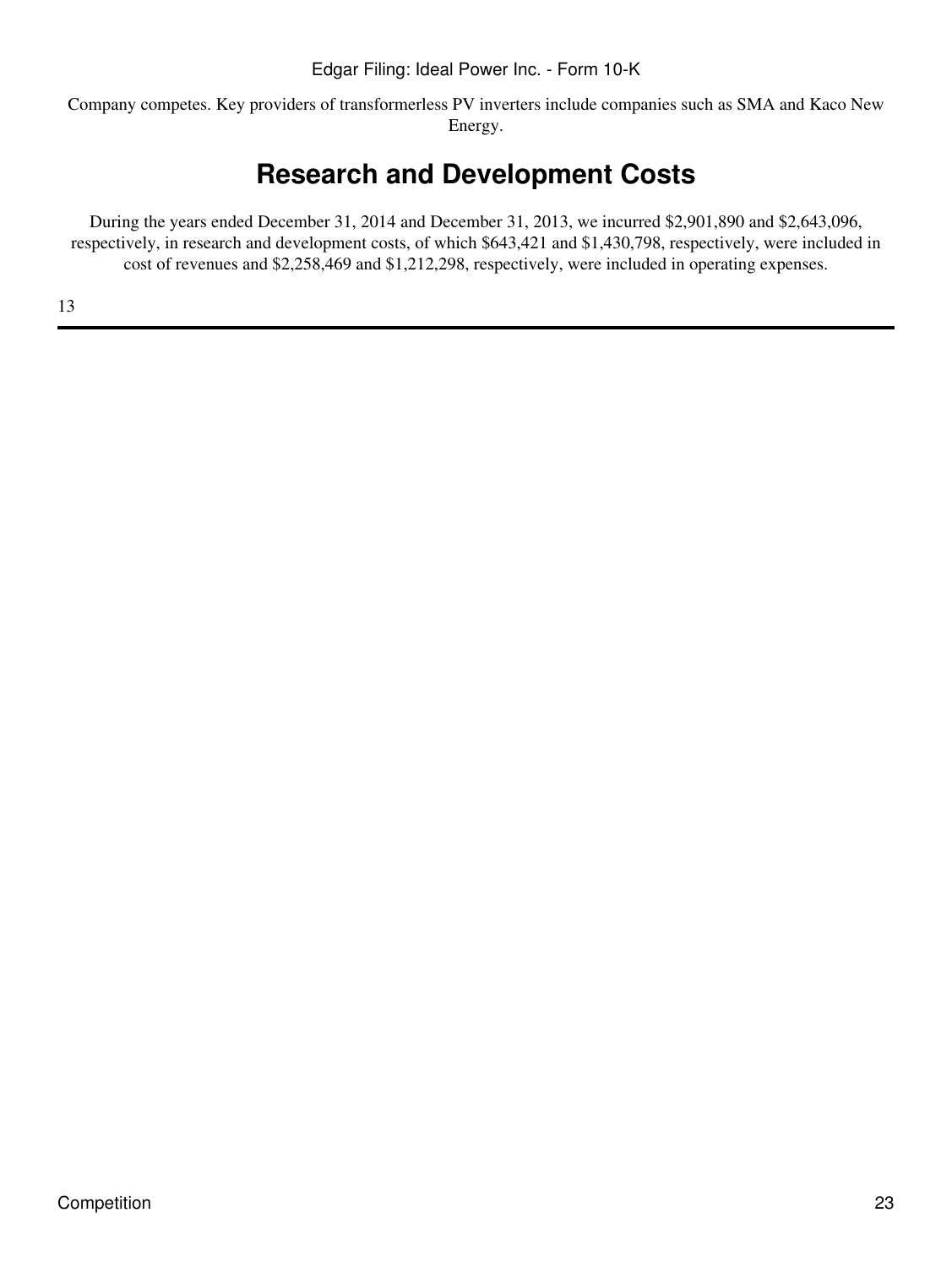## **Manufacturing**

We currently use subcontractors to assemble and test our product from our designs using primarily commodity materials and components.

## **Employees**

As of February 28, 2015, we had 22 full-time employees. None of these employees are covered by a collective bargaining agreement, and we believe our relationship with our employees is good.

## **Industry Certifications**

Industry certifications are generally required for our products. The main certification requirement is UL1741, which tests and guarantees grid safety and product safety for distributed generation sources including PV inverters, battery converters, and bi-directional EV chargers. A National Recognized Testing Laboratory (NRTL) must complete the certification before our customers may install and use our products in most applications in the United States.

We have worked with Intertek, an NRTL, for these certifications and have completed testing and received authorization to use their ETL mark on our 30kW battery converter and 30kW PV inverters. While we have been able to rapidly and timely complete these certifications, which we believe is indicative of our commitment to the development of our technology, we may not be as successful in completing certification in a timely manner on future products, such as our grid-resilient 30kW and 125kW power conversion systems (PCS) and our grid resilient 30kW and 125kW multi-port PCS, which could limit our ability to bring such products to market.

Europe and Japan have different certification test procedures, but generally test for similar capabilities. We do not have familiarity with these other grid safety certifications; however, such certifications are likely to be required to sell our products in these regions. Geographic regions outside of North America, Europe and Japan generally do not have specific certification requirements, but may require one or more of the other regional certifications before products are approved for sale.

## **Government Regulation**

Government approval is not required for us to sell our products. However government support for renewable energy, grid storage, electric vehicle charging infrastructure and improved grid resiliency may impact growing markets that we service. Utility regulations and support may also impact these end markets. Government and utility support for these markets is generally required near term for these markets to grow and changes in policy by governments or utilities may limit the market opportunities for our products.

## **Available Information**

Our Internet address is *www.idealpower.com* and our investor relations website is located at *ir.idealpower.com*. We make available free of charge on our investor relations website under the heading SEC Filings our Annual Reports on Form 10-K, Quarterly Reports on Form 10-Q, Current Reports on Form 8-K and amendments to those reports as soon as reasonably practicable after such materials are electronically filed with (or furnished to) the SEC. Information contained on our website is not incorporated by reference into this Annual Report on Form 10-K. In addition, the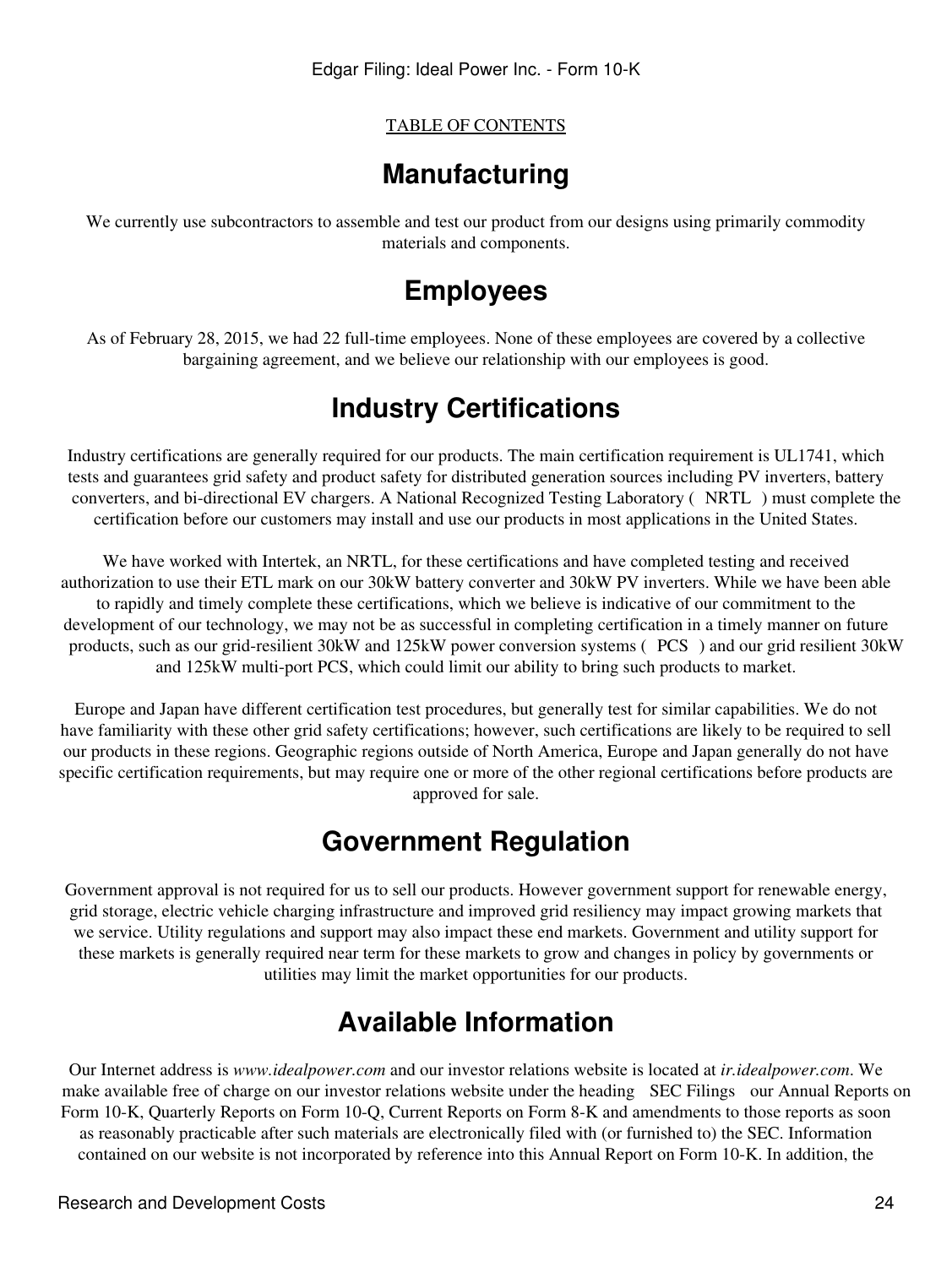public may read and copy materials we file with the SEC at the SEC s Public Reference Room at 100 F Street, NE, Washington, DC 20549. The public may obtain information on the operation of the Public Reference Room by calling the SEC at 1-800-SEC-0330. In addition, the SEC maintains an Internet site, *www.sec.gov*, that includes filings of and information about issuers that file electronically with the SEC.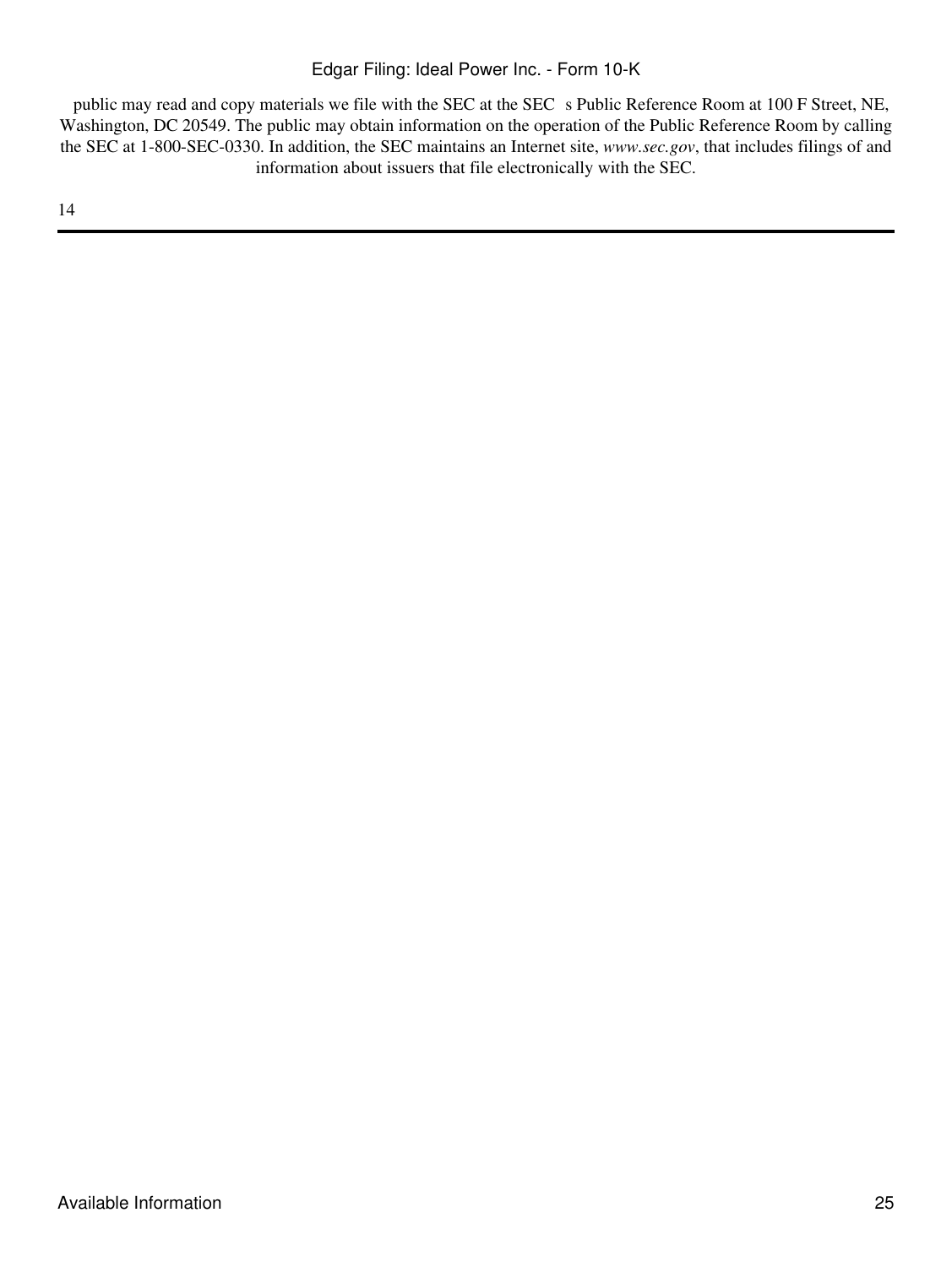ITEM 1A: RISK FACTORS

<span id="page-25-0"></span>*We are subject to various risks that may materially harm our business, prospects, financial condition and results of operations. An investment in our common stock is speculative and involves a high degree of risk. In evaluating an investment in shares of our common stock, you should carefully consider the risks described below, together with the other information included in this report.*

*The risks described below are not the only risks we face. If any of the events described in the following risk factors actually occurs, or if additional risks and uncertainties later materialize, that are not presently known to us or that we currently deem immaterial, then our business, prospects, results of operations and financial condition could be materially adversely affected. In that event, the trading price of our common stock could decline, and you may lose all or part of your investment in our shares. The risks discussed below include forward-looking statements, and our actual results may differ substantially from those discussed in these forward-looking statements.*

## **Risks Related to Our Business**

### **We lack an established operating history on which to evaluate our business and determine if we will be able to execute our business plan, and we can give no assurance that our operations will result in profits.**

We were formed in Texas on May 17, 2007 and converted to a Delaware corporation on July 15, 2013. We have a limited operating history that makes it difficult to evaluate our business. Historical sales of our products have been in low volume, and we cannot say with certainty when we will begin to achieve profitability. No assurance can be made that we will ever become profitable.

## **We have incurred losses in prior periods and expect to incur losses in the future. We may never be profitable.**

Since our inception on May 17, 2007 through December 31, 2014, we have sustained \$23,652,431 in net losses and we had net losses for the years ended December 31, 2014 and 2013 of \$6,900,219 and \$9,551,698, respectively. We expect to have operating losses at least until such time as we have developed a substantial and stable revenue base. We cannot assure you that we can develop a substantial and stable revenue base or achieve or sustain profitability on a quarterly or annual basis in the future.

As sales of our products have generated minimal operating revenues, we have relied on borrowings under convertible promissory notes, governmental grants and, recently, proceeds from our initial public offering to continue our operations. If we are unable implement our business plan, generate sustainable revenue and achieve profitable operations with our existing capital we would need to raise funds through equity or debt offerings and there can be no assurance that we will be able to do so.

## **To date we have had a limited number of customers. We cannot assure you that our customer base will increase.**

One customer, the Department of Energy, from which we received \$579,079 in grant revenues in 2014, accounted for 32% of net revenue for the year ended December 31, 2014 while our three largest customers for product sales, from whom we received \$789,000 in product revenues in 2014, accounted for 20%, 13% and 11% of net revenues in 2014.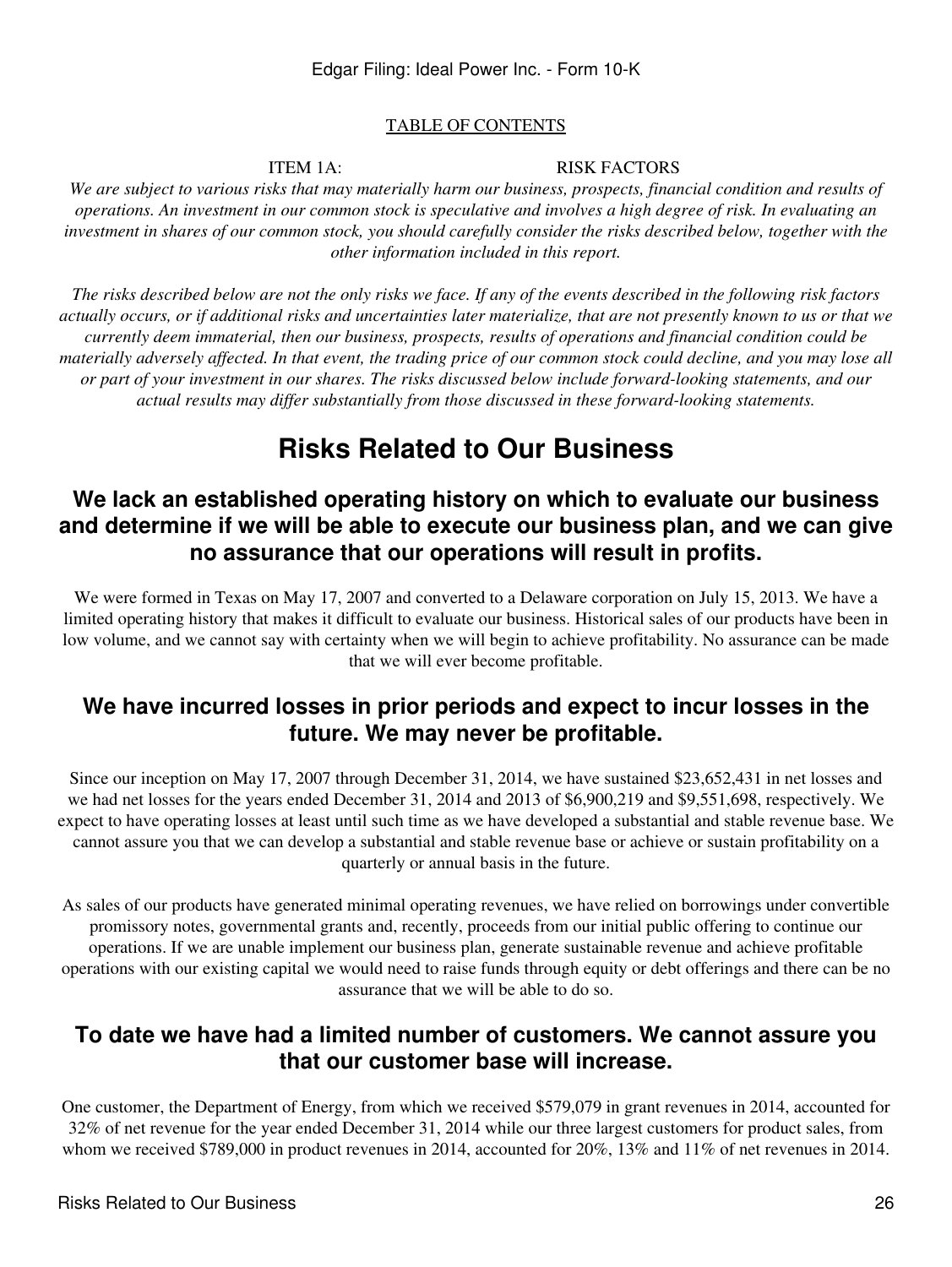One customer, the Department of Energy, from which we received \$1,229,036 in net revenues in 2013, accounted for 65% of net revenue for the year ended December 31, 2013. No customers for product sales represented 10% or more of our net revenues in 2013. As a significant portion of our 2013 and 2014 net revenue was from a single customer under grant programs that have been fully funded, we cannot assure you that we will have significant grant revenue in the future. Also, as the Company has sold its products to a limited number of customers in 2013 and 2014, we cannot assure you that our customer base will expand or that any decline in net revenue attributable to customer losses will be able to be replaced in a timely manner.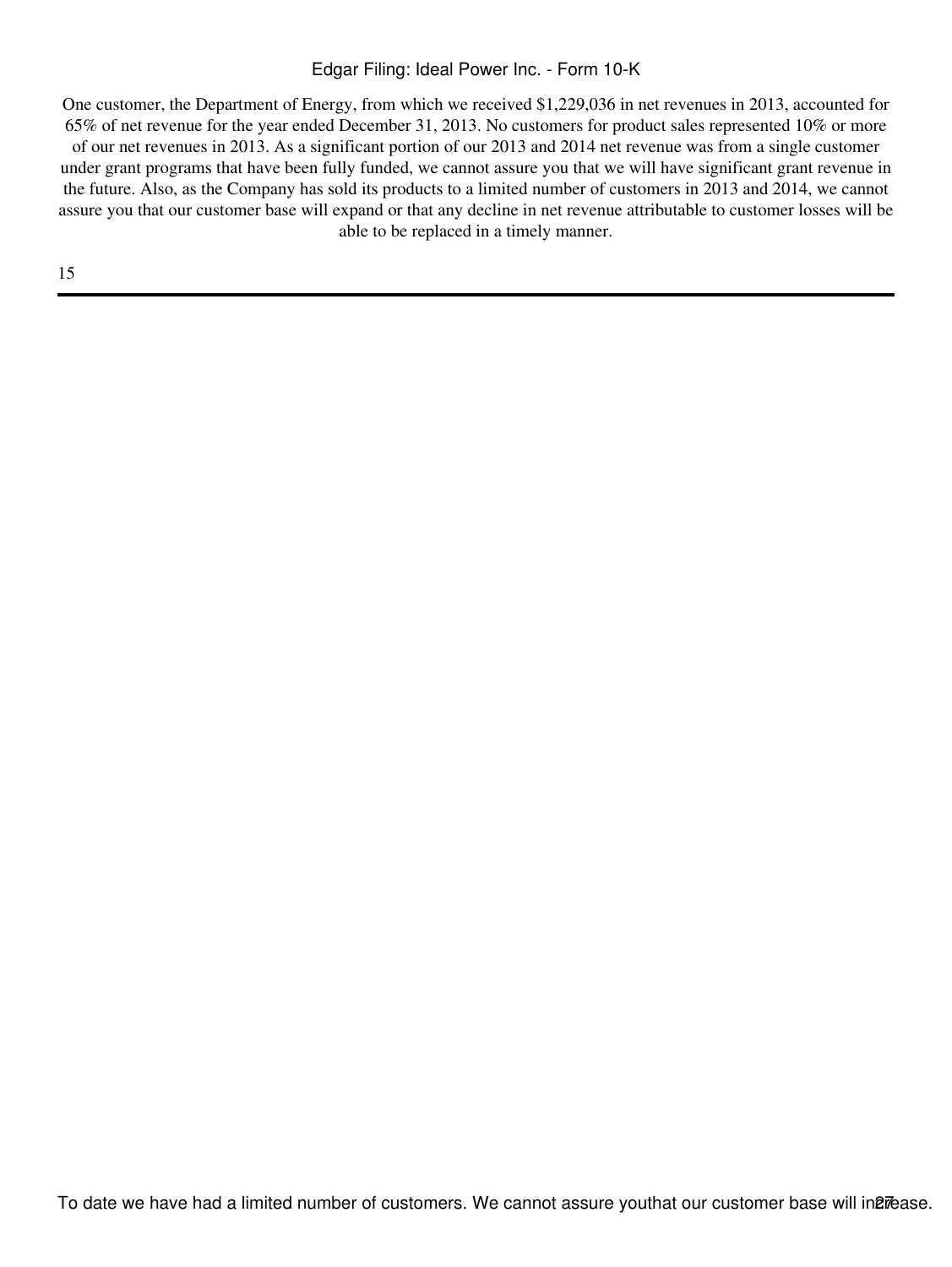### **We may not be able to meet our product development and commercialization milestones.**

Product development and testing are subject to unanticipated and significant delays, expenses and technical or other problems. We cannot guarantee that we will successfully achieve our milestones within our planned timeframe or ever. Our plans and ability to achieve profitability depend on acceptance of our technology and our products by key market participants, such as customers, vendors and marketing partners, and potential end-users of our products. We continue to educate potential partners about our PPSA technology and current and planned product offerings. More generally, the commercialization of our products may also be adversely affected by many factors not within our control, including:

the willingness of market participants to try a new product and the perceptions of these market participants of the safety, reliability, functionality and cost effectiveness of our products;

the emergence of newer, possibly more effective technologies;

the future cost and availability of the raw materials and components needed to manufacture and use our products; and the adoption of new regulatory or industry standards that may adversely affect the use or cost of our products. Accordingly, we cannot predict that our products will be accepted on a scale sufficient to support development of mass markets for them.

## **We must achieve design wins to retain our existing customers and to obtain new customers, although design wins achieved do not necessarily result in substantial sales.**

The constantly changing nature of technology in the markets we serve causes equipment manufacturers to continually design new systems. We must work with these manufacturers early in their design cycles to modify our equipment or design new equipment to meet the requirements of their new systems. Manufacturers typically choose one or two vendors to provide the components for use with early system shipments. Selection as one of these vendors is called a design win. It is critical that we achieve these design wins in order to retain existing customers and to obtain new customers.

We believe that equipment manufacturers often select their suppliers based on factors including long-term relationships and end user demand. Accordingly, we may have difficulty achieving design wins from equipment manufacturers who are not currently our customers. In addition, we must compete for design wins for new systems and products of our existing customers, including those with whom we have had long-term relationships. Our efforts to achieve design wins are time consuming, expensive, and may not be successful. If we are not successful in achieving design wins, or if we do achieve design wins but our customers systems that utilize our products are not successful, our business, financial condition, and results of operations could be materially and adversely impacted.

Once a manufacturer chooses a component for use in a particular product, it is likely to retain that component for the life of that product. Our sales and growth could experience material and prolonged adverse effects if we fail to achieve design wins. However, design wins do not always result in substantial sales, as sales of our products are dependent upon our customers sales of their products.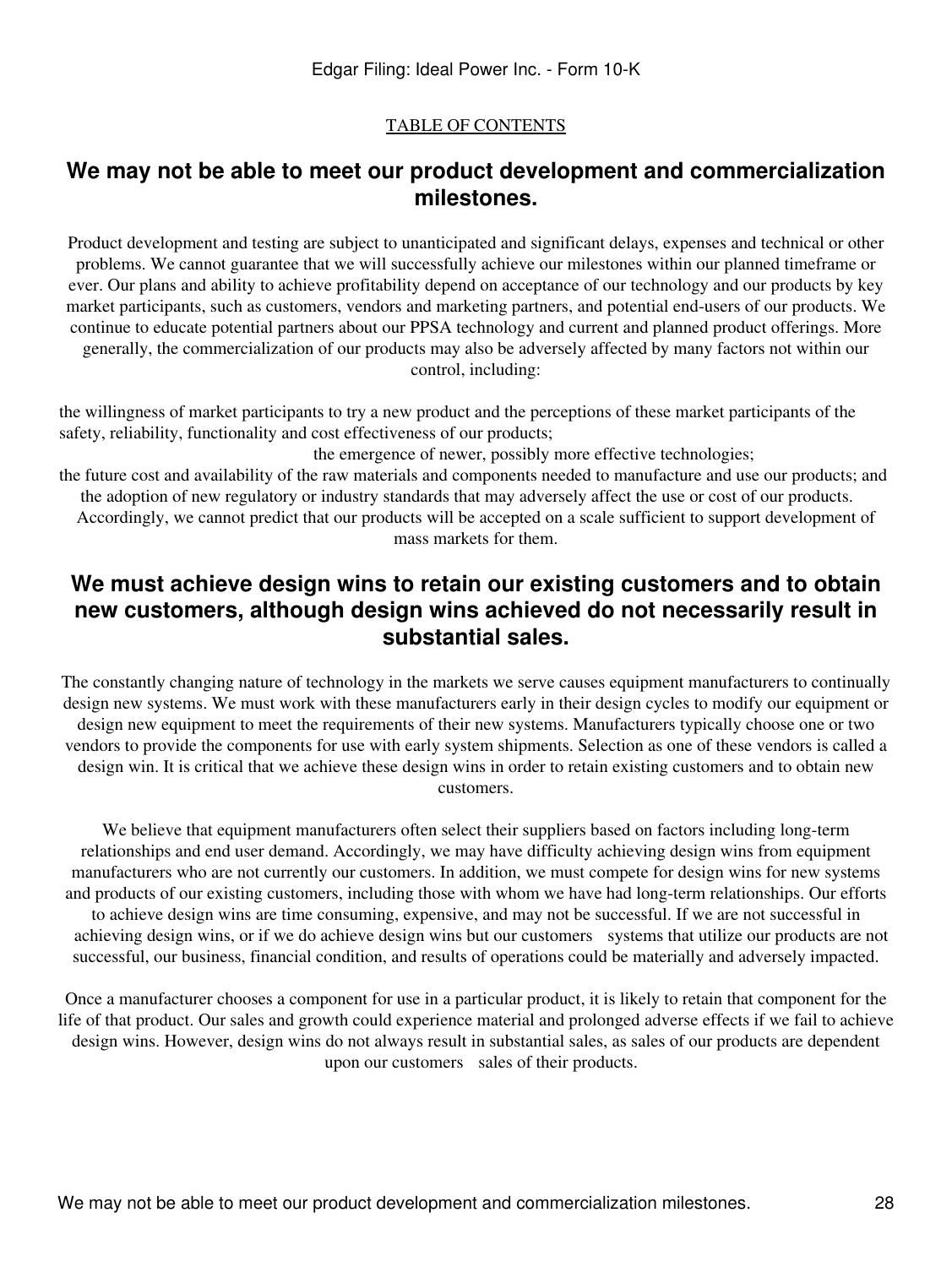## **The prototype of any planned products may not provide the results we expect, may prove to be too expensive to produce and market, or may uncover problems of which we are currently not aware, any of which could harm our business and prospects.**

We commonly develop prototypes of planned products prior to the full commercialization of these products. As an example, we developed a 3-port hybrid converter, which is an integrated solar PV inverter and battery charger/inverter and which we now refer to as a grid-resilient 30kW multi-port power conversion system, during 2013 and 2014 and shipped a prototype of this product to a customer in July 2014. Although this prototype produced positive results consistent with our expectations, we cannot predict whether prototypes of future products will achieve results consistent with our expectations. A prototype could cost significantly more than expected or the prototype design and construction process could uncover problems that are not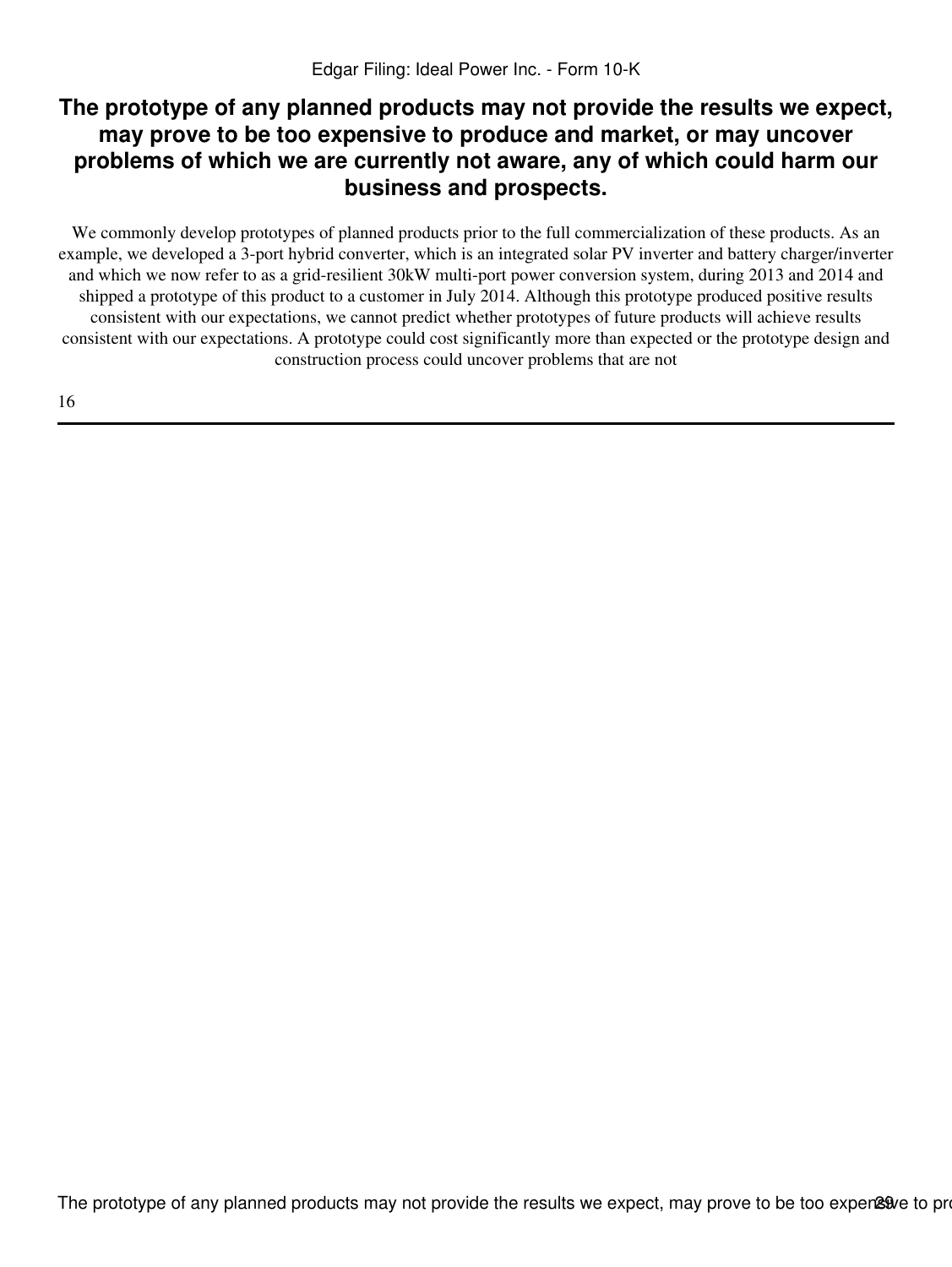consistent with our expectations. Prototypes of emerging products are a material part of our business plan, and if they are not proven to be successful, our business and prospects could be harmed.

## **We have received grant funds from the United States for the development of a bidirectional insulated gate bipolar transistor (BD-IGBT). In certain instances, the United States may obtain title to inventions related to this effort. If we were to lose title to those inventions, we may have to pay to license them from the United States in order to manufacture the BD-IGBT. If we were unable to license those inventions from the United States, it could slow down our product development.**

In conjunction with the Advanced Research Projects Agency-Energy (ARPA-E) grant we received from the Department of Energy, we granted to the United States a non-exclusive, nontransferable, irrevocable, paid-up license to practice or have practiced for or on behalf of the United States inventions related to the BD-IGBT and made within the scope of the grant. If we fail to disclose to the Department of Energy an invention made with grant funds that we disclose to patent counsel or for publication, or if we elect not to retain title to the invention, the United States may request that title to the subject invention be transferred to it.

We also granted march-in-rights to the United States in connection with any BD-IGBT inventions in which we choose not to retain title, if those inventions are made under the ARPA-E grant. Pursuant to the march-in-rights, the United States has the right to require us, any person to whom we have assigned our rights, or any exclusive licensee to grant a non-exclusive, partially exclusive, or exclusive license in any field of use to a responsible applicant upon terms that are reasonable. If the license is not granted as requested, the United States has the right to grant the license if it determines that we have not achieved practical application of the invention in the field of use, the action is necessary to alleviate health or safety needs, the action is necessary to meet requirements for public use specified by Federal regulations and such requirements have not been satisfied, or the action is necessary because an agreement to manufacture the invention in the United States has not been obtained or waived or because any such agreement has been breached.

If we lost title to the United States as a result of any of these events, we would have to pay to license the inventions to manufacture the BD-IGBT from the United States. If we were unable to license those inventions from the United States, it could slow down our product development.

## **We have entered into a Cooperative Research and Development Agreement** with the National Renewable Energy Lab ( NREL ). Under that agreement, the **United States Government and NREL will have licenses to inventions made under that contract.**

We entered into a Cooperative Research and Development Agreement (CRADA) with NREL in May 2013. The CRADA provides that NREL and the Company will jointly develop and demonstrate a hybrid power converter system which includes bi-directional electric vehicle charging, photovoltaic generation, and stationary battery storage using our 3-port hybrid converter. Together with NREL, we will also jointly investigate synergies in tightly integrating these separate power conversion systems. This project was completed in mid-2014 except for final reporting which is expected to be completed in the near term.

We have received grant funds from the United States for the development of a bidirectional insulated gate 3bipolar tr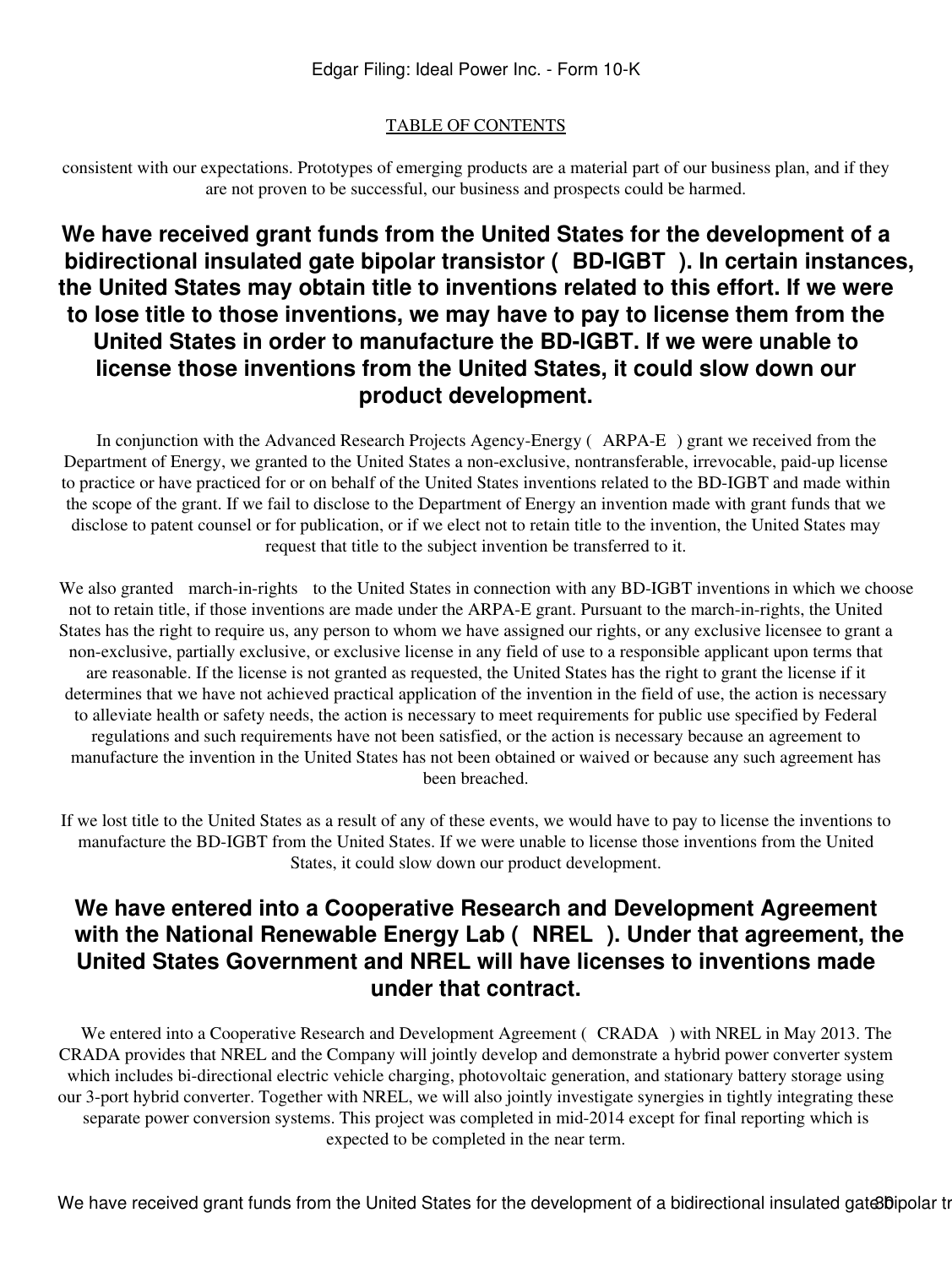The United States retains a nonexclusive, nontransferable, irrevocable, paid-up license to practice or to have practiced for or on behalf of the United States every invention made under this CRADA. The same licensing terms may apply to NREL s operator, the Alliance for Sustainable Energy LLC.

This agreement also grants march-in-rights to the United States in connection with any inventions made under this contract in which we choose not to retain title, if those inventions are made under the CRADA contract. Pursuant to the march-in-rights, the United States has the right to require us, any person to whom we have assigned our rights, or any exclusive licensee to grant a non-exclusive, partially exclusive, or exclusive license in any field of use to a responsible applicant upon terms that are reasonable. If the license is not granted as requested, the United States has the right to grant the license if it determines that we have not achieved practical application of the invention in the field of use, the action is necessary to alleviate health or safety needs, the action is necessary to meet requirements for public use specified by Federal regulations and such requirements have not been satisfied, or the action is necessary because an agreement to manufacture the invention in the United States has not been obtained or waived or because any such agreement has been breached.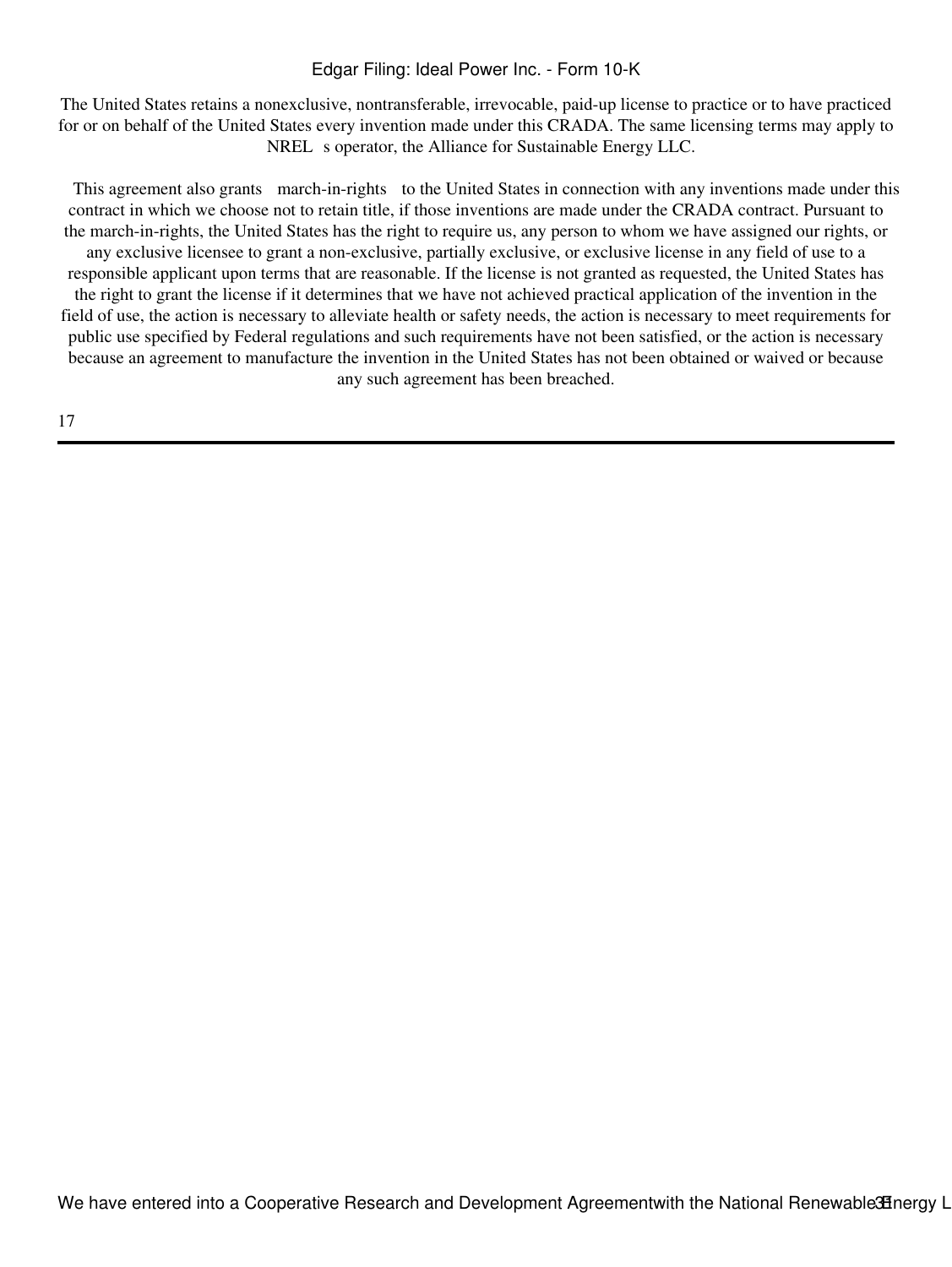### [TABLE OF CONTENTS](#page-3-0)

There were no inventions under the CRADA.

## **As we continue to grow and to develop our intellectual property, we could attract threats from patent monetization firms or competitors alleging infringement. We may incur substantial costs as a result of litigation or other proceedings relating to patent and other intellectual property rights.**

As we continue to grow and to develop our intellectual property, we could attract threats from patent monetization firms or competitors alleging infringement of intellectual property rights. For example, on October 4, 2013 we received a letter from a competitor alleging that the system architecture that appears on our website appears to infringe on patents licensed to or held by the competitor. We have investigated this claim and we have determined that the allegation is without merit. No resolution regarding this assertion has been reached. In early 2014, we met with the competitor to discuss the issue. No subsequent discussions have been held with, and no further correspondence has been received from this competitor. If we cannot resolve this matter, the cost to us of any litigation or other proceeding relating to intellectual property rights, even if resolved in our favor, could be substantial, and the litigation would divert management s attention from our day-to-day operations.

In addition, some of our competitors may be able to sustain the costs of complex patent litigation more effectively than we can because they have substantially greater resources. If we do not prevail in this type of litigation, we may be required to: pay monetary damages; stop commercial activities relating to our product; obtain one or more licenses in order to secure the rights to continue manufacturing or marketing certain products; or attempt to compete in the market with substantially similar products. Uncertainties resulting from the initiation and continuation of any litigation could limit our ability to continue some of our operations.

## **We expect to license our technology in the future; however the terms of these agreements may not prove to be advantageous to us. If the license agreements we enter into do not prove to be advantageous to us, our business and results of operations will be adversely affected.**

We expect to license the manufacture of our product designs for certain markets as well as license our technology for certain potential applications which we choose not to pursue directly through the sale of products. However, we may not be able to secure license agreements with customers on terms that are advantageous to us. Furthermore, the timing and volume of revenue earned from license agreements will be outside of our control. If the license agreements we enter into do not prove to be advantageous to us, our business and results of operations will be adversely affected.

### **Until recently, we have not devoted significant resources towards the marketing and sale of our products and we continue to rely on the marketing and sales efforts of third parties whom we do not control.**

To date, we have sold low volumes of our battery converter and power conversion system products. We expect that the marketing and sale of these products to end user customers will continue to be conducted primarily by a combination of independent manufacturers representatives, third-party strategic partners, distributors, or original equipment manufacturers (OEMs). Consequently, commercial success of our products will depend to a great extent on the efforts of others. We intend to enter into strategic marketing and distribution agreements or other collaborative relationships to market and sell our products. However, we have entered into only a limited number of strategic

As we continue to grow and to develop our intellectual property, we could attract threats from patent monet patent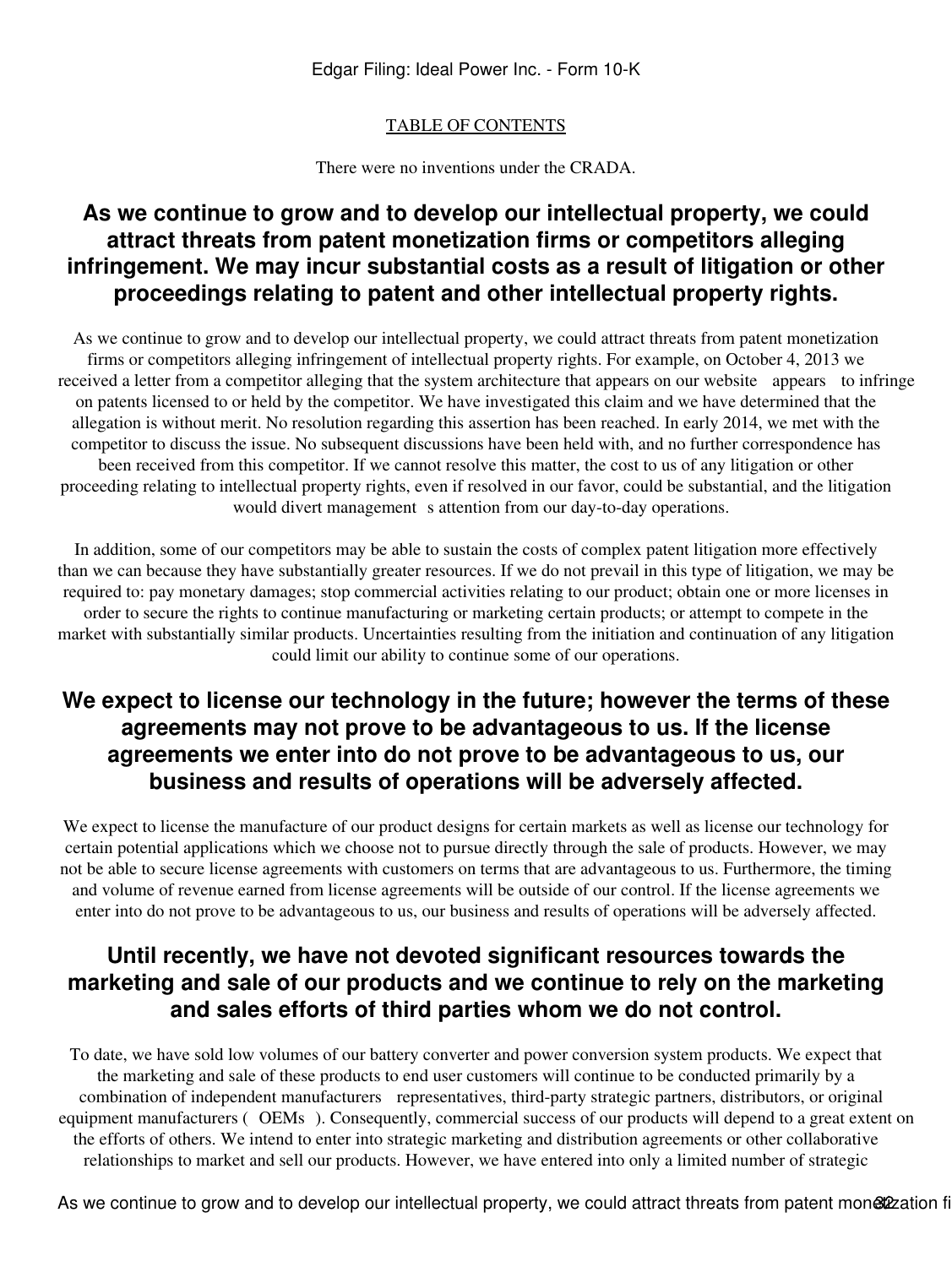marketing or material distribution agreements at this time. We have recently entered into one distribution agreement with a large electrical equipment distributor and obtained initial orders from this distributor but have not shipped any products through that distributor thus far. We may not be able to identify or establish appropriate relationships in the near term or in the future. We can give no assurance that these distributors or OEMs will focus adequate resources on selling our products or will be successful in selling them. In addition, third-party distributors or OEMs have or may require us to provide volume price discounts and other allowances, customize our products or provide other concessions that could reduce the potential profitability of these relationships. Failure to develop sufficient distribution and marketing relationships in our target markets will adversely affect our commercialization schedule and to the extent we have entered or enter into such relationships, the failure of our distributors and other third parties to assist us with the marketing and distribution of our products, or to meet their monetary obligations to us, may adversely affect our financial condition and results of operations.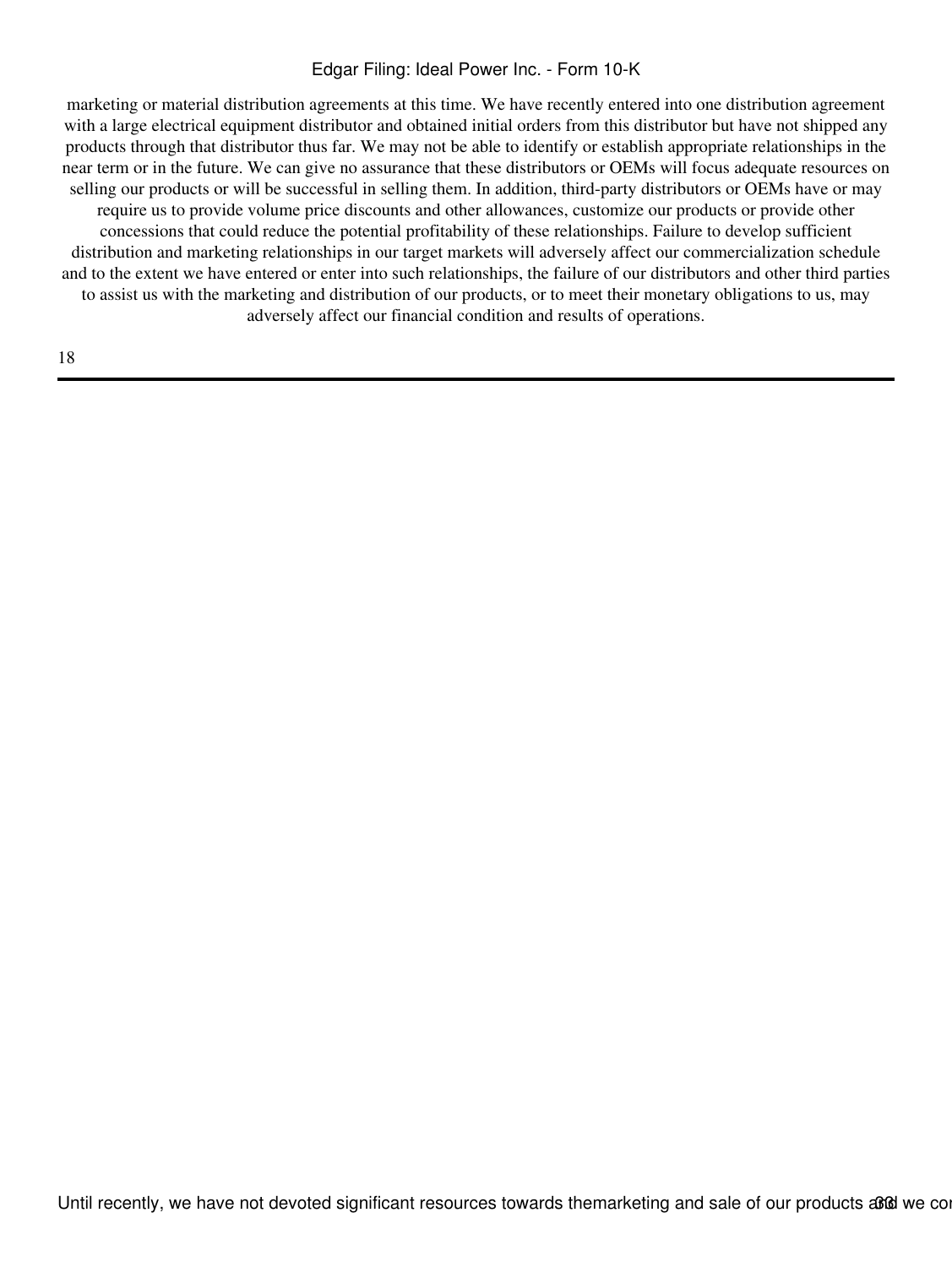### **A material part of our success depends on our ability to manage our suppliers and manufacturers. Our failure to manage our suppliers and manufacturers could materially and adversely affect our results of operations and relations with our customers.**

We rely upon suppliers to provide the components necessary to build our products and on contract manufacturers to produce our products. There can be no assurance that key suppliers and manufacturers will provide components or products in a timely and cost efficient manner or otherwise meet our needs and expectations. Our ability to manage such relationships and timely replace suppliers and manufacturers, if necessary, is critical to our success. Our failure to timely replace our contract manufacturers and suppliers, should that become necessary, could materially and adversely affect our results of operations and relations with our customers.

### **Our business may be dependent upon our ability to obtain financing. If we do not obtain such financing, we may have to cease our activities.**

There is no assurance that we will operate profitably or generate positive cash flows in the future. In the future, we may require additional financing in order to sell our then current products and to continue the research and development required to produce our next generation of products. At that time, we may not be able to obtain financing on commercially reasonable terms or at all. If we do not obtain such financing when needed, our business could fail.

## **The macro-economic environment in the United States and abroad has adversely affected, and may in the future adversely affect, our ability to raise capital, which may potentially impact our ability to continue our operations.**

As a company with limited revenues to date, we may need to rely on raising funds from investors to support our future research and development activities and our operations. Macro-economic conditions in the United States and abroad may result in a tightening of the credit markets and/or less capital available for small public companies, which may make it more difficult to raise capital. If we are unable to raise funds as and when we need them, we may be forced to curtail our operations or even cease operating altogether.

## **We are subject to credit risks.**

Some of our customers may experience financial difficulties and/or may fail to meet their financial obligations to us. As a result, we may incur charges for bad debt provisions related to some trade receivables. In addition, in connection with the growth of the renewable energy market and other markets for our products, we are gaining new customers, some of which have relatively short histories of operations or are newly formed companies. As a result, it is difficult to ascertain financial information in order to appropriately extend credit to these customers. Further, the volatility in the renewable energy market may put additional pressure on our customers financial positions, as they may be required to respond to large swings in revenue. The renewable energy industry has also seen an increasing amount of bankruptcies and reorganizations as the availability of financing has diminished.

If customers fail to meet their financial obligations to us, or if the assumptions underlying our recorded bad debt provisions with respect to receivables obligations do not accurately reflect our customers financial conditions and payment levels, we could incur write-offs of receivables in excess of our provisions, which could have a material adverse effect on our cash flow and operating results.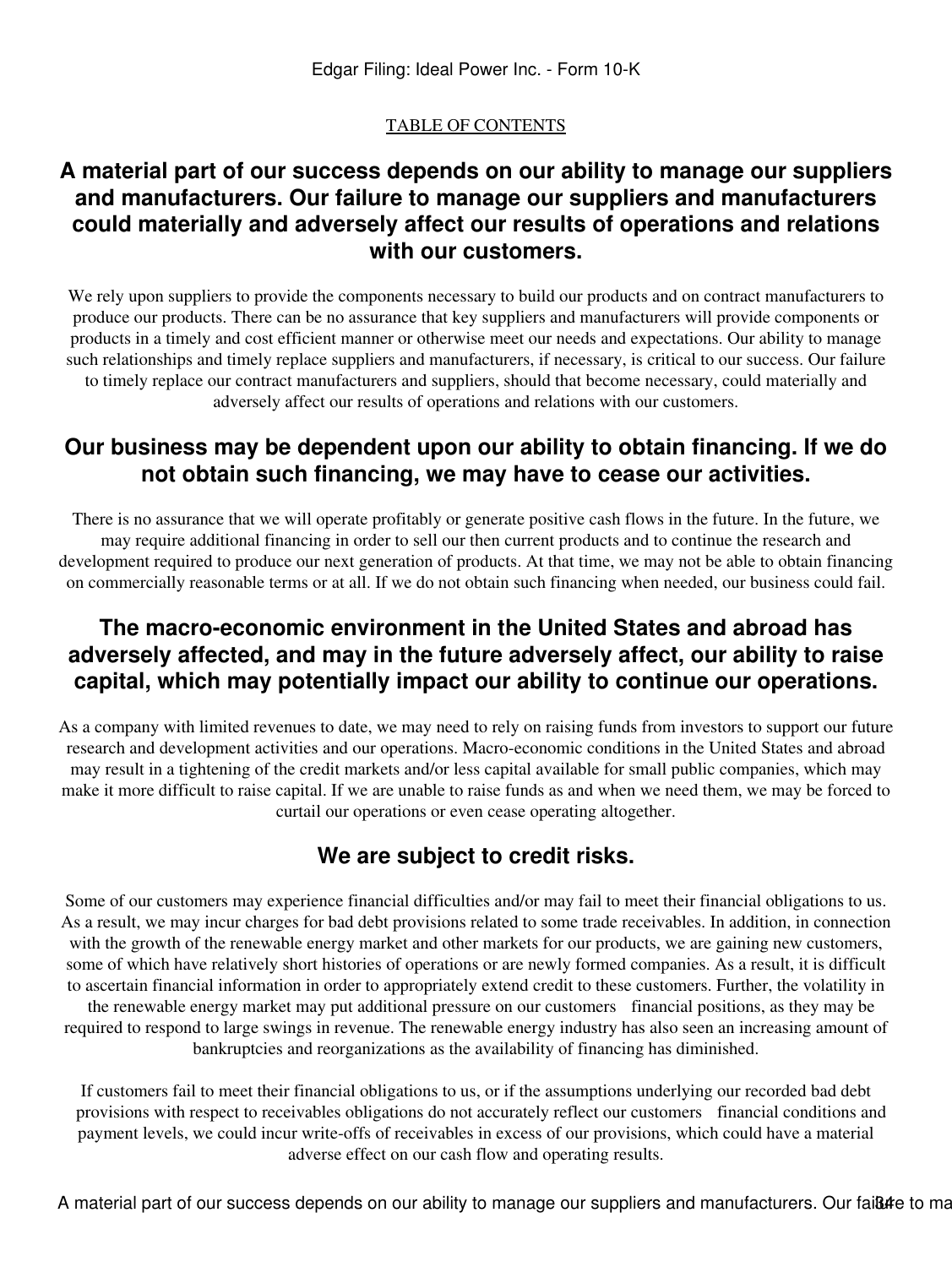### **We may not be able to control our warranty exposure, which could increase our expenses.**

We currently offer and expect to continue to offer a warranty with respect to our products and we expect to offer a warranty with each of our future product applications. Due to our limited long-term history of operating data, our reserve is estimated based on engineering judgment and a third party assessment of our product reliability. If the cost of warranty claims exceeds any reserves we may establish for such claims, our results of operations and financial condition could be adversely affected.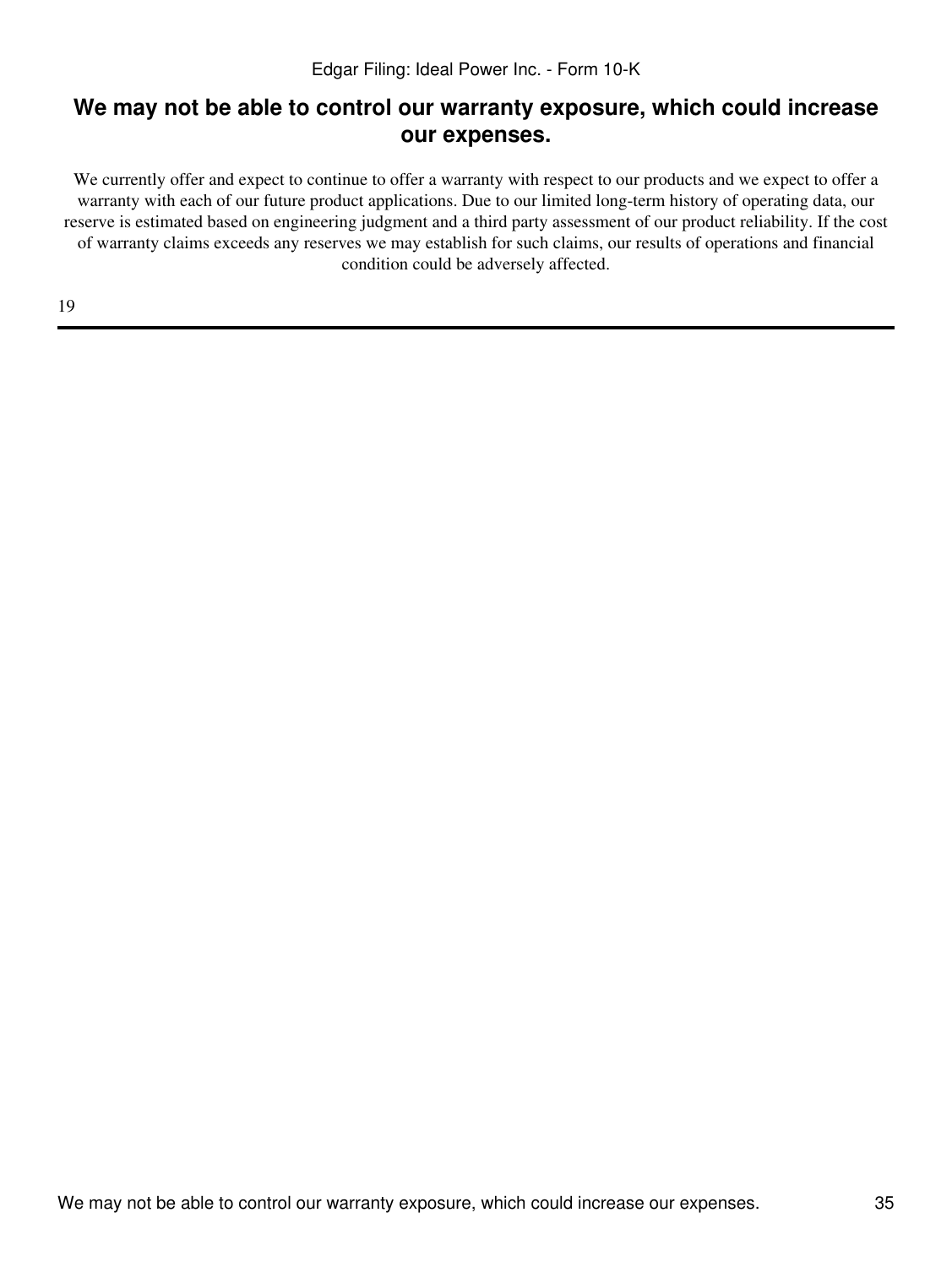### **We may be exposed to lawsuits and other claims if our products malfunction, which could increase our expenses, harm our reputation and prevent us from growing our business.**

Any liability for damages resulting from malfunctions of our products could be substantial, increase our expenses and prevent us from growing or continuing our business. Potential customers may rely on our products for critical needs, such as backup power. A malfunction of our products could result in warranty claims or other product liability. In addition, a well-publicized actual or perceived problem could adversely affect the market s perception of our products. This could result in a decline in demand for our products, which would reduce revenue and harm our business. Further, since our products are used in devices that are made by other manufacturers, we may be subject to product liability claims even if our products do not malfunction.

## **We are highly dependent on the services of R. Daniel Brdar and William Alexander, as well as other key members of our executive management team. Our inability to retain these individuals could impede our business plan and growth strategies, which could have a negative impact on our business and the value of your investment.**

Our ability to implement our business plan depends, to a critical extent, on the continued efforts and services of R. Daniel Brdar, our Chief Executive Officer and President, William Alexander, our founder and Chief Technology Officer, and other members of our executive management team. If we lose the services of any of these persons during this important time in our development, the loss may result in a delay in the implementation of our business plan and plan of operations. We can give no assurance that we could find satisfactory replacements for these individuals on terms that would not be unduly expensive or burdensome to us. We do not currently carry a key-man life insurance policy that would assist us in recouping our costs in the event of the death or disability of any of these persons.

### **Any failure by management to properly manage our expected rapid growth could have a material adverse effect on our business, operating results and financial condition.**

If our business develops as expected, we anticipate that we will grow rapidly in the near future. Our failure to properly manage our expected rapid growth could have a material adverse effect on our ability to retain key personnel. Our expansion could also place significant demands on our management, operations, systems, accounting, internal controls and financial resources. If we experience difficulties in any of these areas, we may not be able to expand our business successfully or effectively manage our growth. Any failure by management to manage growth and to respond to changes in our business could have a material adverse effect on our business, financial condition and results of operations.

# **Risks Relating to the Industry**

**The electric power conversion industry is competitive and has a number of well-financed incumbents. The Company cannot guarantee that it can compete successfully.**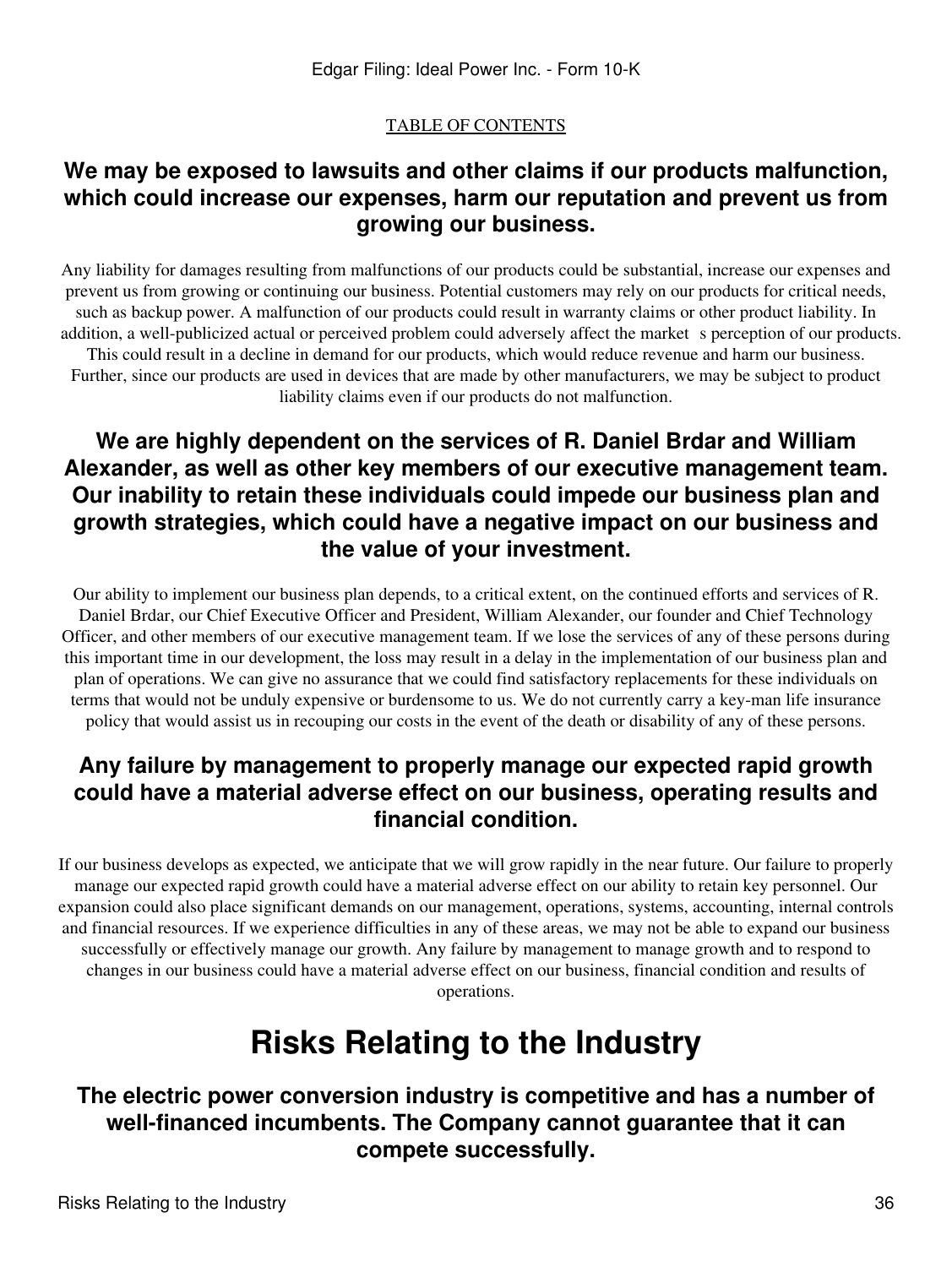Ideal Power competes against providers of power conversion systems that are well established and have substantially greater assets, including manufacturing, marketing, and financial assets. These incumbents also have strong market share and name brand recognition in the industry. Competitors include ABB, Eaton, SMA, and Schneider Electric. Pricing, financing, servicing, as well as the general quality, efficiency and reliability of products, are significant competitive criteria in this industry. The Company s ability to successfully compete on each of these criteria is material to the acceptance of its products and its future profitability. In addition, the industry may resist new technology and products from suppliers that are not well capitalized with long track records of performance. Our competitors use their balance sheet and brand recognition to their competitive advantage. Should Ideal Power s products become commercially successful, competitors may seek to drive their own innovation and adopt or copy ideas, designs and features to regain their competitive positions. Competitors may develop or offer technologies and products that may be more effective or popular than the Company s products and they may be more successful in marketing their products than Ideal Power is in marketing its own products. Additionally, price competition may result in lower than expected margins for our products.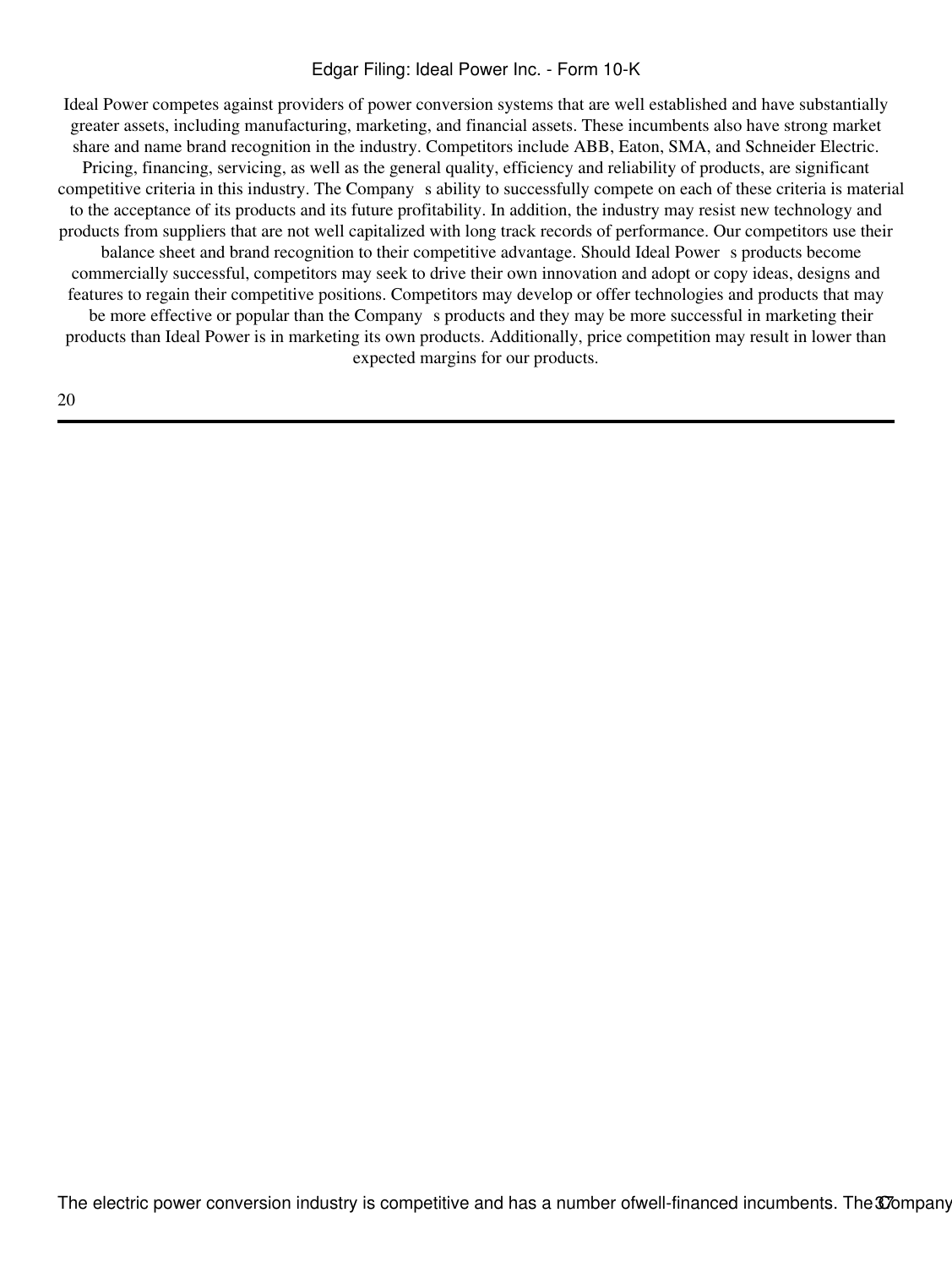Ideal Power expects to compete on the basis of its products lower cost, smaller footprint, higher efficiency, and technological innovation. Unrelated technological advances in alternative energy products or other power conversion technologies may negatively impact the development of the Company s products or make the Company s products uncompetitive or obsolete at any time. Ideal Power cannot guaranty that it will be able to compete successfully in the electric power conversion industry.

# **The reduction or elimination of government subsidies and economic incentives for energy-related technologies could harm our business.**

We believe that near-term growth of energy-related technologies, including power conversion technology, relies partly on the availability and size of government and economic incentives and grants (including, but not limited to, the U.S. Investment Tax Credit and various state and local incentive programs). These incentive programs could be challenged by utility companies, or for other reasons found to be unconstitutional, and/or could be reduced or discontinued for other reasons. The reduction, elimination, or expiration of government subsidies and economic incentives could delay the development of our technology and harm our business.

# **Changes to the National Electrical Codes (NEC) could adversely affect our technology and products.**

Our products are installed by system integrators that must meet the NEC standards, including using equipment that meets industry standards such as UL1741. The NEC standards address the safety of these systems. The NEC standards, along with the UL1741 and IEEE1547 requirements, continue to evolve and are subject to change. If we respond to these changing standards and requirements more slowly than our competitors, or if we are unable to meet new standards and requirements, our products will be less competitive.

## **New technologies in the alternative energy industry may supplant our current products and technology in this market, which would harm our business and operations.**

The alternative energy industry is subject to rapid technological change. Our future success will depend on the cutting edge relevance of our technology, and thereafter on our ability to appropriately respond to changing technologies and changes in function of products and quality. If new technologies supplant our power conversion technology, our business would be adversely affected and we will have to revise our plan of operation.

## **Businesses, consumers, and utilities might not adopt alternative energy solutions as a means for providing or obtaining their electricity and power needs.**

On-site distributed power generation solutions that utilize our products provide an alternative means for obtaining electricity and are relatively new methods of obtaining electrical power. There is a risk that businesses, consumers, and utilities may not adopt these new methods at levels sufficient to grow our business. Traditional electricity distribution is based on the regulated industry model whereby businesses and consumers obtain their electricity from a government regulated utility. For alternative methods of distributed power to succeed, businesses, consumers and utilities must adopt new purchasing practices and must be willing to rely upon less traditional means of providing and purchasing electricity. As larger solar projects come online, utilities are becoming increasingly concerned with grid

The reduction or elimination of government subsidies and economic incentives for energy-related technologies coul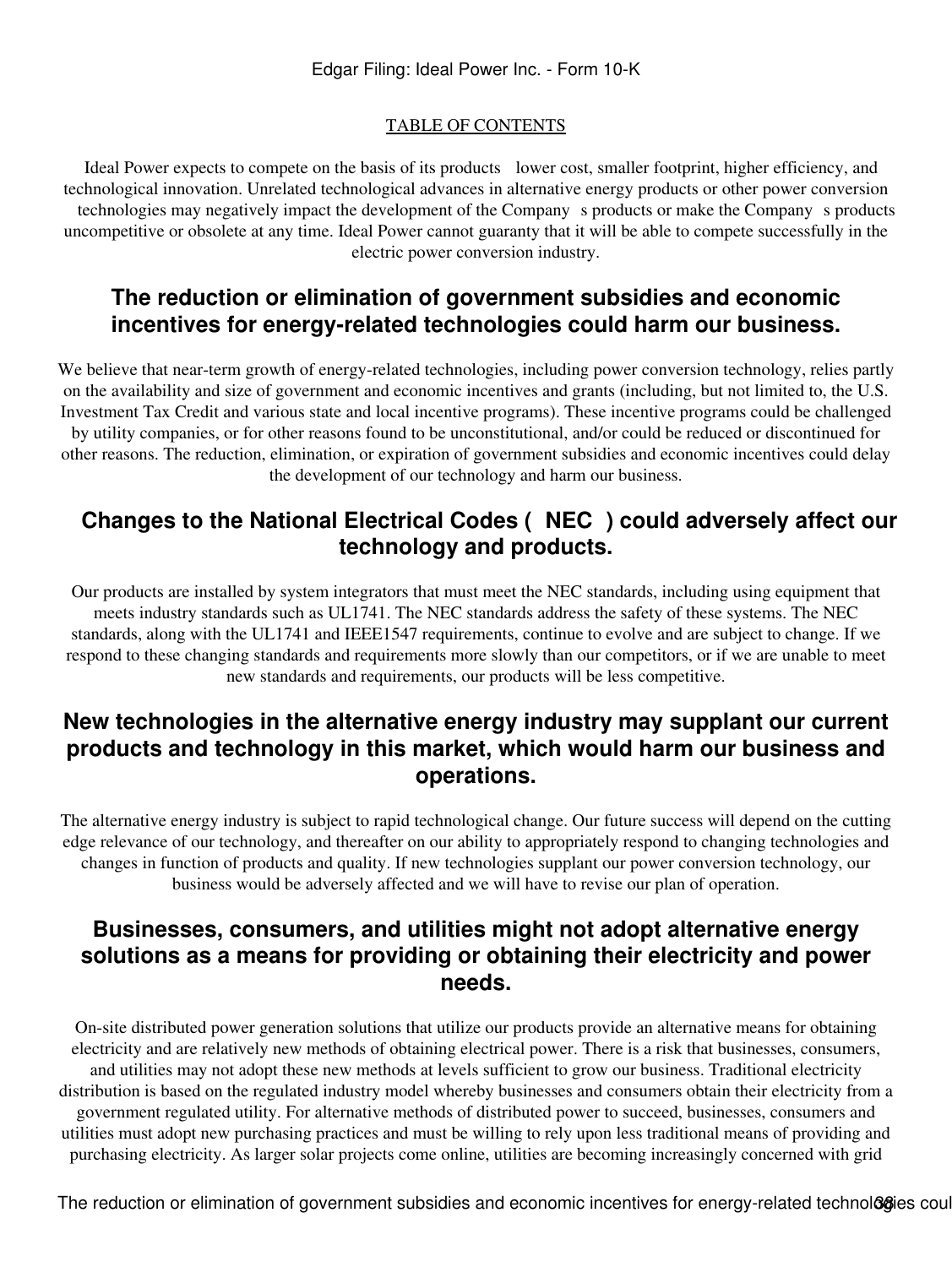stability, power management and the predictable loading of such power onto the grid.

We cannot be certain that businesses, consumers, and utilities will choose to utilize on-site distributed power at levels sufficient to sustain our business. The development of a mass market for our products may be impacted by many factors which are out of our control, including:

market acceptance of systems that incorporate our products; the cost competitiveness of these systems; regulatory requirements; and the emergence of newer, more competitive technologies and products. If a mass market fails to develop or develops more slowly than we anticipate, we may be unable to recover the costs we will have incurred to develop these products.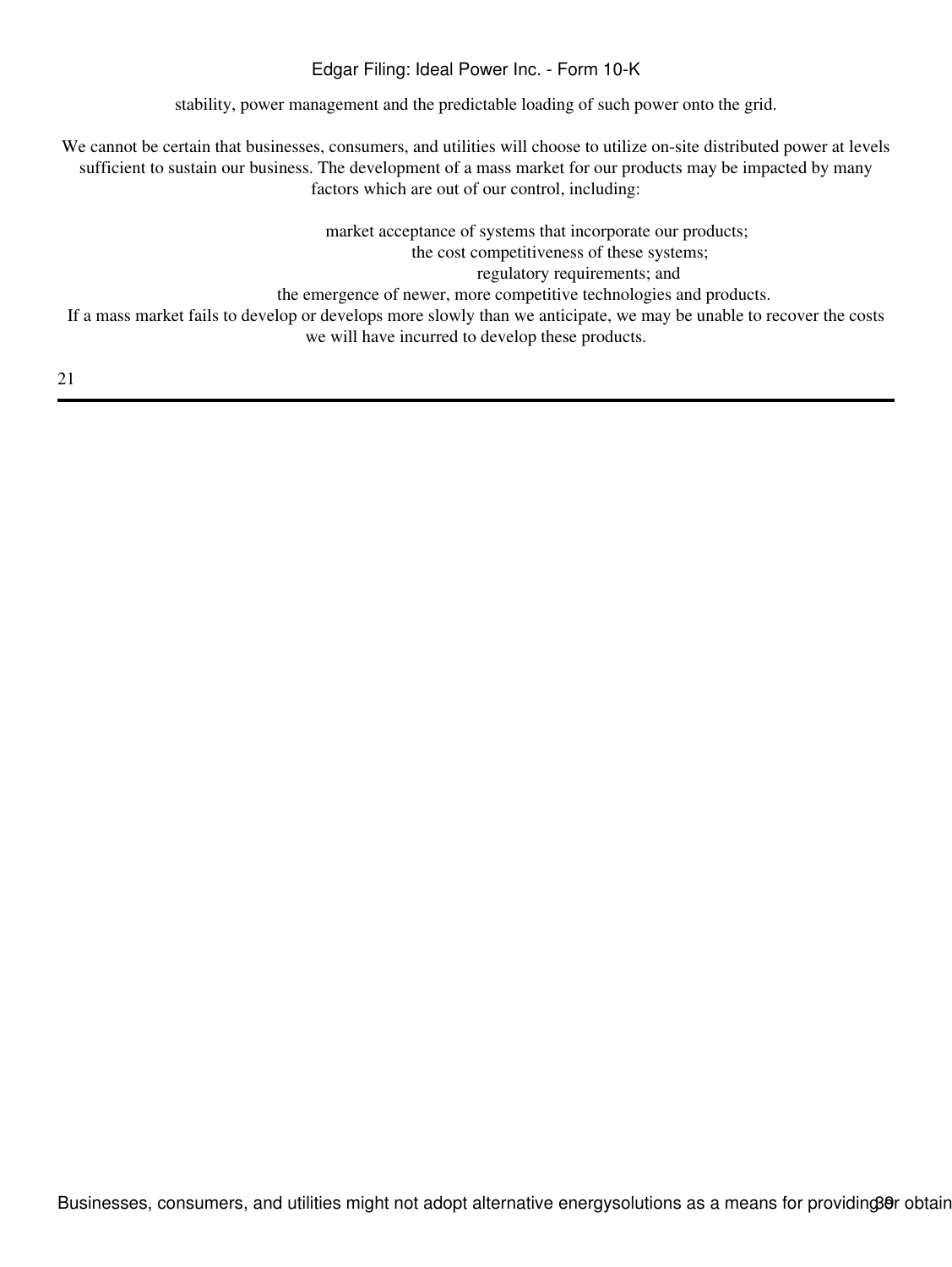## **The industries in which we compete are subject to volatile and unpredictable cycles.**

As a supplier to the grid energy storage, solar combined with storage, microgrid, EV charging infrastructure, wind, electric motor and related industries, we are subject to business cycles. The timing, length, and volatility of these business cycles can be difficult to predict. These industries historically have been cyclical due to sudden changes in customers manufacturing capacity requirements and spending, which depend in part on capacity utilization, demand for customers products, inventory levels relative to demand, and access to affordable capital. These changes have affected the timing and amounts of customers purchases and investments in technology, and affect our orders, net sales, operating expenses, and net income. In addition, we may not be able to respond adequately or quickly to the declines in demand by reducing our costs. We may be required to record significant reserves for excess and obsolete inventory as demand for our products changes.

To meet rapidly changing demand in each of the industries we serve, we must effectively manage our resources and production capacity. During periods of decreasing demand for our products, we must be able to appropriately align our cost structure with prevailing market conditions, effectively manage our supply chain, and motivate and retain key employees. During periods of increasing demand, we must have sufficient manufacturing capacity and inventory to fulfill customer orders, effectively manage our supply chain, and attract, retain, and motivate a sufficient number of qualified individuals. If we are not able to timely and appropriately adapt to changes in our business environment or to accurately assess where we are positioned within a business cycle, our business, financial condition, or results of operations may be materially and adversely affected.

# **Risks Related to Owning Our Common Stock**

## **We are an emerging growth company under the Jumpstart Our Business Startups Act of 2012 (JOBS Act) and we cannot be certain if the reduced disclosure requirements applicable to emerging growth companies will make our common stock less attractive to investors.**

We are an emerging growth company, as defined in the JOBS Act, and we may take advantage of certain exemptions from various reporting requirements that are applicable to other public companies that are not emerging growth companies including, but not limited to, not being required to comply with the auditor attestation requirements of section 404 of the Sarbanes-Oxley Act of 2002 (the Sarbanes-Oxley Act), reduced disclosure obligations regarding executive compensation in our periodic reports and proxy statements, and exemptions from the requirements of holding a nonbinding advisory vote on executive compensation and stockholder approval of any golden parachute payments not previously approved. At present, we intend to take advantage of the exemption from the requirement of holding a nonbinding advisory vote on executive compensation but do not intend to take advantage of any of the other exemptions, other than as they apply to all other smaller reporting companies, though we may do so at some point in the future. We cannot predict if investors will find our common stock less attractive because we may rely on these exemptions. If some investors find our common stock less attractive as a result, there may be a less active trading market for our common stock and our stock price may be more volatile.

We will remain an emerging growth company for up to five years, although we will lose that status sooner if our revenues exceed \$1 billion, if we issue more than \$1 billion in non-convertible debt in a three year period, or if the market value of our common stock that is held by non-affiliates exceeds \$700 million as of any June 30.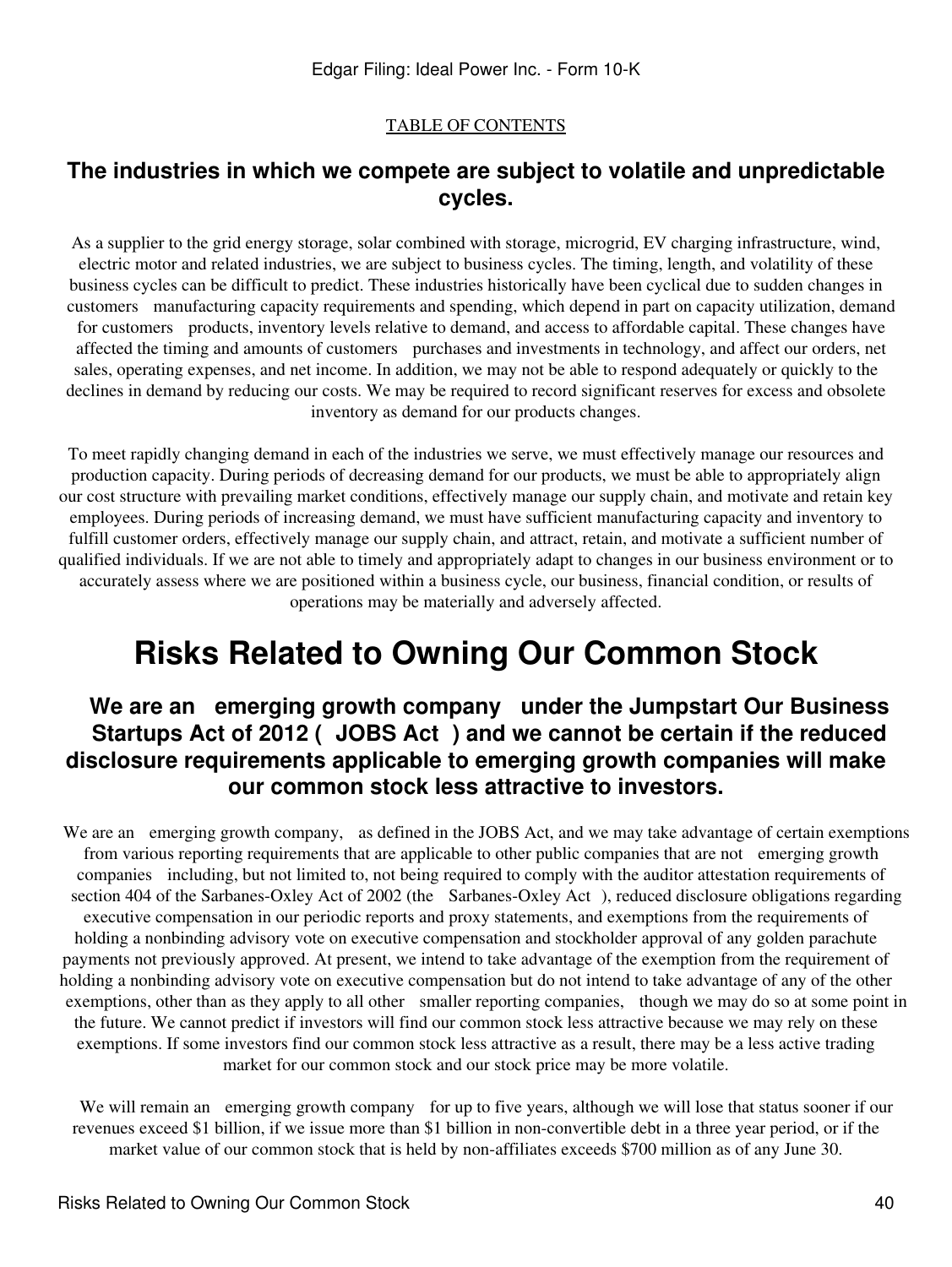## **Our status as an emerging growth company under the JOBS Act may make it more difficult to raise capital as and when we need it.**

Because of the exemptions from various reporting requirements provided to us as an emerging growth company, we may be less attractive to investors and it may be difficult for us to raise additional capital as and when we need it. Investors may be unable to compare our business with other companies in our industry if they believe that our reporting is not as transparent as other companies in our industry. If we are unable to raise additional capital as and when we need it, our financial condition and results of operations may be materially and adversely affected.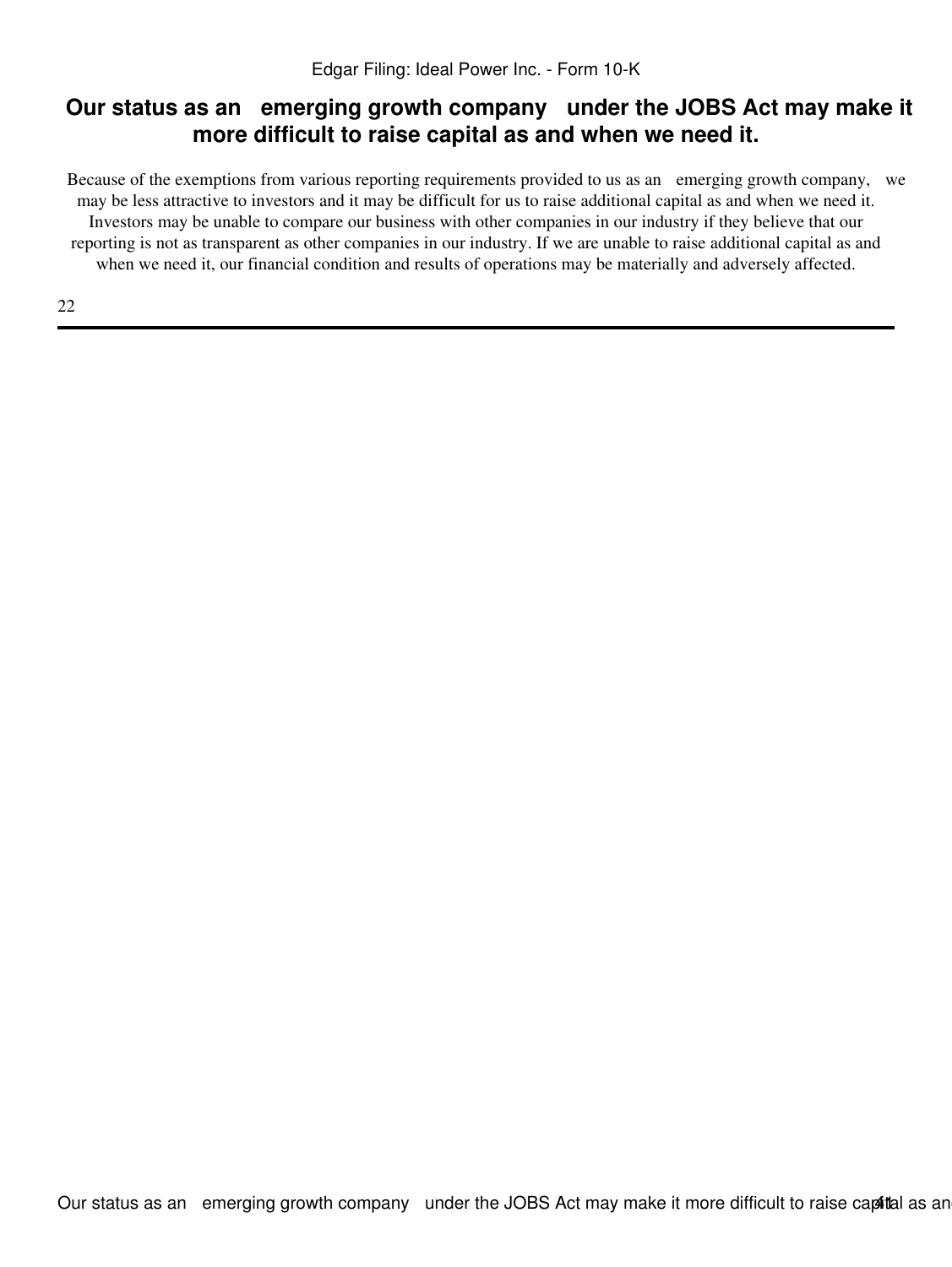## **The public market for our common stock may be volatile. This may affect the ability of our investors to sell their shares as well as the price at which they sell their shares.**

The market price for the shares may be significantly affected by factors such as variations in the volume of trading activity, quarterly and yearly operating results, general trends in the alternative energy industry or other markets we serve, and changes in state or federal regulations affecting us and our industry. Furthermore, in recent years the stock market has experienced extreme price and volume fluctuations that are unrelated or disproportionate to the operating performance of the affected companies. Such broad market fluctuations may adversely affect the market price of our common stock.

## **We have the right to issue shares of preferred stock. If we were to issue preferred stock, it is likely to have rights, preferences and privileges that may adversely affect the common stock.**

We are authorized to issue 10,000,000 shares of blank check preferred stock, with such rights, preferences and privileges as may be determined from time-to-time by our board of directors. Our board of directors is empowered, without stockholder approval, to issue preferred stock in one or more series, and to fix for any series the dividend rights, dissolution or liquidation preferences, redemption prices, conversion rights, voting rights, and other rights, preferences and privileges for the preferred stock. No shares of preferred stock are presently issued and outstanding and we have no plans to issue shares of preferred stock. The issuance of shares of preferred stock, depending on the rights, preferences and privileges attributable to the preferred stock, could reduce the voting rights and powers of the common stock and the portion of the Company s assets allocated for distribution to common stockholders in a liquidation event, and could also result in dilution in the book value per share of the common stock we are offering. The preferred stock could also be utilized, under certain circumstances, as a method for raising additional capital or discouraging, delaying or preventing a change in control of the Company, to the detriment of the investors in the common stock offered hereby. We cannot assure you that we will not, under certain circumstances, issue shares of our preferred stock.

## **We have not paid dividends in the past and have no immediate plans to pay dividends.**

We plan to reinvest all of our earnings, to the extent we have earnings, in order to market our products and to cover operating costs and to otherwise become and remain competitive. We do not plan to pay any cash dividends with respect to our securities in the foreseeable future. We cannot assure you that we would, at any time, generate sufficient surplus cash that would be available for distribution to the holders of our common stock as a dividend. Therefore, you should not expect to receive cash dividends on our common stock.

# **Management of our Company is within the control of the board of directors and the officers. You should not purchase our common stock unless you are willing to entrust management of our Company to these individuals.**

All decisions with respect to the management of the Company will be made by our board of directors and our officers, who beneficially own 11.8% of our common stock, as calculated in accordance with Rule 13d-3 promulgated under the Securities Exchange Act of 1934 (the Exchange Act). Therefore, management will retain significant influence in

The public market for our common stock may be volatile. This may affect the ability of our investors to sell their sha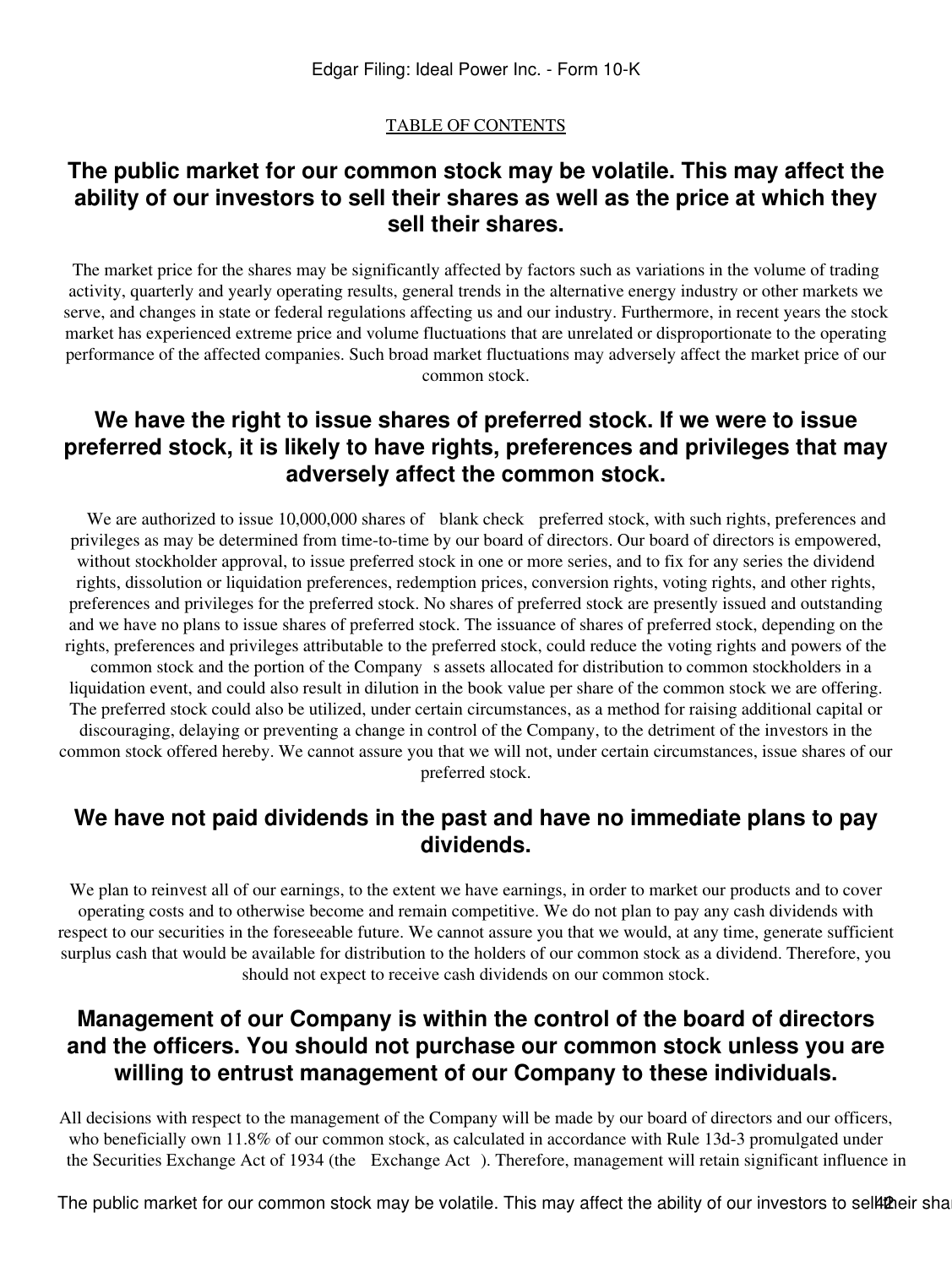electing a majority of the board of directors who shall, in turn, have the power to appoint the officers of the Company and to determine, in accordance with their fiduciary duties and the business judgment rule, the direction, objectives and policies of the Company including, without limitation, the purchase of businesses or assets; the sale of all or a substantial portion of the assets of the Company; the merger or consolidation of the Company with another corporation; raising additional capital through financing and/or equity sources; the retention of cash reserves for future product development, expansion of our business and/or acquisitions; the filing of registration statements with the Securities and Exchange Commission for offerings of our capital stock; and transactions that may cause or prevent a change in control of the Company or its winding up and dissolution. Accordingly, no investor should purchase our common stock unless such investor is willing to entrust all aspects of the management of the Company to such individuals.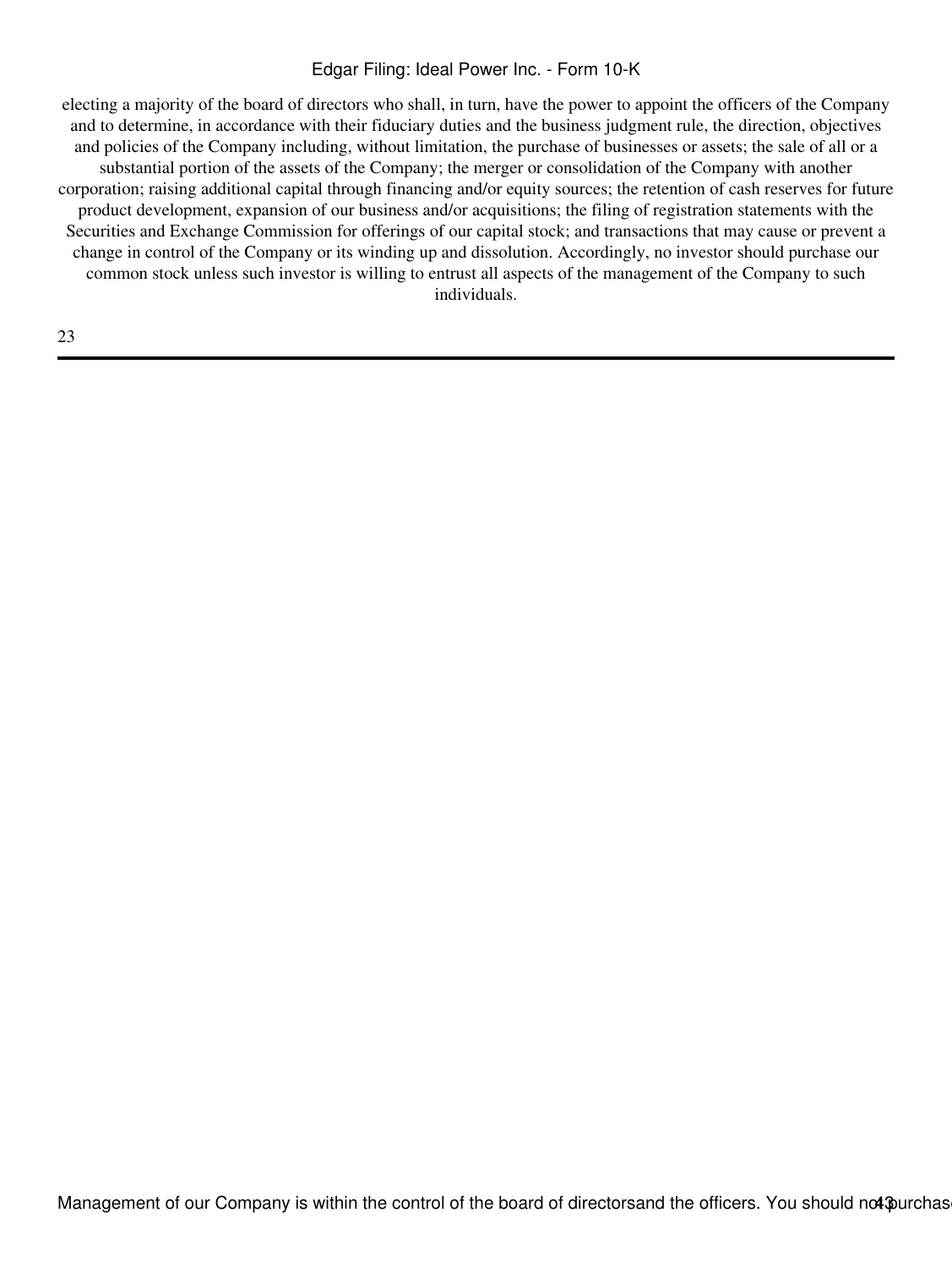## **We have incurred significant increased costs as a result of becoming a public company that reports to the Securities and Exchange Commission and our management is required to devote substantial time to meet compliance obligations.**

As a public company reporting to the Securities and Exchange Commission, we incur significant legal, accounting and other expenses that we did not incur as a private company. We are subject to reporting requirements of the Exchange

Act and the Sarbanes-Oxley Act, as well as rules subsequently implemented by the Securities and Exchange Commission that impose significant requirements on public companies, including requiring establishment and maintenance of effective disclosure and financial controls and changes in corporate governance practices. In addition, there are significant corporate governance and executive compensation-related provisions in the Dodd-Frank Act that

are expected to increase our legal and financial compliance costs, make some activities more difficult, time-consuming or costly and may also place undue strain on our personnel, systems and resources. Our management and other personnel are required to devote a substantial amount of time to these and other new compliance initiatives. In addition, we believe these rules and regulations may make it more difficult and have made it more expensive for us to obtain director and officer liability insurance, and we may be required to accept reduced policy limits and coverage or incur substantially higher costs to obtain the same or similar coverage in the future. As a result, it may be more difficult for us to attract and retain qualified people to serve on our board of directors, our board committees or as executive officers.

## **Failure to build our finance infrastructure and improve our accounting systems and controls could impair our ability to comply with the financial reporting and internal controls requirements for publicly traded companies.**

As a public company, we operate in an increasingly demanding regulatory environment, which requires us to comply with applicable provisions of the Sarbanes-Oxley Act, and the related rules and regulations of the Securities and Exchange Commission, expanded disclosure requirements, accelerated reporting requirements and more complex accounting rules. Company responsibilities required by the Sarbanes-Oxley Act include establishing corporate oversight and adequate internal control over financial reporting and disclosure controls and procedures. Effective internal controls are necessary for us to produce reliable financial reports and are important to help prevent financial fraud. We will need to hire or outsource additional finance personnel and further build our financial infrastructure as a public company, including complying with the applicable requirements of Section 404 of the Sarbanes-Oxley Act. We may be unable to do so on a timely basis. Until we are able to expand our finance and administrative capabilities and establish additional financial reporting infrastructure, we may not be able to prepare and disclose, in a timely manner, our financial statements and other required disclosures or comply with the applicable provisions of the

Sarbanes-Oxley Act or existing or new reporting requirements. If we cannot provide reliable financial reports or prevent fraud, our business and results of operations could be harmed and investors could lose confidence in our reported financial information.

## **Shares eligible for future sale may adversely affect the market for our common stock.**

Sales of substantial amounts of our common stock in the public market, or the perception that these sales could occur, could cause the market price of our common stock to decline. These sales could also make it more difficult for us to sell equity or equity-related securities in the future at a time and price that we deem appropriate.

We have incurred significant increased costs as a result of becoming a public company that reports to the 49 ecuritie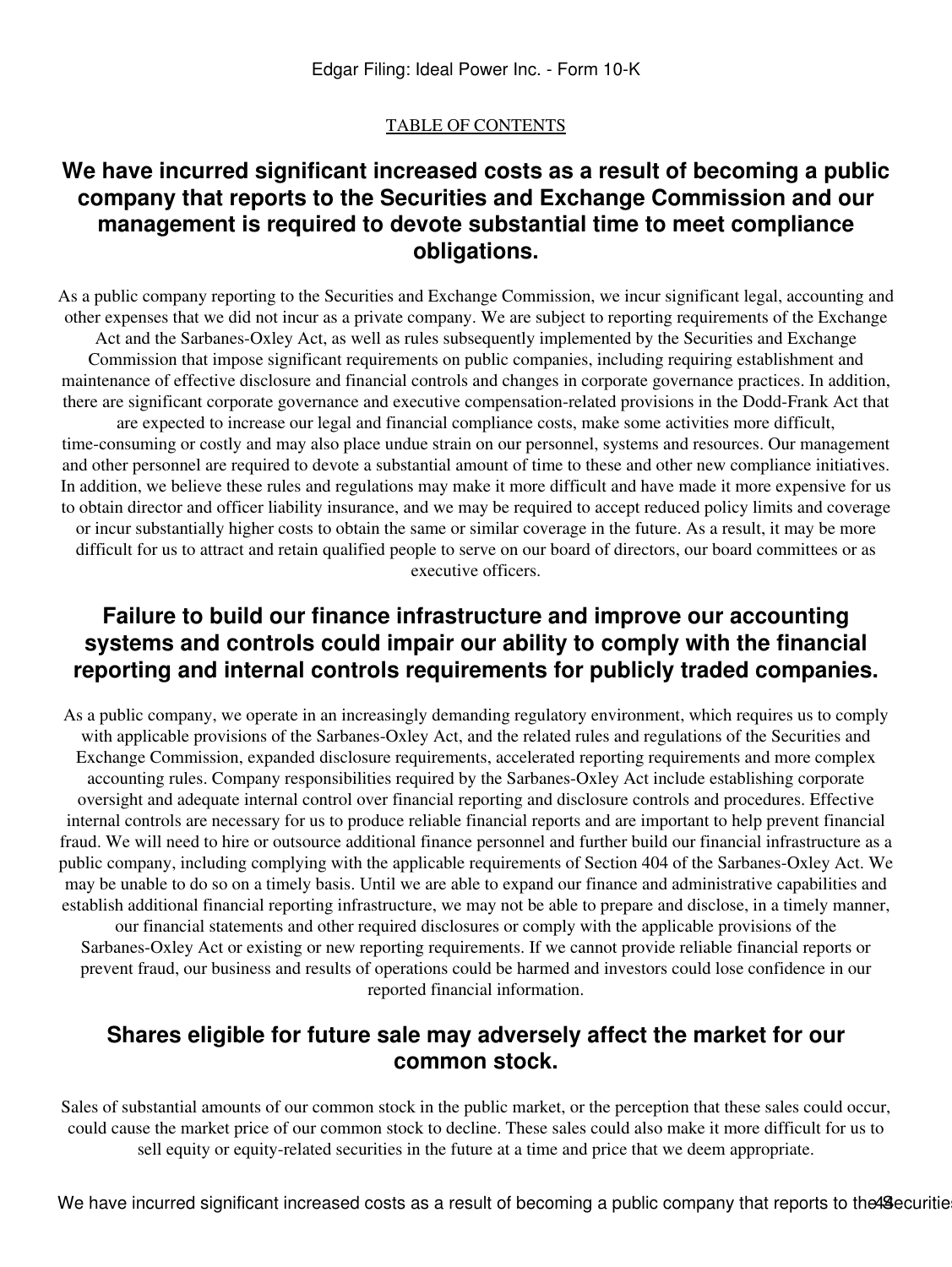As of December 31, 2014, we had 7,048,235 shares of common stock outstanding. Shares beneficially owned by our affiliates and employees are subject to volume and other restrictions under Rules 144 and 701 under the Securities Act of 1933, as amended, or the Securities Act, various vesting agreements, our insider trading policy and any applicable 10b5-1 trading plan. Shares that are not beneficially owned by our affiliates and employees generally can be freely sold in the public market, subject in some cases to restrictions under Rule 144.

As of December 31, 2014, we also had outstanding options and warrants for the purchase of 1,368,047 shares and 1,564,108 shares, respectively, of our common stock and we may grant additional options and/or warrants in the future. If our stock price rises, the holders of vested options or warrants may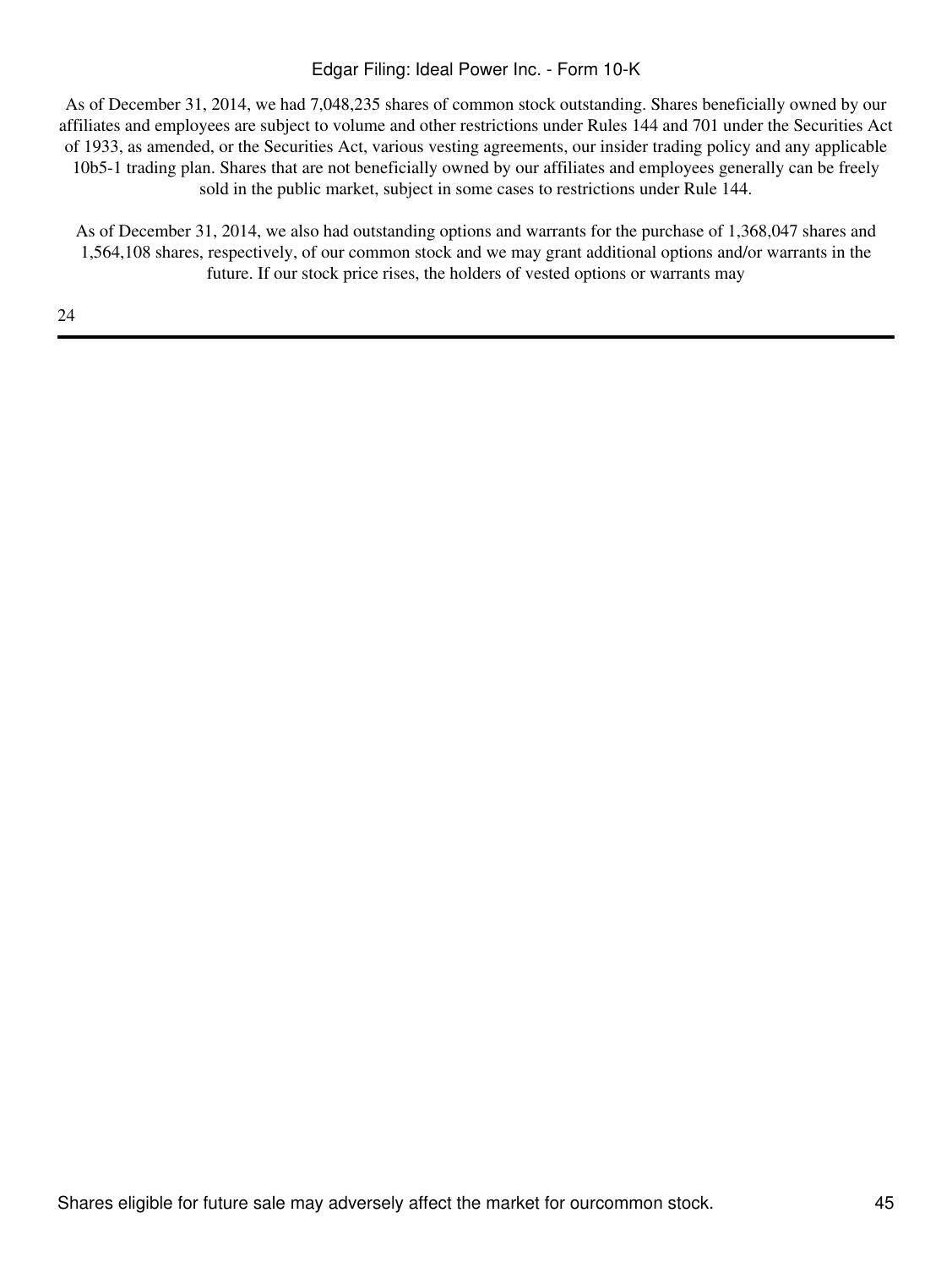exercise their options or warrants and sell a large number of shares. Any sale of a substantial number of shares of our common stock may have a material adverse effect on the market price of our common stock.

## **Our charter documents and Delaware law may inhibit a takeover that stockholders consider favorable.**

Our Certificate of Incorporation (Certificate) and bylaws and applicable provisions of Delaware law may delay or discourage transactions involving an actual or potential change in control or change in our management, including transactions in which stockholders might otherwise receive a premium for their shares, or transactions that our stockholders might otherwise deem to be in their best interests. The provisions in our Certificate and bylaws:

authorize our board of directors to issue preferred stock without stockholder approval and to designate the rights, preferences and privileges of each class; if issued, such preferred stock would increase the number of outstanding shares of our capital stock and could include terms that may deter an acquisition of us;

limit who may call stockholder meetings;

do not permit stockholders to act by written consent;

do not provide for cumulative voting rights; and

provide that all vacancies may be filled by the affirmative vote of a majority of directors then in office, even if less than a quorum.

In addition, Section 203 of the Delaware General Corporation Law may limit our ability to engage in any business combination with a person who beneficially owns 15% or more of our outstanding voting stock unless certain conditions are satisfied. This restriction lasts for a period of three years following the share acquisition. These provisions may have the effect of entrenching our management team and may deprive you of the opportunity to sell your shares to potential acquirers at a premium over prevailing prices. This potential inability to obtain a control premium could reduce the price of our common stock. See Anti-Takeover Effects of Certain Provisions of Delaware Law and Our Charter Documents for additional information.

## **If securities or industry analysts do not publish or do not continue to publish research or reports about our business, or if they issue an adverse or misleading opinion regarding our stock, our stock price and trading volume could decline.**

The trading market for our common stock is influenced by the research and reports that industry or securities analysts publish about us or our business. Presently, two securities analysts publish reports on us on a regular basis. If any of the analysts who cover us now or in the future issue an adverse opinion regarding our stock, our stock price would likely decline. If one or more of these analysts ceases coverage of our company or fail to publish reports on us regularly, we could lose visibility in the financial markets, which in turn could cause our stock price or trading volume to decline.

ITEM 1B: UNRESOLVED STAFF COMMENTS None.

ITEM 2: PROPERTIES

Our principal office is located at 4120 Freidrich Lane, Suite 100, Austin, Texas 78744. We lease 14,782 square feet of office and laboratory space under a triple net lease. The lease commenced on June 1, 2014 and has a term of 48 months.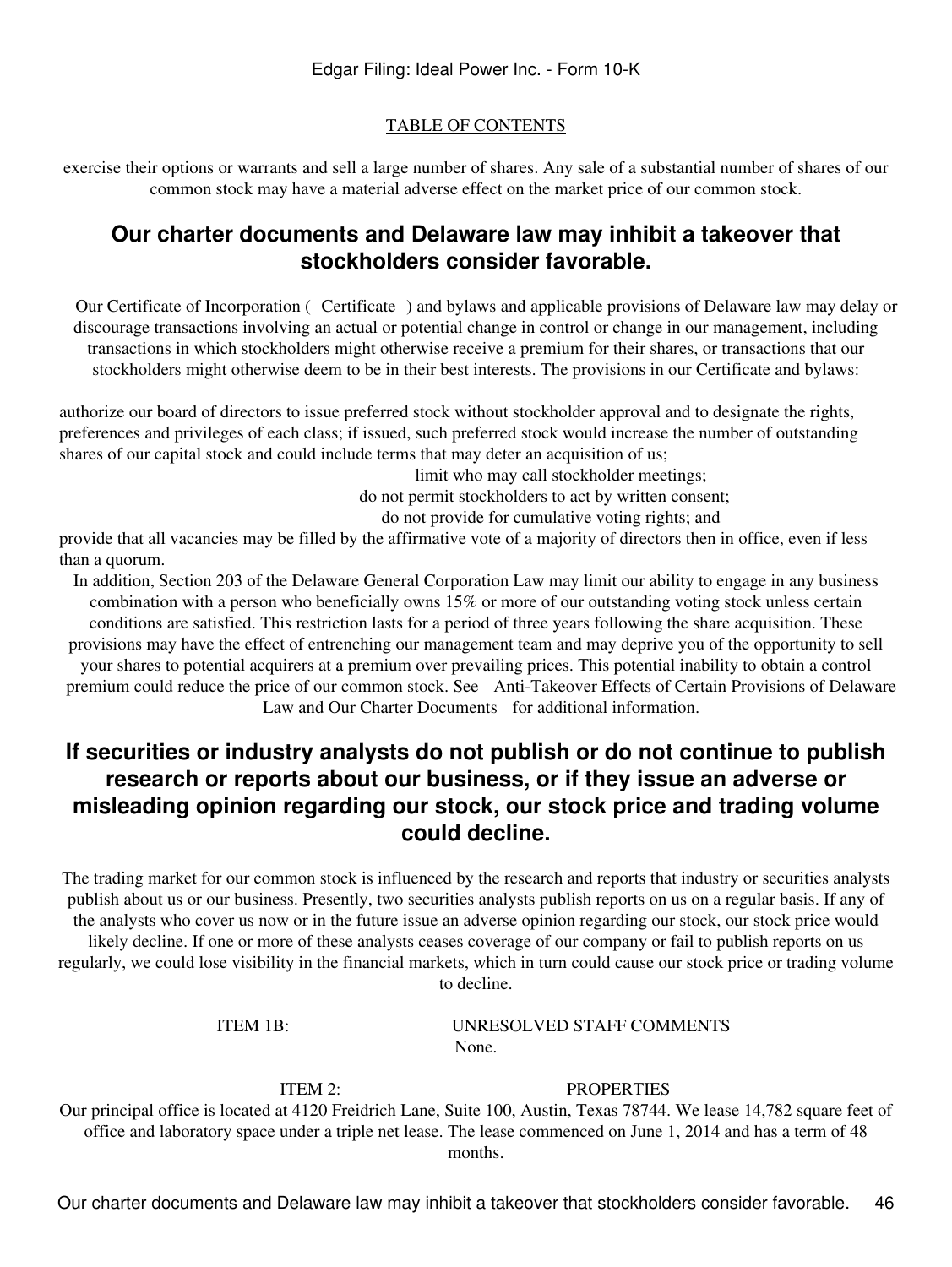ITEM 3: LEGAL PROCEEDINGS We are not a party to any pending legal proceedings.

ITEM 4: MINE SAFETY DISCLOSURES Not applicable.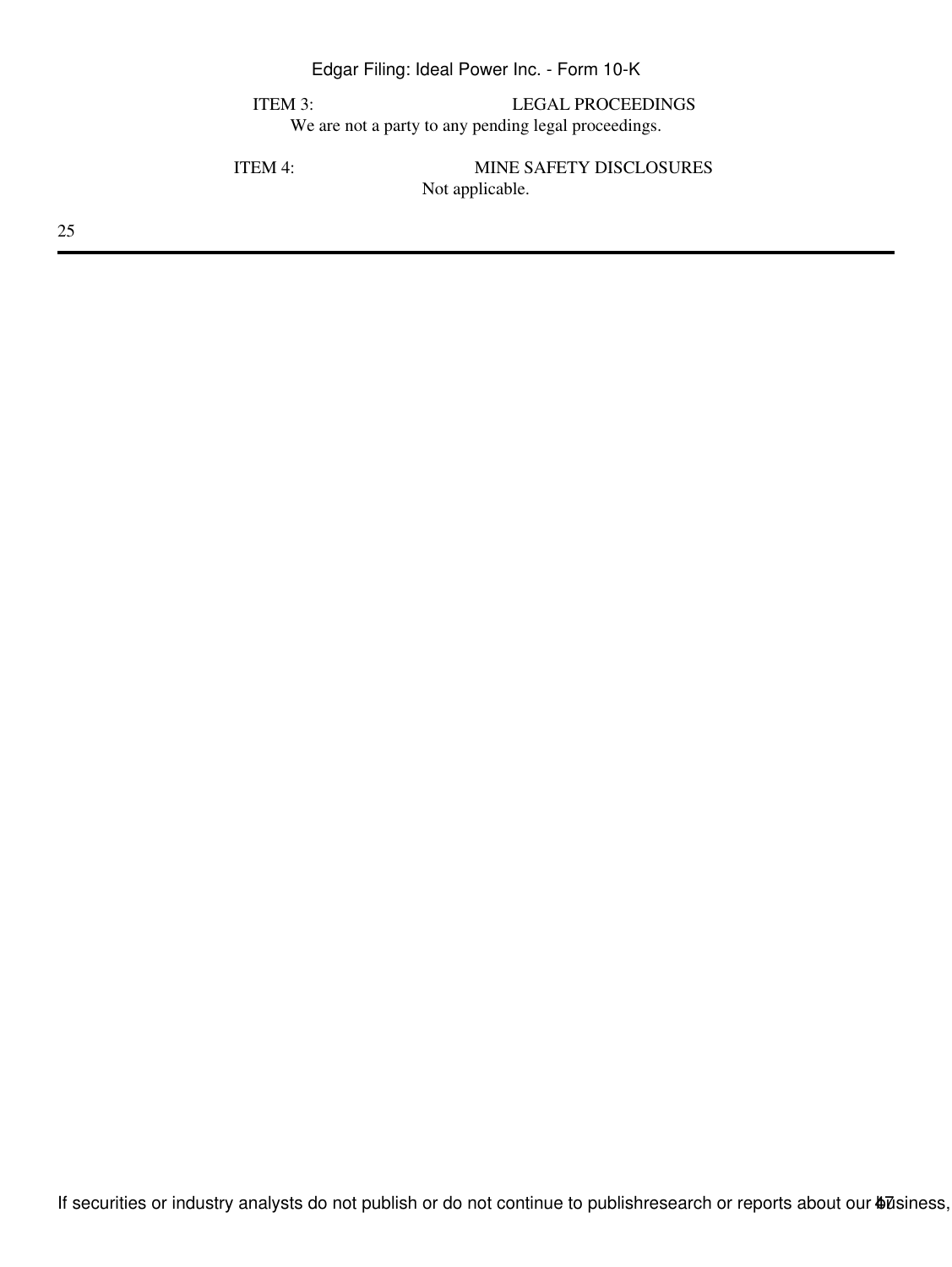#### ITEM MARKET FOR REGISTRANT S COMMON EQUITY, RELATED STOCKHOLDER MATTERS AND 5: ISSUER PURCHASES OF EQUITY SECURITIES

Our common stock is quoted under the symbol IPWR on the NASDAQ Capital Market. Our common stock began trading on the NASDAQ Capital Market on November 22, 2013. The table below presents the range of high and low sales prices of our common stock since November 22, 2013.

| THEIT and TOW bared priced          |         |        |
|-------------------------------------|---------|--------|
|                                     | High    | Low    |
| Fiscal year ended December 31, 2014 |         |        |
| First quarter                       | \$12.59 | \$5.25 |
| Second quarter                      | \$9.60  | \$7.00 |
| Third quarter                       | \$9.40  | \$6.51 |
| Fourth quarter                      | \$8.00  | \$5.82 |
| Fiscal year ended December 31, 2013 |         |        |
| First quarter                       | \$ N/A  | \$ N/A |
| Second quarter                      | \$ N/A  | \$ N/A |
| Third quarter                       | \$ N/A  | \$ N/A |
| Fourth quarter                      | \$7.77  | \$5.15 |
|                                     |         |        |

As of March 23, 2015 we had approximately 50 shareholders of record. The name, address and telephone number of our stock transfer agent is Corporate Stock Transfer, Inc., 3200 Cherry Creek South Drive, Suite 430, Denver, Colorado, 80209, (303) 282-4800.

## **Dividends**

We have not paid any cash dividends on our common stock since our inception and do not anticipate paying any cash dividends in the foreseeable future. We plan to retain our earnings, if any, to provide funds for the expansion of our business.

## **Securities Authorized for Issuance under Equity Compensation Plans**

The table below provides information, as of December 31, 2014, regarding our 2013 Equity Incentive Plan (the Plan) under which our equity securities are authorized for issuance to officers, directors, employees, consultants, independent contractors and advisors.

### **2013 Equity Incentive Plan**

| Plan category | Number of<br>securities to<br>be issued upon<br>exercise<br>of outstanding<br>options, | Weighted-averagedumber of<br>exercise price<br>of<br>outstanding<br>options,<br>warrants and | securities<br>remaining<br>available for<br>future issuance<br>under |
|---------------|----------------------------------------------------------------------------------------|----------------------------------------------------------------------------------------------|----------------------------------------------------------------------|
|               |                                                                                        |                                                                                              |                                                                      |
|               | warrants and                                                                           | rights                                                                                       | equity                                                               |
|               | rights                                                                                 | (b)                                                                                          | compensation                                                         |
|               | (a)                                                                                    |                                                                                              | plans (excluding                                                     |

High and low sales prices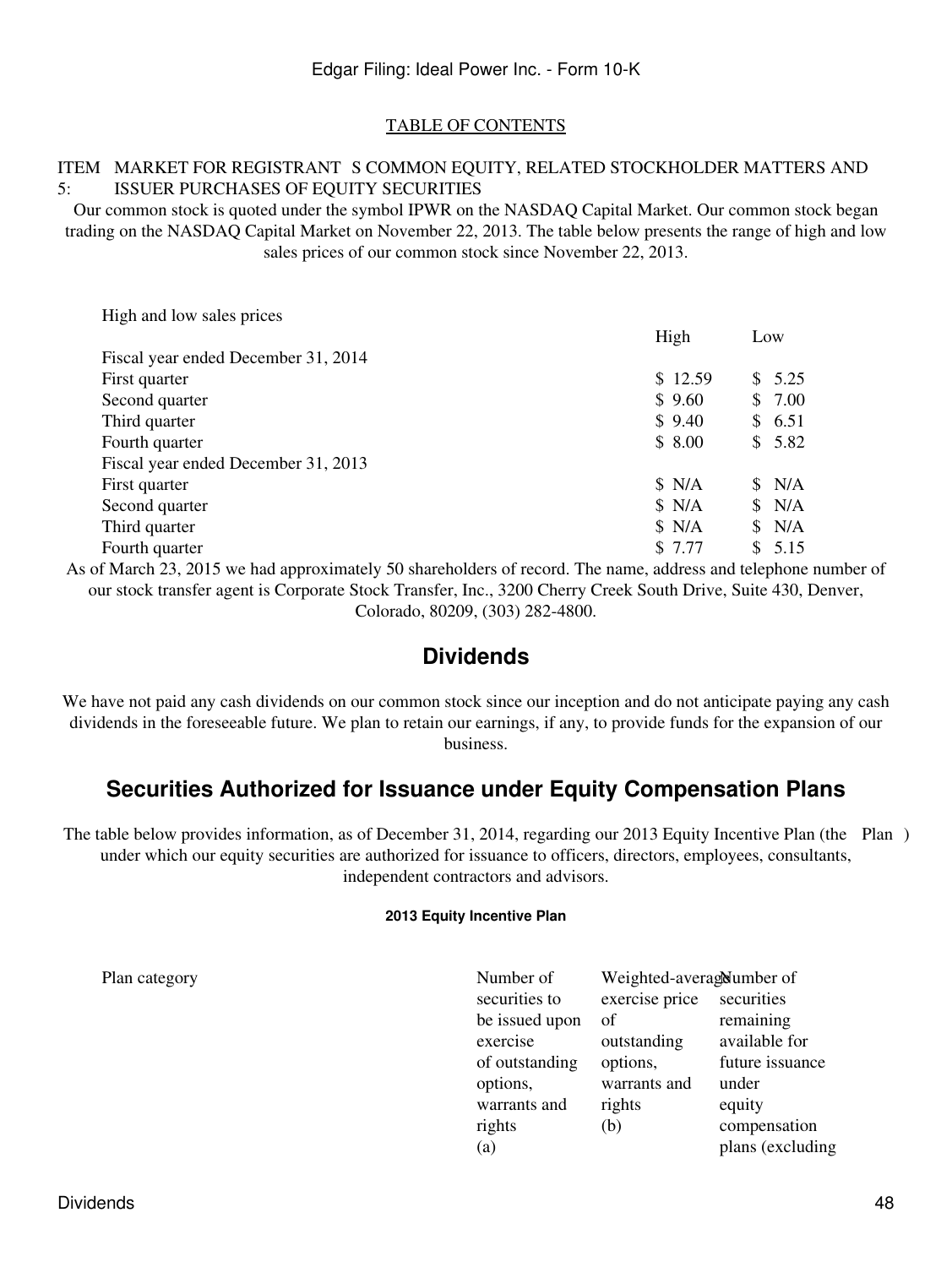|  | Edgar Filing: Ideal Power Inc. - Form 10-K |
|--|--------------------------------------------|
|--|--------------------------------------------|

|                                                           |         |        | securities<br>reflected in<br>column (a))<br>(c) |
|-----------------------------------------------------------|---------|--------|--------------------------------------------------|
| Equity compensation plans approved by security<br>holders | 627,800 | \$6.28 | (1)<br>173,280                                   |

(1) authorized for issuance under the Plan, as the maximum number of securities that may be issued under our equity This amount will not be subject to future increases, absent shareholder approval of an increase in the securities compensation plan will be reached upon the future issuance of 173,280 securities under the Plan.

## **Recent Issuances of Unregistered Securities**

On August 6, 2013 we filed a registration statement, number 333-190414, with the Securities and Exchange Commission to register an offering of 3,000,000 shares of our common stock, with an option granted to the underwriter to sell an additional 450,000 shares of our common stock (the overallotment). MDB Capital Group LLC served as Managing Underwriter and Northland Capital Markets served as the Co-Managing Underwriter. The registration statement was declared effective on November 21, 2013.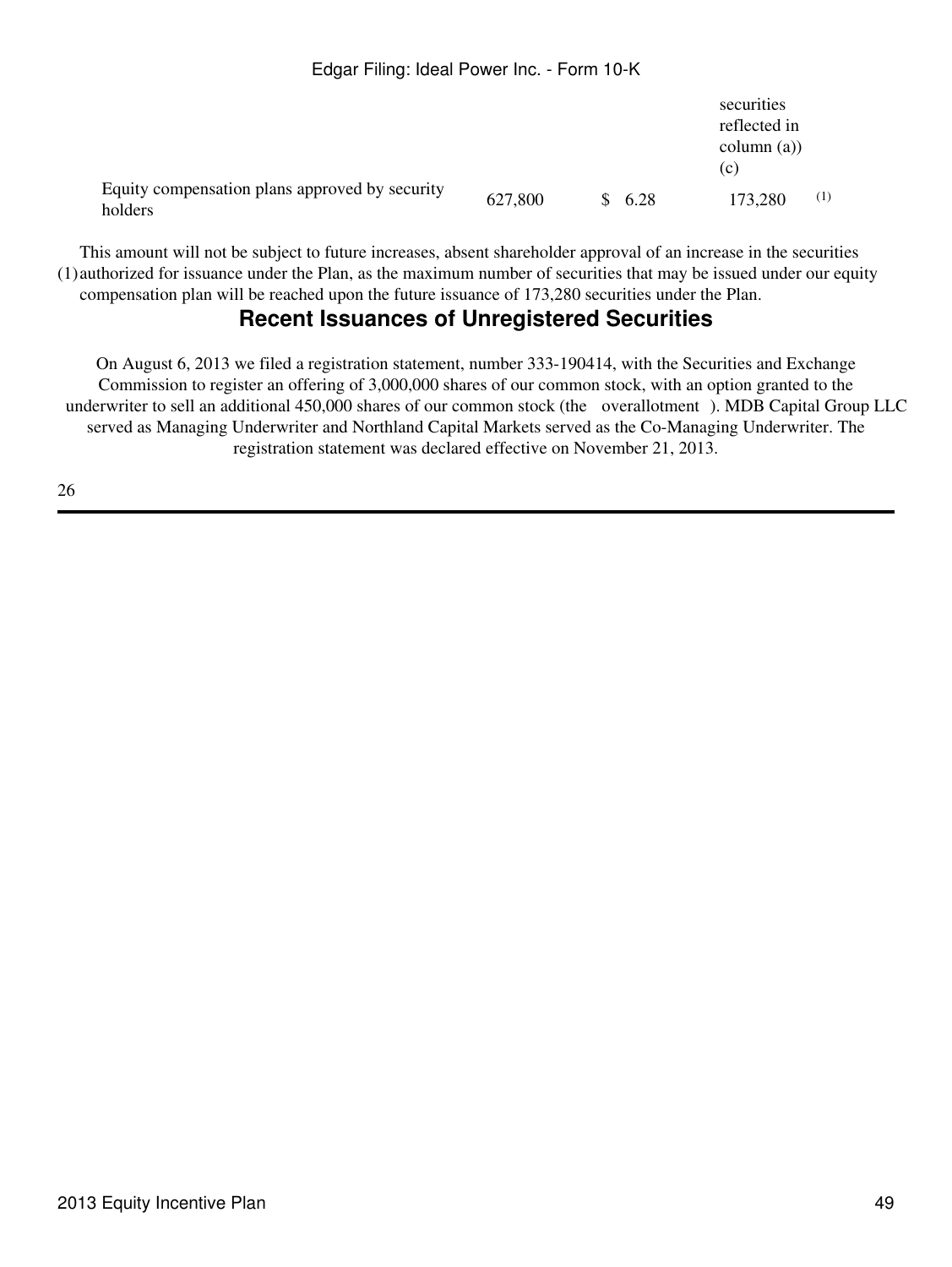### [TABLE OF CONTENTS](#page-3-0)

The offering closed on November 27, 2013 and the offering of the overallotment closed on December 5, 2013. The common stock was offered to the public at a price of \$5 per share. All of the shares of common stock, including the overallotment, were sold. We raised a total of \$17,250,000 in gross proceeds in the offering and received \$15,015,985 in net cash proceeds after expenses.

Through December 31, 2014, we used approximately \$7.2 million of the net cash proceeds from the offering. These funds were used as follows: \$516,000 for protection of our intellectual property, \$350,000 for purchase of equipment and software and the remainder for our operations, including research and development and general and working capital purposes. None of the proceeds were used for construction of plant, building and facilities, the purchase of real estate or the acquisition of any business.

On January 2, 2014, the Company issued 36,092 shares of common stock to the Entrepreneurs Foundation of Central Texas in connection with the cashless exercise of a warrant for the purchase of 36,098 shares of the Companys common stock. The per share exercise price was  $$0.0009524$ . The Company relied on Section  $3(a)(9)$  of the Securities Act of 1933 to issue the common stock.

For information concerning the Non-Qualified Stock Option Award Agreement issued to R. Daniel Brdar, our Chief Executive Officer, please see the Current Report on Form 8-K filed with the Securities and Exchange Commission on January 8, 2014.

On January 10, 2014, the Company issued a total of 25,333 shares of common stock to its three independent Board members as compensation for the services they rendered from November 29, 2012 through December 31, 2013 as to two directors and from August 20, 2013 through December 31, 2013 as to the remaining director. The value of the stock at the date of grant was determined to be \$5.00 per share. The Company relied on Section 4(a)(2) of the Securities Act of 1933 to issue the common stock inasmuch as the as members of the Board are in the possession of the information registration would otherwise provide and there was no form of general solicitation or general advertising relating to the offer.

On January 16, 2014, the Company issued 10,374 shares of common stock to a consultant in connection with the cashless exercise of an option to purchase 10,500 shares of common stock. The per share exercise price was \$0.09524. The Company relied on Section  $3(a)(9)$  of the Securities Act of 1933 to issue the common stock.

On March 21, 2014, the Company issued 7,192 shares of common stock to a former Board member as compensation for his service prior to his resignation in August 2013. The value of the stock at the date of grant was determined to be \$3.47626 per share. The Company relied on the exemption provided by Section 4(a)(2) of the Securities Act of 1933 to issue the common stock inasmuch as the former director was an accredited investor and there was no form of general solicitation or general advertising relating to the offer.

On May 29, 2014, the Company issued 1,438 shares of common stock to a warrant holder in connection with the exercise of a warrant. The per share exercise price was \$3.47626 and the Company received \$5,000. The Company relied on the exemption provided by Section 4(a)(2) of the Securities Act of 1933 to issue the common stock inasmuch as the warrant holder was an accredited investor and there was no form of general solicitation or general advertising relating to the offer.

On July 8, 2014, the Company issued 2,946 shares of common stock to a warrant holder in connection with the exercise of a warrant. The per share exercise price was \$3.47626 and the warrant was exercised on a cashless basis. The Company relied on the exemption provided by Section 3(a)(9) of the Securities Act of 1933 to issue the common stock.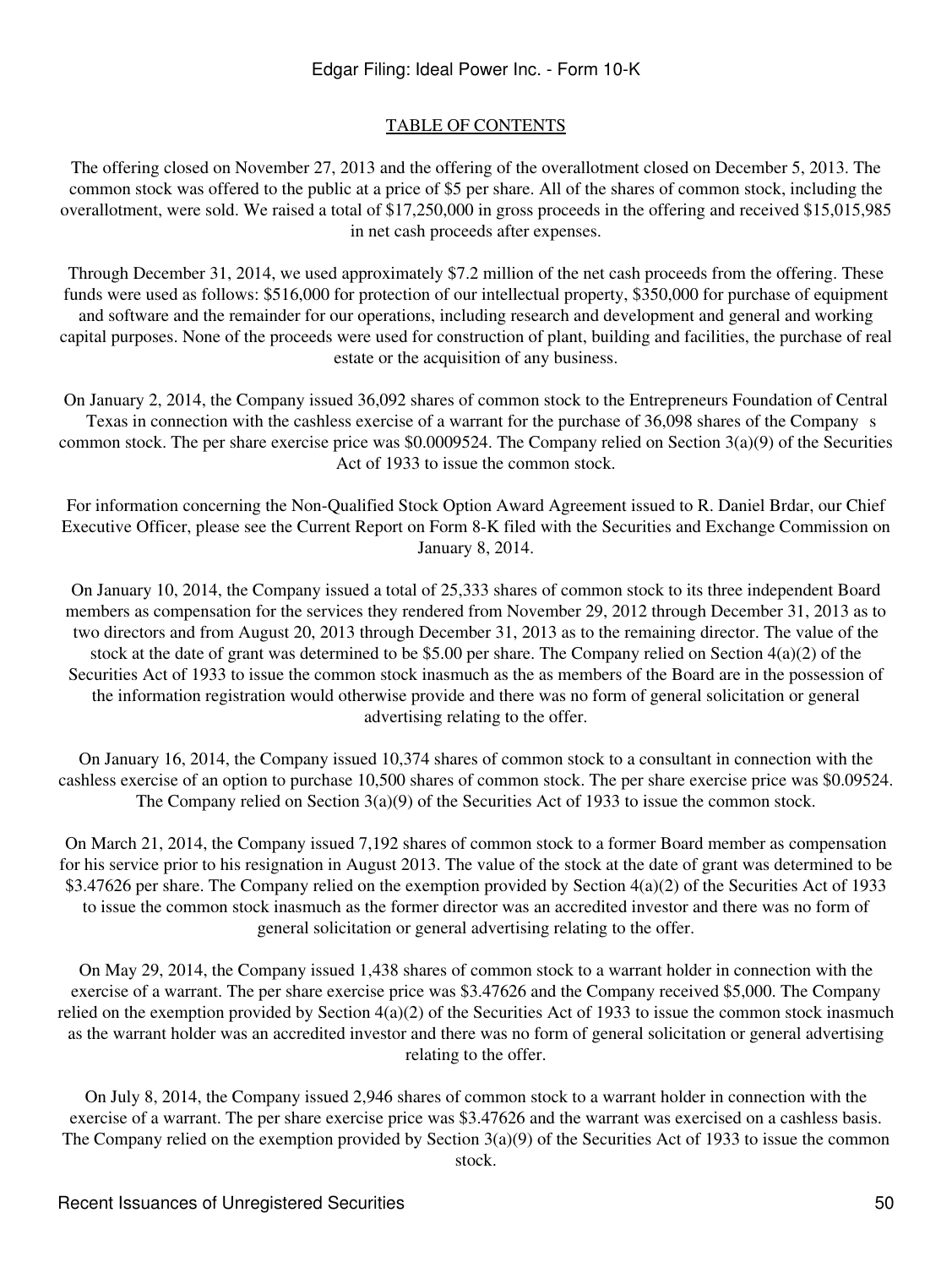On September 29, 2014, the Company issued 6,378 shares of its common stock to a consultant. The Company relied on the exemption provided by Section 4(a)(2) of the Securities Act of 1933 to issue the common stock inasmuch as the warrant holder was an accredited investor and there was no form of general solicitation or general advertising relating to the offer.

On October 24, 2014, the Company issued 26,514 shares of common stock to a warrant holder in connection with the exercise of warrants. The per share exercise price was \$3.47626 as to warrants to purchase 41,634 shares and \$4.34533 as to warrants to purchase 11,634 shares and the warrants were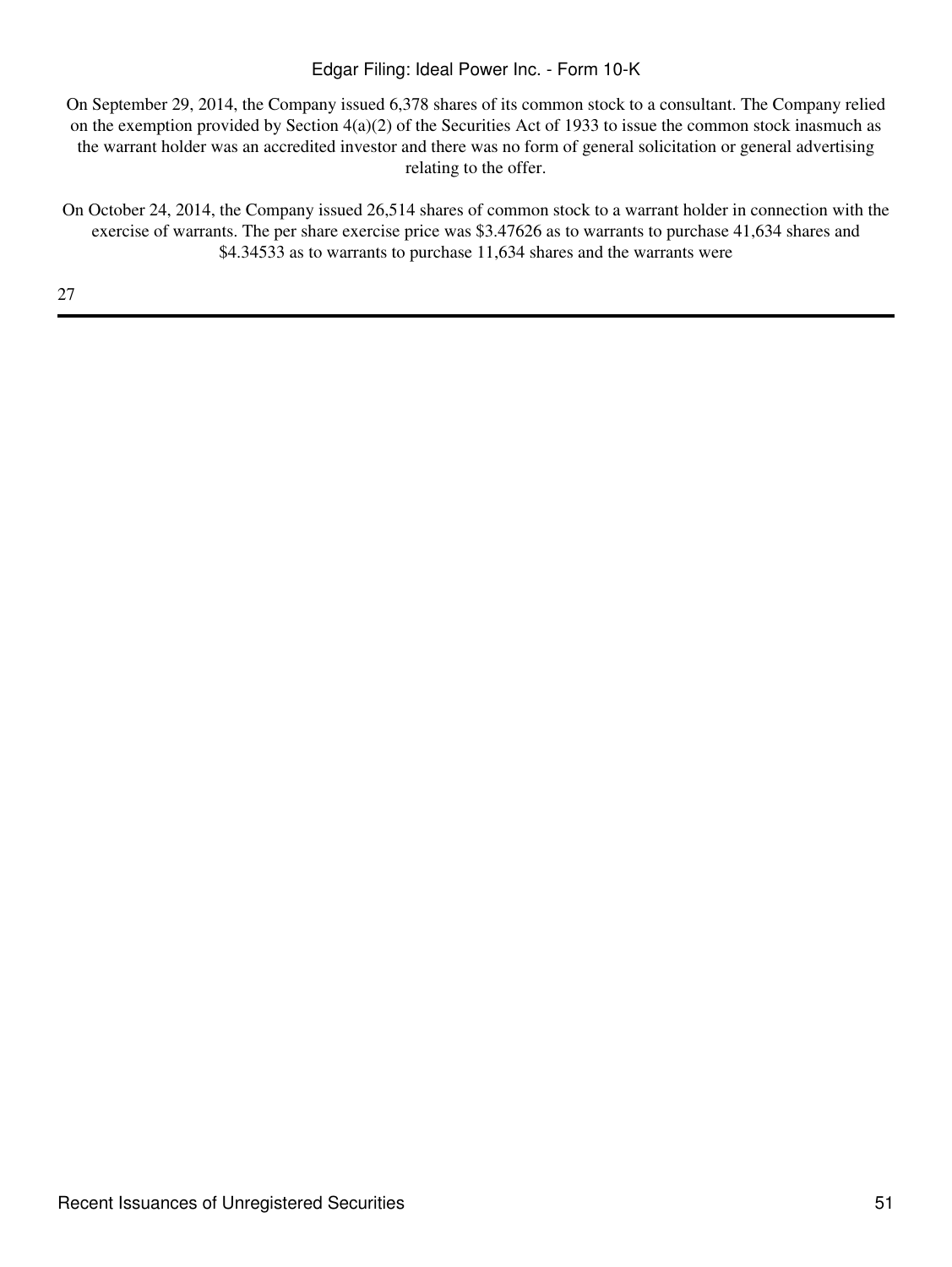exercised on a cashless basis. The Company relied on the exemption provided by Section  $3(a)(9)$  of the Securities Act of 1933 to issue the common stock.

> ITEM 6: SELECTED FINANCIAL DATA. As a smaller reporting company we are not required to provide this information.

#### ITEM MANAGEMENT S DISCUSSION AND ANALYSIS OF FINANCIAL CONDITION AND RESULTS OF 7: OPERATIONS

*The following discussion and analysis of our financial condition and results of operations should be read in conjunction with the audited financial statements and related notes included elsewhere in this Annual Report on Form 10-K. In addition to historical information, this discussion and analysis here and throughout this Form 10-K contains forward-looking statements that involve risks, uncertainties and assumptions. Our actual results may differ materially from those anticipated in these forward-looking statements.*

# **Overview**

Ideal Power is located in Austin, Texas. Ideal Power was formed to develop and commercialize its patented Power Packet Switching Architecture (PPSA) technology, which is designed to improve the performance, size, weight, reliability, flexibility and cost of electronic power conversion systems. The electronic power conversion industry s vertical markets are large and include power conversion systems for residential, commercial, and utility-scale renewable energy systems, battery energy storage systems (BESS), microgrids, electric vehicle chargers, variable frequency drives (VFDs) for motors, and on-board power converters for electric vehicles. The Company believes it can, due to the design advantages inherent in its PPSA technology, provide solutions that are both efficient and economically advantageous to many of these markets.

Ideal Power s initial product focus provides solutions for high-growth markets such as battery energy storage systems, integrated renewable energy and storage, and microgrid applications. The Company has designed its products to target commercial and industrial applications, which it believes have the highest economic value and fastest growth potential in these vertical markets. Within its product family, the company offers value-enhancing solutions for integrating renewable energy with storage systems as well as microgrid capabilities for grid resiliency and off-grid power.

Currently, the Company s products are designed by Ideal Power, manufactured by contract manufacturers, and sold by Ideal Power both directly to its customers and through a distribution channel partner. The Company may consider additional go-to-market strategies in the future including but not limited to product licensing arrangements with leading global electronics companies. Such agreements could allow for regional manufacturers to build the Company s products under license for specific markets or specific applications.

The Company was founded on May 17, 2007. To date, operations have been funded primarily through the sale of common stock and convertible debt, as well as through U.S. Department of Energy grants. Total revenue generated from inception to date as of December 31, 2014 is \$6,077,196, with the majority of that revenue coming from government grants and product sales. The Company has applied these revenues to research and product development, thereby reducing its capital requirements. The Company will continue to pursue research and development grants, if and when available, for the purpose of developing new products and improving current products. The Company can make no assurances that additional grants will be available in the future.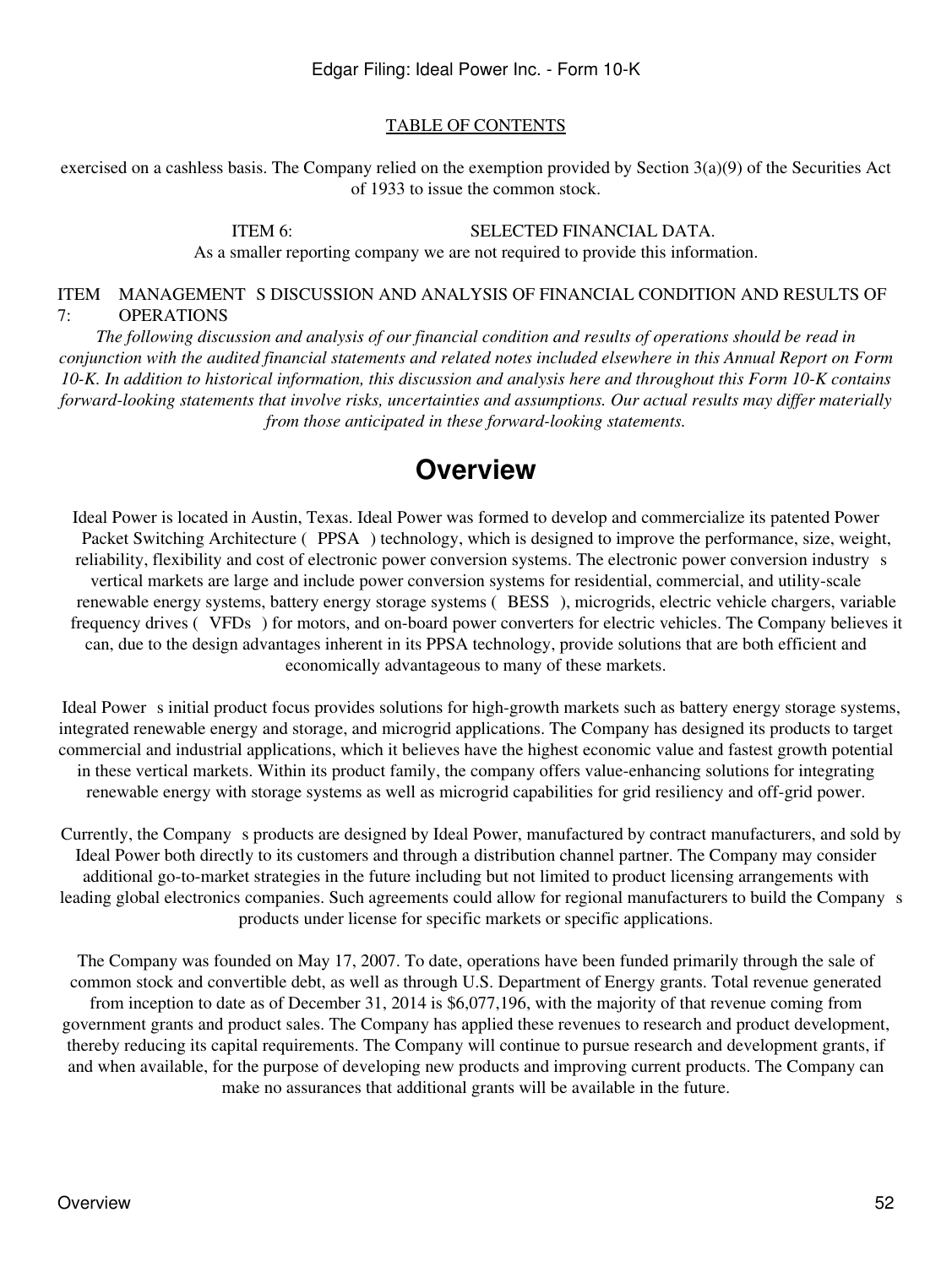# **Plan of Operation**

Ideal Power has completed development, UL Certification, and commercialization for its first two products and has launched four additional products that are actively being developed with plans to obtain UL Certification for three of these products in 2015. All four of these new products have firm customer orders behind them. The Company s 30kW battery converter is being ordered and deployed by market-leading customers at increasing volumes for commercial and industrial applications. The Company expects to continue to build order backlog for its products and begin realizing increasing revenues in the first quarter of 2015 as we begin to fulfill volume orders.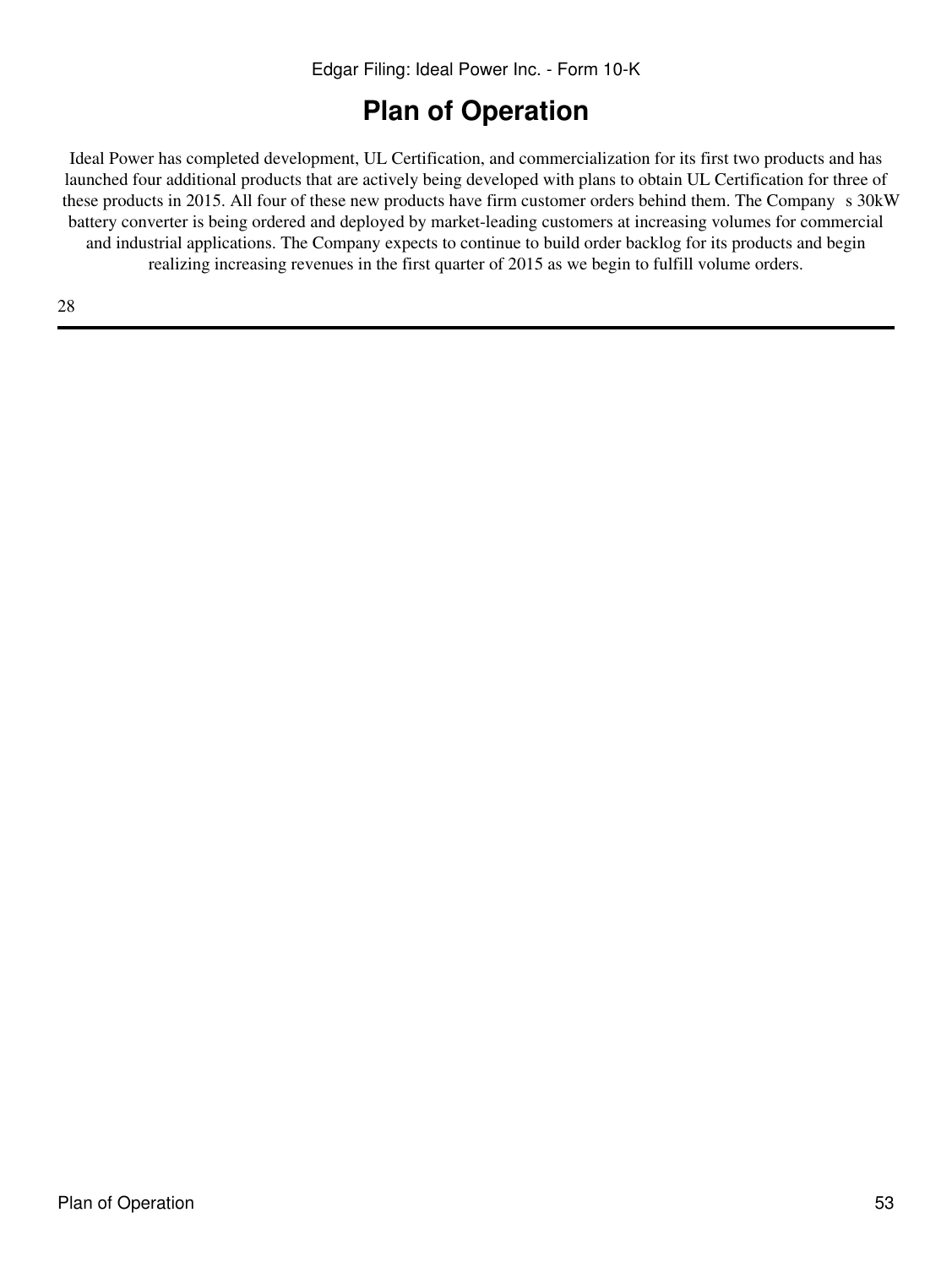With the introduction of our new grid-resilient 30kW 2-port and multi-port conversion systems as well as our grid-resilient 125kW 2-port and multi-port power conversion systems, the Company now offers a family of fully compatible products for broad and rapidly growing power conversion markets. Ideal Power products are well suited for commercial and industrial scale energy storage systems, systems combining PV and storage, and for on-grid and off-grid microgrid applications integrating the Companys power conversion systems with batteries, photovoltaics, diesel, wind and other types of distributed generation in a flexible, modular approach. By using multiple 125kW products in parallel, customers can cost effectively deploy systems to up to many megawatts in scale.

Ideal Power is further developing its technology to allow it to launch additional products, enhance its competitive advantages and enter other large vertical markets. The Company s goal is to establish PPSA as the leading technology for electronic power conversion for several large markets through both product sales and potentially licensing in selected geographies and markets. The Company s objectives are to continue to commercialize its technology through the development of a variety of power conversion products, expand its channels to target markets, and may eventually license the manufacture of its products to original equipment manufacturers (OEMs) and, in certain markets, directly to large customers.

We expect to continue to use the net proceeds received from the initial public offering of our common stock for new product research, new product and existing product development, the commercialization of our products, protection of our intellectual property, purchases of property and equipment and for working capital and other general corporate purposes. The net cash proceeds from the initial public offering of our common stock totaled approximately \$15 million. Our actual and anticipated costs include employee salaries and benefits, compensation paid to consultants, capital costs for research and development lab and other equipment, costs associated with development activities including travel and administration, legal expenses, sales and marketing costs, general and administrative expenses, and other costs associated with an early stage, publicly-traded technology company. We added ten employees from our initial public offering through December 31, 2014 and anticipate increasing the number of employees of the Company by approximately 5 10 employees by the end of December 2015. However, this increase is highly dependent on the nature of our development efforts. We have added and anticipate adding employees in the areas of research and development and product engineering and, to a lesser extent, sales and marketing and general and administrative functions as required to support our efforts. We have and expect to incur consulting expenses related to technology development and other efforts as well as legal and related expenses to protect our intellectual property. We also have incurred and expect to incur capital expenditures for the purchase of testing and other lab equipment and leasehold improvements.

The amounts that we actually spend for any specific purpose may vary significantly and will depend on a number of factors including, but not limited to, the pace of progress of our commercialization and development efforts, actual needs with respect to product testing, development and research, market conditions and changes in or revisions to our marketing strategies. In addition, although we do not have any plans for acquisitions at this time, we may use a portion of the net proceeds to acquire complementary products, technologies or businesses.

We received an award of \$2.5 million from ARPA-E. Through December 31, 2014, we have recognized revenue of \$2.5 million, the full amount of the award under this grant. This award was used in the development of our BD-IGBT power switches and other related power semi-conductor technology. While we currently successfully use commodity silicon IGBT and diode components in our products, we are developing BD-IGBT devices that we believe could significantly improve the efficiency, weight and manufacturing costs of our products as well as have broader potential applications. We have run successful simulations on the BD-IGBT power switches and have begun initial runs of prototype switches at our semiconductor fabrication subcontractor.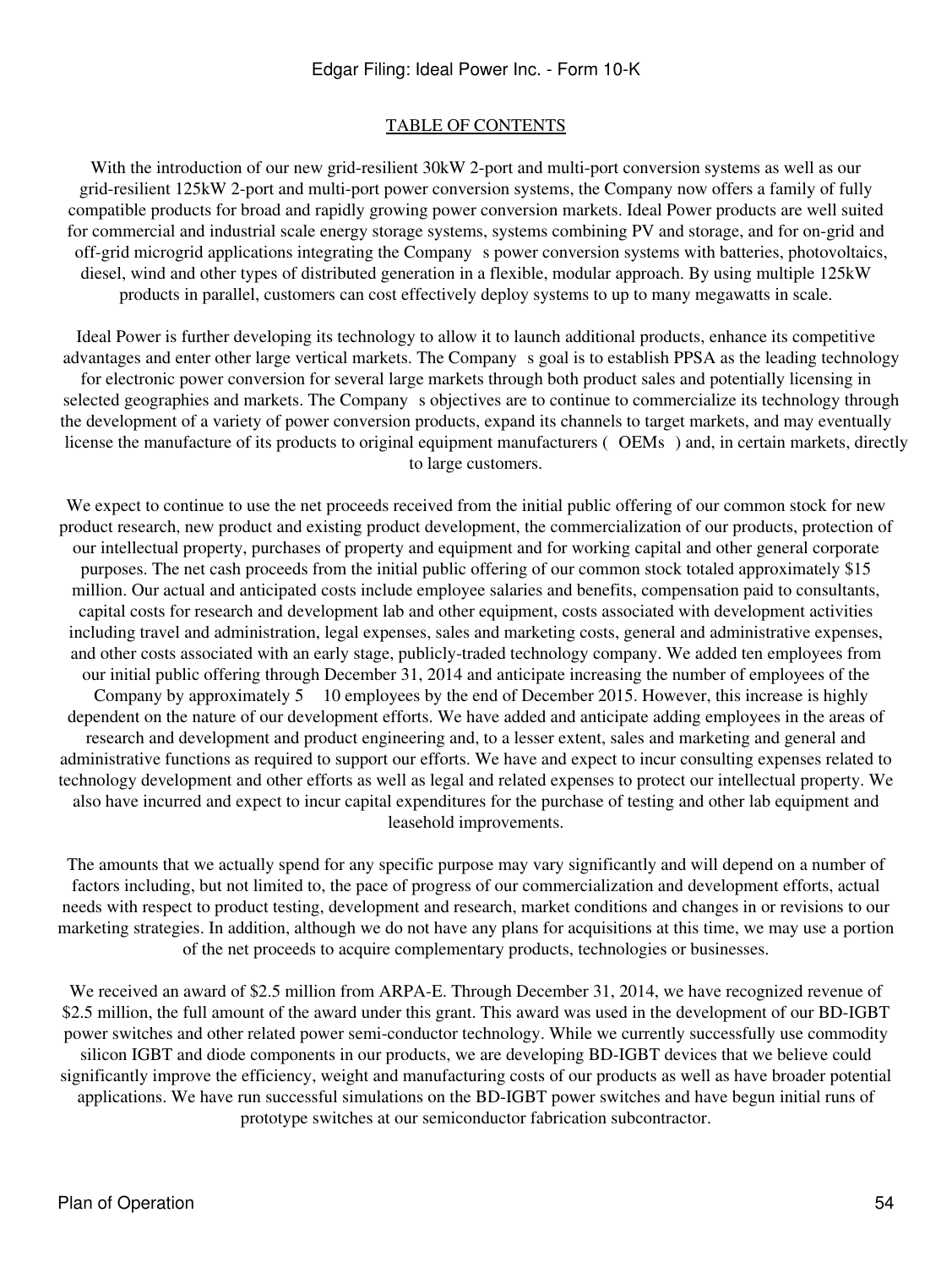# **Critical Accounting Policies**

The following discussion and analysis of financial condition and results of operations is based upon our financial statements, which have been prepared in conformity with accounting principles generally accepted in the United States of America. Certain accounting policies and estimates are particularly important to the understanding of our financial position and results of operations and require the application of significant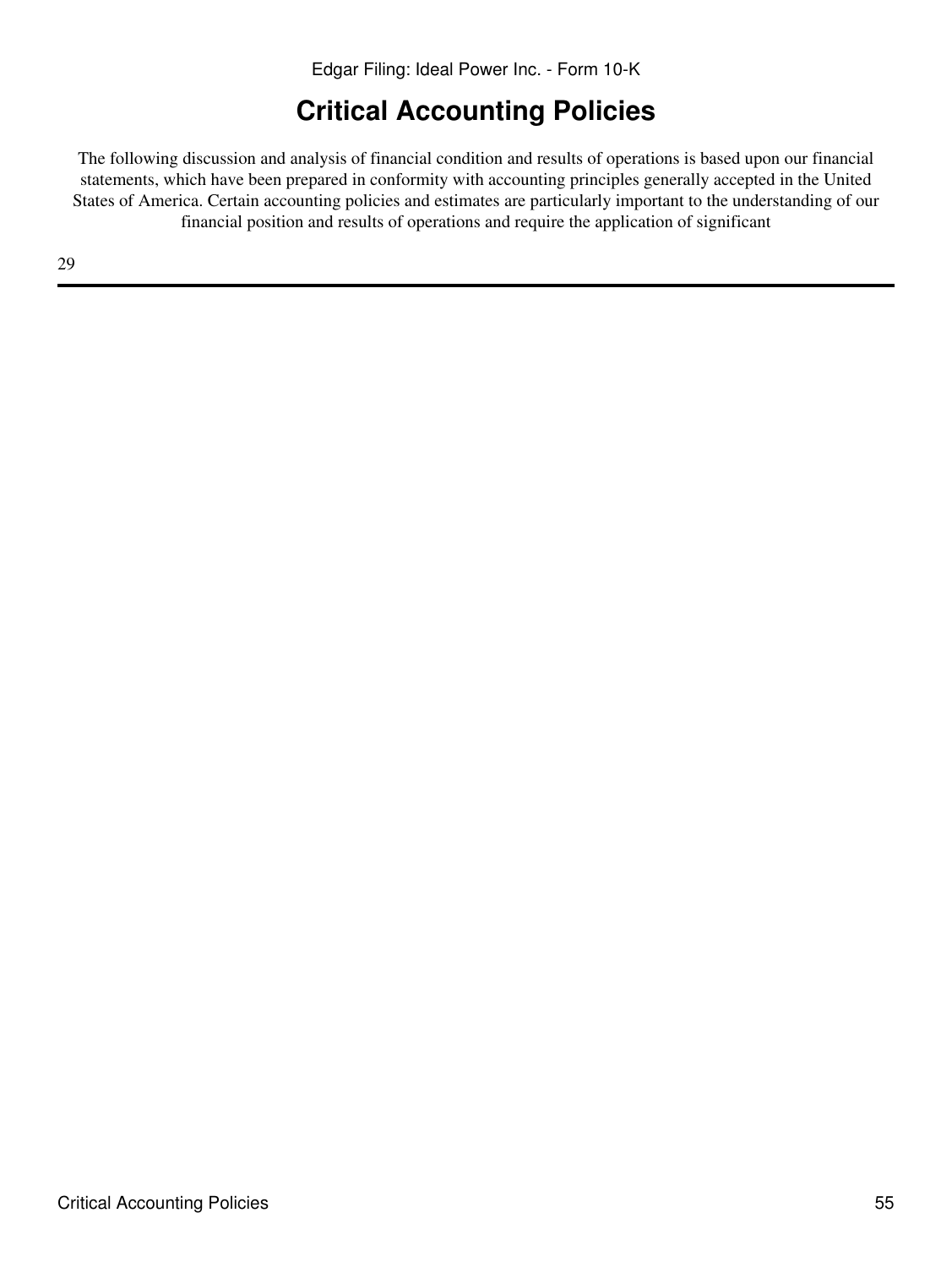judgment by our management or can be materially affected by changes from period to period in economic factors or conditions that are outside of our control. As a result, they are subject to an inherent degree of uncertainty. In applying these policies, our management uses their judgment to determine the appropriate assumptions to be used in the determination of certain estimates. Those estimates are based on our historical operations, our future business plans and projected financial results, the terms of existing contracts, our observance of trends in the industry, information provided by our customers and information available from other outside sources, as appropriate. Please see Note 2 to our financial statements for a more complete description of our significant accounting policies.

Revenue Recognition. Revenue from product sales is recognized when the risks of loss and title pass to the customer, as specified in (1) the respective sales agreements and (2) other revenue recognition criteria as prescribed by Staff Accounting Bulletin (SAB) No. 101, Revenue Recognition in Financial Statements, as amended by SAB No. 104, Revenue Recognition. We generally sell our products free-on-board shipping and recognize revenue when products are shipped. Revenue from service contracts is recognized using the completed-performance or proportional-performance method depending on the terms of the service agreement. When there are acceptance provisions based on customer-specified subjective criteria, the completed-performance method is used. For contracts where the services performed in the last series of acts is very significant, in relation to the entire contract, performance is not deemed to have occurred until the final act is completed. Once customer acceptance has been received, or the last significant act is performed, revenue is recognized. We use the proportional-performance method when a service contract specifies a number of acts to be performed and we have the ability to determine the pattern and value in which service is provided to the customer.

The Company was awarded a grant from ARPA-E on January 30, 2012. The purpose of the grant is to perform research and development on components that may improve the efficiency of the Company s technology. ARPA-E s share of the research and development project is \$2.5 million. We currently expect to exceed the originally estimated cost of the project of \$2.8 million by approximately \$0.5 to \$1.0 million and the program has been extended to May 29, 2015. The incremental cost will be fully funded by the Company. The Company works with ARPA-E s program manager to agree upon the specifications and work plans for the grant. The Company then directs all the work to be performed by ARPA-E approved subcontractors, which historically have been universities but are now commercial subcontractors. Upon completion of the work, the Company submits to ARPA-E for payment of 90% of the costs incurred by the Company. Historically, this has been done on a quarterly basis, but it may be as frequently as monthly. The Company bears responsibility for the remaining 10% of the total costs incurred by the Company under the agreed work plans, which amount is included (less any costs that the applicable subcontractor has agreed to share) in our cost of revenues. The Company is also responsible for any costs incurred under the program in excess of the program amount. Any such costs would be recorded in research and development costs rather than cost of revenues. All invoices are supported with copies of expenses and invoices that the Company has received from ARPA-E approved subcontractors. Notwithstanding the foregoing, the Company is the primary obligor of all the costs incurred under the work plans for the grant, except for any costs that the applicable subcontractor has agreed to share. The agreement with ARPA-E establishes Go/No Go milestones and deliverables. For each Go/No Go milestone and deliverable, the ARPA-E program director must review the Company s work under the previously agreed work plan, confirm in writing that the Company has achieved the Go/No Go milestone and deliverable, and authorize the Company to commence work on the next milestone and deliverable under a corresponding next work plan. If the project were to stop due to an ARPA-E determination that a milestone or deliverable had not been met, then the Company would not submit to ARPA-E for payment any further invoices (except for costs incurred under the previously agreed work plan). As of December 31, 2014, the Company had fully utilized ARPA-Es share of the research and development project.

The payment conditions of the \$150,000 Phase I SBIR grant that we received were substantially similar to those of the ARPA-E grant, except that in the case of the SBIR grant, the Company receives payment from SBIR of one hundred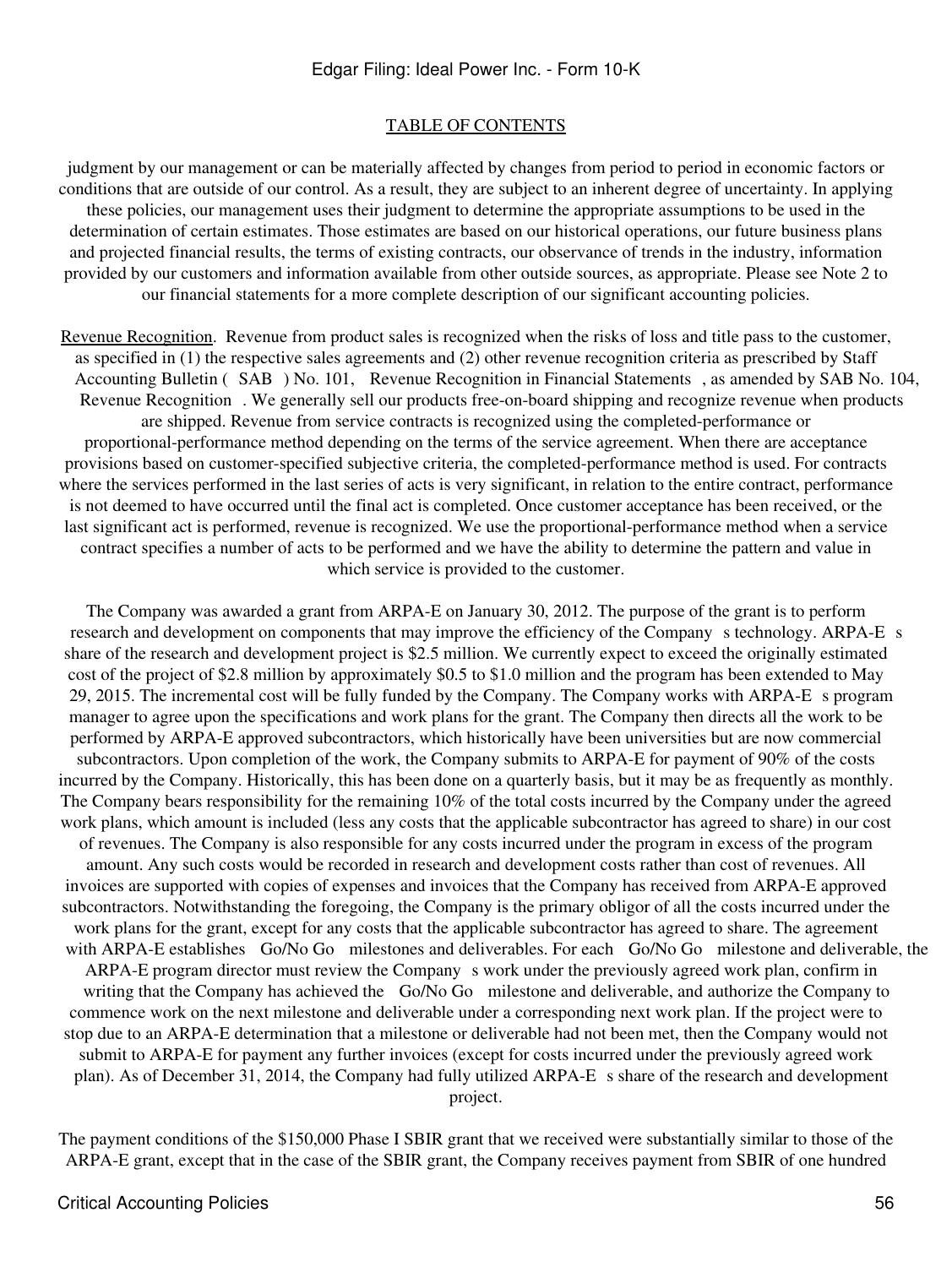percent of the costs incurred by the Company under the agreed work plans. Nevertheless, the Company is the primary obligor of all the costs incurred under the agreed work plans for the SBIR grant. The work related to the SBIR grant was completed in 2013.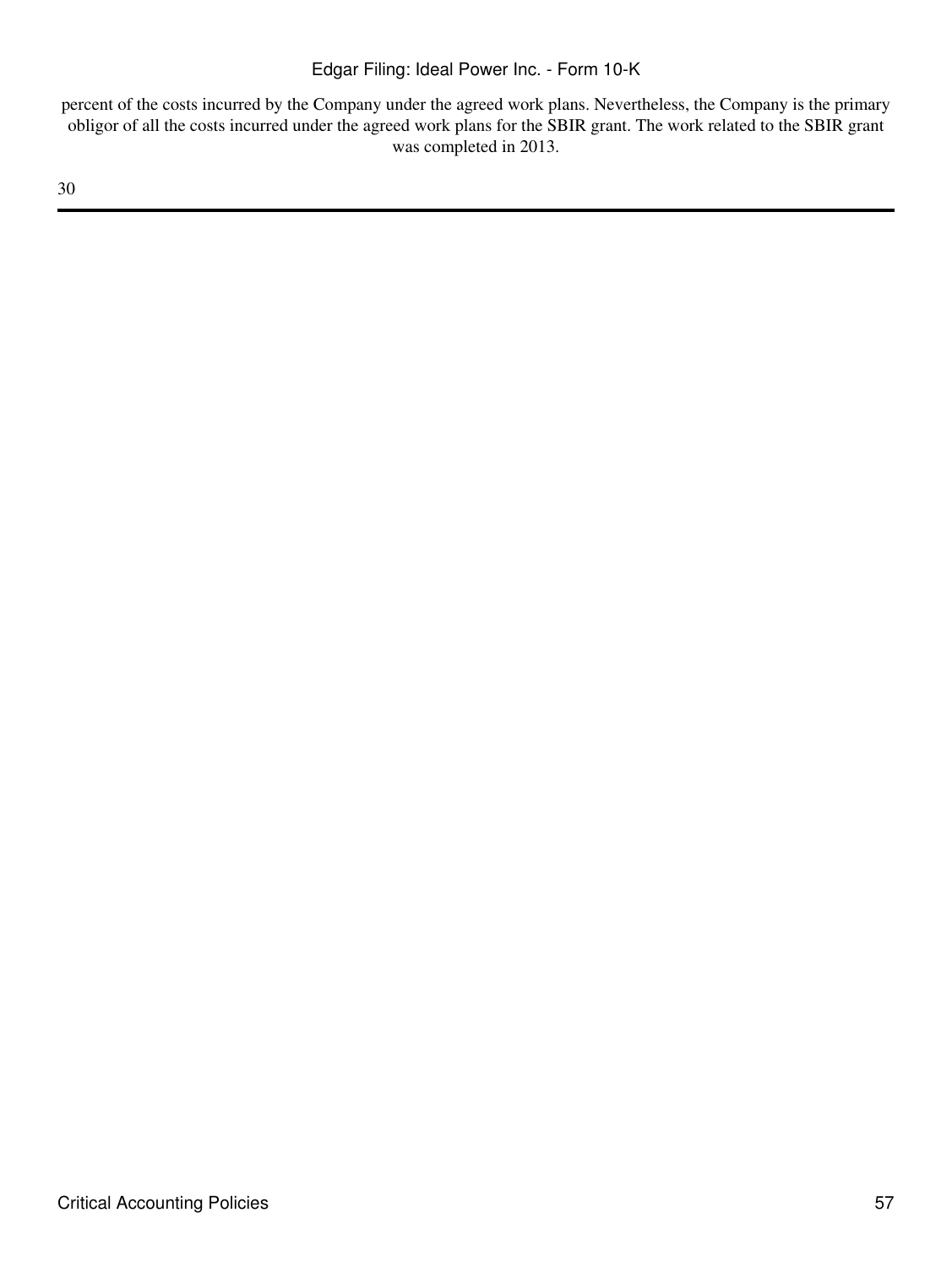Revenues from government grants are recognized in accordance with the provisions of SAB No. 104 in the period during which the related costs are incurred, provided that the Company has incurred the costs in accordance with the specifications and work plans for the applicable grant. Expenses included in cost of revenues are directly related to research and development activities performed by our subcontractors in order to fulfill the specifications and work plans for the applicable grant. There are no contingencies or ongoing obligations of the Company related to these grant arrangements, other than the obligation of the Company to submit to the applicable government entity invoices for costs incurred by the Company under the agreed work plans for the applicable grant. Under no circumstances is the Company required to repay monies that it receives under any of its government grants, provided that the Company receives no more than the government s agreed share of the total cost of the project and, with respect to the ARPA-E grant, provided that the Company meets its obligation to cover its share of costs as described above. Costs incurred related to the grants are recorded as grant research and development costs within cost of revenues. Costs incurred in excess of grant award amounts are recorded as research and development costs in operating expenses.

The Company believes that recognizing the government grants as revenues is a better reflection of the economics of the arrangements as (i) there are no contingencies or ongoing obligations of the Company associated with its receipt of or right to retain the funds that it receives under its grants, (ii) the Company is the primary obligor of all the costs incurred under the work plans for the grants, and (iii) the Company has full discretion on the use of the monies that it receives under the grants. In addition, the Company earns the grant funding through the performance of research and development activities, which is one of the Company s primary business activities. The Company also believes that this presentation provides transparency to users of the Companys financial statements of the business activities associated with these grants, specifically, grant revenues and grant costs.

Royalty income is recognized as earned based on the terms of the contractual agreements, and has no direct costs.

Research and Development. Grant research and development are costs incurred solely related to grant revenues, and are classified as a line item under cost of revenues. Other research and development costs are presented as a line item under operating expenses and are expensed as incurred.

Patents. The Company capitalizes legal costs and filing fees associated with obtaining patents on its new inventions. Once the patents have been issued, the Company amortizes these costs over the shorter of the legal life of the patent (generally a maximum of 20 years) or its estimated economic life using the straight-line method.

Income Taxes. We account for income taxes using an asset and liability approach that allows for the recognition and measurement of deferred tax assets based upon the likelihood of realization of tax benefits in future years. Under the asset and liability approach, deferred taxes are provided for the net tax effects of temporary differences between the carrying amounts of assets and liabilities for financial reporting purposes and the amounts used for income tax purposes. A valuation allowance is provided for deferred tax assets if it is more likely than not these items will either expire before we are able to realize their benefits, or that future deductibility is uncertain. Tax benefits from an uncertain tax position are recognized only if it is more likely than not that the tax position will be sustained on examination by the taxing authorities, based on the technical merits of the position.

Stock-Based Compensation. The Company applies Financial Accounting Standards Board (FASB) Accounting Standards Codification (ASC) 718, Stock Compensation, when recording stock based compensation. The fair value of each stock option award is estimated on the date of grant using the commonly used Black-Scholes option valuation model. The assumptions used in the Black-Scholes model are as follows:

Grant Price The grant price of the issuances are determined based on the estimated fair value of the shares at the date of grant prior to the Companys IPO and the closing share price on the date of grant subsequent to the Companys IPO.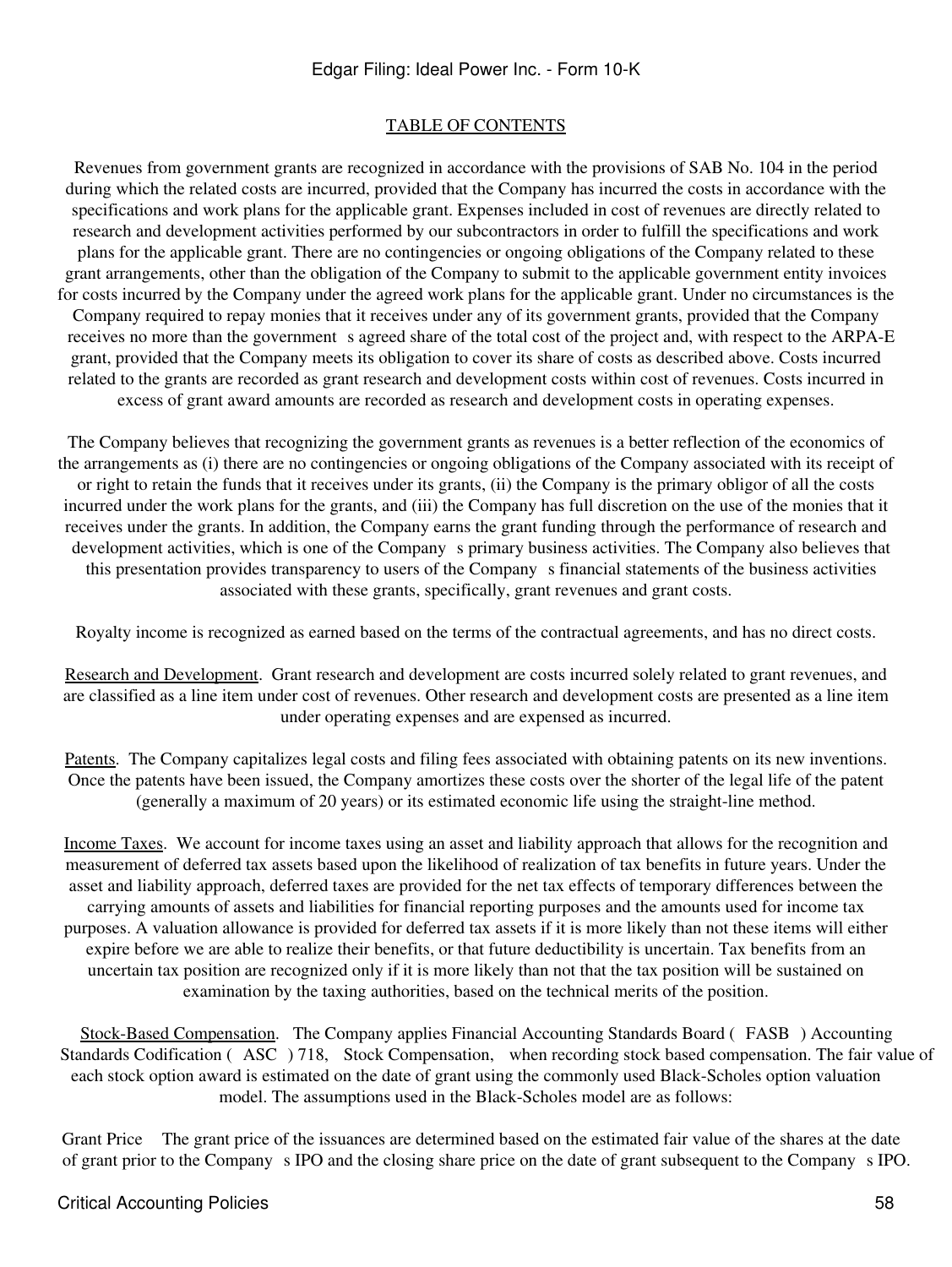Risk-free interest rate The risk free interest rate for periods within the contractual life of the option is based on the U.S. treasury yield in effect at the time of grant.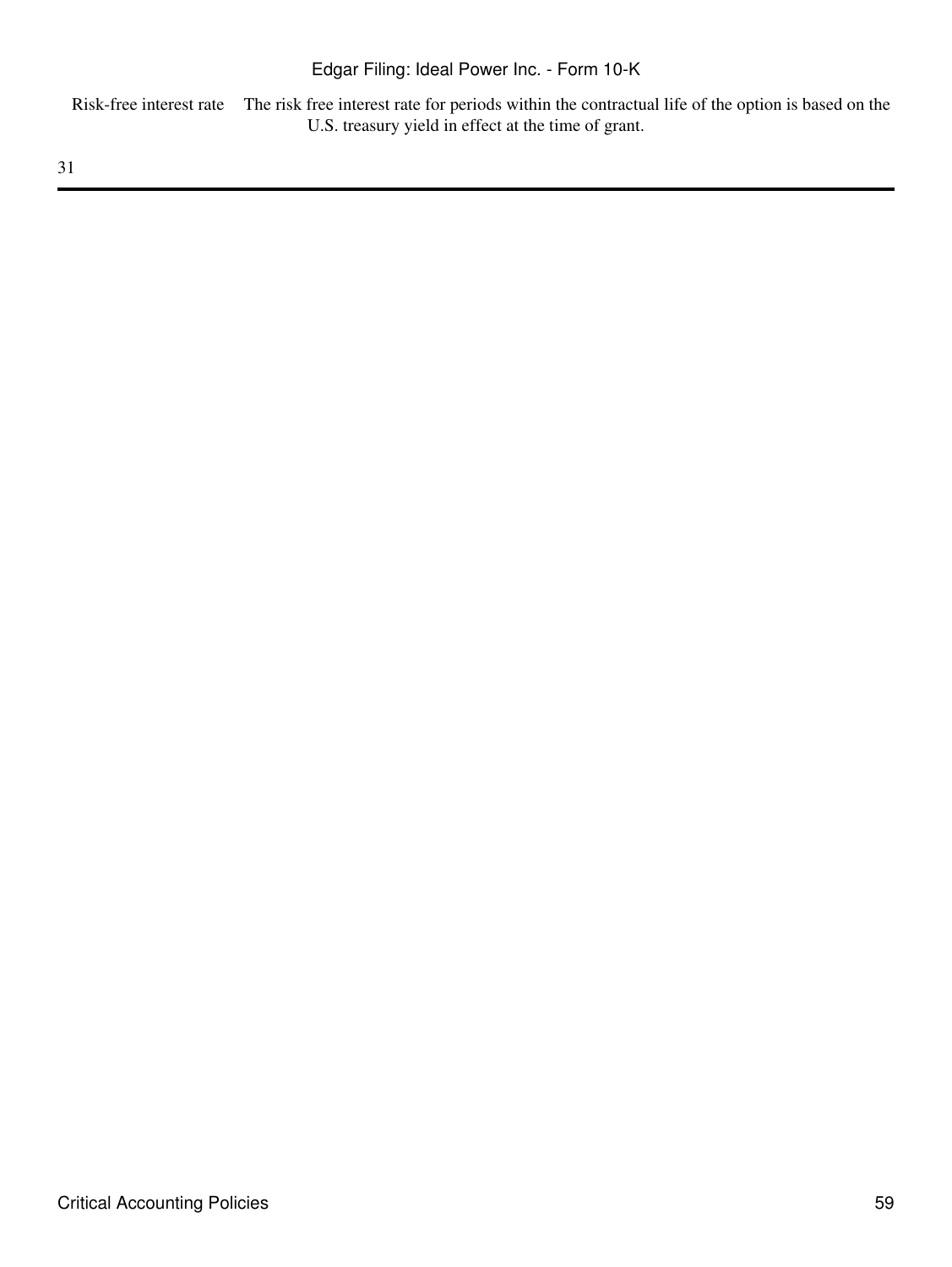Expected lives As permitted by SAB No. 107, due to the Companys insufficient history of option activity, the management utilizes the simplified approach to estimate the options expected term, which represents the period of time that options granted are expected to be outstanding.

Expected volatility is determined based on management s estimate or historical volatilities of comparable companies.

Expected dividend yield is based on current yield at the grant date or the average dividend yield over the historical period. The Company has never declared or paid dividends and has no plans to do so in the foreseeable future.

The Company accounts for stock issued to non-employees in accordance with the provisions of FASB ASC 505-50 Equity Based Payments to Non-Employees. FASB ASC 505-50 states that equity instruments that are issued in exchange for the receipt of goods or services should be measured at the fair value of the consideration received or the fair value of the equity instruments issued, whichever is more reliably measurable. The measurement date occurs as of the earlier of (a) the date at which a performance commitment is reached or (b) absent a performance commitment, the date at which the performance necessary to earn the equity instruments is complete (that is, the vesting date).

# **Results of Operations**

# **Comparison of the year ended December 31, 2014 to the year ended December 31, 2013**

*Revenues.* Revenues for the year ended December 31, 2014 of \$1,794,094 were \$98,330, or 5%, lower than the \$1,892,424 we earned in revenues for the year ended December 31, 2013. The decrease in revenue was due to a \$795,877 decrease in grant revenues and a \$100,000 decrease in royalty revenues partially offset by a \$797,547 increase in product revenues.

Total grant revenues for the year ended December 31, 2014 were \$579,079, all from the ARPA-E grant, compared to grant revenues for the year ended December 31, 2013 of \$1,374,956, including \$1,229,036 from the ARPA-E grant and \$145,920 from a Department of Energy SBIR grant. Revenues related to the ARPA-E grant decreased due to the timing of spending and as the ARPA-E grant was fully funded by the end of 2014. Royalty revenue decreased from \$100,000 to \$0 as the royalty agreement with Lockheed Martin Corporation ended December 31, 2013.

In the year ended December 31, 2014, revenue from the sale of our products was \$1,215,015, a 191% increase compared to the year ended December 31, 2013, and related to our 30kW battery converter and, to a much lesser extent, our new grid-resilient 30kW multi-port power conversion system. In the year ended December 31, 2013, revenue from the sale of products was \$417,468 with approximately half of our product revenue from each of our 30kW battery converter and 30kW PV inverter. We elected not to sell our 30kW PV inverter in 2014 as the 30kW battery converter, based on the same hardware platform, provided a higher selling price and thus enhanced margins.

*Cost of Revenues.* Cost of revenues for the year ended December 31, 2014 of \$2,270,850 were \$123,877, or 6%, higher than the \$2,146,973 cost of revenues for the year ended December 31, 2013 as the result of an \$911,254 increase in product cost of revenue partially offset by a \$787,377 decrease in grant research and development costs.

In the year ended December 31, 2014, cost of revenues from the sale of products was \$1,627,429. In the year ended December 31, 2013, the cost of revenues from the sale of products was \$716,175. The increase in cost of revenues from the sale of products was due to higher unit sales, overhead, including personnel costs, and testing costs for our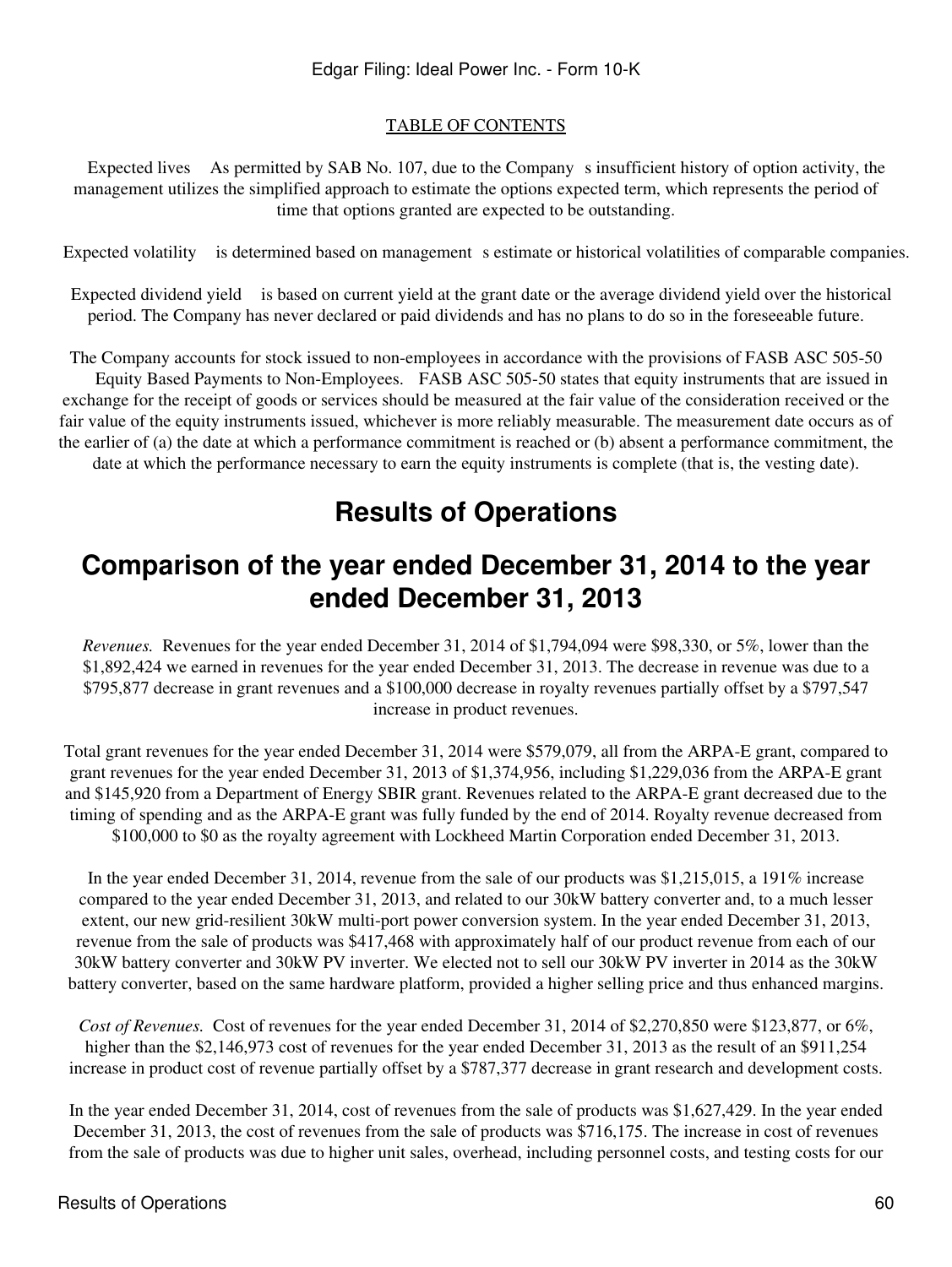30kW battery converter.

The decrease in grant research and development costs was due to the timing of spending under the ARPA-E grant, the full utilization of the ARPA-E grant funds prior to the end of 2014 and the completion of the SBIR grant in May 2013. During the years ended December 31, 2014 and 2013, we recognized \$579,079 and \$1,229,036, respectively, in grant revenue and \$643,421 and \$1,284,878, respectively, in grant research and development costs from our ARPA-E grant. We had a cost-sharing arrangement with ARPA-E whereby we contributed ten percent of the total costs of the project (less any costs that our subcontractors have agreed to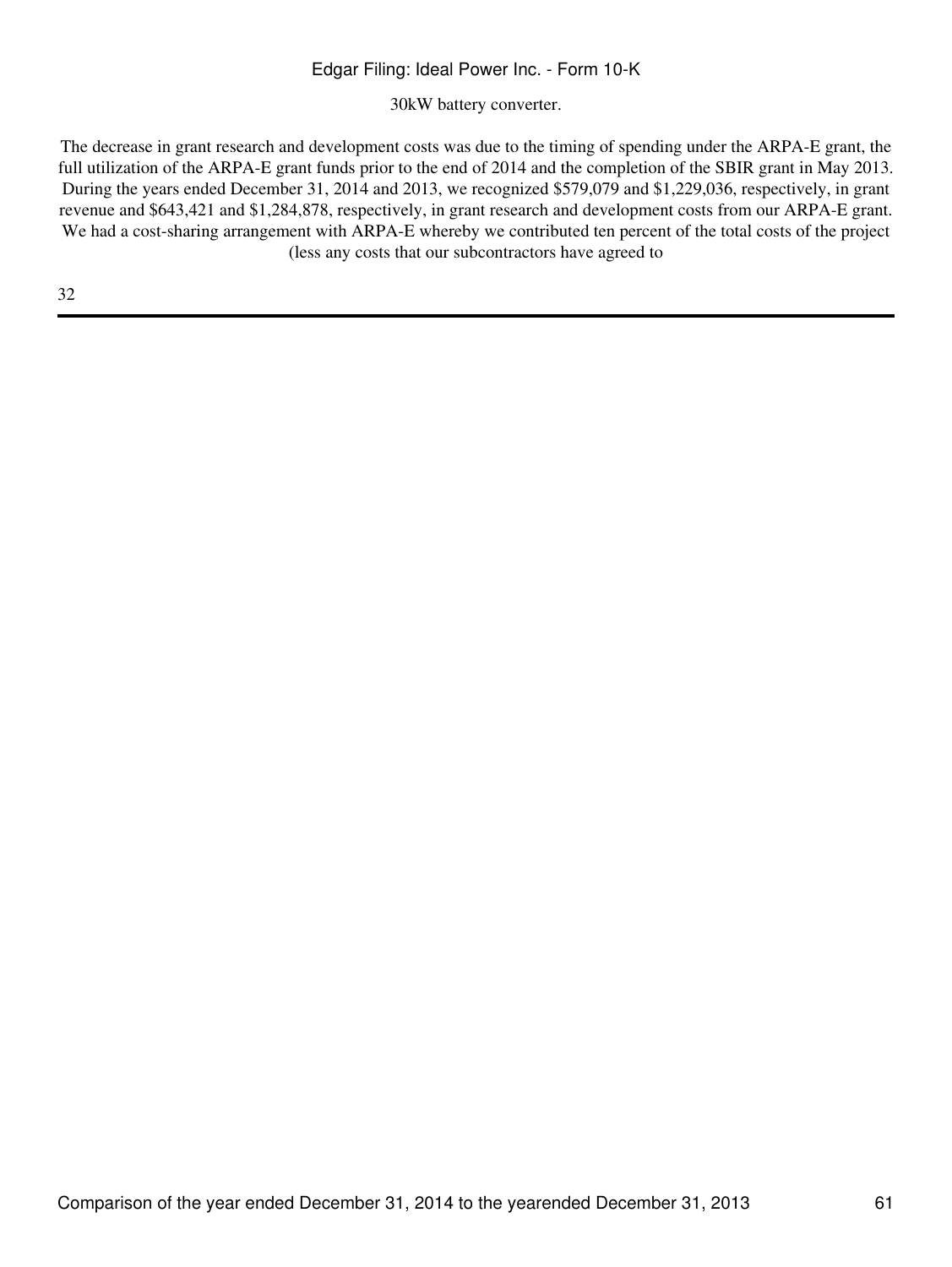### [TABLE OF CONTENTS](#page-3-0)

share), which resulted in our costs exceeding our revenue. During the year ended December 31, 2013, we also recognized \$145,920 in grant revenues and \$145,920 in grant research and development costs from our SBIR grant.

As the ARPA-E grant was fully utilized in 2014, we do not expect any grant revenue or grant research and development costs for this program in 2015. Any spending in 2015 related to the ARPA-E grant or related technology development will be fully funded by us and recorded as research and development expenses within operating expenses.

*Gross Loss.* Gross loss for the years ended December 31, 2014 and 2013 was \$476,756 and \$254,549, respectively. Gross loss for the year ended December 31, 2014 was \$222,207 higher than in the year ended December 31, 2013 primarily due to increased engineering personnel costs, as we added resources to support our existing products, and higher testing costs related to our 30kW battery converter. We recognized \$151,229 in higher personnel costs and \$134,266 in higher testing costs within cost of revenues in the year ended December 31, 2014 as compared to the year ended December 31, 2013. In addition, royalty revenue was \$100,000 lower in the year ended December 31, 2014 as compared to the year ended December 31, 2013. Higher contributions from increased unit sales of our 30kW battery converter partially offset the higher personnel and testing costs and lower royalty revenue.

The decreases in grant revenue and grant research and development costs had an insignificant impact on gross loss in comparing the years ended December 31, 2014 and 2013 as grant costs exceeded revenues by \$64,342 in the year ended December 31, 2014 compared to \$55,842 for the year ended December 31, 2013.

*General and Administrative Expenses.* General and administrative expenses increased by \$854,095, or 40%, to \$2,993,131 in the year ended December 31, 2014 from \$2,139,036 in the year ended December 31, 2013. The increase was due primarily to higher stock compensation expense of \$291,379, inclusive of \$143,037 in higher stock compensation paid to consultants, D&O insurance costs of \$166,621, personnel costs of \$158,622, legal and professional fees of \$121,816 and board fees of \$112,500 as the Board elected not to receive cash compensation until we completed our initial public offering in the fourth quarter of 2013.

*Research and Development Expenses.* Research and development expenses increased by \$1,046,171, or 86%, to \$2,258,469 in the year ended December 31, 2014 from \$1,212,298 in the year ended December 31, 2013. The increase was due primarily to higher personnel costs of \$521,821 and contract labor costs of \$321,028 as we added both firmware and hardware engineering resources, and costs related to advanced power switch development of \$73,198 as we funded these efforts after fully utilizing the ARPA-E grant program funding.

*Sales and Marketing Expenses.* Sales and marketing expenses increased by \$742,286, or 162%, to \$1,199,578 in the year ended December 31, 2014 from \$457,292 in the year ended December 31, 2013. The increase was due primarily to higher personnel costs of \$405,214, stock compensation expense of \$154,731, travel costs of \$40,796 and marketing costs of \$40,059.

*Loss from Operations.* Due to the increase in our operating expenses and gross loss, our loss from operations for the year ended December 31, 2014 was \$6,927,934 or 71% higher than the \$4,063,175 loss from operations for year ended December 31, 2013.

*Interest (Income) Expense, Net.* Interest (income) expense, net improved from expense of \$5,488,523 for the year ended December 31, 2013 to income of \$27,715 for the year ended December 31, 2014, an improvement of \$5,516,238. For the year ended December 31, 2014, interest income related to interest earned on our money market account. For the year ended December 31, 2013, interest expense was due to the amortization of debt discount relating to the fair value of warrants and beneficial conversion feature in promissory notes issued in 2010 through 2013 as well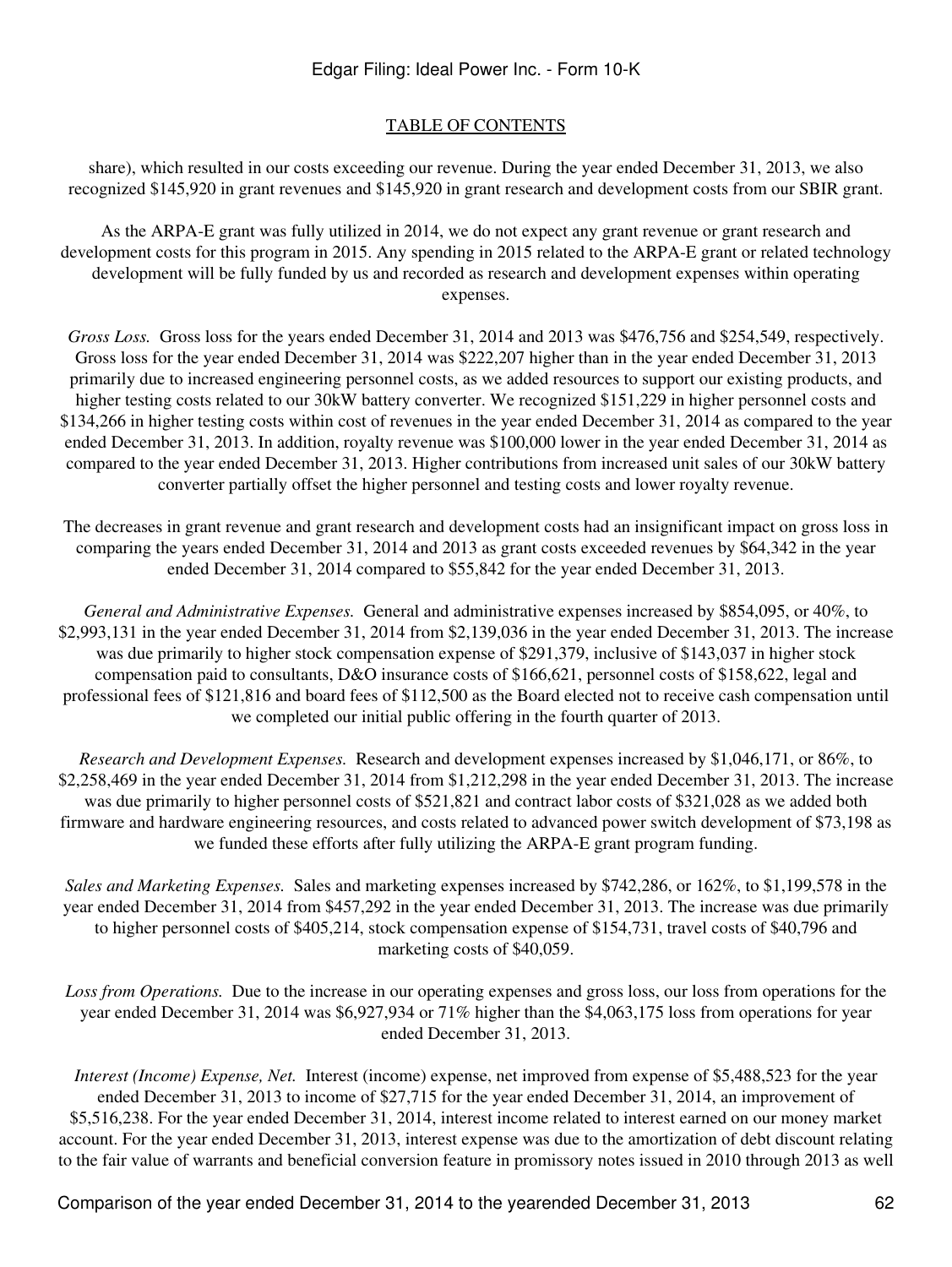as the write-off of the remaining unamortized debt discount upon conversion of these notes into common stock at the time of our initial public offering.

*Net Loss.* As a result of the decrease in interest expense, partly offset by the increase in our loss from operations, our net loss for the year ended December 31, 2014, was \$6,900,219 as compared to a net loss of \$9,551,698 for the year ended December 31, 2013, a decrease of \$2,651,479.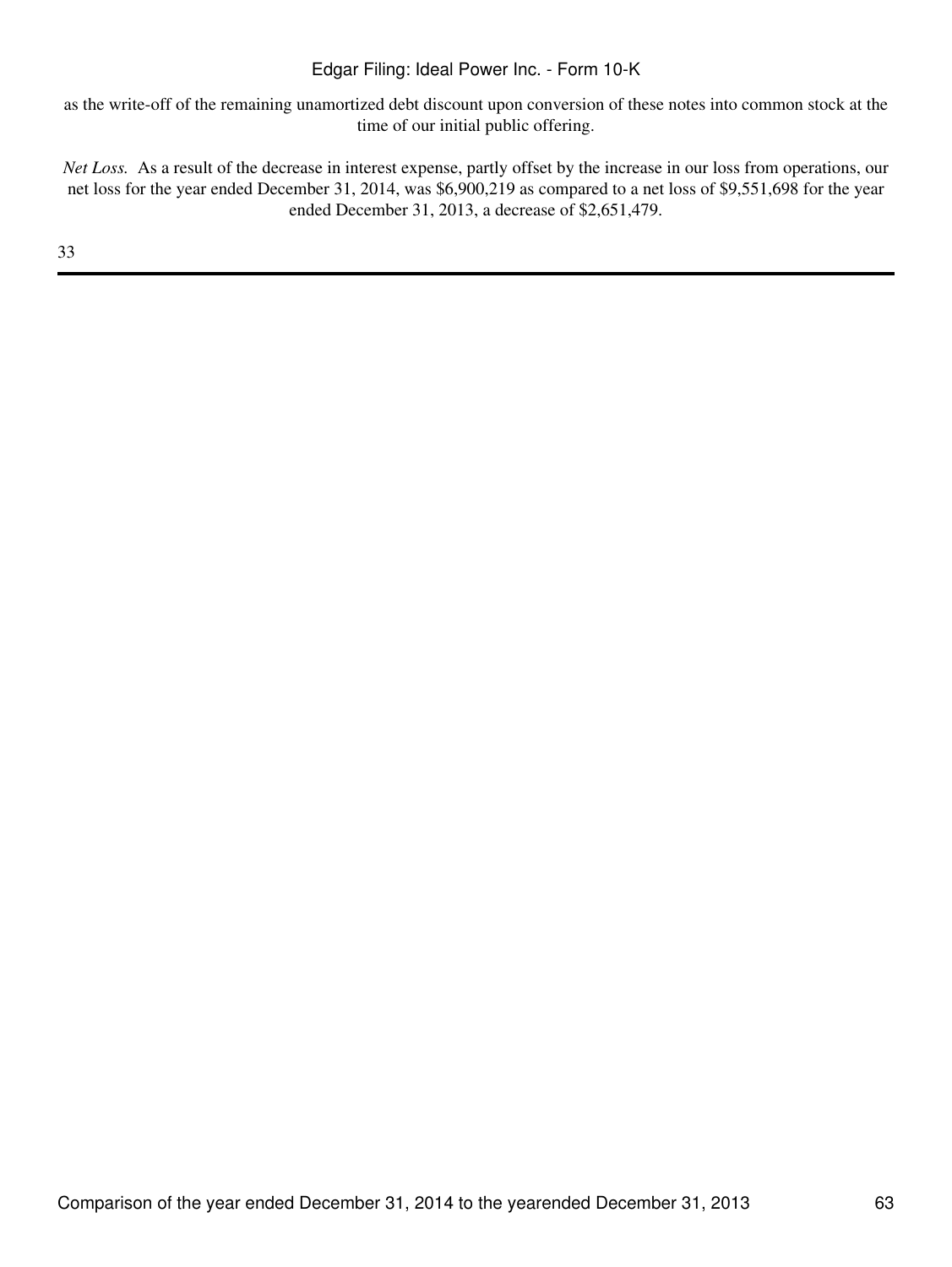# **Liquidity and Capital Resources**

We currently do not generate enough revenue to sustain our operations. Our revenues are derived from sales of our products and, to a lesser extent beginning in the year ended December 31, 2014, from grants we have received for the development of our technology. We have funded our operations through the sale of our common stock, including proceeds from our initial public offering, preferred stock (later converted to common stock) and debt securities.

As of December 31, 2014 and 2013, we had cash and cash equivalents of \$7,912,011 and \$14,137,097, respectively. Our net working capital decreased to \$7,658,720 as of December 31, 2014 from \$14,140,317 as of December 31, 2013 due primarily to the cash outflow to fund our operations.

Operating activities in the year ended December 31, 2014 resulted in cash outflows of \$5,469,550, which were primarily due to the net loss for the period of \$6,900,219, offset by stock-based compensation of \$944,102, stock compensation paid for services of \$180,183, favorable balance sheet timing of \$150,965 and other non-cash items of \$155,419. Operating activities in the year ended December 31, 2013 resulted in cash outflows of \$3,240,792, which were due primarily to the net loss for the period of \$9,551,698, offset by amortization of debt discount of \$5,318,257, stock-based compensation of \$458,983 and other non-cash items of \$527,871.

Investing activities in the years ended December 31, 2014 and 2013 resulted in cash outflows of \$760,502 and \$221,649, respectively. Cash outflows for the development of patents in the years ended December 31, 2014 and 2013 were \$418,255 and \$142,708, respectively, and cash outflows for the acquisition of fixed assets in the years ended December 31, 2014 and 2013 were \$342,247 and \$78,941, respectively. Cash outflows for the development of patents increased as we expanded and broadened our patent portfolio while cash outflows for the acquisition of fixed assets increased as we purchased equipment for our development lab to support current and future products.

In the year ended December 31, 2014, we received \$4,966 in net proceeds from the exercise of stock options and warrants. In the year ended December 31, 2013, we raised \$17,250,000 in gross proceeds (\$15,015,985 net of costs) from our initial public offering and \$750,000 in gross proceeds (\$611,256 net of costs) from the sale of convertible promissory notes, later converted into common stock at the completion of our initial public offering.

Our long-term debt balance, including current portion, was \$0 at December 31, 2014 and 2013 due to the conversion of our convertible promissory notes to shares of our common stock following the closing of our initial public offering and the cancellation of our promissory note with the State of Texas in December 2013 upon its exercise of its rights under the Investment Unit issued on October 1, 2010, as amended.

On December 1, 2014, the Company filed a Form S-3 shelf registration statement with the Securities and Exchange Commission. The registration statement allows the Company to offer up to an aggregate \$75 million of common stock, preferred stock, warrants to purchase common stock or preferred stock or any combination thereof and provides the Company with the flexibility over three years to potentially raise additional equity in a public or private offering on commercial terms.

# **Off-Balance Sheet Transactions**

We do not have any off-balance sheet transactions.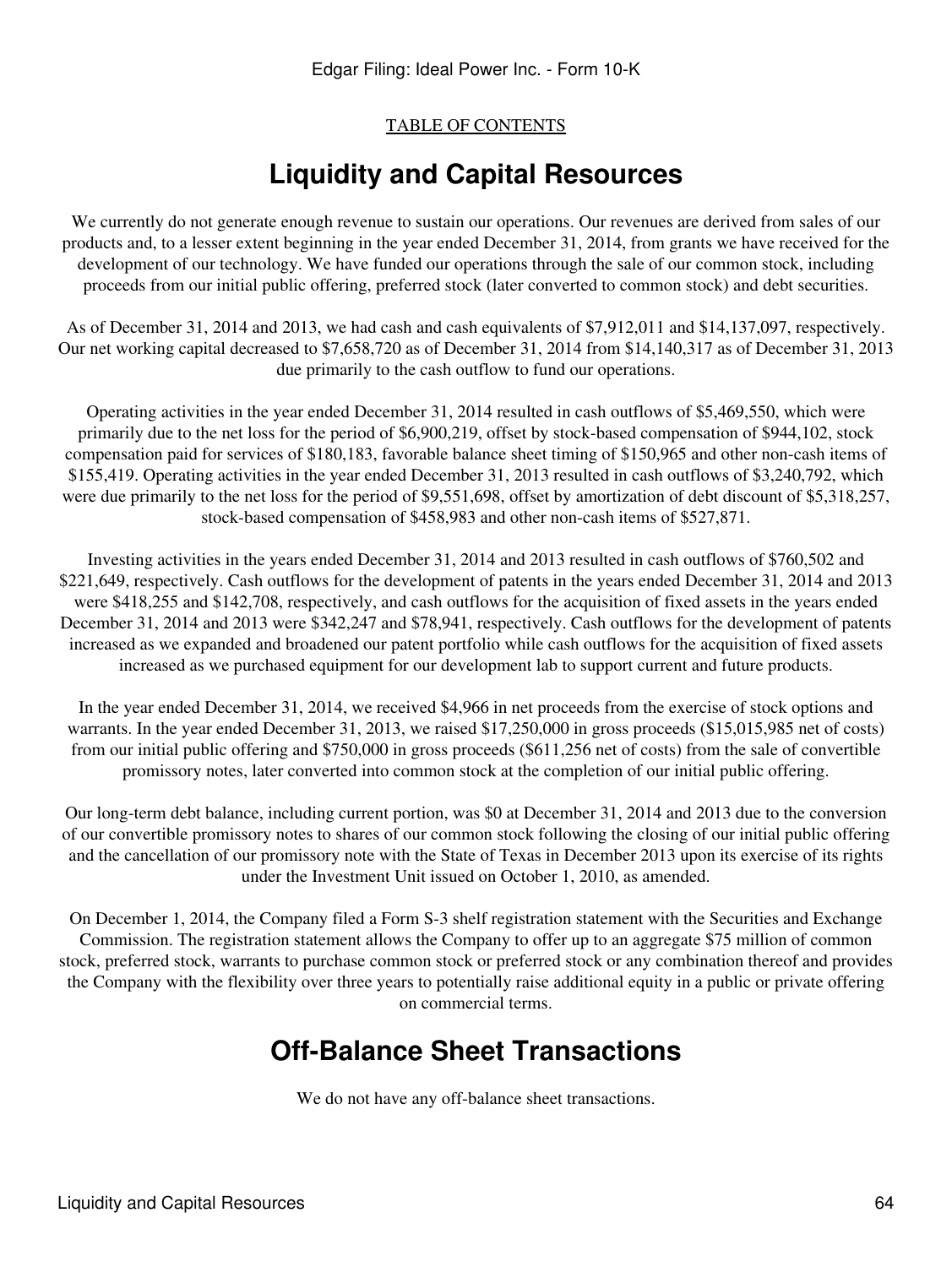# **Trends, Events and Uncertainties**

Research and development of new technologies is, by its nature, unpredictable. Although we will undertake development efforts with commercially reasonable diligence, there can be no assurance that the net proceeds from the initial public offering of our common stock will be sufficient to enable us to develop our technology to the extent needed to create future sales to sustain operations as contemplated herein. If the net proceeds from the initial public offering of our common stock are insufficient for this purpose, we will consider other options to continue our path to commercialization, including, but not limited to, additional financing through follow-on stock offerings, debt financing, co-development agreements, curtailment of operations, suspension of operations, sale or licensing of developed intellectual or other property, or other alternatives.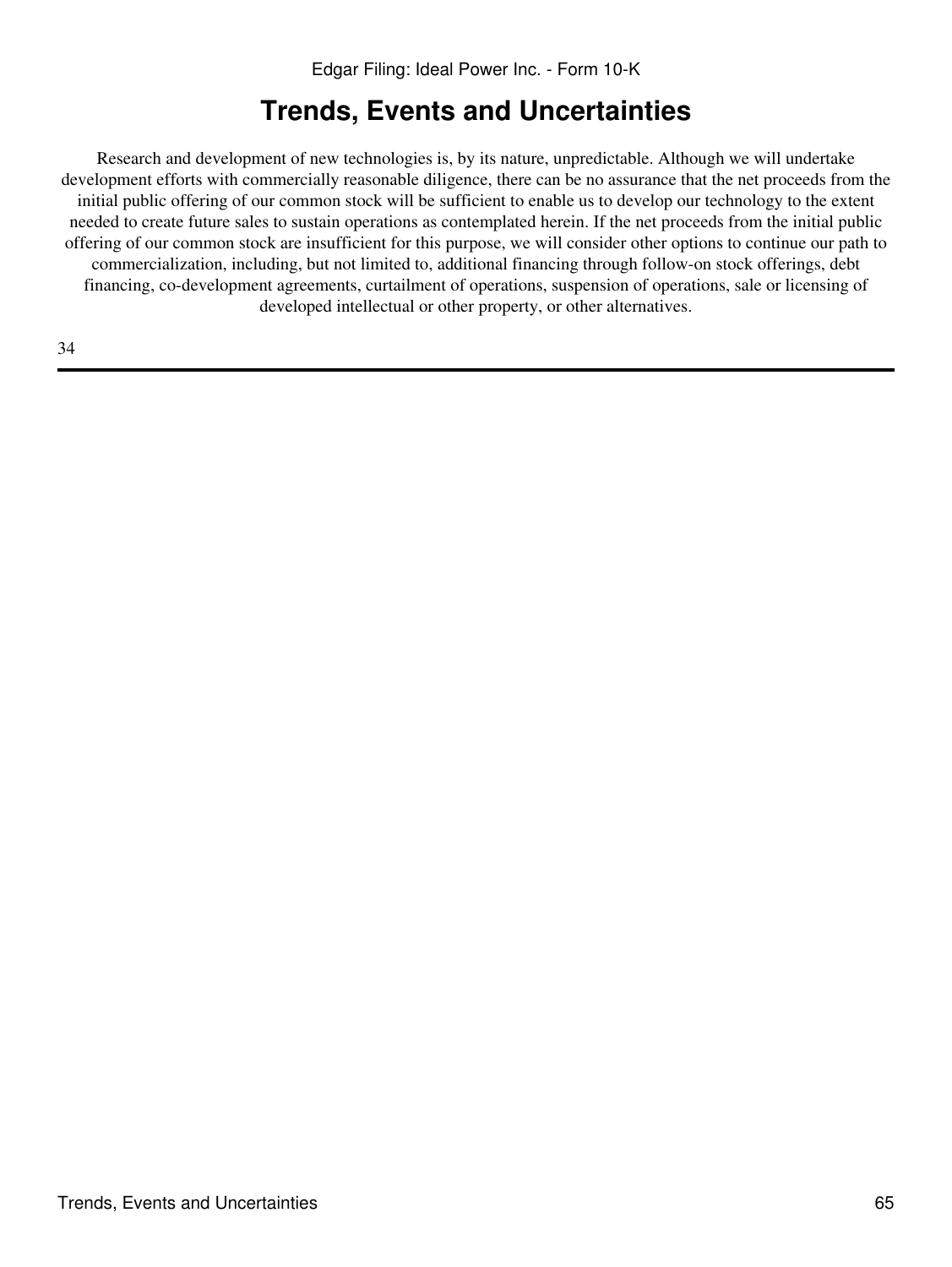We cannot assure you that our technology will be adopted, that we will ever earn revenues sufficient to support our operations, or that we will ever be profitable. Furthermore, since we have no committed source of financing, we cannot assure you that we will be able to raise money as and when we need it to continue our operations. If we cannot raise funds as and when we need them, we may be required to severely curtail, or even to cease, our operations.

Other than as discussed above and elsewhere in this report, we are not aware of any trends, events or uncertainties that are likely to have a material effect on our financial condition.

ITEM 7A: QUANTITATIVE AND QUALITATIVE DISCLOSURES ABOUT MARKET RISK As a smaller reporting company we are not required to provide this information.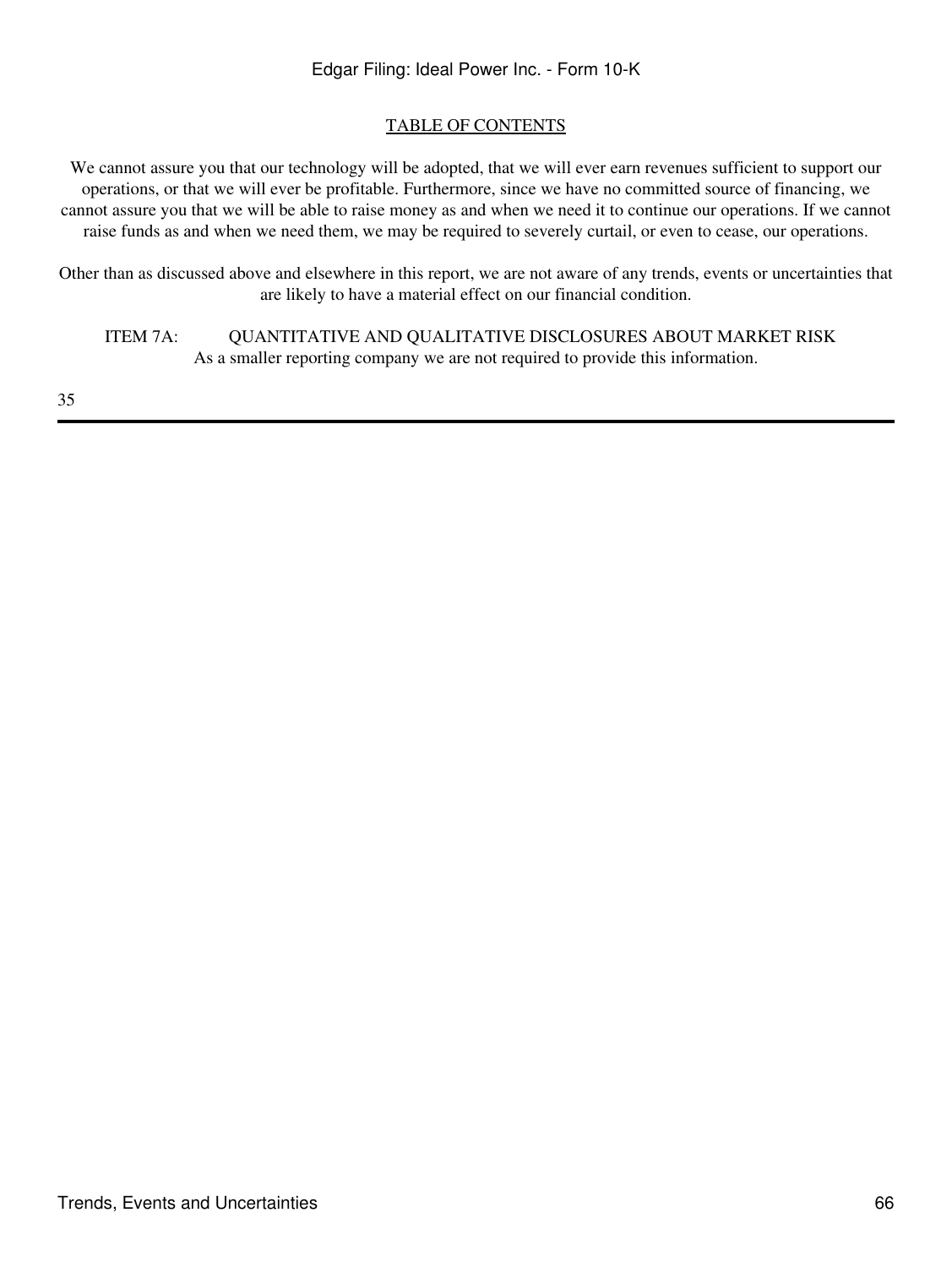# ITEM 8: FINANCIAL STATEMENTS AND SUPPLEMENTARY DATA **REPORT OF INDEPENDENT REGISTERED PUBLIC ACCOUNTING FIRM**

To the Board of Directors and Stockholders of Ideal Power Inc.

We have audited the accompanying balance sheets of Ideal Power Inc. (the Company) as of December 31, 2014 and 2013, and the related statements of operations, stockholders equity, and cash flows for each of the years in the two-year period ended December 31, 2014. The Company s management is responsible for these financial statements. Our responsibility is to express an opinion on these financial statements based on our audits.

We conducted our audits in accordance with the standards of the Public Company Accounting Oversight Board (United States). Those standards require that we plan and perform the audit to obtain reasonable assurance about whether the financial statements are free of material misstatement. The Company is not required to have, nor were we engaged to perform, an audit of its internal control over financial reporting. Our audits included consideration of internal control over financial reporting as a basis for designing audit procedures that are appropriate in the circumstances, but not for the purpose of expressing an opinion on the effectiveness of the Companys internal control over financial reporting. Accordingly, we express no such opinion. An audit also includes examining, on a test basis, evidence supporting the amounts and disclosures in the financial statements, assessing the accounting principles used and significant estimates made by management, as well as evaluating the overall financial statement presentation. We believe that our audits provide a reasonable basis for our opinion.

In our opinion, the financial statements referred to above present fairly, in all material respects, the financial position of the Company as of December 31, 2014 and 2013, and the results of its operations and its cash flows for each of the years in the two-year period ended December 31, 2014, in conformity with accounting principles generally accepted in the United States of America.

/s/ Gumbiner Savett Inc.

March 25, 2015 Santa Monica, California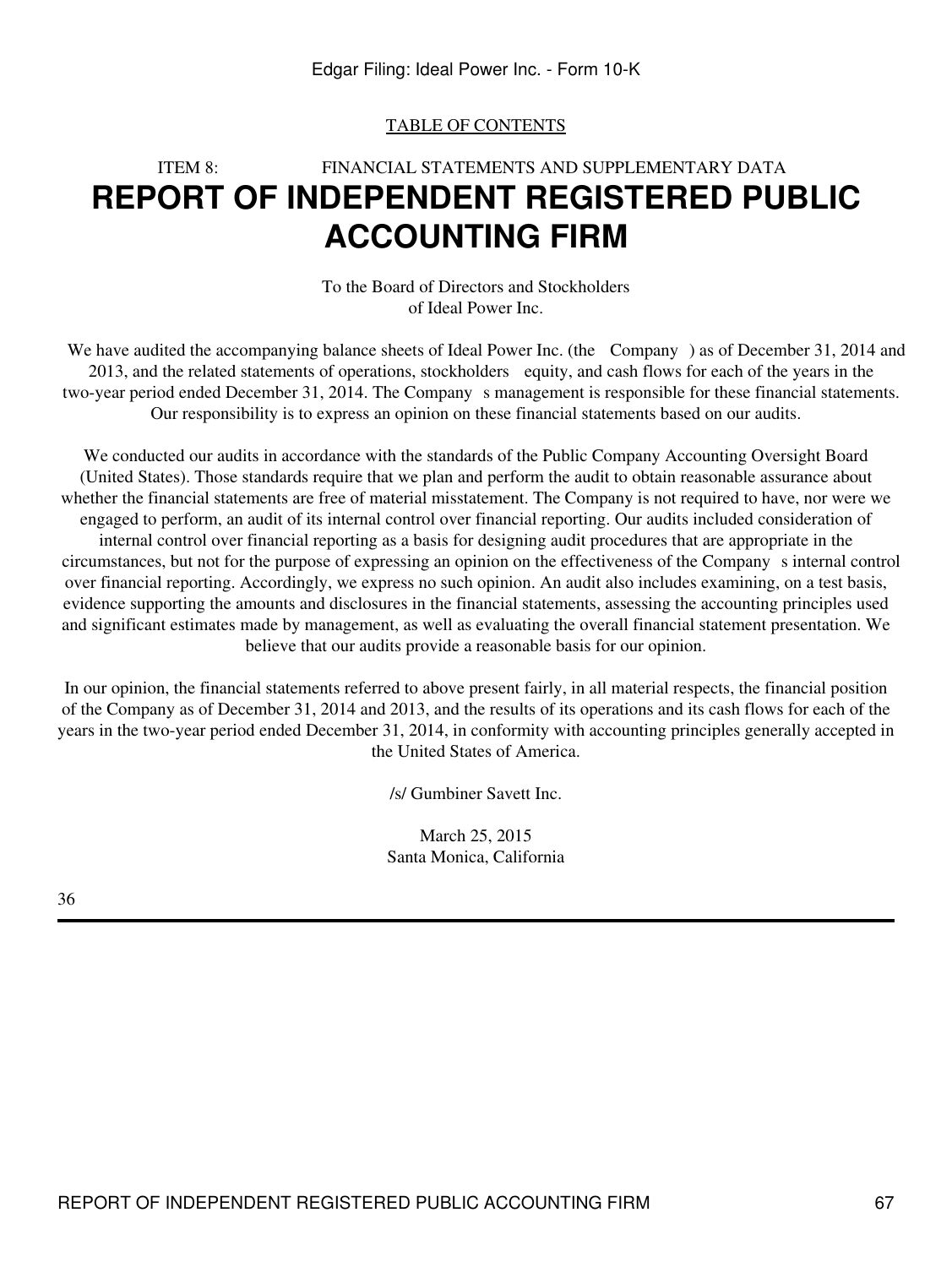# **IDEAL POWER INC.**

# **Balance Sheets**

|                                                                       | December 31,             |                          |
|-----------------------------------------------------------------------|--------------------------|--------------------------|
|                                                                       | 2014                     | 2013                     |
| <b>ASSETS</b>                                                         |                          |                          |
| Current assets:                                                       |                          |                          |
| Cash and cash equivalents                                             | \$7,912,011              | \$14,137,097             |
| Accounts receivable, net                                              | 446,521                  | 252,406                  |
| Inventories, net                                                      | 251,338                  | 519,657                  |
| Prepayments and other current assets                                  | 263,605                  | 231,495                  |
| Total current assets                                                  | 8,873,475                | 15,140,655               |
| Property and equipment, net                                           | 374,376                  | 85,718                   |
| Patents, net                                                          | 1,012,964                | 608,913                  |
| Other assets                                                          | 17,920                   |                          |
| <b>Total Assets</b>                                                   | \$10,278,735             | \$15,835,286             |
| LIABILITIES AND STOCKHOLDERS EQUITY                                   |                          |                          |
| <b>Current liabilities:</b>                                           |                          |                          |
| Accounts payable                                                      | \$441,636                | \$539,145                |
| Accrued expenses                                                      | 773,119                  | 461,193                  |
| Total current liabilities                                             | 1,214,755                | 1,000,338                |
| Commitments                                                           |                          |                          |
| Stockholders equity:                                                  |                          |                          |
| Common stock, \$0.001 par value; 50,000,000 shares authorized;        |                          |                          |
| 7,048,235 and 6,931,968 shares issued and outstanding at December 31, | 7,048                    | 6,932                    |
| 2014 and 2013, respectively                                           |                          |                          |
| Common stock to be issued                                             |                          | 151,665                  |
| Additional paid-in capital                                            | 32,712,020               | 31,431,220               |
| Treasury stock                                                        | (2,657)<br>$\rightarrow$ | (2,657)<br>$\rightarrow$ |
| Accumulated deficit                                                   | (23,652,431)             | (16,752,212)             |
| Total stockholders equity                                             | 9,063,980                | 14,834,948               |
| <b>Total Liabilities and Stockholders</b><br>Equity                   | \$10,278,735             | \$15,835,286             |

The accompanying notes are an integral part of these financial statements.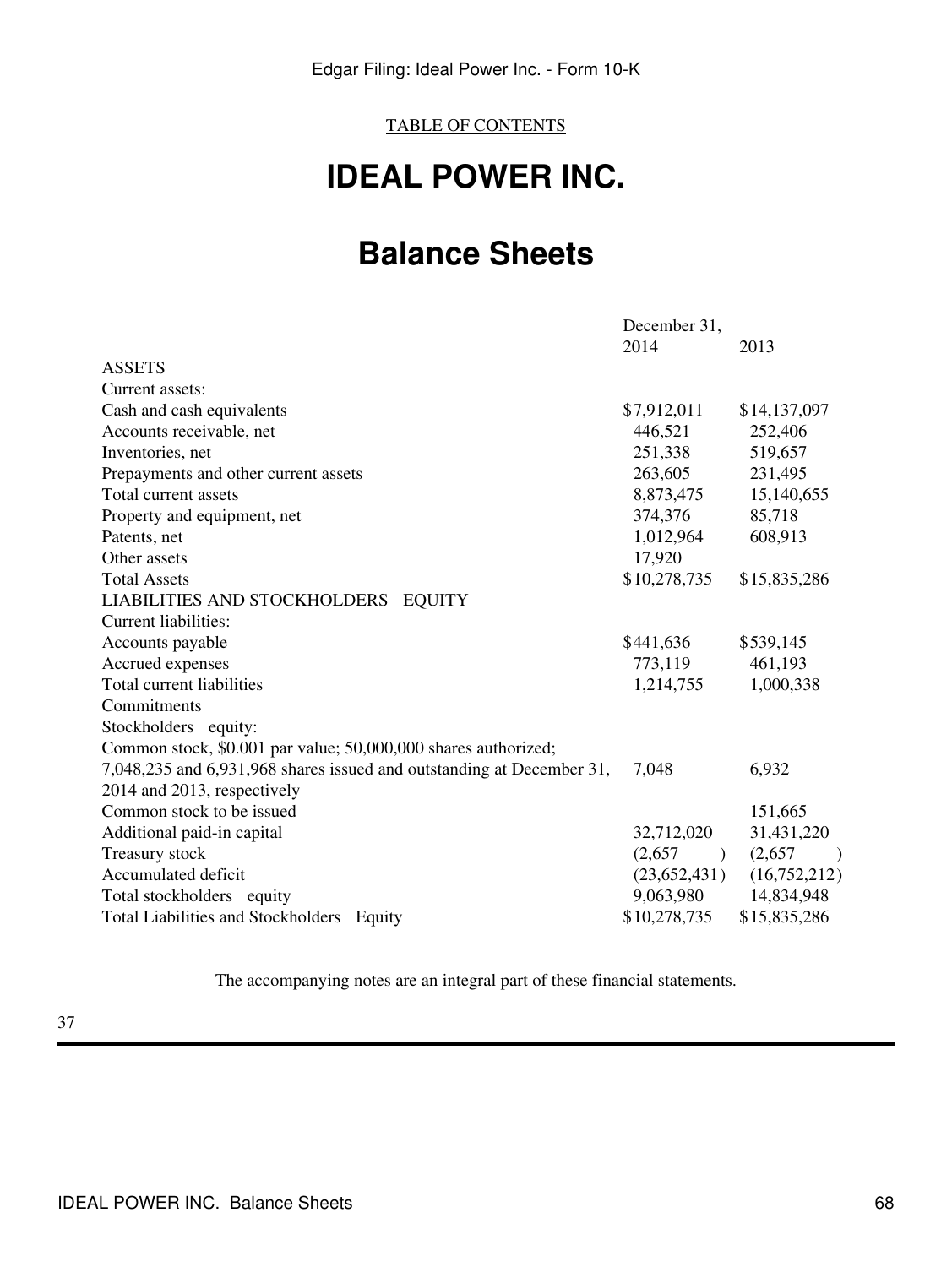# **IDEAL POWER INC.**

# **Statements of Operations**

|                                                                                                                                 | For the Year Ended<br>December 31, |               |
|---------------------------------------------------------------------------------------------------------------------------------|------------------------------------|---------------|
|                                                                                                                                 | 2014                               | 2013          |
| Revenues:                                                                                                                       |                                    |               |
| Products                                                                                                                        | \$1,215,015                        | \$417,468     |
| Royalties                                                                                                                       |                                    | 100,000       |
| Grants                                                                                                                          | 579,079                            | 1,374,956     |
| Total revenue                                                                                                                   | 1,794,094                          | 1,892,424     |
| Cost of revenues:                                                                                                               |                                    |               |
| Products                                                                                                                        | 1,627,429                          | 716,175       |
| Grant research and development costs                                                                                            | 643,421                            | 1,430,798     |
| Total cost of revenue                                                                                                           | 2,270,850                          | 2,146,973     |
| Gross loss                                                                                                                      | (476, 756)                         | (254, 549)    |
| Operating expenses:                                                                                                             |                                    |               |
| General and administrative                                                                                                      | 2,993,131                          | 2,139,036     |
| Research and development                                                                                                        | 2,258,469                          | 1,212,298     |
| Sales and marketing                                                                                                             | 1,199,578                          | 457,292       |
| Total operating expenses                                                                                                        | 6,451,178                          | 3,808,626     |
| Loss from operations                                                                                                            | (6,927,934)                        | (4,063,175)   |
| Interest (income) expense, net (including amortization of debt discount of<br>\$5,318,257 for the year ended December 31, 2013) | (27, 715)<br>$\lambda$             | 5,488,523     |
| Net loss                                                                                                                        | \$(6,900,219)                      | \$(9,551,698) |
| basic and fully diluted<br>Net loss per share                                                                                   | \$(0.98)<br>$\lambda$              | \$(4.90)      |
| Weighted average number of shares outstanding<br>basic and fully diluted                                                        | 7,016,872                          | 1,950,171     |

The accompanying notes are an integral part of these financial statements.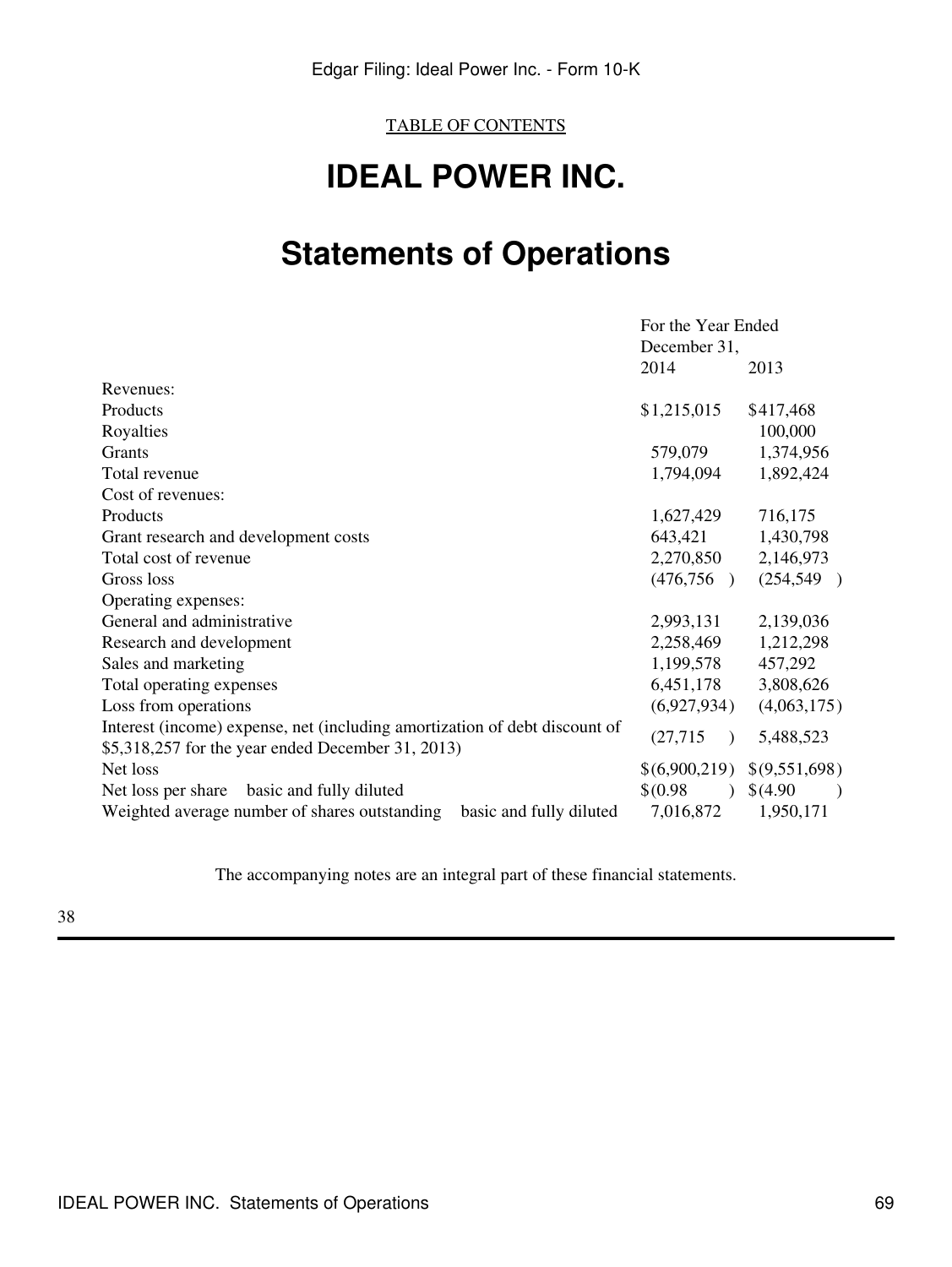# **IDEAL POWER INC.**

# **Statement of Stockholders Equity For the Years Ended December 31, 2014 and 2013**

The accompanying notes are an integral part of these financial statements.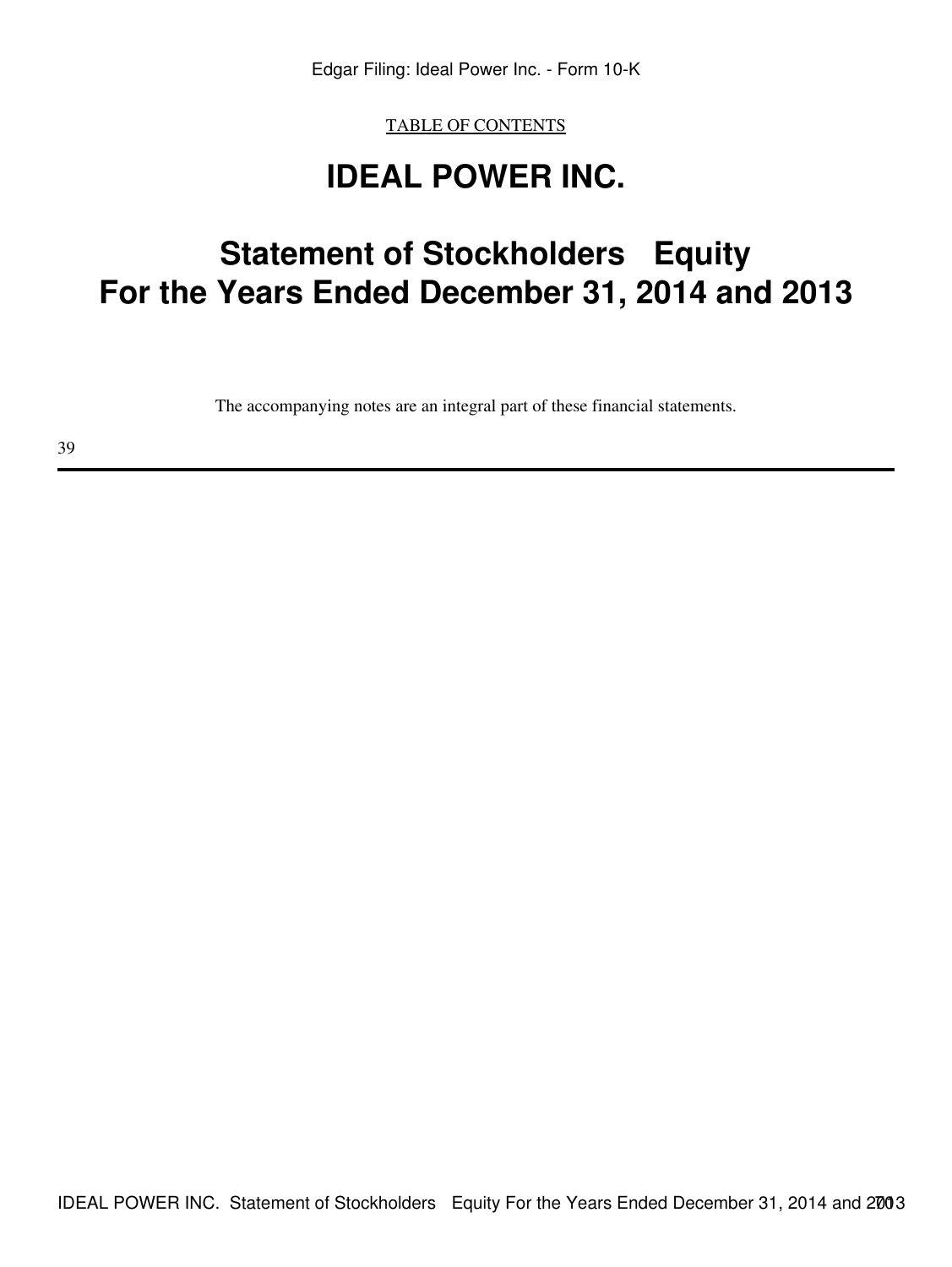# **IDEAL POWER INC.**

# **Statements of Cash Flows**

|                                                                             | For the Year Ended<br>December 31, |                               |
|-----------------------------------------------------------------------------|------------------------------------|-------------------------------|
|                                                                             | 2014                               | 2013                          |
| Cash flows from operating activities:                                       |                                    |                               |
| Net loss                                                                    |                                    | $$(6,900,219)$ $$(9,551,698)$ |
| Adjustments to reconcile net loss to net cash used in operating activities: |                                    |                               |
| Depreciation and amortization                                               | 67,793                             | 29,711                        |
| Write-down of inventory                                                     | 62,851                             | 23,651                        |
| Allowance for doubtful accounts                                             | 24,775                             |                               |
| Stock-based compensation                                                    | 944,102                            | 458,983                       |
| Common stock issued and to be issued for services                           | 50,004                             | 151,665                       |
| Amortization of debt discount                                               |                                    | 5,318,257                     |
| Issuance of note payable in connection with services                        |                                    | 213,293                       |
| Fair value of warrants issued for consulting services                       | 130,179                            | 37,145                        |
| Accrued interest promissory note                                            |                                    | 72,406                        |
| Decrease (increase) in operating assets:                                    |                                    |                               |
| Accounts receivable                                                         | (218, 890)<br>$\mathcal{L}$        | 233,268                       |
| Inventories                                                                 | 205,468                            | (325, 441)<br>$\mathcal{L}$   |
| Prepaid expenses and other assets                                           | (50,030)<br>$\mathcal{L}$          | (203, 027)<br>$\mathcal{L}$   |
| Increase (decrease) in operating liabilities:                               |                                    |                               |
| Accounts payable                                                            | (97, 509)<br>$\mathcal{L}$         | (145, 413)<br>$\mathcal{L}$   |
| Accrued expenses                                                            | 311,926                            | 446,408                       |
| Net cash used in operating activities                                       | (5,469,550)                        | (3,240,792)                   |
| Cash flows from investing activities:                                       |                                    |                               |
| Purchase of property and equipment                                          | (342, 247)                         | (78, 941)<br>$\mathcal{Y}$    |
| Acquisition of patents                                                      | (418,255)                          | (142,708)<br>$\big)$          |
| Net cash used in investing activities                                       | (760, 502)<br>$\rightarrow$        | $\mathcal{L}$<br>(221, 649)   |
| Cash flows from financing activities:                                       |                                    |                               |
| Borrowings on notes payable, net of debt raising costs                      |                                    | 611,256                       |
| Net proceeds from issuance of common stock                                  |                                    | 15,015,985                    |
| Exercise of options and warrants                                            | 4,966                              | (4)<br>$\mathcal{L}$          |
| Net cash provided by financing activities                                   | 4,966                              | 15,627,237                    |
| Net (decrease) increase in cash and cash equivalents                        | (6,225,086)                        | 12,164,796                    |
| Cash and cash equivalents at beginning of year                              | 14, 137, 097                       | 1,972,301                     |
| Cash and cash equivalents at end of year                                    | \$7,912,011                        | \$14,137,097                  |
|                                                                             |                                    | (Continued)                   |

The accompanying notes are an integral part of these financial statements.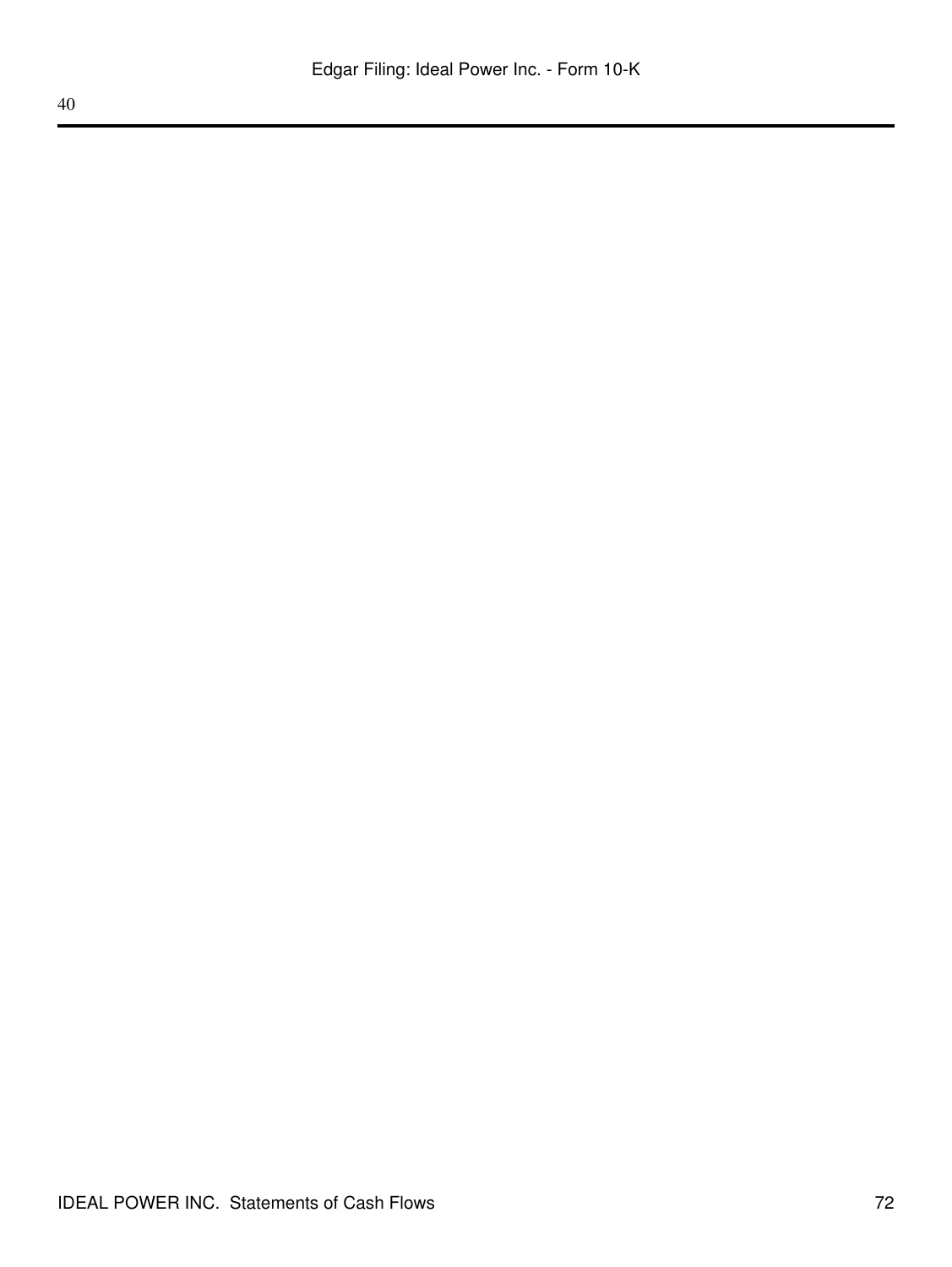# **IDEAL POWER INC.**

# **Statements of Cash Flows (Continued)**

**Non cash activities for the year ended December 31, 2013:**

The Company issued 256,849 warrants valued at \$251,800 in connection with notes payable.

The Company recorded \$404,000 for a change in estimate related to warrants issued in connection with a promissory note.

The Company recorded a debt discount of \$674,066 for the intrinsic value of the embedded conversion feature associated with notes payable.

The Company recorded a contribution of capital of \$1,205,096 in connection with the cancellation of a promissory note.

The Company recorded \$1,701 of common stock and \$6,266,668 of additional paid-in capital in connection with the conversion of notes payable to equity.

The Company recorded \$1,682,877 for the fair value of warrants issued in connection with its initial public offering and for issuance costs of its initial public offering as offsetting amounts within additional paid-in capital.

The accompanying notes are an integral part of these financial statements.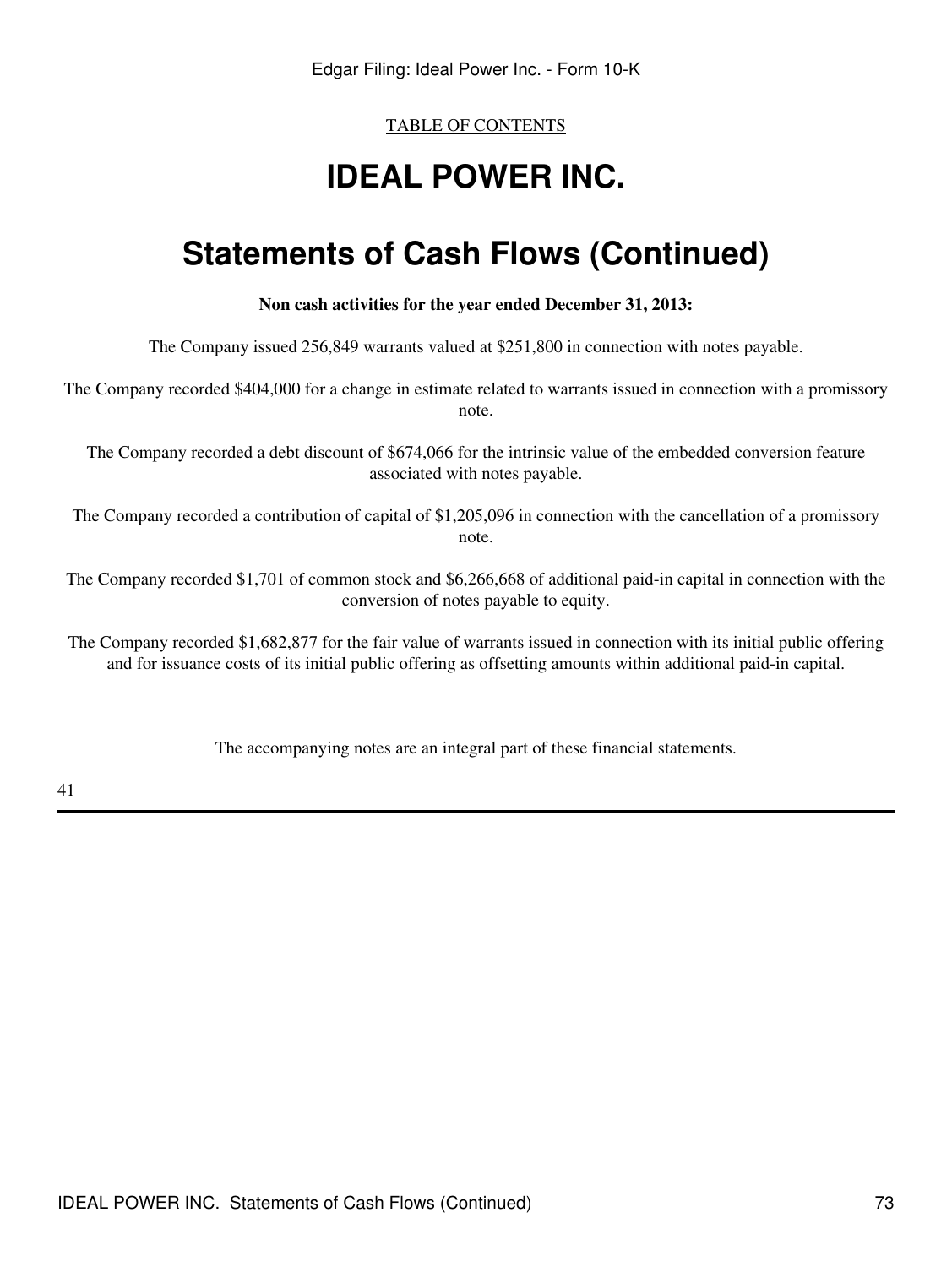# **Ideal Power Inc.**

# **Notes to Financial Statements**

## **Note 1 Organization and Description of Business**

Ideal Power Inc. (the Company) was incorporated in Texas on May 17, 2007 under the name Ideal Power Converters, Inc. The Company changed its name to Ideal Power Inc. on July 8, 2013 and re-incorporated in Delaware on July 15, 2013. With headquarters in Austin, Texas, it develops power conversion solutions with an initial focus on stand-alone commercial and industrial grid storage, combined solar and storage, and microgrid applications. The principal products of the Company are power conversion systems, including dual-port and multi-port battery converters.

Since its inception, the Company has generated limited revenues from the sale of products and has financed its research and development efforts and operations primarily through the issuance of convertible debt, governmental grants and proceeds from its initial public offering.

## **Note 2 Summary of Significant Accounting Policies**

#### **Basis of Presentation**

On November 21, 2013, the Company effected a 1-for-2.381 reverse stock split of its issued common stock. All applicable share data, per share amounts and related information in the financial statements and notes thereto have been adjusted retroactively to give effect to the 1-for-2.381 reverse stock split.

#### **Use of Estimates**

The preparation of financial statements in conformity with US GAAP requires management to make certain estimates and assumptions that affect the reported amounts of assets and liabilities and disclosure of contingent assets and liabilities at the date of the financial statements and the reported amounts of revenues and expenses during the reporting period. Actual results could differ from those estimates.

#### **Cash and Cash Equivalents**

The Company considers all highly liquid investments purchased with an original maturity of three months or less to be cash equivalents.

#### **Accounts Receivable**

Trade accounts receivable are stated net of an allowance for doubtful accounts. The Company performs ongoing credit evaluations of its customers financial condition and generally requires no collateral from its customers. In limited instances, the Company may require an upfront deposit and, in most cases, the Company does charge interest on past due amounts. Management estimates the allowance for doubtful accounts based on review and analysis of specific customer balances that may not be collectible and how recently payments have been received. Accounts are considered for write-off when they become past due and when it is determined that the probability of collection is remote. The allowance for doubtful accounts was \$24,775 at December 31, 2014. There was no allowance for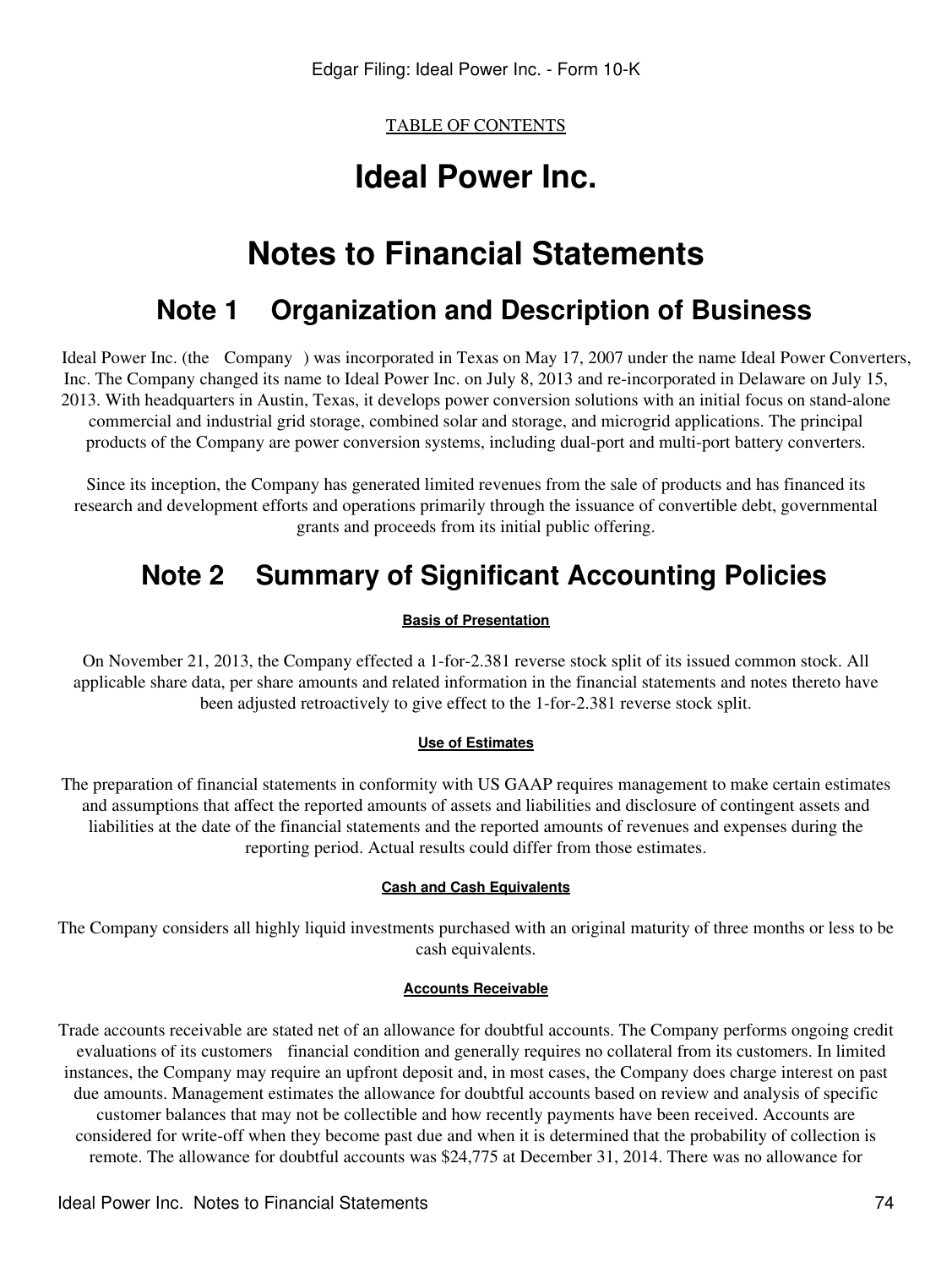doubtful accounts at December 31, 2013.

#### **Inventories**

Inventories are stated at the lower of cost (first in, first out method) or market value. Inventory quantities on hand are reviewed regularly and a write-down for excess and obsolete inventory is recorded based primarily on an estimated forecast of product demand, market conditions and anticipated production requirements in the near future. There was a \$40,703 reserve for excess and obsolete inventory at December 31, 2014 related to component parts not anticipated to be used in production. There was no reserve for excess and obsolete inventory at December 31, 2013.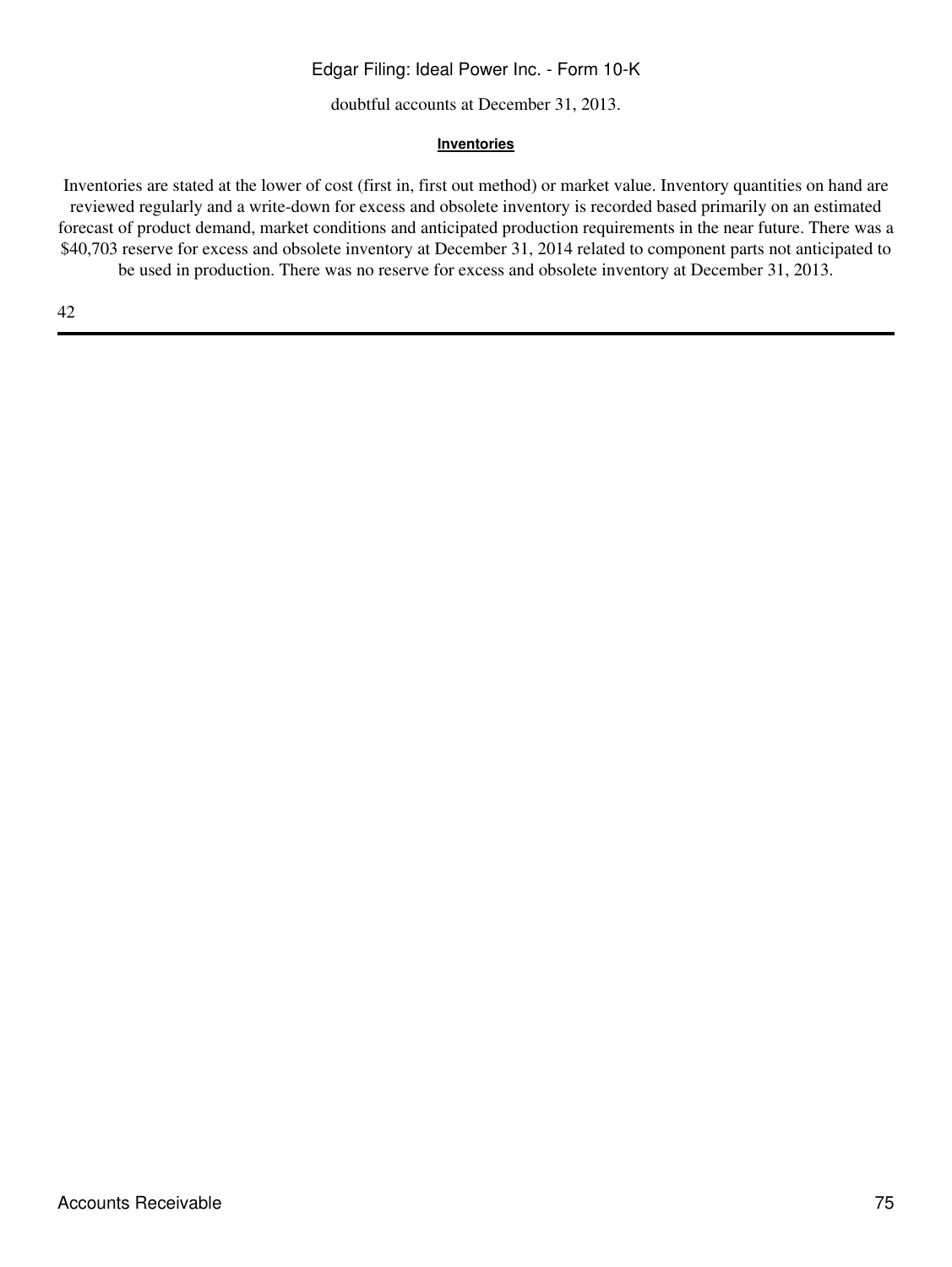# **Ideal Power Inc.**

# **Notes to Financial Statements**

## **Note 2 Summary of Significant Accounting Policies (continued)**

**Property and Equipment**

Property and equipment are stated at historical cost less accumulated depreciation and amortization. Major additions and improvements are capitalized while maintenance and repairs that do not improve or extend the useful life of the respective asset are expensed. Depreciation and amortization of property and equipment is computed using the straight-line method over the estimated useful lives. Leasehold improvements are amortized over the shorter of the life of the asset or the related leases. Estimated useful lives of the principal classes of assets are as follows:

| Leasehold improvements            | 4 years   |
|-----------------------------------|-----------|
| Machinery and equipment           | 5 years   |
| Furniture, fixtures and computers | 3 5 years |
| <b>Patents</b>                    |           |

Patents are recorded at cost. The Company capitalizes third party legal costs and filing fees associated with obtaining patents on its new discoveries. Once the patents have been issued, the Company amortizes these costs over the shorter of the legal life of the patent or its estimated economic life, generally 20 years, using the straight-line method.

#### **Impairment of Long-Lived Assets**

The long-lived assets held and used by the Company are reviewed for impairment no less frequently than annually or whenever events or changes in circumstances indicate that the carrying amount of an asset may not be recoverable. In the event that facts and circumstances indicate that the cost of any long-lived assets may be impaired, an evaluation of recoverability is performed. Management has determined that there was no impairment in the value of long-lived assets during the years ended December 31, 2014 and 2013.

#### **Fair Value of Financial Instruments**

Fair value is the price that would be received to sell an asset or paid to transfer a liability in an orderly transaction between market participants at the measurement date. Assets and liabilities measured at fair value are categorized based on whether or not the inputs are observable in the market and the degree that the inputs are observable. The categorization of financial assets and liabilities within the valuation hierarchy is based upon the lowest level of input that is significant to the fair value measurement.

The Company s financial instruments primarily consist of cash and cash equivalents, accounts receivable and accounts payable. As of the balance sheet dates, the estimated fair values of the financial instruments were not materially different from their carrying values as presented on the balance sheets. This is primarily attributed to the short maturities of these instruments. The Company did not identify any other non-recurring assets and liabilities that are required to be presented in the balance sheets at fair value.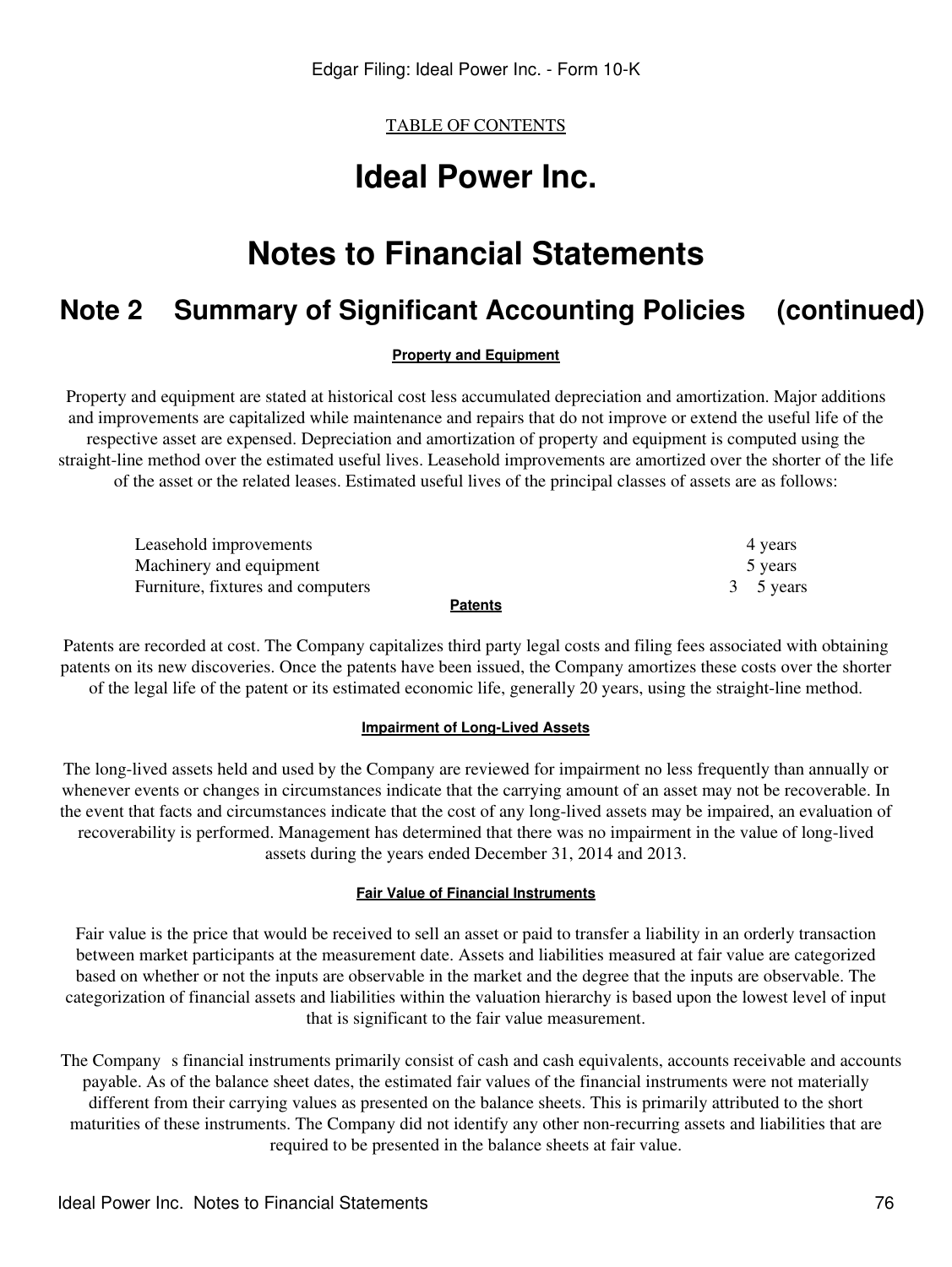#### **Revenue Recognition**

Revenue from product sales is recognized when the risks of loss and title pass to the customer, as specified in (1) the respective sales agreements and (2) other revenue recognition criteria as prescribed by Staff Accounting Bulletin (SAB) No. 101 (SAB 101), Revenue Recognition in Financial Statements, as amended by SAB No. 104, Revenue Recognition. The Company generally sells its products FOB shipping and recognizes revenue when products are shipped. Revenue from service contracts is recognized using the completed-performance or proportional-performance method depending on the terms of the service agreement. When there are acceptance provisions based on customer-specified subjective criteria, the completed-performance method is used. For contracts where the services performed in the last series of acts is very significant, in relation to the entire contract, performance is not deemed to have occurred until the final act is completed. Once customer acceptance has been received, or the last significant act is performed, revenue is recognized. The Company uses the proportional-performance method when a service contract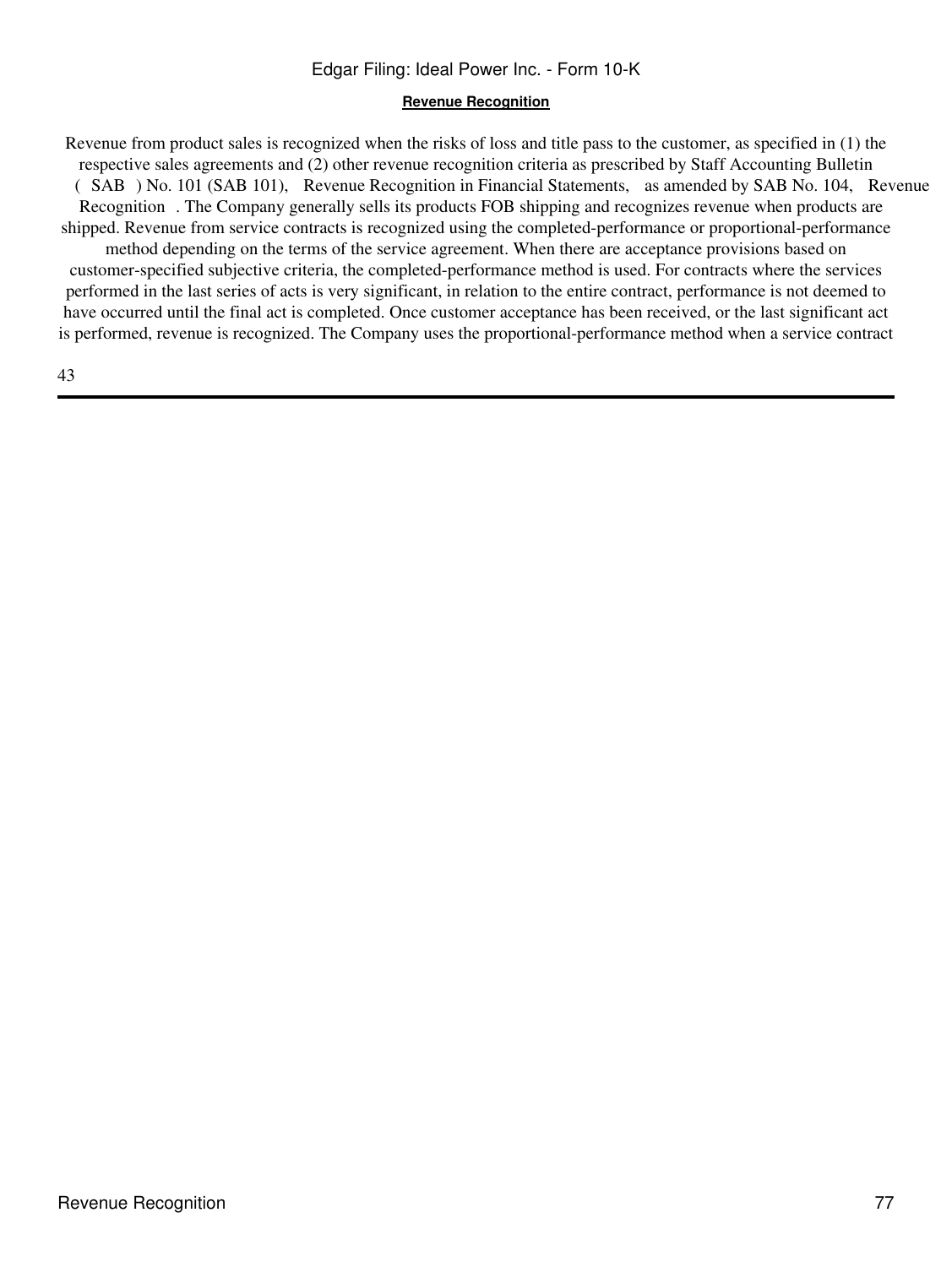# **Ideal Power Inc.**

# **Notes to Financial Statements**

## **Note 2 Summary of Significant Accounting Policies (continued)**

specifies a number of acts to be performed and the Company has the ability to determine the pattern and related value in which service is provided to the customer.

The Company receives payments from government entities in the form of government grants. Government grants are agreements that generally provide the Company with cost reimbursement for certain type of research and development activities over a contractually defined period. Revenues from government grants are recognized in the period during which the Company incurs the related costs, provided that the Company has incurred the cost in accordance with the specifications and work plans determined between the Company and the government entity. Costs incurred related to the grants are recorded as grant research and development costs. Government grant revenue amounted to \$579,079 and \$1,374,956 for the years ended December 31, 2014 and 2013, respectively. At December 31, 2014 and 2013, grants receivable amounted to \$132,227 and \$211,063, respectively, and were included in accounts receivable.

Royalty income is recognized as earned based on the terms of the contractual agreements and has no direct costs.

#### **Product Warranties**

The Company generally provides a ten year manufacturer s warranty covering product defects. Accruals for product warranties are estimated based upon limited historical warranty experience, engineering experience and judgment, and a third party assessment of the reliability of the Company s 30kW products. Accruals for product warranties are recorded in cost of revenues at the time revenue is recognized in order to match revenues with related expenses. The Company assesses the adequacy of its estimated warranty liability quarterly and adjusts the reserve, included in accrued expenses, as necessary. Although any such adjustments were not material in the years ended December 31, 2014 and 2013, any such adjustments could be material in the future if estimates differ significantly from longer term warranty experience.

#### **Research and Development**

Grant research and development are costs incurred solely related to grant revenues, and are classified as a line item under cost of revenues.

Other research and development costs are presented as a line item under operating expenses and are expensed as incurred. Total research and development costs incurred during the years ended December 31, 2014 and 2013 amounted to \$2,901,890 and \$2,643,096, respectively, of which \$643,421 and \$1,430,798, respectively, was included in cost of revenues.

#### **Income Taxes**

The Company accounts for income taxes using an asset and liability approach which allows for the recognition and measurement of deferred tax assets based upon the likelihood of realization of tax benefits in future years. Under the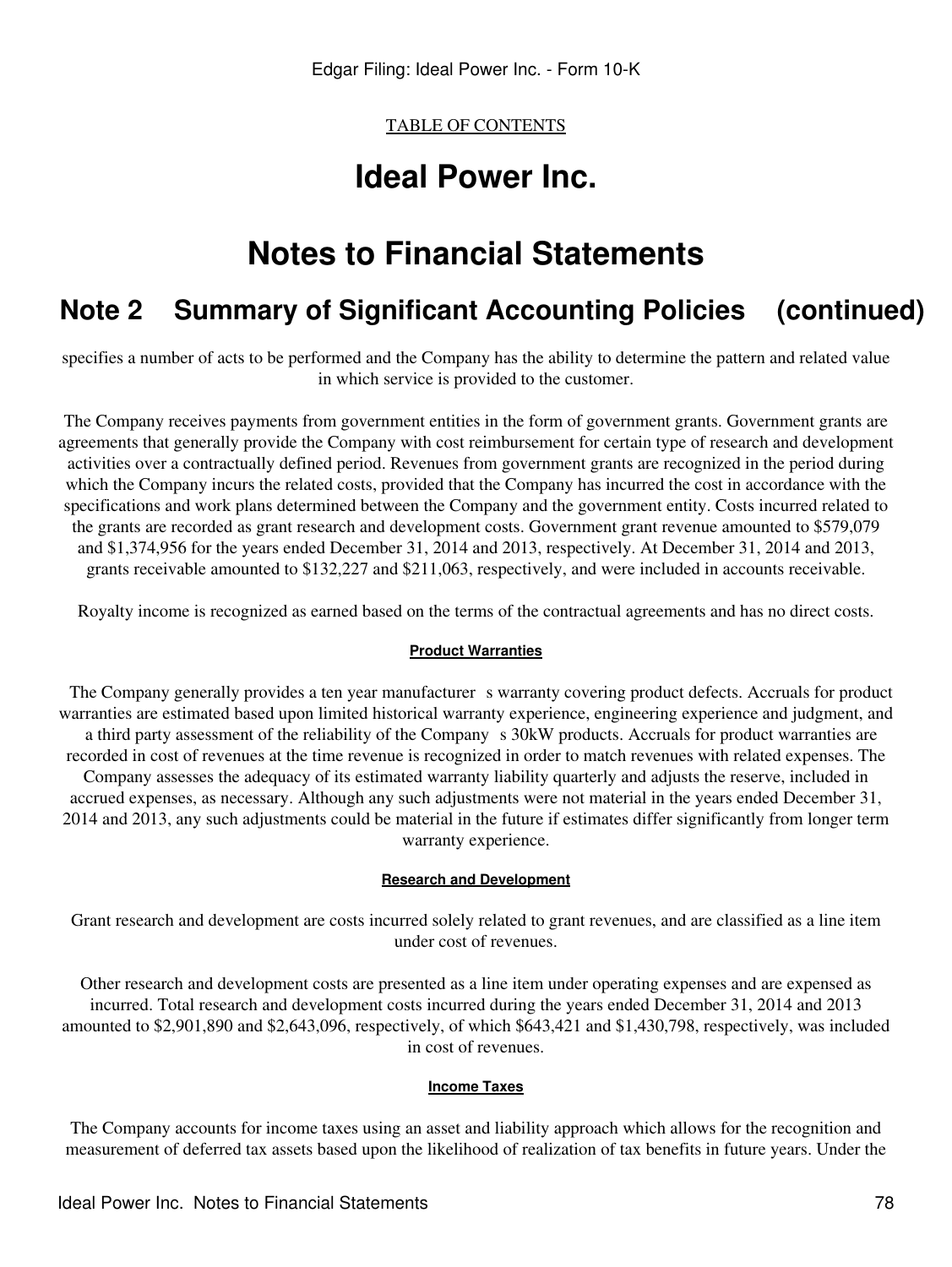asset and liability approach, deferred taxes are provided for the net tax effects of temporary differences between the carrying amounts of assets and liabilities for financial reporting purposes and the amounts used for income tax purposes. A valuation allowance is provided for deferred tax assets if it is more likely than not these items will either expire before the Company is able to realize their benefits, or that future deductibility is uncertain. At December 31, 2014 and 2013, the Company has established a full reserve against all deferred tax assets.

Tax benefits from an uncertain tax position are recognized only if it is more likely than not that the tax position will be sustained on examination by the taxing authorities based on the technical merits of the position. The tax benefits recognized in the financial statements from such a position are measured based on the largest benefit that has a greater than 50 percent likelihood of being realized upon ultimate resolution.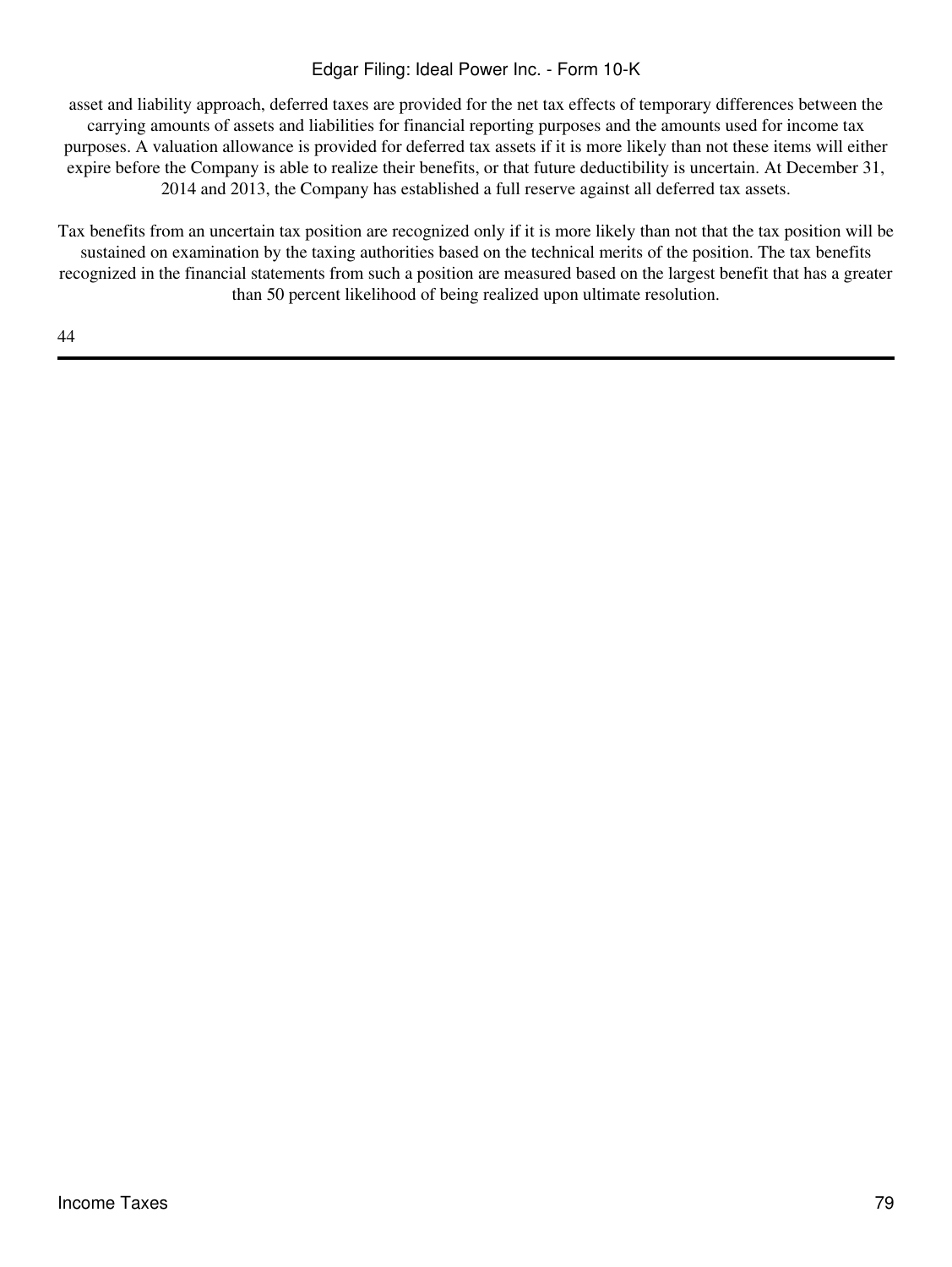# **Ideal Power Inc.**

# **Notes to Financial Statements**

## **Note 2 Summary of Significant Accounting Policies (continued)**

**Net Loss Per Share**

The Company applies FASB ASC 260, Earnings per Share. Basic earnings (loss) per share is computed by dividing earnings (loss) available to common stockholders by the weighted-average number of common shares outstanding. Diluted earnings (loss) per share is computed similar to basic earnings (loss) per share except that the denominator is increased to include additional common shares available upon exercise of stock options and warrants using the treasury stock method, except for periods for which no common share equivalents are included because their effect would be anti-dilutive. At December 31, 2014 and 2013, potentially dilutive shares outstanding amounted to 2,932,155 and 2,145,495, respectively.

#### **Stock Based Compensation**

The Company applies FASB ASC 718, Stock Compensation, when recording stock based compensation. The fair value of each stock option award is estimated on the date of grant using the Black-Scholes option valuation model. The assumptions used in the Black-Scholes valuation model are as follows:

Grant Price The grant price of the issuances are determined based on the estimated fair value of the shares at the date of grant prior to the Companys IPO and the closing share price on the date of grant subsequent to the Companys IPO.

Risk-free interest rate The risk free interest rate for periods within the contractual life of the option is based on the U.S. treasury yield in effect at the time of grant.

Expected lives As permitted by SAB 107, due to the Company s insufficient history of option activity, the management utilizes the simplified approach to estimate the options expected term, which represents the period of time that options granted are expected to be outstanding.

Expected volatility is determined based on management s estimate or historical volatilities of comparable companies.

Expected dividend yield is based on current yield at the grant date or the average dividend yield over the historical period. The Company has never declared or paid dividends and has no plans to do so in the foreseeable future.

The Company accounts for stock issued to non-employees in accordance with the provisions of FASB ASC 505-50 Equity Based Payments to Non-Employees. FASB ASC 505-50 states that equity instruments that are issued in exchange for the receipt of goods or services should be measured at the fair value of the consideration received or the fair value of the equity instruments issued, whichever is more reliably measurable. The measurement date occurs as of the earlier of (a) the date at which a performance commitment is reached or (b) absent a performance commitment, the date at which the performance necessary to earn the equity instruments is complete (that is, the vesting date).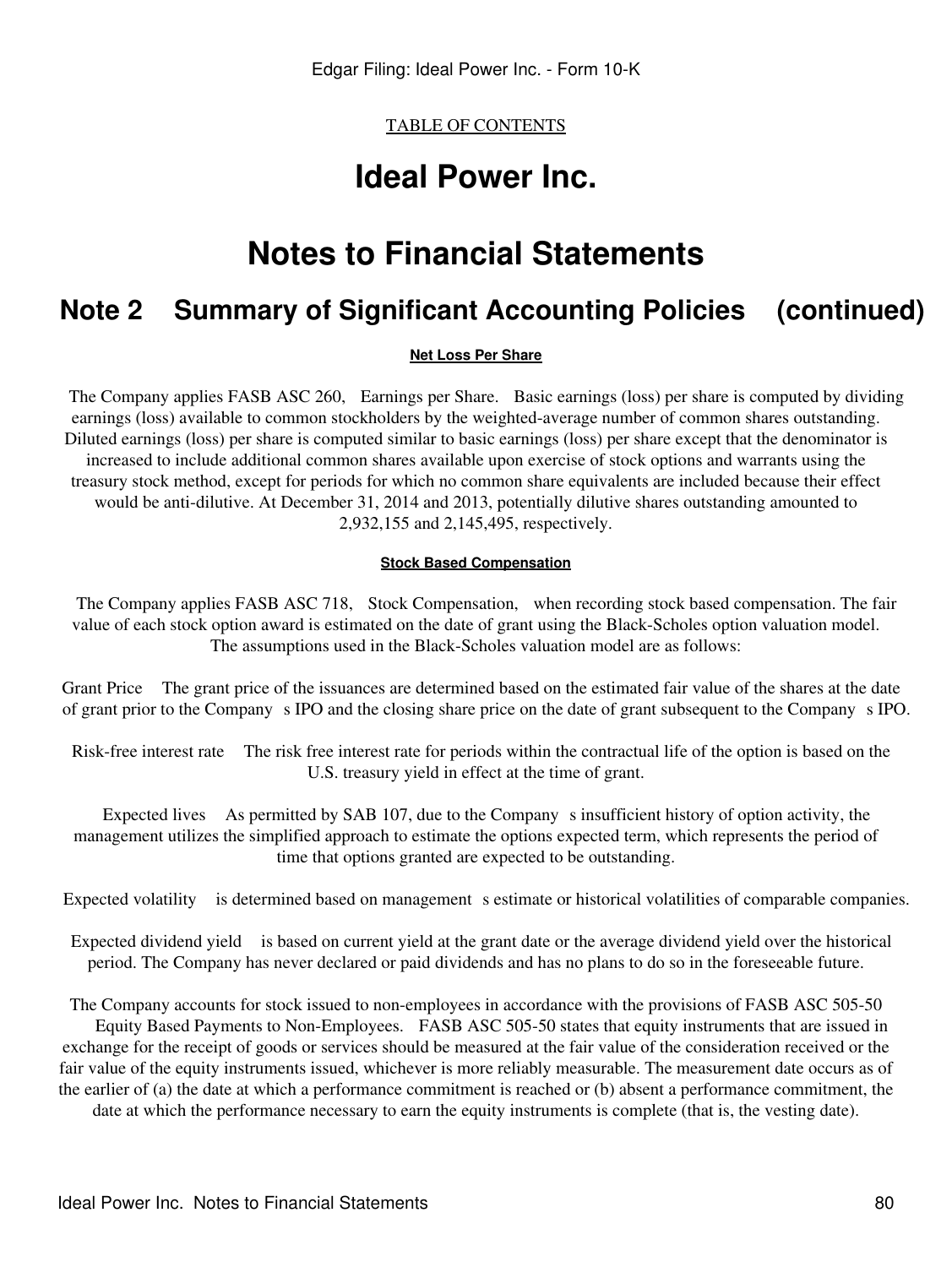#### **Presentation of Sales Taxes**

Certain states impose a sales tax on the Company s sales to nonexempt customers. The Company collects that sales tax from customers and remits the entire amount to the states. The Company s accounting policy is to exclude the tax collected and remitted to the states from revenues and cost of revenues.

#### **Concentration of Credit Risk**

Financial instruments that potentially subject the Company to concentrations of credit risk consist primarily of cash, accounts receivable and accounts payable. The Company maintains its cash with a major financial institution located in the United States. Balances are insured by the Federal Deposit Insurance Corporation up to \$250,000. The Company maintains balances in excess of federally insured limits. The Company has not experienced losses in such accounts and believes it is not exposed to any significant credit risk on cash and cash equivalents.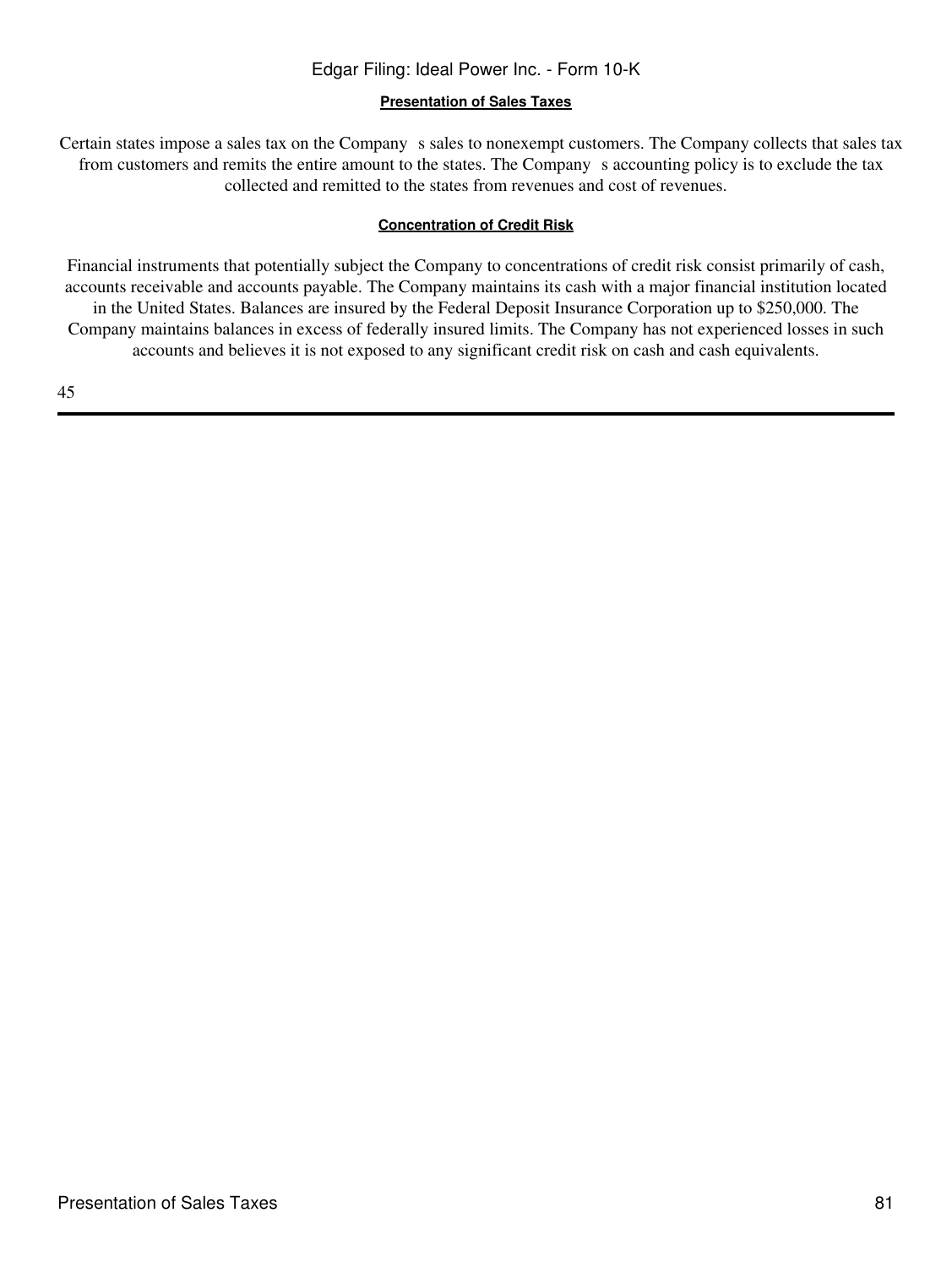## **Ideal Power Inc.**

## **Notes to Financial Statements**

### **Note 2 Summary of Significant Accounting Policies (continued)**

The Company encounters a certain amount of risk as a result of a concentration of revenue from a few significant customers. Credit is extended to customers based on an evaluation of their financial condition. The Company generally does not require collateral or other security to support accounts receivable. In limited instances, the Company may require an upfront deposit and, in most cases, the Company does charge interest on past due amounts. The Company performs ongoing credit evaluations of its customers and records an allowance for potential bad debts based on available information. The Company had revenue from a government entity and three customers that accounted for 76% of net revenue for the year ended December 31, 2014, and from a government entity that accounted for 65% of net revenue for the year ended December 31, 2013. The Company had an accounts receivable balance from a government entity, two customers and a vendor that accounted for 80% of total accounts receivable at December 31, 2014, and from a government entity that accounted for 84% of total accounts receivable at December 31, 2013.

#### **Reclassifications**

Certain items in prior financial statements have been reclassified to conform to current year presentation.

#### **Recent Accounting Pronouncements**

Management does not believe that any recently issued, but not yet effective, accounting standards, if adopted, will have a material effect on the financial statements.

### **Note 3 Accounts Receivable**

Accounts receivable, net consisted of the following:

|                                 | December 31, |           |
|---------------------------------|--------------|-----------|
|                                 | 2014         | 2013      |
| Trade receivables               | \$231,412    | \$24,643  |
| Grant receivables               | 132,227      | 211,063   |
| Other receivables               | 107,657      | 16.700    |
|                                 | 471,296      | 252,406   |
| Allowance for doubtful accounts | (24, 775)    |           |
|                                 | \$446.521    | \$252,406 |

### **Note 4 Inventories**

Inventories, net consisted of the following: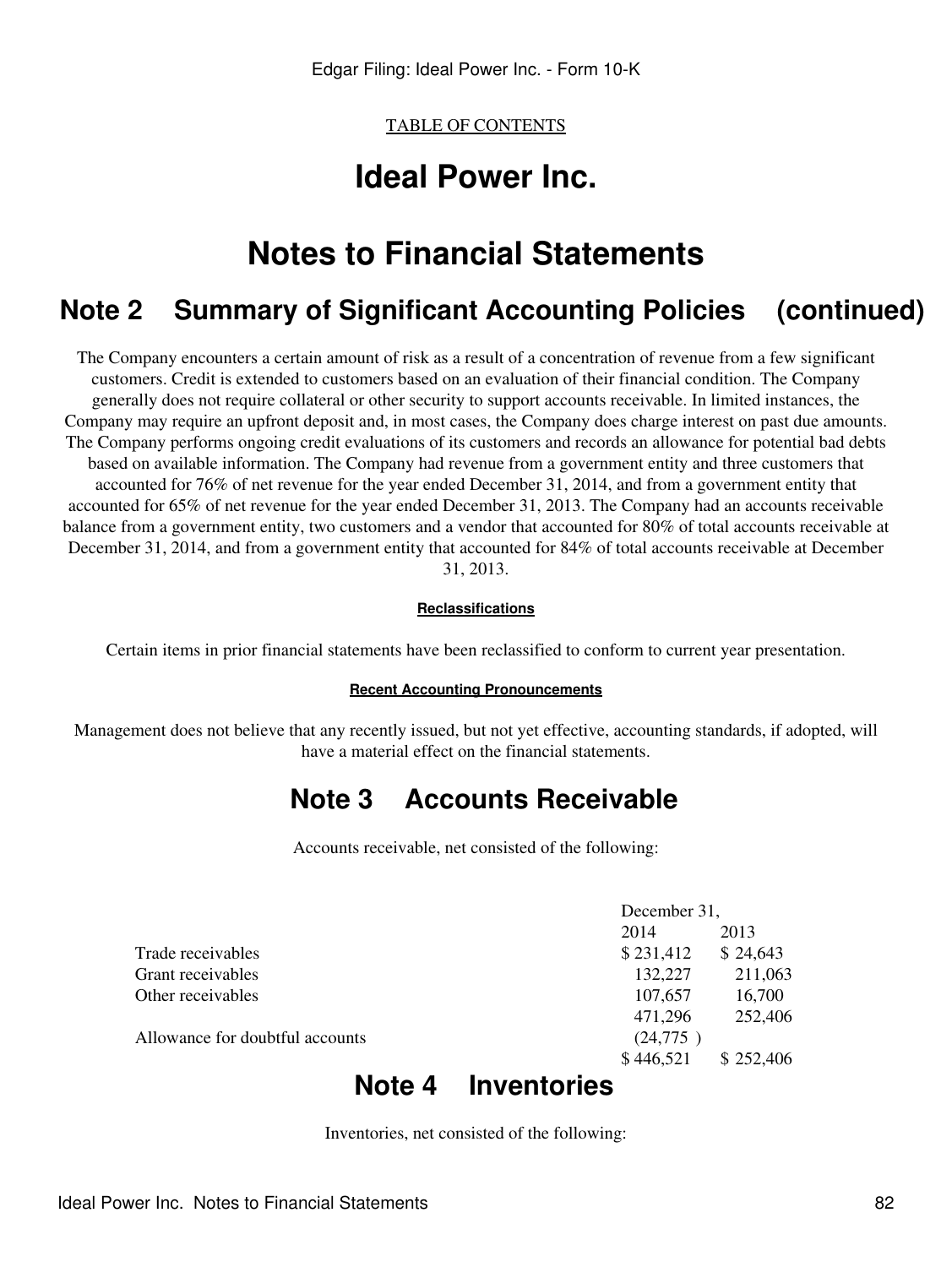|                          | December 31, |           |
|--------------------------|--------------|-----------|
|                          | 2014         | 2013      |
| Raw materials            | \$143,289    | \$102,652 |
| Finished goods           | 148,752      | 417,005   |
|                          | 292,041      | 519,657   |
| Reserve for obsolescence | (40, 703)    |           |
|                          | \$251,338    | \$519,657 |
|                          |              |           |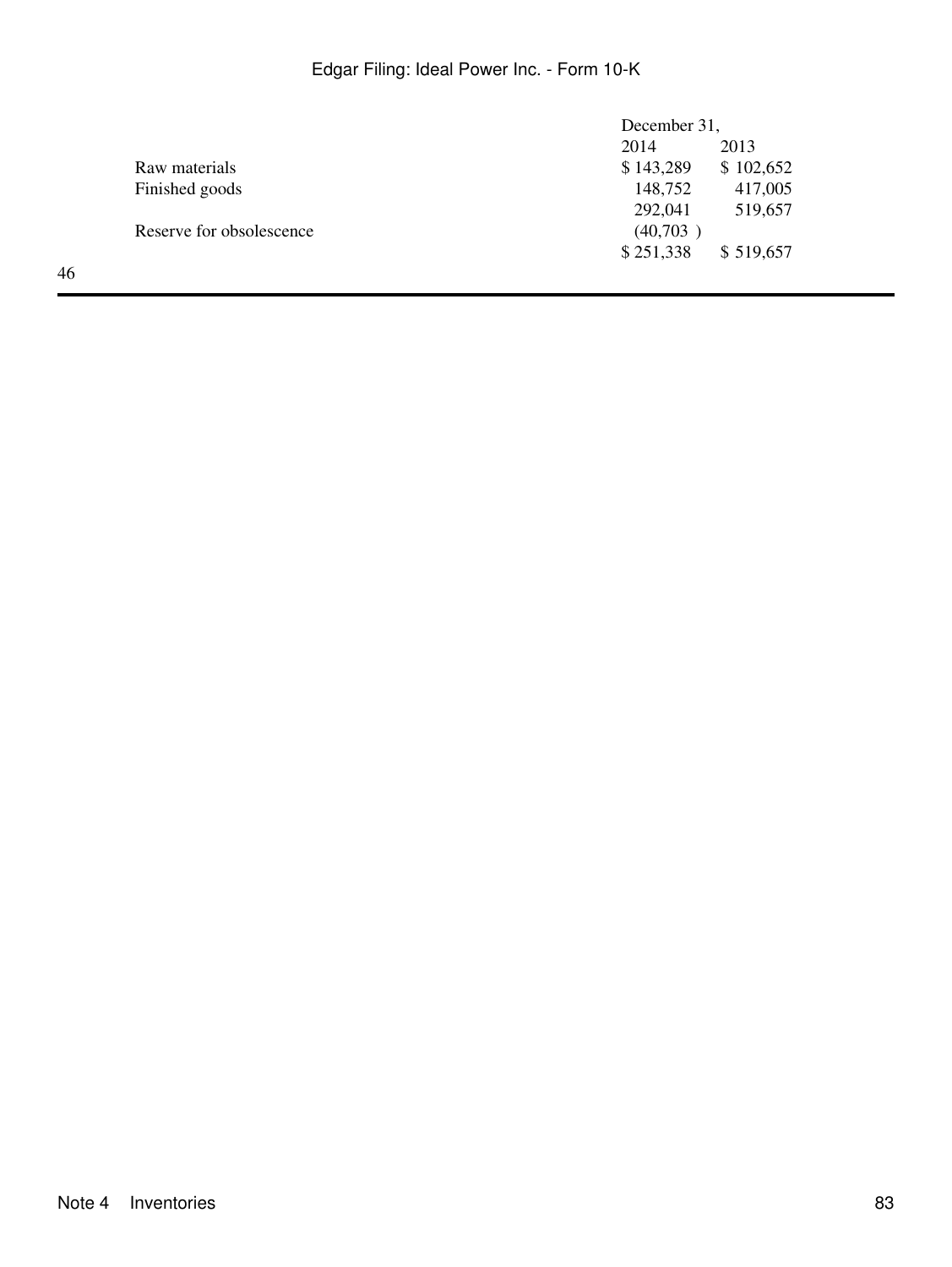# **Ideal Power Inc.**

## **Notes to Financial Statements**

### **Note 5 Prepayments and Other Current Assets**

Prepayments and other current assets consisted of the following:

|                   |           | December 31, |  |
|-------------------|-----------|--------------|--|
|                   | 2014      | 2013         |  |
| Prepaid insurance | \$158,400 | \$207,254    |  |
| Prepaid payroll   | 27,219    |              |  |
| Other             | 77,986    | 24.241       |  |
|                   | \$263,605 | \$231,495    |  |
| .                 |           |              |  |

## **Note 6 Property and Equipment**

Property and equipment consisted of the following:

|                                             | December 31, |           |
|---------------------------------------------|--------------|-----------|
|                                             | 2014         | 2013      |
| Machinery and equipment                     | \$263,142    | \$46,733  |
| Building leasehold improvements             | 48,280       | 46,850    |
| Furniture, fixtures, software and computers | 183,237      | 107,769   |
|                                             | 494,659      | 201,352   |
| Accumulated depreciation and amortization   | (120, 283)   | (115,634) |
|                                             | \$374,376    | \$85,718  |

### **Note 7 Patents**

Patents consisted of the following:

|                          | December 31,            |      |  |
|--------------------------|-------------------------|------|--|
|                          | 2014                    | 2013 |  |
| Patents                  | $$1,040,219$ $$621,964$ |      |  |
| Accumulated amortization | $(27,255)$ $(13,051)$   |      |  |
|                          | $$1,012,964$ $$608,913$ |      |  |

Amortization expense related to patents awarded amounted to \$14,204 and \$8,585 for the years ended December 31, 2014 and 2013, respectively. Amortization expense for the succeeding five years and thereafter is \$14,727 (2015); \$14,727 (2016); \$14,727 (2017); \$14,727 (2018); \$14,727 (2019); and \$193,650 (thereafter).

At December 31, 2014 and 2013, the Company had capitalized approximately \$746,000 and \$381,000, respectively, for costs related to patents that have not been awarded.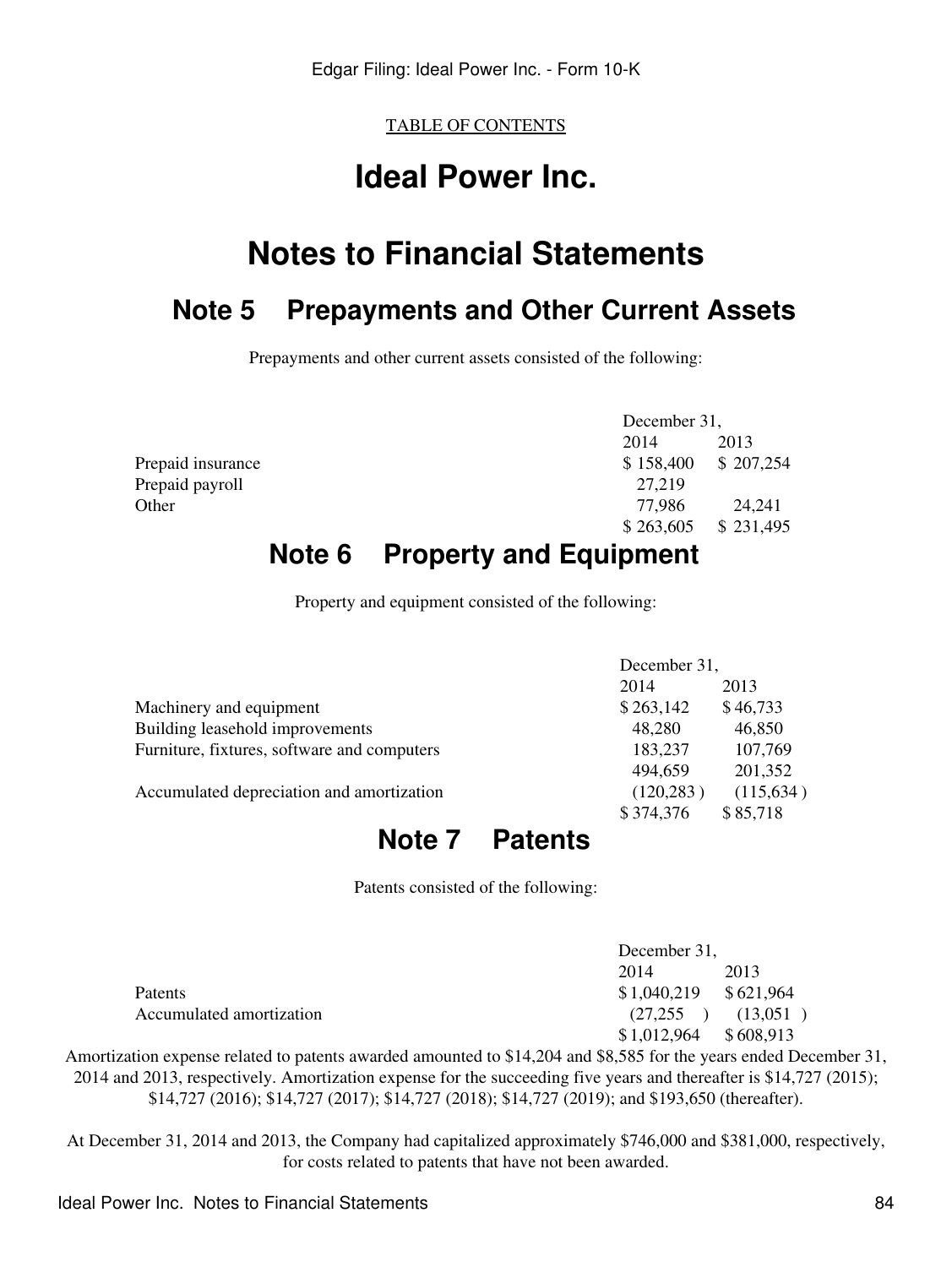## **Note 8 Accrued Expenses**

Accrued expenses consisted of the following:

|                      |           | December 31, |  |
|----------------------|-----------|--------------|--|
|                      | 2014      | 2013         |  |
| Accrued compensation | \$548,953 | \$249,160    |  |
| Warranty reserve     | 143,364   | 113,078      |  |
| Other                | 80,802    | 98,955       |  |
|                      | \$773,119 | \$461,193    |  |
|                      |           |              |  |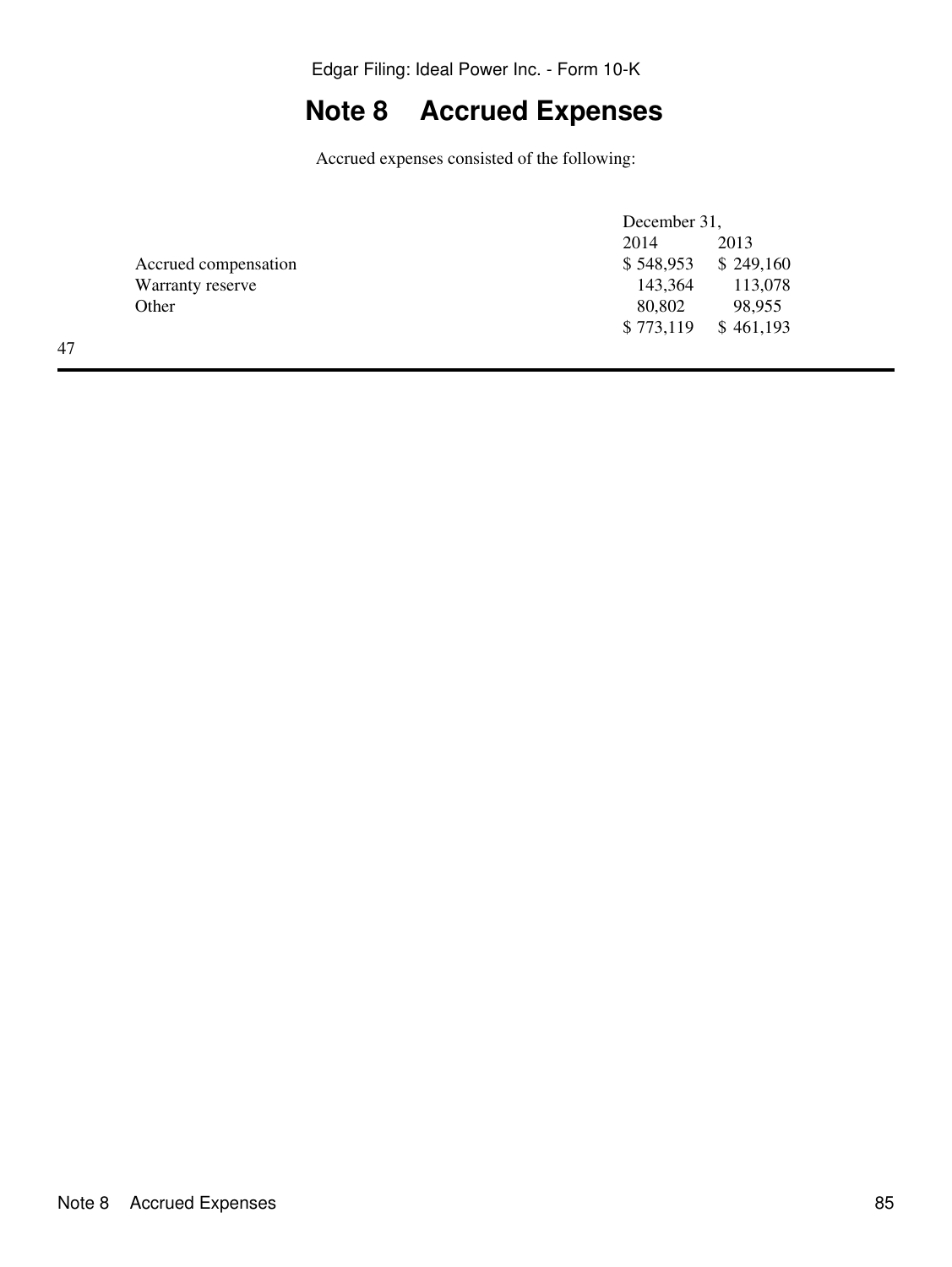# **Ideal Power Inc.**

# **Notes to Financial Statements**

### **Note 8 Accrued Expenses (continued)**

The changes in warranty reserve were as follows:

| Campagne Chael<br>$N_{\rm min}$ $\Omega$      |           |           |
|-----------------------------------------------|-----------|-----------|
| Balance, end of the year                      | \$143,364 | \$113,078 |
| Warranty payments or beta replacements        | (46.385)  | (23.042)  |
| Provisions for warranty and beta replacements | 76.671    | 32.991    |
| Balance, beginning of the year                | \$113,078 | \$103,129 |
|                                               | 2014      | 2013      |

### **Note 9 Common Stock**

All shares of common stock have a par value of \$0.001. Each holder of common stock is entitled to one vote per share outstanding.

#### **Common Stock**

During the year ended December 31, 2014, common stock activity consisted of the exercise of options and warrants for an aggregate 77,364 shares of the Company s common stock for proceeds of \$4,966 and the issuance of an aggregate 38,903 shares of the Company s common stock with a fair value of \$201,669 for services, of which 32,525 shares of the Company s common stock with a fair value of \$151,665 were issuable at December 31, 2013. During the year ended December 31, 2014, the Company also recorded expense of \$130,719 relating to the vesting of 46,000 warrants issued in 2013 for services.

During the year ended December 31, 2013, the Company recognized an award of 32,525 shares of its common stock for services performed by directors and recorded \$151,665 in expense for compensation for the shares to be issued. The shares to be issued included 25,333 shares at an estimated fair value of \$5.00 per share, the Company s best estimate of the expected share price for its initial public offering, for the Company s current directors and 7,192 shares at an estimated fair value of \$3.48 per share, the Company s best estimate of the its share price in November 2012, for a former director of the Company who was appointed in November 2012, had shares vest through May 2013 and resigned in August 2013. The shares had not been issued as of December 31, 2013 and were excluded from the weighted average total shares outstanding for the year ended December 31, 2013.

In November and December 2013, the Company completed an initial public offering whereby 3,450,000 shares of common stock were issued at \$5.00 per share, which included the exercise of the overallotment allowance by the underwriters, MDB Capital Group LLC (MDB), the Managing Underwriter, and Northland Capital Markets, the Co-Managing Underwriter. Gross proceeds from the IPO totaled \$17.25 million and net cash proceeds approximated \$15 million. Expenses of the offering approximated \$2.2 million, including underwriters fees of approximately \$1.5 million paid to MDB, underwriter expenses of \$187,500, issuer legal fees of \$440,736 and other expenses of \$148,154.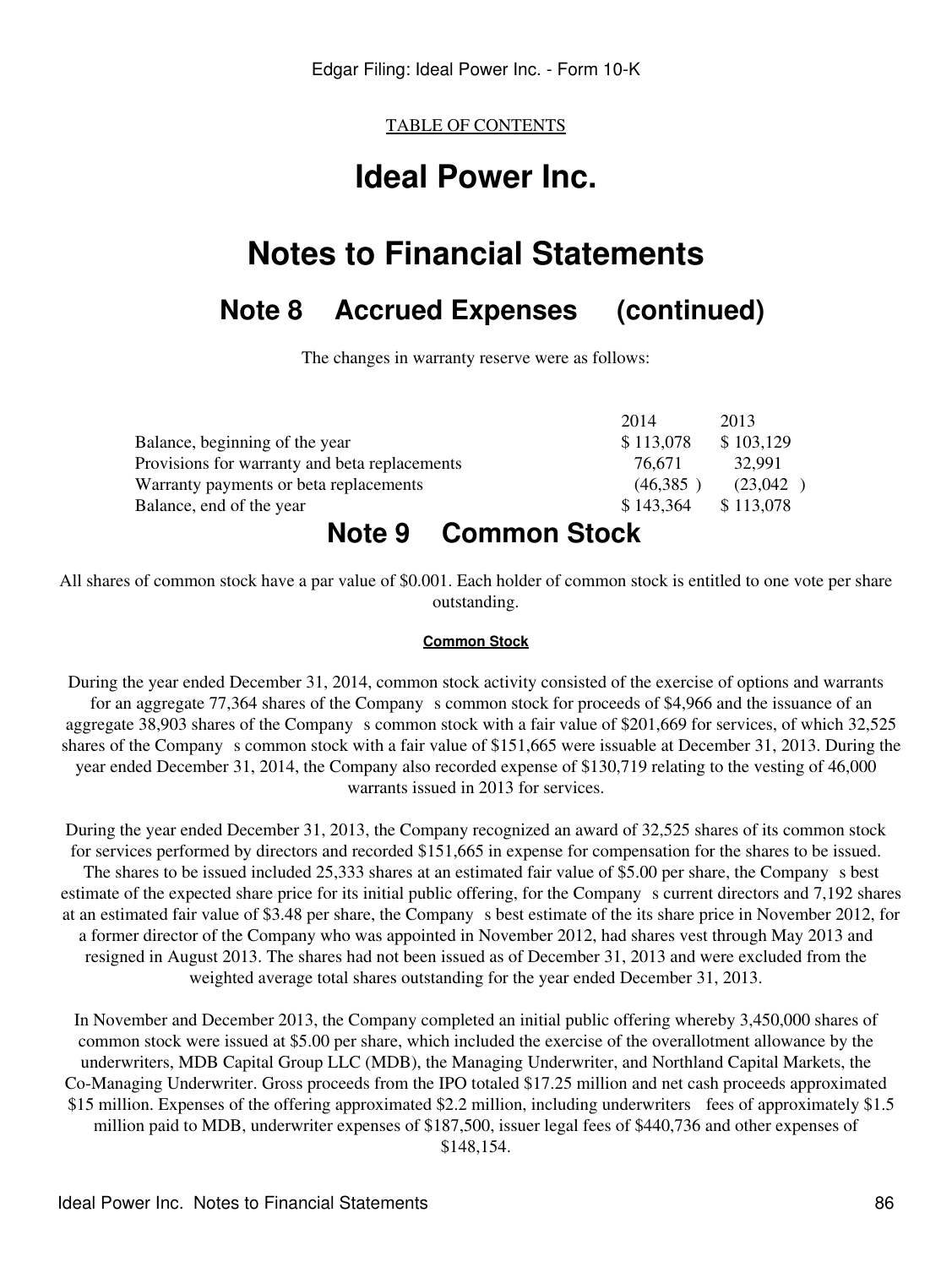Immediately following the IPO, convertible promissory notes in the principal amount of \$6.1 million and \$163,218 in accrued interest were converted into 1,700,493 shares of the Company s common stock.

On December 31, 2013, the State of Texas exercised, on a cashless basis, its warrants to purchase 301,273 shares of the Companys common stock. The State of Texas received 301,213 shares and 60 shares were used to cover the exercise price. The Company recorded \$404,000 in interest expense related to the warrants as the estimated number of warrants was adjusted based on the IPO price.

During the year ended December 31, 2013, stockholders equity activity also consisted of the following transactions: (1) the issuance of 345,000 underwriter warrants with a fair value of \$1,682,877 in connection with the IPO and (2) the issuance of 84,000 warrants with a fair value of \$237,719 in connection with consulting services to be rendered for a period of 24 months effective November 1, 2013. The Company expensed \$22,640 related to this warrant in the year ended December 31, 2013.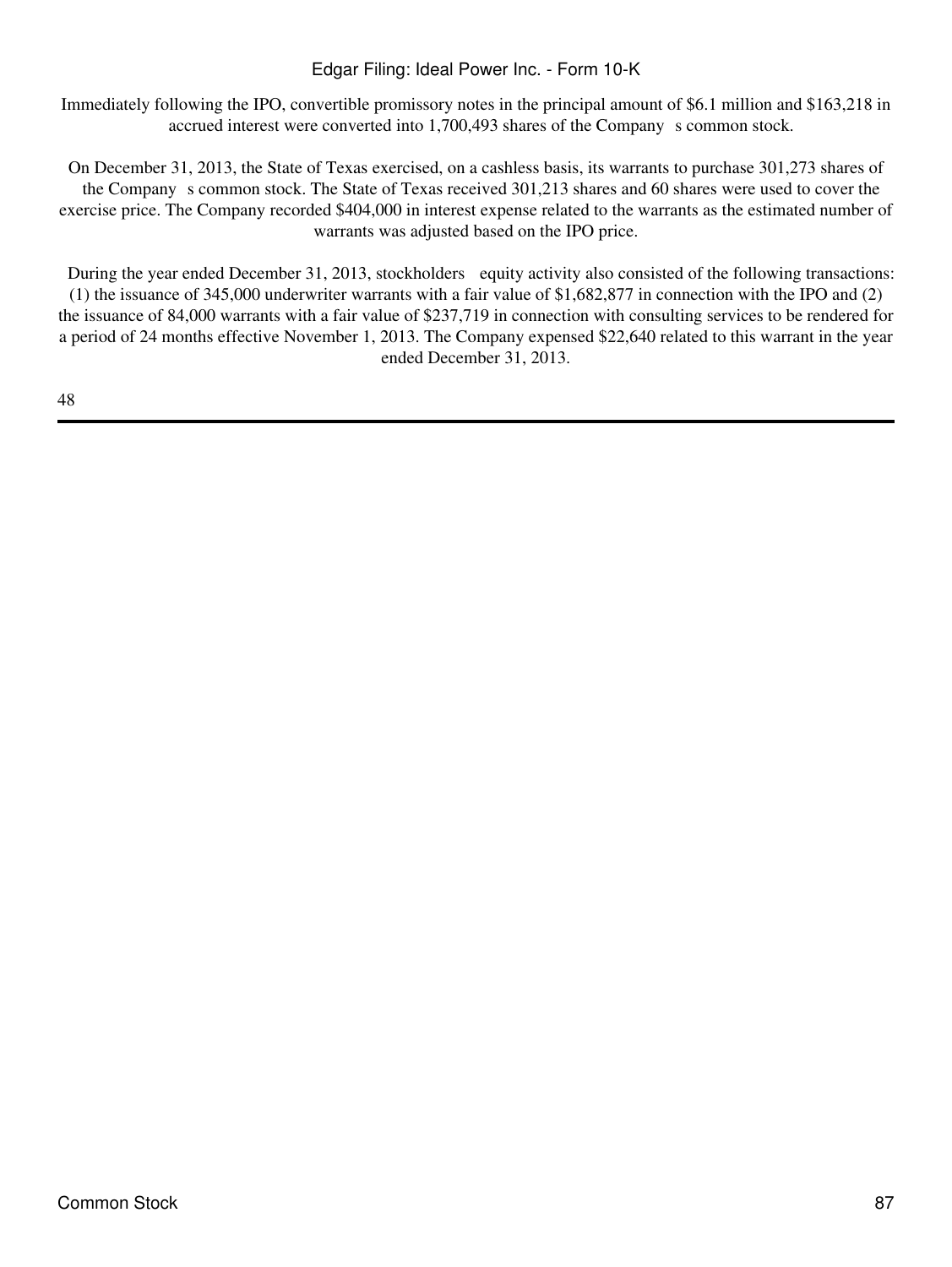# **Ideal Power Inc.**

## **Notes to Financial Statements**

### **Note 9 Common Stock (continued)**

On December 1, 2014, the Company filed a Form S-3 shelf registration statement with the Securities and Exchange Commission. The registration statement allows the Company to offer up to an aggregate \$75 million of common stock, preferred stock, warrants to purchase common stock or preferred stock or any combination thereof.

### **Note 10 Stock Option Plan**

On May 17, 2013, the Company adopted the 2013 Equity Incentive Plan (the Plan) and reserved 487,932 shares of common stock for issuance under the Plan, including stock options, stock awards and stock bonuses. The maximum number of shares that may be granted under the Plan will be increased effective the first day of each of the Companys fiscal quarters provided that the number of shares that may be granted under the Plan does not exceed 839,983 shares. The Plan is administered by the Compensation Committee of the Companys board of directors. The persons eligible to

participate in the Plan are employees, non-employee members of the board of directors, consultants and other independent advisors who provide services to the Company. Options issued under the Plan may have a term of up to ten years and may have variable vesting.

On July 19, 2013, the Company granted 346,813 stock options to various employees to purchase shares of common stock at an exercise price of \$5.00 per share. The options vest in equal installments on December 31, 2013, 2014 and 2015. During November and December 2013, the Company granted 40,500 stock options to newly hired employees. The exercise price of the stock options issued to new employees was the closing price of the Company s stock on the date of grant and the options vest in equal annual installments over 4 years. The options granted in 2013 were valued at \$1,414,330 using the Black-Scholes option pricing model. The compensation expense associated with these grants recognized during the years ended December 31, 2014 and 2013 amounted to \$345,858 and \$337,908, respectively.

During the year ended December 31, 2014, the Company granted 598,400 and 51,126 stock options to purchase shares of common stock to employees and non-employee directors, respectively. The exercise price of the stock options issued to both employees and directors was the closing price of the Company s stock on the date of grant. The options granted to employees vest in equal annual installments over 4 years while the options granted to directors vested in equal quarterly installments in 2014. Of the 598,400 stock options granted to employees in 2014, 320,000 of those options (the contingent grants) are contingent upon shareholder approval of an increase in the shares reserved for issuance under the Plan at either the 2015 or 2016 Annual Shareholder Meeting. The options granted in 2014, inclusive of the contingent grants, were valued at \$2,839,275 using the Black-Scholes option pricing model. The compensation expense associated with these grants recognized during the year ended December 31, 2014 amounted to \$340,538.

At December 31, 2014 and without considering the contingent grants, 173,280 shares of common stock were available for issuance under the Plan and, once granted, no additional shares may be granted under the Plan without shareholder approval to increase the shares reserved for issuance under the Plan.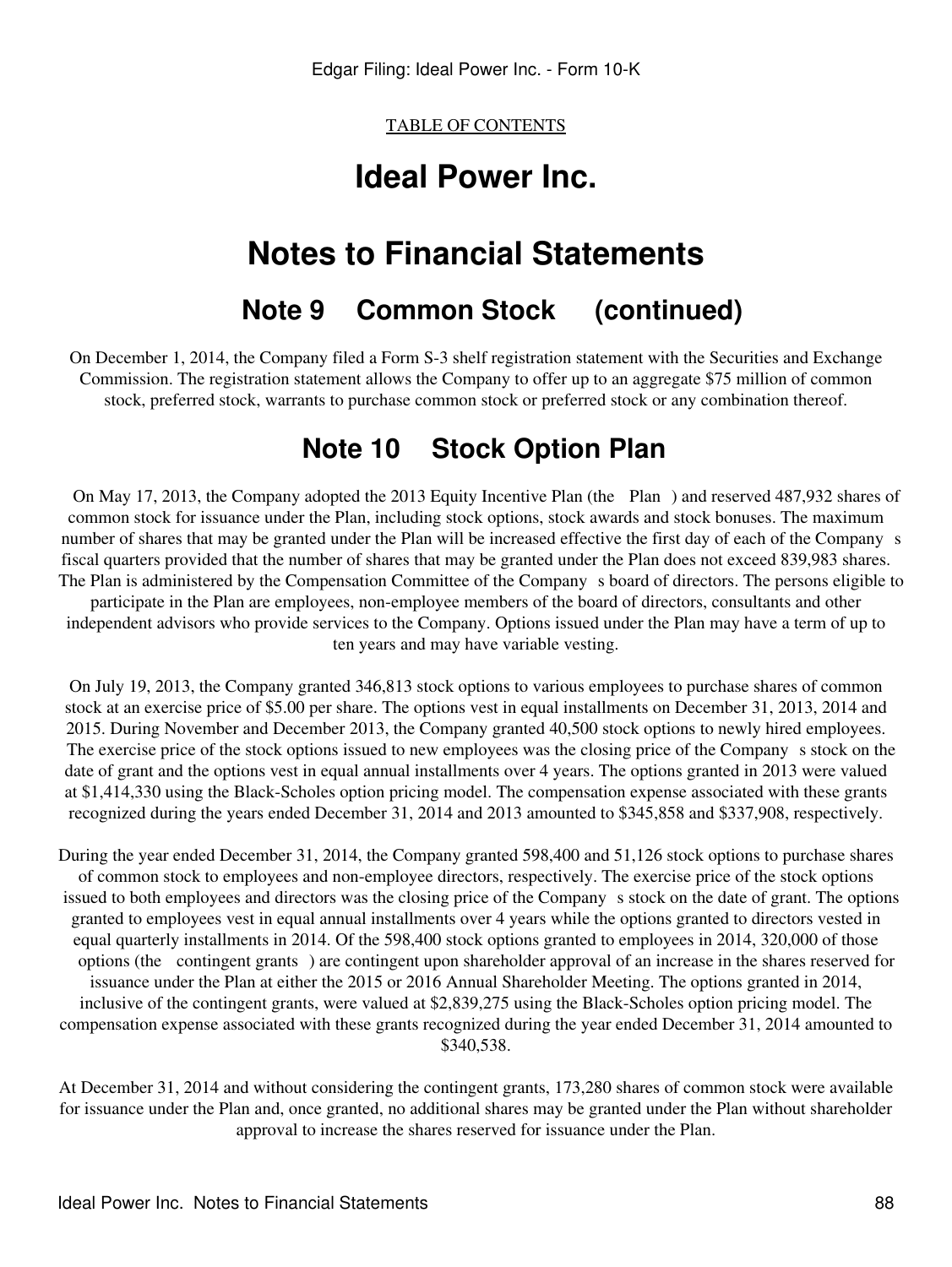#### **Awards Granted Outside the Plan**

The Company issued a non-qualified stock option to its Chief Executive Officer (the Inducement Option) to purchase 250,000 shares of the Companys common stock at a per share exercise price of \$7.14, equal to the closing price of the Company s common stock on January 8, 2014, the date of grant. The right to purchase the shares subject to the Inducement Option vest in equal increments over a period of four years, beginning on December 31, 2014 and continuing thereafter on each subsequent December 31st through the end of the vesting period. The Inducement Option has a term of 10 years and is not subject to the terms of the Company s 2013 Equity Incentive Plan. The estimated fair value of the Inducement Option, calculated utilizing the Black-Scholes option pricing model, was \$1,030,825. The compensation expense associated with this grant recognized during the year ended December 31, 2014 amounted to \$257,706.

The Company issued non-qualified stock options to two former executives in connection with separation and release agreements entered into by and between the executives and the Company in the fourth quarter of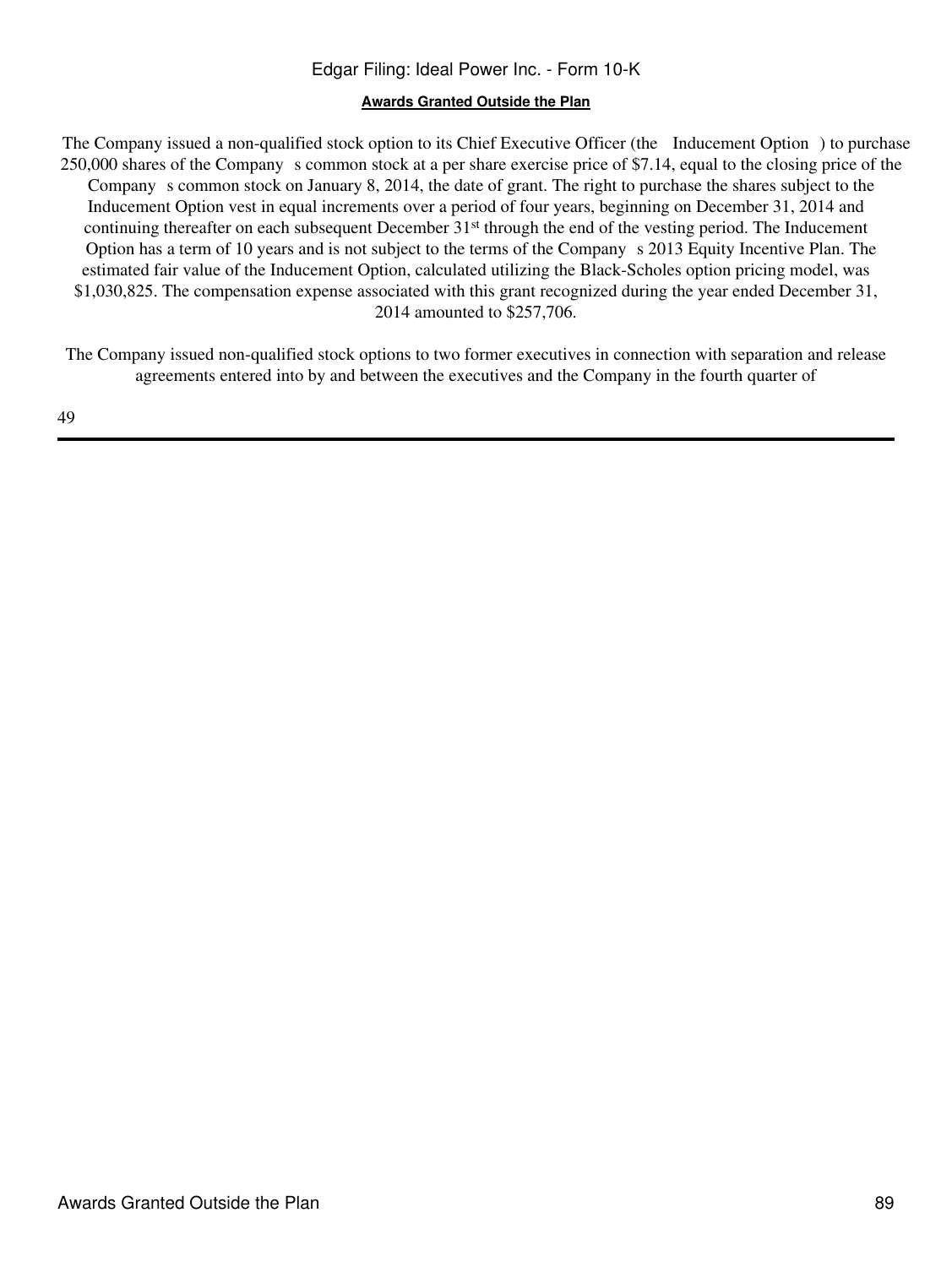# **Ideal Power Inc.**

# **Notes to Financial Statements**

### **Note 10 Stock Option Plan (continued)**

2013. The separation and release agreement for one executive included a stock option agreement whereby the executive was granted an option to purchase 36,116 shares of common stock exercisable for a period of 12 months beginning on November 27, 2014. Of the 36,116 shares of common stock covered by the option agreement, 29,399 may be purchased at a per-share price of \$5.00 and 6,717 may be purchased at a per share price of \$6.3276. The separation and release agreement for the other former executive included a stock option agreement whereby the executive was granted an option to purchase 33,743 shares of common stock. Of the 33,743 shares covered by the option agreement, 26,743 shares have an exercise price of \$0.416675 per share and are exercisable through January 31, 2022 and 7,000 shares have an exercise price of \$5.00 per share and are exercisable through November 26, 2015. The option grants were treated as a modifications of prior grants and the Company recorded a charge of \$94,503 for these modifications.

As permitted by SAB 107, due to the Company s insufficient history of option activity, management utilizes the simplified approach to estimate the expected term of stock options, which represents the period of time that options granted are expected to be outstanding. The risk free interest rate for periods within the contractual life of the option is based on the U.S. treasury yield in effect at the time of grant. The volatility is determined based on management s estimate or historical volatilities of comparable companies. The Company has never declared or paid dividends and has no plans to do so in the foreseeable future.

The assumptions used in the Black-Scholes model are as follows:

|                                                                                         | For the year ended December 31, |                    |  |  |
|-----------------------------------------------------------------------------------------|---------------------------------|--------------------|--|--|
|                                                                                         | 2014                            | 2013               |  |  |
| Risk-free interest rate                                                                 | 1.78 to 2.19%                   | 1.46 to 1.86\%     |  |  |
| Expected dividend yield                                                                 | $0\%$                           | $0\%$              |  |  |
| Expected lives                                                                          | 5.31 to 6.25 years              | 5.58 to 6.25 years |  |  |
| Expected volatility                                                                     | 60%                             | $90\%$             |  |  |
| A summary of the Company s stock option activity and related information is as follows: |                                 |                    |  |  |

|                          | 2014                    |                                          |                                                        | 2013                    |                                          |                                                        |
|--------------------------|-------------------------|------------------------------------------|--------------------------------------------------------|-------------------------|------------------------------------------|--------------------------------------------------------|
|                          | <b>Stock</b><br>Options | Weighted<br>Average<br>Exercise<br>Price | Weighted<br>Average<br>Remaining<br>Life<br>(in years) | <b>Stock</b><br>Options | Weighted<br>Average<br>Exercise<br>Price | Weighted<br>Average<br>Remaining<br>Life<br>(in years) |
| Outstanding at January 1 | 485,573                 | \$4.240                                  | 8.2                                                    | 158,108                 | \$2.716                                  | 7.8                                                    |
| Granted                  | 899,526                 | \$7.491                                  |                                                        | 457,172                 | \$4.769                                  |                                                        |
| Exercised                | (10, 500)               | \$0.095                                  |                                                        |                         |                                          |                                                        |

Ideal Power Inc. Notes to Financial Statements 90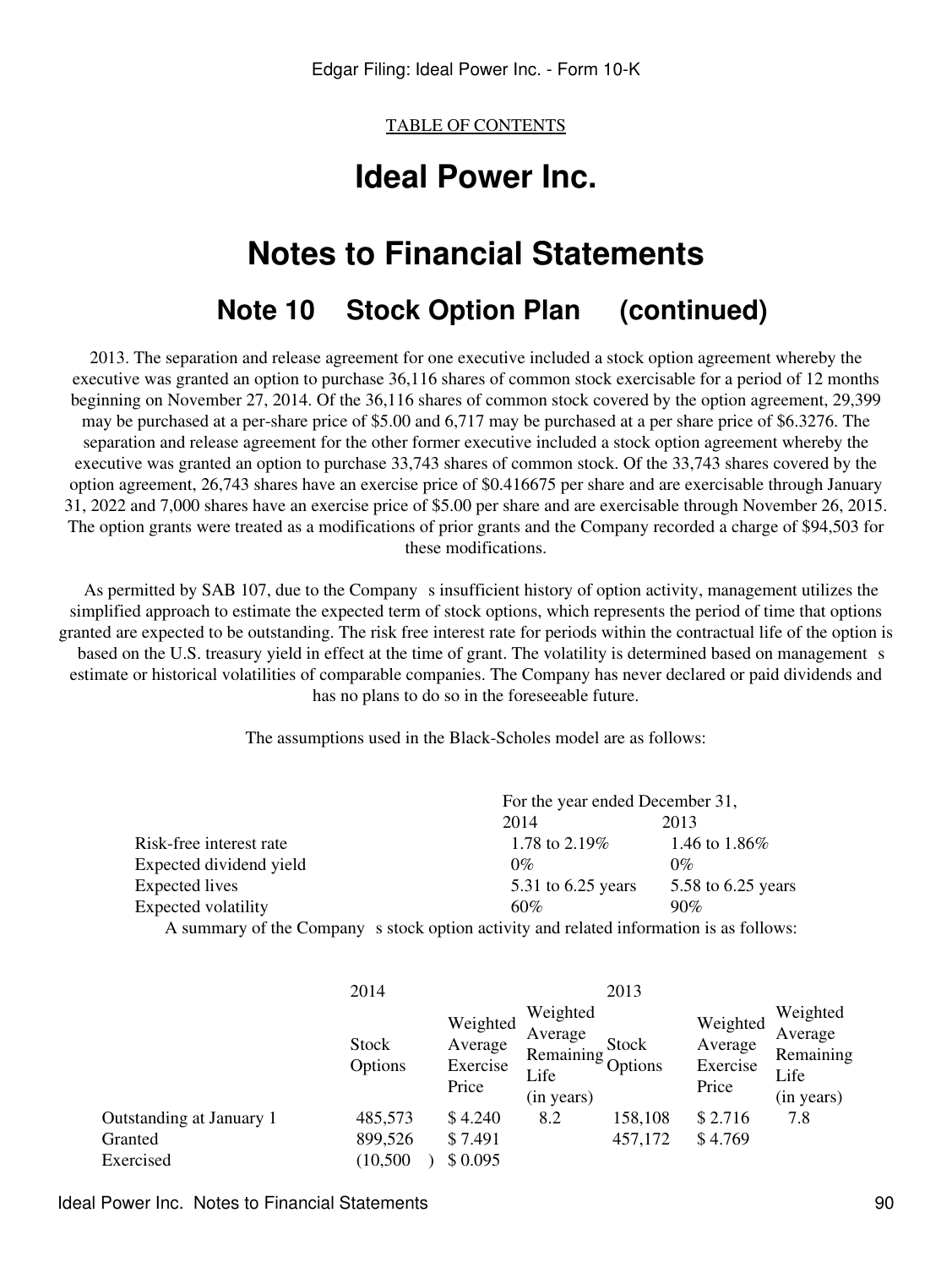| Forfeited/Expired/Exchanged | $(6,552)$ $\sqrt{84.532}$ |     | $(129,707)$ \$4.249 |       |
|-----------------------------|---------------------------|-----|---------------------|-------|
| Outstanding at December 31  | 1.368.047 \$6.408         | 8.7 | 485,573 \$4.240     | 8.2   |
| Exercisable at December 31  | 467.204 \$4.654           | 73  | 202,718 \$3.699     | - 8.0 |
|                             |                           |     |                     |       |

During the year ended December 31, 2014, an option holder exercised 10,500 options on a cashless basis and received 10,374 shares of common stock and 126 shares were used to cover the exercise price. The Company paid the option holder \$6 for a fractional share in connection with the exercise of the options.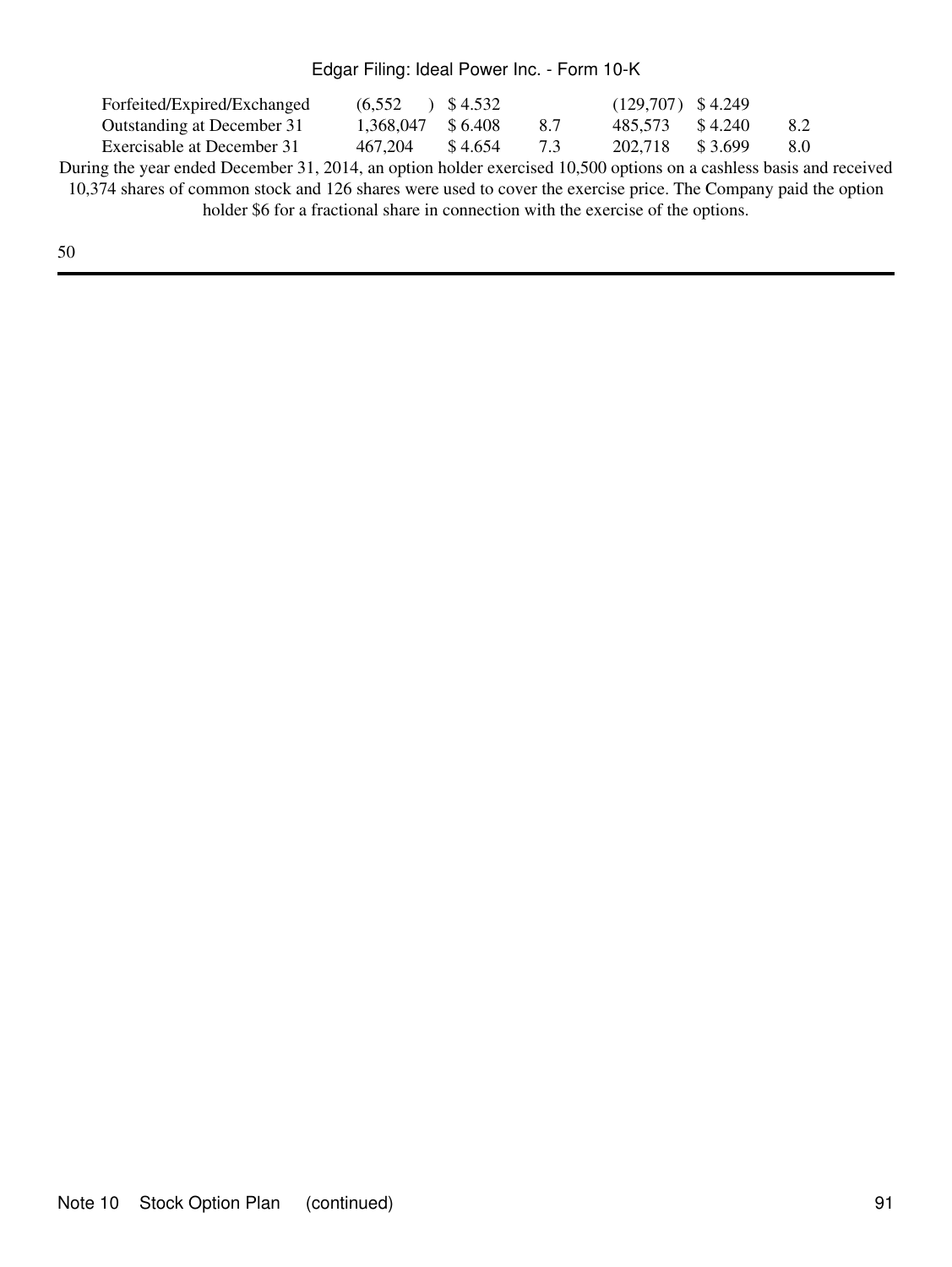# **Ideal Power Inc.**

# **Notes to Financial Statements**

## **Note 10 Stock Option Plan (continued)**

The following table sets forth additional information about stock options outstanding at December 31, 2014:

|        | Range of Exercise Prices | Options<br>Outstanding | Weighted<br>Average<br>Remaining<br>Life<br>(in years) | Weighted<br>Average<br>Exercise<br>Price | Options<br>Exercisable |
|--------|--------------------------|------------------------|--------------------------------------------------------|------------------------------------------|------------------------|
| \$0.41 | \$4.99                   | 127,131                | 6.0                                                    | \$ 2.391                                 | 127,131                |
| \$5.00 | \$6.99                   | 388,516                | 7.8                                                    | \$5.087                                  | 276,573                |
| \$7.00 | \$11.00                  | 852,400                | 9.5                                                    | \$ 7.609                                 | 63,500                 |
|        |                          | 1,368,047              |                                                        |                                          | 467,204                |

The estimated aggregate pretax intrinsic value (the difference between the Company s stock price on the last day of the year ended December 31, 2014 and the exercises price, multiplied by the number of vested in-the-money options) is approximately \$1,218,000. This amount changes based on the fair value of the Company s stock.

As of December 31, 2014, there was \$3,686,355 of unrecognized compensation cost related to non-vested share-based compensation arrangements. That cost is expected to be recognized over a weighted average period of 3.3 years.

## **Note 11 Warrants**

During the year ended December 31, 2014, warrant holders exercised 94,376 warrants on a cashless basis and received 65,552 shares of common stock and 28,824 shares were used to cover the exercise price. In addition, a warrant holder exercised 1,438 warrants and paid the exercise price in cash. The Company received \$4,972 in net cash proceeds for the exercise of warrants during 2014.

During the year ended December 31, 2013, the Company issued 107,875 warrants to purchase shares of the Company s common stock to various promissory note holders with an exercise price of \$3.47626. The warrants became exercisable upon the closing of the Company s IPO. The warrants were valued at approximately \$379,000 using the Black-Scholes option pricing model and the Company recorded a debt discount of \$251,800 upon issuance of the warrants based on their relative fair value in accordance with ASC 470-20-25-2.

During the year ended December 31, 2013, the Company issued a warrant for the purchase of 84,000 shares of the Company s common stock for consulting services, with an exercise price of \$6.25. The warrant shares vest in increments of 4,000 warrant shares at the end of each month beginning with November 2013 and ending with October 2014 with the remainder vesting in increments of 3,000 warrant shares at the end of each month beginning with November 2014 and ending with October 2015. Upon termination of the consulting agreement by either party, all unvested warrant shares are terminated. The warrant was valued at approximately \$237,719 using the Black-Scholes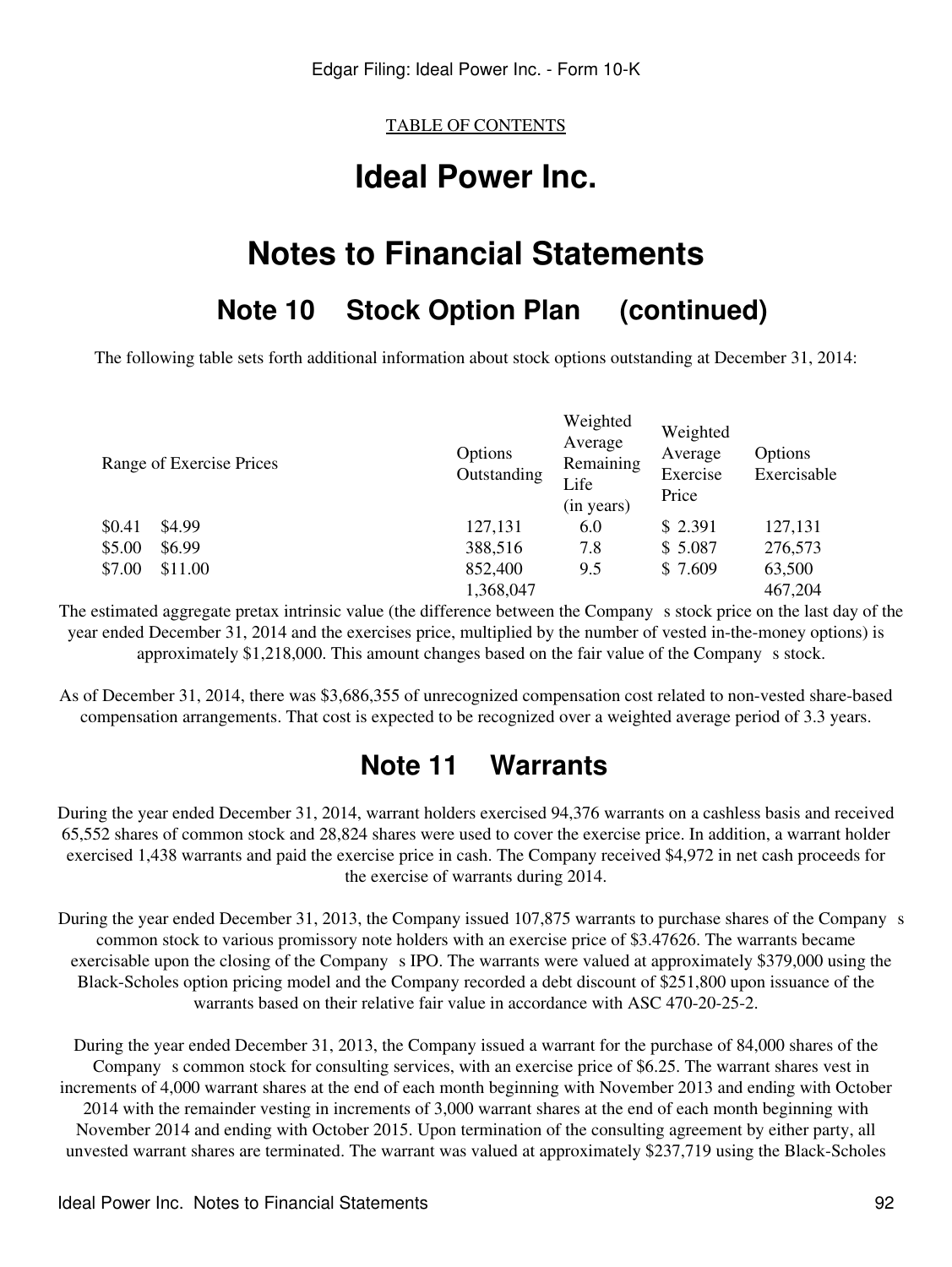option pricing model. For the years ended December 31, 2014 and 2013, the Company recorded \$130,179 and \$22,640, respectively, in expense related to vested warrant shares.

During the year ended December 31, 2013, the Company issued a warrant for the purchase of 345,000 shares of the Company s common stock to MDB Capital Group LLC, for its services as Managing Underwriter of the Company s IPO, with an exercise price of \$6.25. The warrants became exercisable 180 days after November 21, 2013. The warrant was valued at \$1,682,877 using the Black-Scholes option pricing model.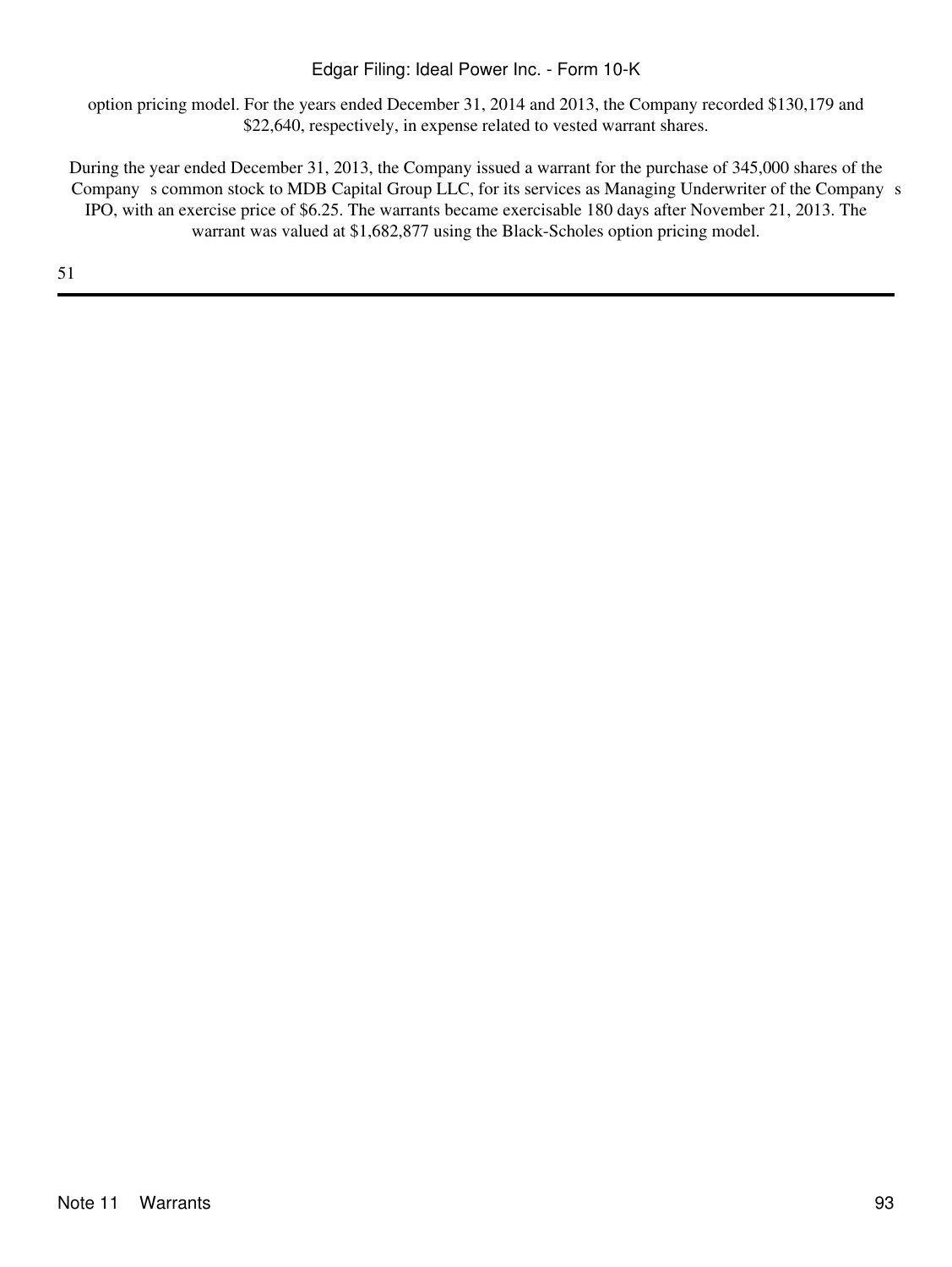## **Ideal Power Inc.**

## **Notes to Financial Statements**

### **Note 11 Warrants (continued)**

During the year ended December 31, 2013, the State of Texas exercised its right to purchase 301,273 shares of the Company s common stock via a cashless exercise at an exercise price of \$0.001 whereby it received 301,213 shares and a cash payment of \$3.59 for a fractional share. The Company recorded a charge of \$404,000 to interest expense upon the cashless exercise of the right to purchase in accordance with ASC 470-20-25-2 as the final number of shares was calculated based on the IPO price. These shares are shown in the Summary of Warrant Activity as Change in Estimate.

The shares underlying the warrants have not been registered.

The assumptions used in the Black-Scholes model are as follows:

|                                                                                                                                                                                                                                    | For the year ended   |
|------------------------------------------------------------------------------------------------------------------------------------------------------------------------------------------------------------------------------------|----------------------|
|                                                                                                                                                                                                                                    | December 31,         |
|                                                                                                                                                                                                                                    | 2013                 |
| Risk-free interest rate                                                                                                                                                                                                            | $0.83\%$<br>$1.35\%$ |
| Expected dividend yield                                                                                                                                                                                                            | $0\%$                |
| <b>Expected lives</b>                                                                                                                                                                                                              | $3.6$ 5 years        |
| Expected volatility                                                                                                                                                                                                                | 90%                  |
| $\lambda$ . The contract of the contract of the contract of the contract of the contract of the contract of the contract of the contract of the contract of the contract of the contract of the contract of the contract of the co |                      |

A summary of the Company s warrant activity and related information is as follows:

|                                                                        | 2014      |          | 2013       |          |
|------------------------------------------------------------------------|-----------|----------|------------|----------|
|                                                                        |           | Weighted |            | Weighted |
|                                                                        | Warrants  | Average  | Warrants   | Average  |
|                                                                        |           | Exercise |            | Exercise |
|                                                                        |           | Price    |            | Price    |
| Outstanding at January 1                                               | 1,659,922 | \$4.3552 | 1,179,956  | \$3.5367 |
| Granted                                                                |           |          | 536,875    | \$5.6927 |
| Change in Estimate                                                     |           |          | 244,364    | \$0.0010 |
| Exercised                                                              | (95, 814) | \$2.2725 | (301, 273) | \$0.0010 |
| Forfeited/Expired                                                      |           |          |            |          |
| Outstanding at December 31                                             | 1,564,108 | \$4.4828 | 1,659,922  | \$4.3552 |
| Warrants to purchase 30,000 shares were unvested at December 31, 2014. |           |          |            |          |

### **Note 12 Income Taxes**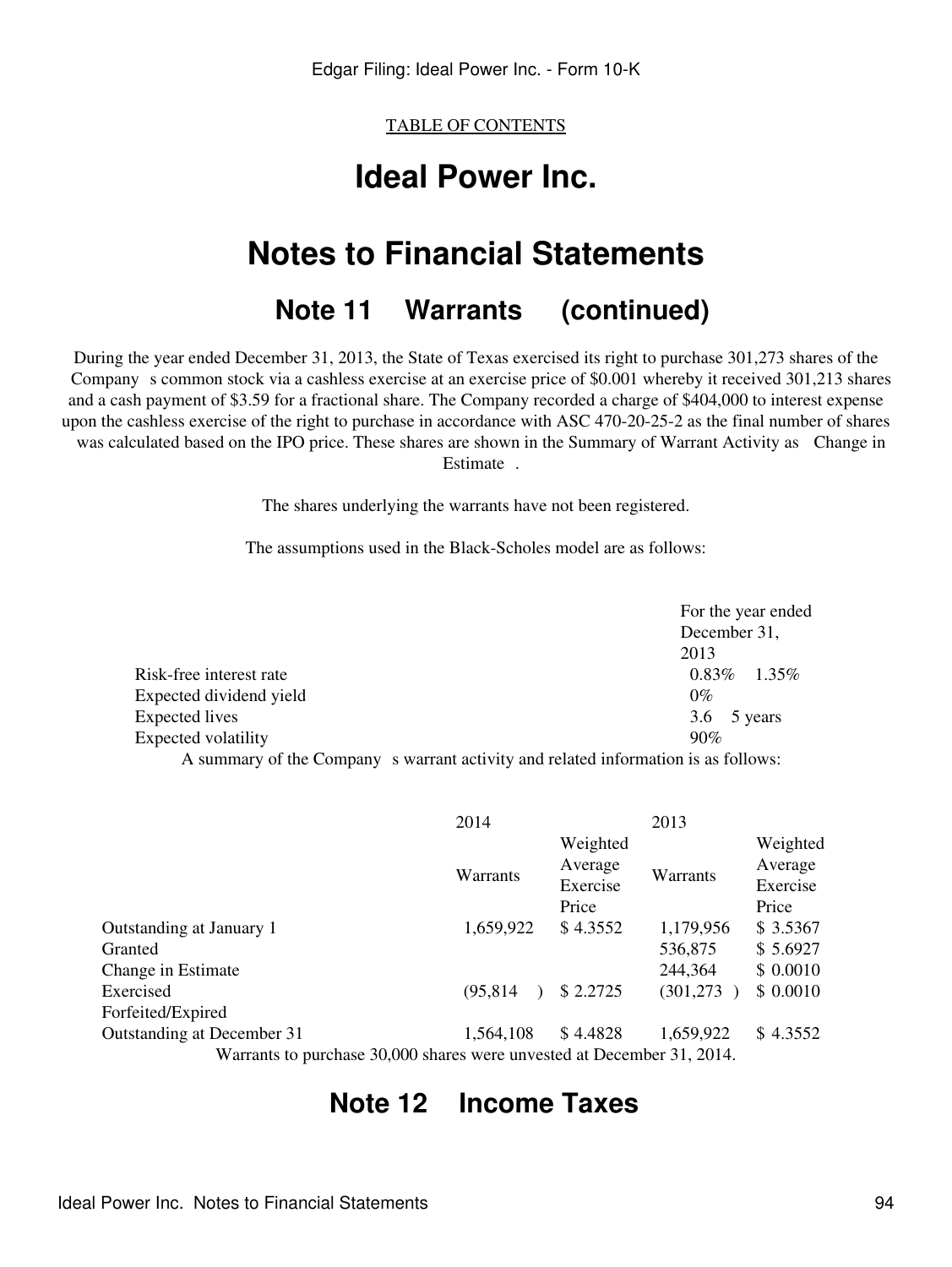Income taxes are disproportionate to income due to net operating loss carryforwards, which are fully reserved. As of December 31, 2014, the Company has federal net operating loss carryforwards of approximately \$14 million which will begin to expire in 2031. Management has concluded that it is more likely than not that the Company will not have sufficient foreseeable taxable income within the carryforward period permitted by current law to allow for the utilization of certain of the deductible amounts generating the deferred tax assets; therefore, a full valuation allowance has been established to reduce the net deferred tax assets to zero at December 31, 2014 and 2013.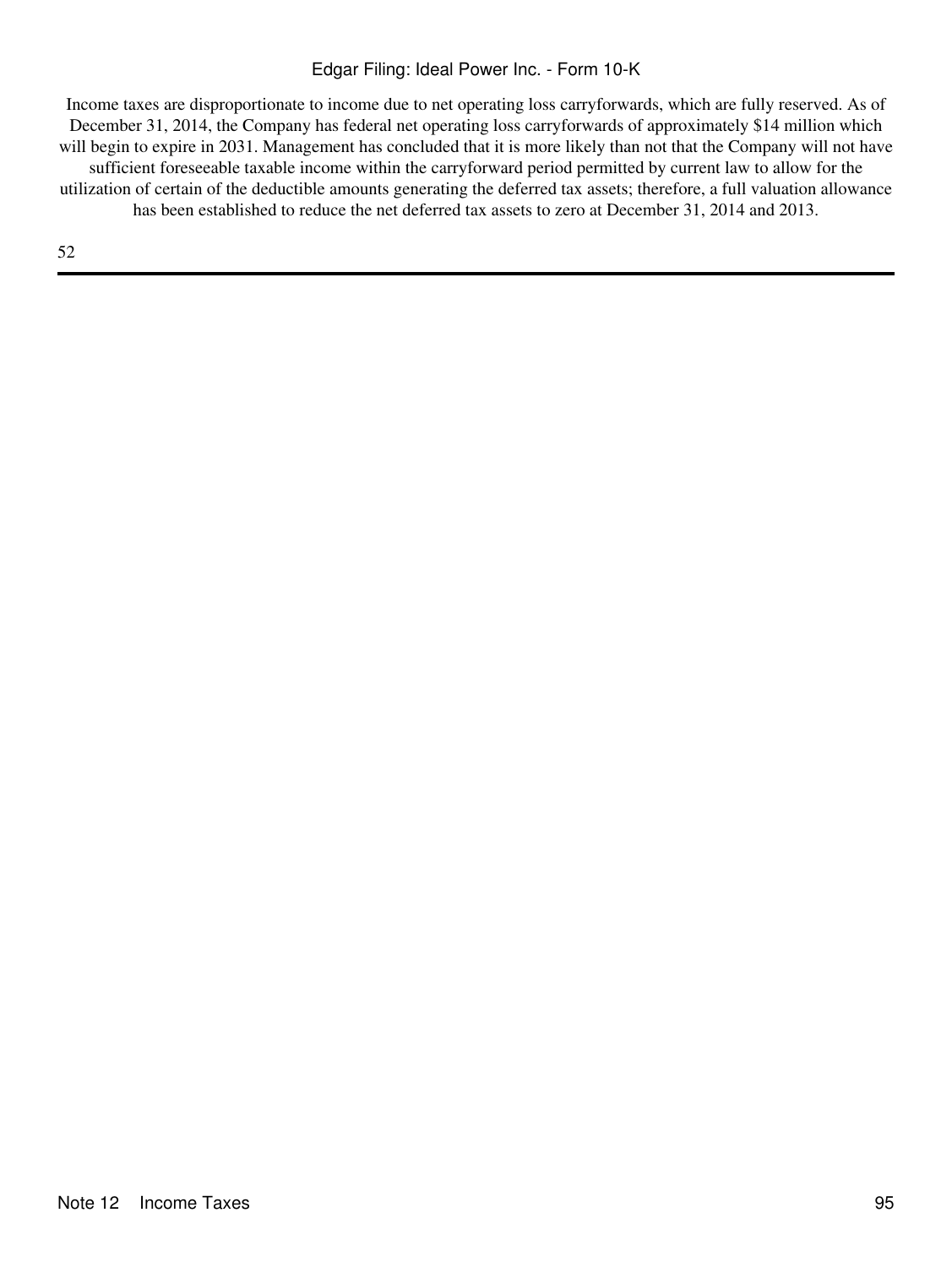# **Ideal Power Inc.**

## **Notes to Financial Statements**

### **Note 12 Income Taxes (continued)**

The following is a summary of the significant components of the Company s net deferred income tax assets and liabilities as of December 31, 2014 and 2013:

|                                                           | Year ended December 31, |             |  |
|-----------------------------------------------------------|-------------------------|-------------|--|
|                                                           | 2014                    | 2013        |  |
| Current deferred income tax assets:                       |                         |             |  |
| uniform capitalization<br>Inventory                       | \$13,000                | \$41,000    |  |
| Accrued compensation and other                            | 151,000                 | 18,000      |  |
| Less valuation allowance                                  | (164,000)               | (59,000)    |  |
|                                                           | \$                      | S           |  |
| Non-current deferred income tax assets and (liabilities): |                         |             |  |
| Net operating loss                                        | \$4,886,000             | \$3,048,000 |  |
| Research and development credit                           | 18,000                  | 18,000      |  |
| Warranty reserve                                          | 49,000                  | 38,000      |  |
| Warrants issued for services                              | 44,000                  |             |  |
| Depreciation and amortization                             | (54,000)                |             |  |
| Stock based compensation                                  | 191,000                 |             |  |
| Other                                                     | (330,000)               | (188,000)   |  |
| Less valuation allowance                                  | (4,804,000)             | (2,916,000) |  |
| Net non-current deferred tax assets                       | \$                      | \$          |  |

The Company has applied the provisions of FASB ASC 740, Income Tax which clarifies the accounting for uncertainty in tax positions. FASB ASC 740 requires the recognition of the impact of a tax position in the financial statements if that position is more likely than not of being sustained on a tax return upon examination by the relevant taxing authority, based on the technical merits of the position. At December 31, 2014 and 2013, the Company had no unrecognized tax benefits.

The Company recognizes interest and penalties related to income tax matters in interest expense and operating expenses, respectively. As of December 31, 2014 and 2013, the Company has no accrued interest and penalties related to uncertain tax positions.

The Company is subject to tax in the United States (U.S.) and files tax returns in the U.S. federal and state jurisdictions. The Company is no longer subject to U.S. federal, state and local income tax examinations by tax authorities for years before 2010. The Company currently is not under examination by any tax authority.

The reconciliation between the statutory income tax rate and the effective tax rate is as follows: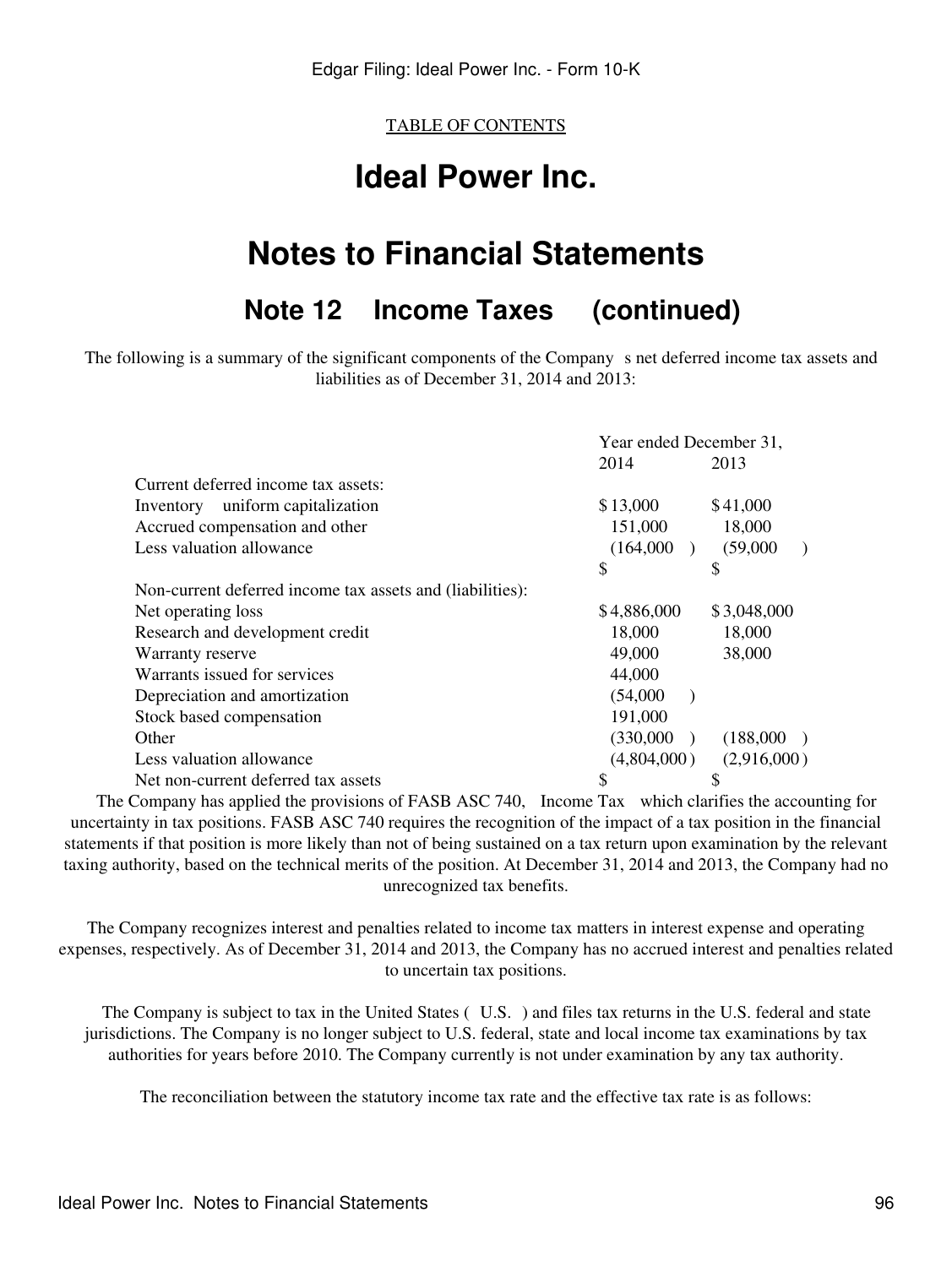|                                   | For the year ended |       |
|-----------------------------------|--------------------|-------|
|                                   | December 31,       |       |
|                                   | 2014               | 2013  |
| Statutory federal income tax rate | (34)%              | (34)% |
| Debt discount                     |                    | 20    |
| Other                             | 5                  |       |
| Valuation allowance               | 29                 | 12    |
|                                   | $\%$               | $\%$  |
|                                   |                    |       |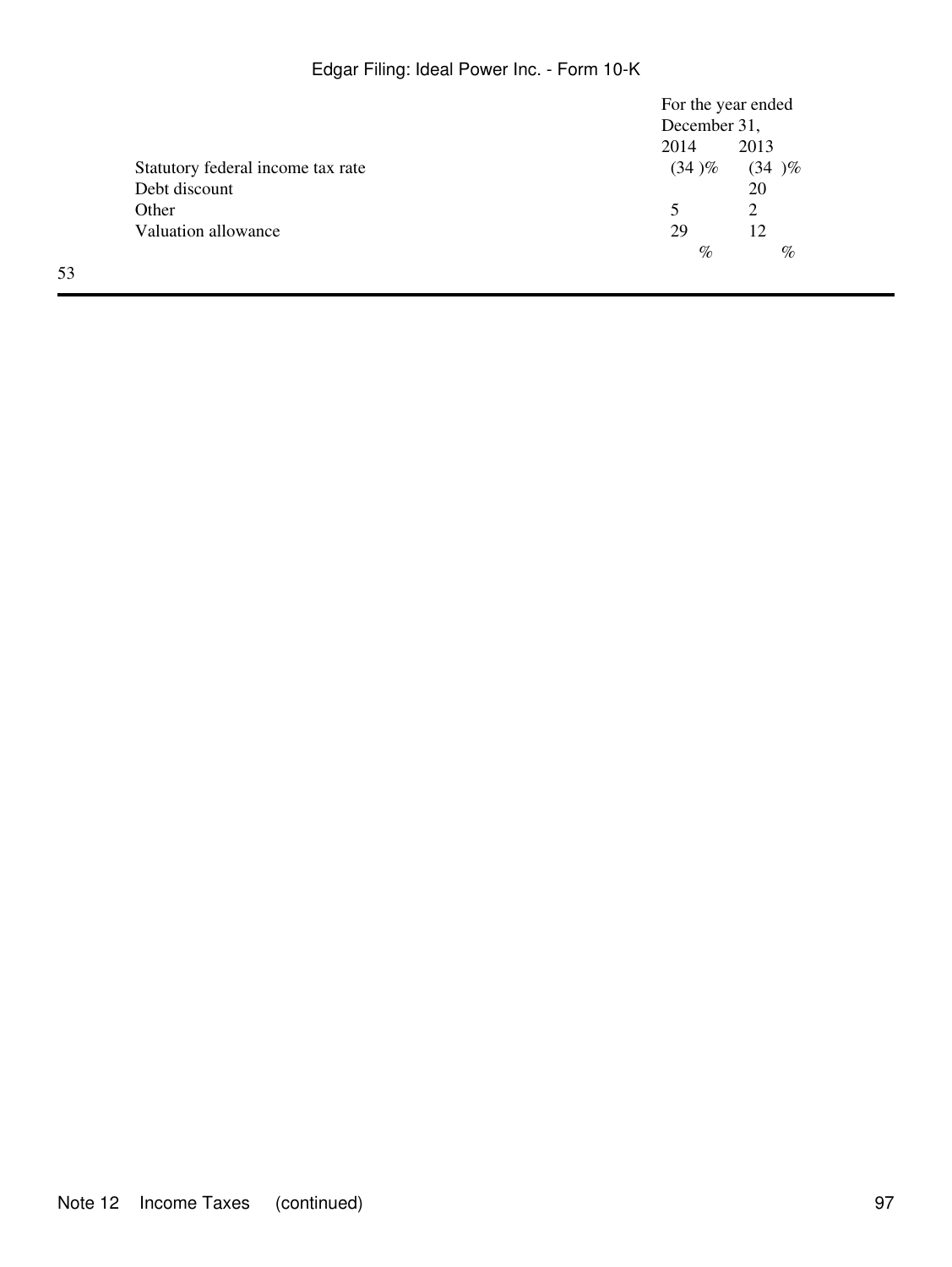## **Ideal Power Inc.**

## **Notes to Financial Statements**

### **Note 13 Commitments**

**Lease**

On March 24, 2014, the Company entered into a lease for 14,782 square feet of office and laboratory space located at 4120 Freidrich Lane, Suite 100, Austin, Texas 78744. The triple net lease has a term of 48 months and commenced on

June 1, 2014. The annual base rent in the first year of the lease is \$154,324 and increases by \$3,548 in each succeeding year of the lease. In addition, the Company is required to pay its proportionate share of operating costs for the building. The Company has a one-time option to terminate the lease on May 31, 2017 with a termination payment of approximately \$99,000 if it elects to exercise this option.

The Company leased its former facility in Spicewood, Texas under a non-cancelable operating lease that expired on June 26, 2014.

At December 31, 2014, the remaining annual base rent commitments under the lease, assuming no early termination, are as follows:

| For the year ended December 31,                                                                          | Amount    |
|----------------------------------------------------------------------------------------------------------|-----------|
| 2015                                                                                                     | \$156,394 |
| 2016                                                                                                     | 159,941   |
| 2017                                                                                                     | 163,489   |
| 2018                                                                                                     | 68,736    |
| Total                                                                                                    | \$548,560 |
| Rent expense incurred for the years ended December 31, 2014 and 2013 amounted to \$137,559 and \$37,930, |           |
| respectively.                                                                                            |           |

**Employment Agreements**

On January 8, 2014, the Company entered into an employment agreement with its Chief Executive Officer. The employment agreement has a term of three years. The agreement provides for severance payments upon termination without cause. Consequently, if the Company releases the executive without cause or due to a change in control, as defined in the employment agreement, the severance due would be a minimum one year s salary of \$300,000, plus any pro-rated bonus and vacations days earned but unused. The executive will be entitled to continue to participate in employee benefit plans, at the Company s sole expense, for a period of one year following the termination of his employment.

On August 11, 2014 and September 16, 2014, the Company entered into employment agreements with executive management personnel that provide for severance payments upon termination without cause. The severance payment due would be six months salary, plus any pro-rated bonus and vacation days earned but unused. The executives will be entitled to continue to participate in employee benefit plans, at the Company s sole expense, for a period of six months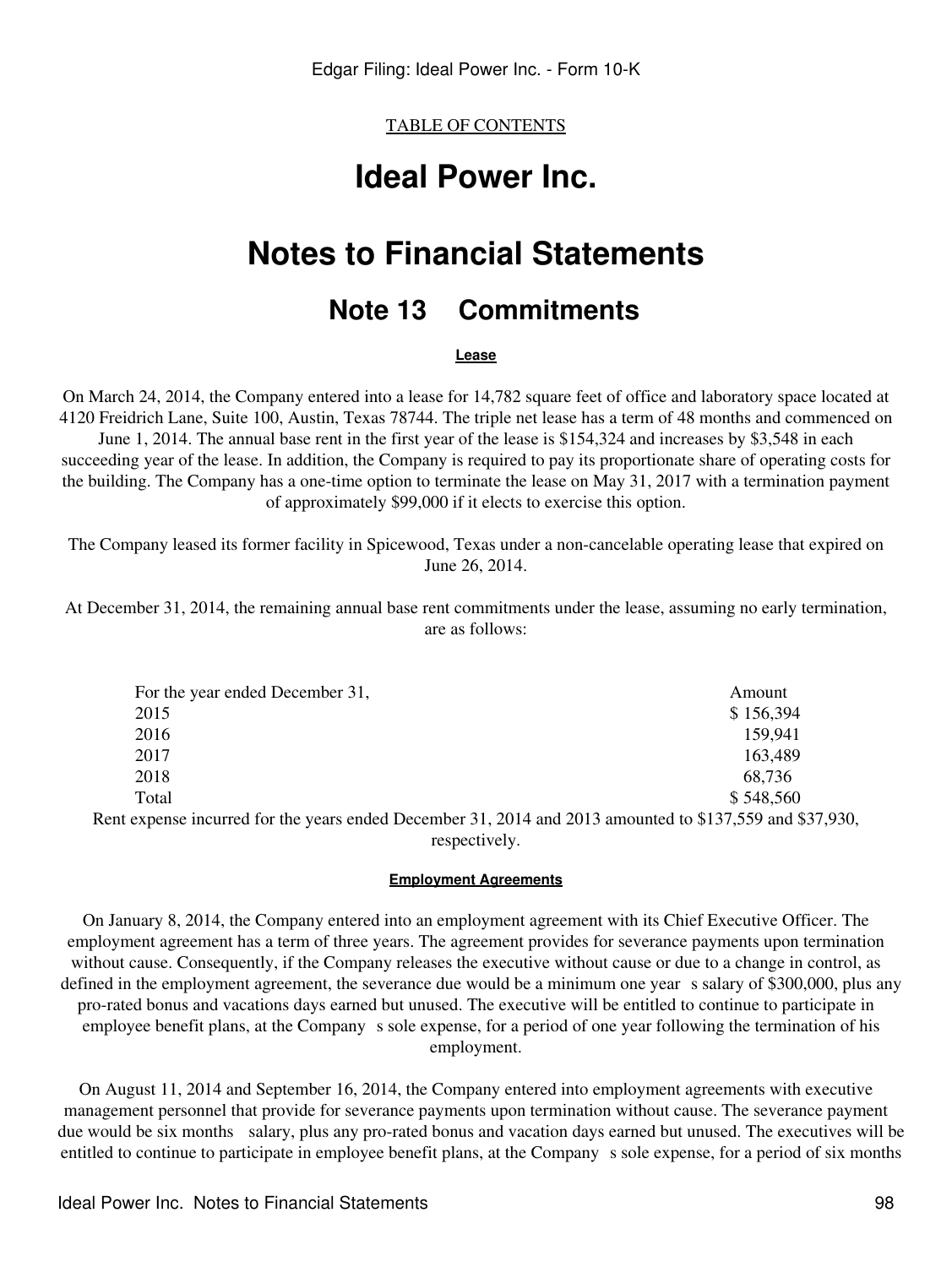following the termination of employment.

## **Note 14 Retirement Plan**

The Company has adopted a defined contribution retirement plan covering all of its employees. Under the plan, the Company contributions are discretionary. No discretionary contributions were made by the Company in the years ended December 31, 2014 and 2013.

## **Note 15 Consulting Services**

During the year ended December 31, 2013 the Company incurred \$92,857 in consulting services and fixed asset purchases from a company which is owned by an individual who was a major shareholder of the Company until the completion of the Company s initial public offering.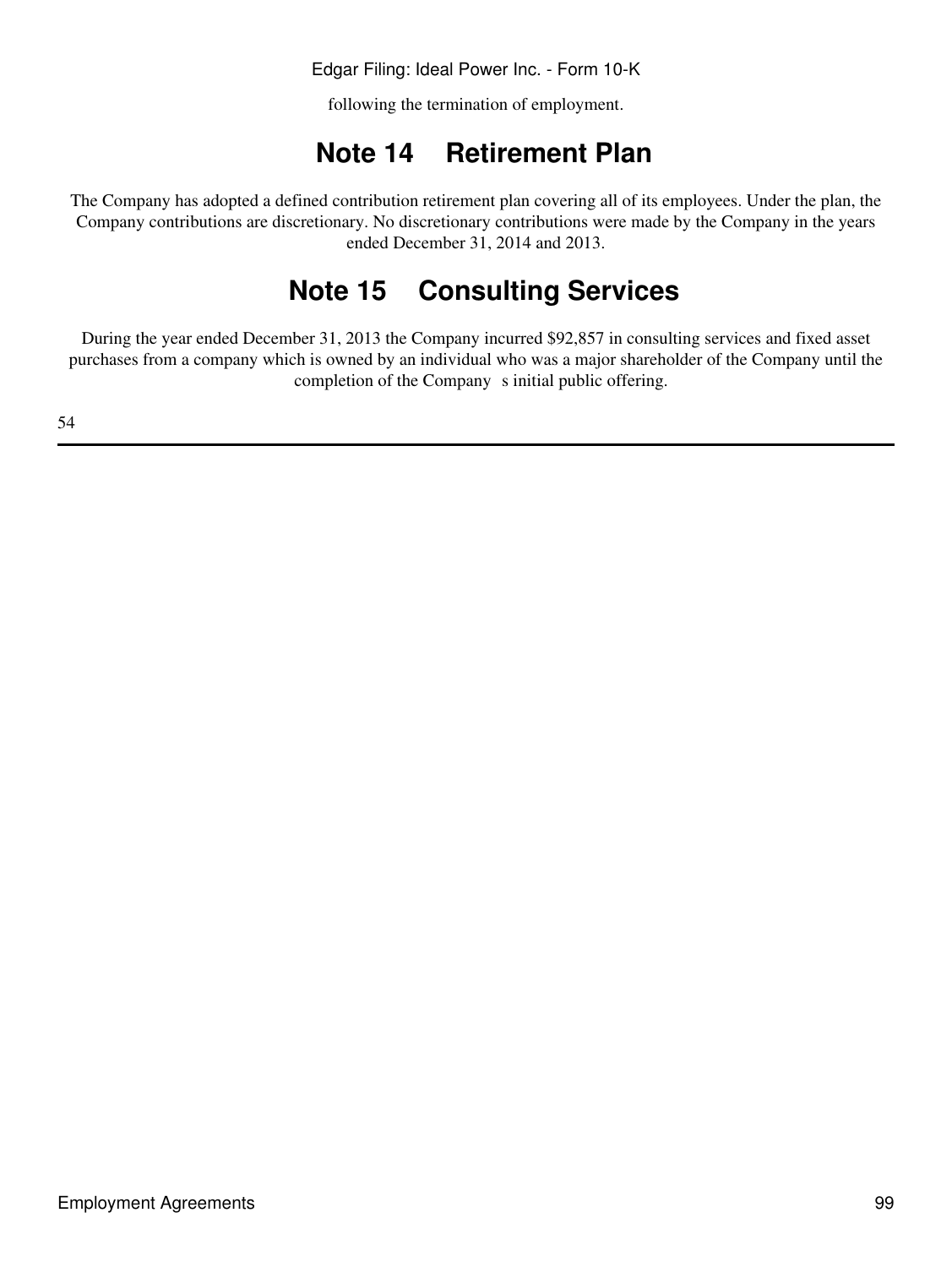# **Ideal Power Inc.**

# **Notes to Financial Statements**

## **Note 16 Subsequent Events**

**Resignation Agreement**

On January 9, 2015, the Company entered into a Resignation and Release Agreement (the Resignation Agreement) with Paul Bundschuh, the Company s former Chief Marketing Officer. Under the terms of the Resignation Agreement, Mr. Bundschuh is to receive the full severance benefits to which he would have been entitled under his employment agreement if he had been terminated without cause. In addition, 10,000 stock options previously issued to Mr. Bundschuh and scheduled to vest on December 31, 2015 were immediately vested upon execution of the Resignation Agreement. The Company recorded an estimated accrual of \$140,000 in January 2015 related to the Resignation Agreement.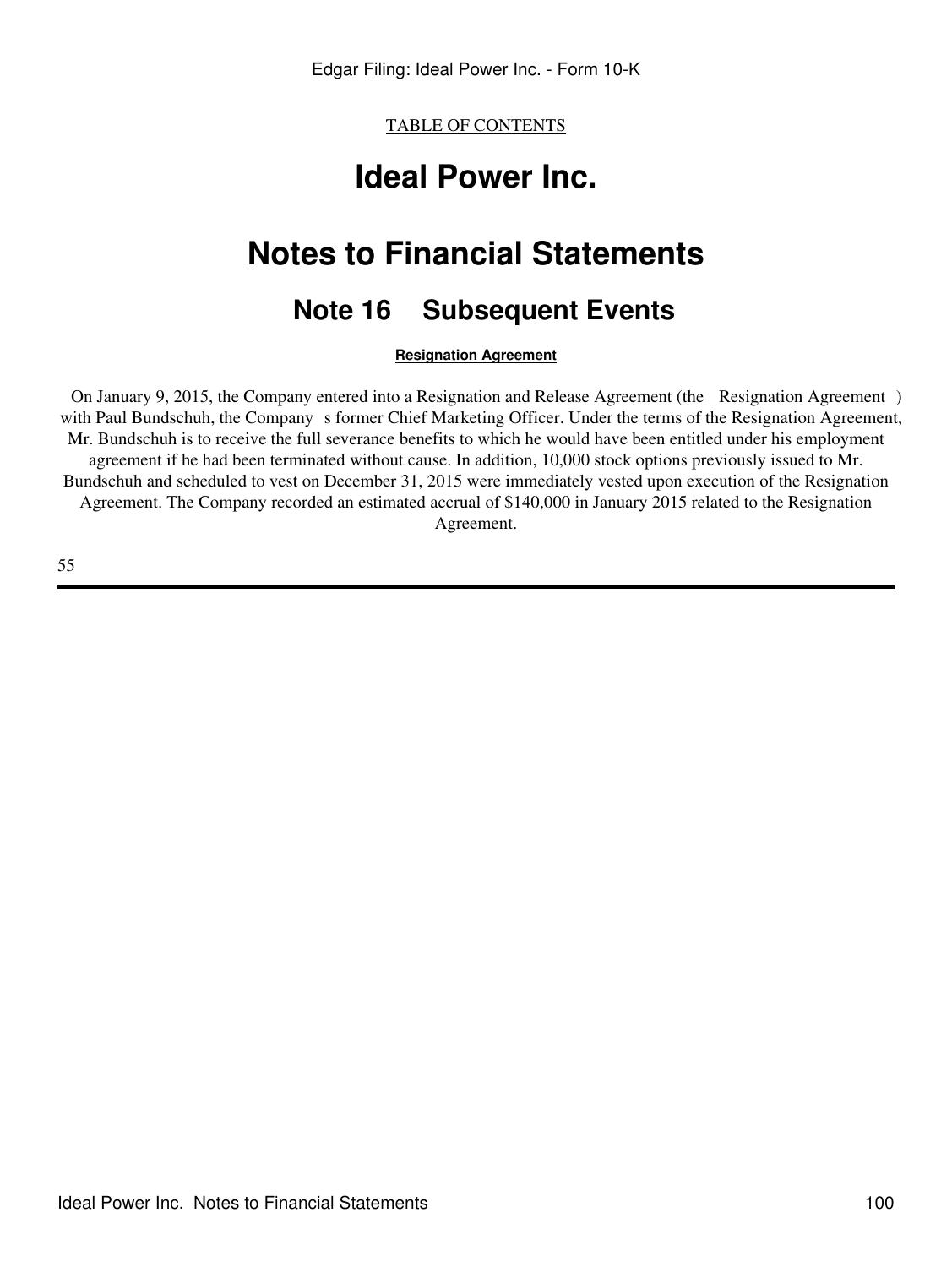#### ITEM CHANGES IN AND DISAGREEMENTS WITH ACCOUNTANTS ON ACCOUNTING AND 9: FINANCIAL DISCLOSURE

Not applicable.

ITEM 9A: CONTROLS AND PROCEDURES

Disclosure controls and procedures include, without limitation, controls and procedures designed to ensure that information required to be disclosed by an issuer in the reports that it files or submits under the Securities Exchange Act of 1934, as amended (the Act) is accumulated and communicated to the issuer s management, including its principal executive and principal financial officers, or persons performing similar functions, as appropriate to allow timely decisions regarding required disclosure.

## **Report on Controls and Procedures**

We carried out an evaluation, under the supervision and with the participation of our management, including our Chief Executive Officer (principal executive officer) and our Chief Financial Officer (principal financial and accounting officer), of the effectiveness of the design and operation of our disclosure controls and procedures as of the end of the period covered by this report. The evaluation was undertaken in consultation with our accounting personnel. Based on that evaluation, our Chief Executive Officer and our Chief Financial Officer concluded that our disclosure controls and procedures are effective to ensure that information required to be disclosed by us in the reports that we file or submit under the Securities Exchange Act of 1934 is recorded, processed, summarized and reported within the time periods specified in the Securities and Exchange Commission s rules and forms.

## **Report on Internal Control over Financial Reporting**

This annual report does not include a report of management s assessment regarding internal control over financial reporting or an attestation report of the company s registered public accounting firm due to a transition period established by rules of the Securities and Exchange Commission for newly public companies.

## **Changes in Internal Control Over Financial Reporting**

There were no changes in our internal control over financial reporting identified in management s evaluation pursuant to Rule 13a-15(d) or 15d-15(d) of the Act during the period covered by this Annual Report on Form 10-K that materially affected, or are reasonably likely to materially affect, our internal control over financial reporting.

ITEM 9B: OTHER INFORMATION Not applicable.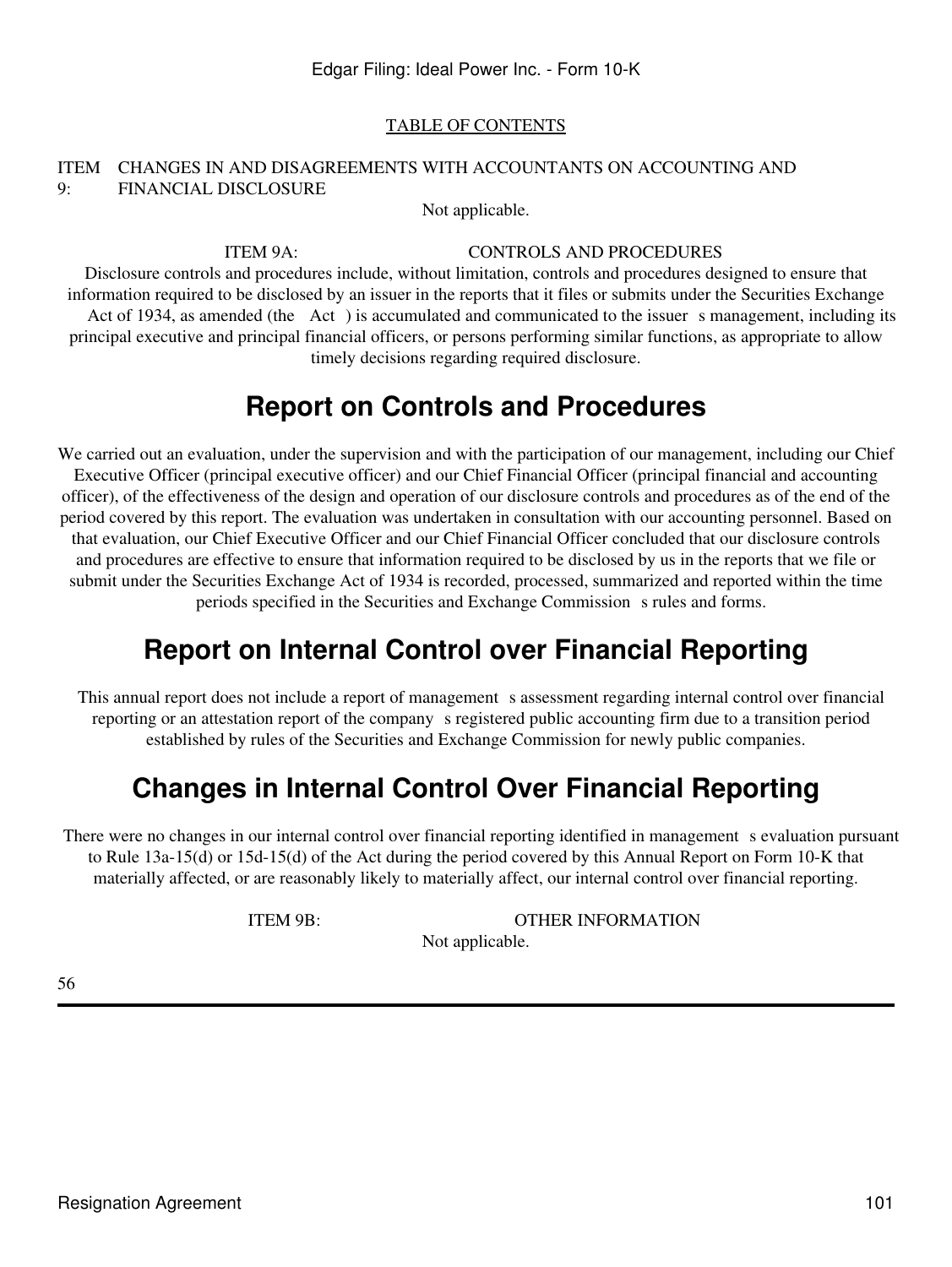### **PART III**

ITEM 10: DIRECTORS, EXECUTIVE OFFICERS AND CORPORATE GOVERNANCE The following table sets forth the names and ages of all of our directors and executive officers. Our officers are appointed by, and serve at the pleasure of, the board of directors.

| Name                  | Age | Position                                                                                                       |
|-----------------------|-----|----------------------------------------------------------------------------------------------------------------|
| R. Daniel Brdar       | 55  | Chief Executive Officer, President and Chairman of the Board                                                   |
| Timothy W. Burns, CPA | 40  | Chief Financial Officer, Secretary and Treasurer                                                               |
| William C. Alexander  | 59  | Chief Technology Officer and Director                                                                          |
| Ryan O Keefe          | 47  | Senior Vice President, Business Development                                                                    |
| Mark L. Baum, J.D.    | 42  | Director                                                                                                       |
| Lon E. Bell, Ph.D.    | 74  | Director                                                                                                       |
| David B. Eisenhaure   | 69  | Director                                                                                                       |
|                       |     | e de de la contra de la contra de la contra de la contra de la contra de la contra de la contra de la contra d |

Biographical information with respect to our executive officers and directors is provided below. There are no family relationships between any of our executive officers or directors.

## **R. Daniel Brdar, Chief Executive Officer, President and Chairman of the Board of Directors**

Mr. Brdar joined Ideal Power on January 8, 2014. He has over 25 years of experience in the power systems and energy industries and has held a variety of leadership positions during his career. Prior to joining the Company, Mr. Brdar was Chief Operating Officer of Petra Solar Inc. from March 2011 to May 2013. From January 2006 to February 2011, Mr. Brdar was Chief Executive Officer of FuelCell Energy, Inc., a publicly traded company. Mr. Brdar also served as President of Fuel Cell Energy, Inc. from August 2005 to February 2011 and Chairman of the Board of Directors from January 2007 until April 7, 2011. Prior to his employment with FuelCell Energy, Inc., which began in 2000, Mr. Brdar held management positions at General Electric Power Systems from 1997 to 2000 where he focused on new product introduction programs and was product manager for its gas turbine technology. Mr. Brdar was Associate Director, Office of Power Systems Product Management at the U.S. Department of Energy where he held a variety of positions from 1988 to 1997 including directing the research, development and demonstration of advanced power systems including gas turbines, gasification systems and fuel cells. Mr. Brdar received a B.S. in Engineering from the University of Pittsburgh in 1981. Mr. Brdar brings to our board of directors experience as an executive officer of a publicly traded company, knowledge of the innovative renewable energy market and experience and familiarity with our business as our Chief Executive Officer.

## **Timothy W. Burns, CPA, Chief Financial Officer, Secretary and Treasurer**

On October 21, 2013, Timothy W. Burns joined Ideal Power as our Chief Financial Officer and Treasurer and on November 18, 2013 he was appointed as our Secretary. Prior to accepting this position, Mr. Burns was employed by Rainmaker Systems, Inc., a publicly traded company, from November 2010 until February 2013, first as the company s Controller and, beginning in April 2011, as its Chief Financial Officer. Prior to his employment with Rainmaker Systems, Inc., Mr. Burns was employed by Dean Foods Company, a publicly traded company, from 2001 until November 2010 where he held various positions in finance and accounting including Director of Corporate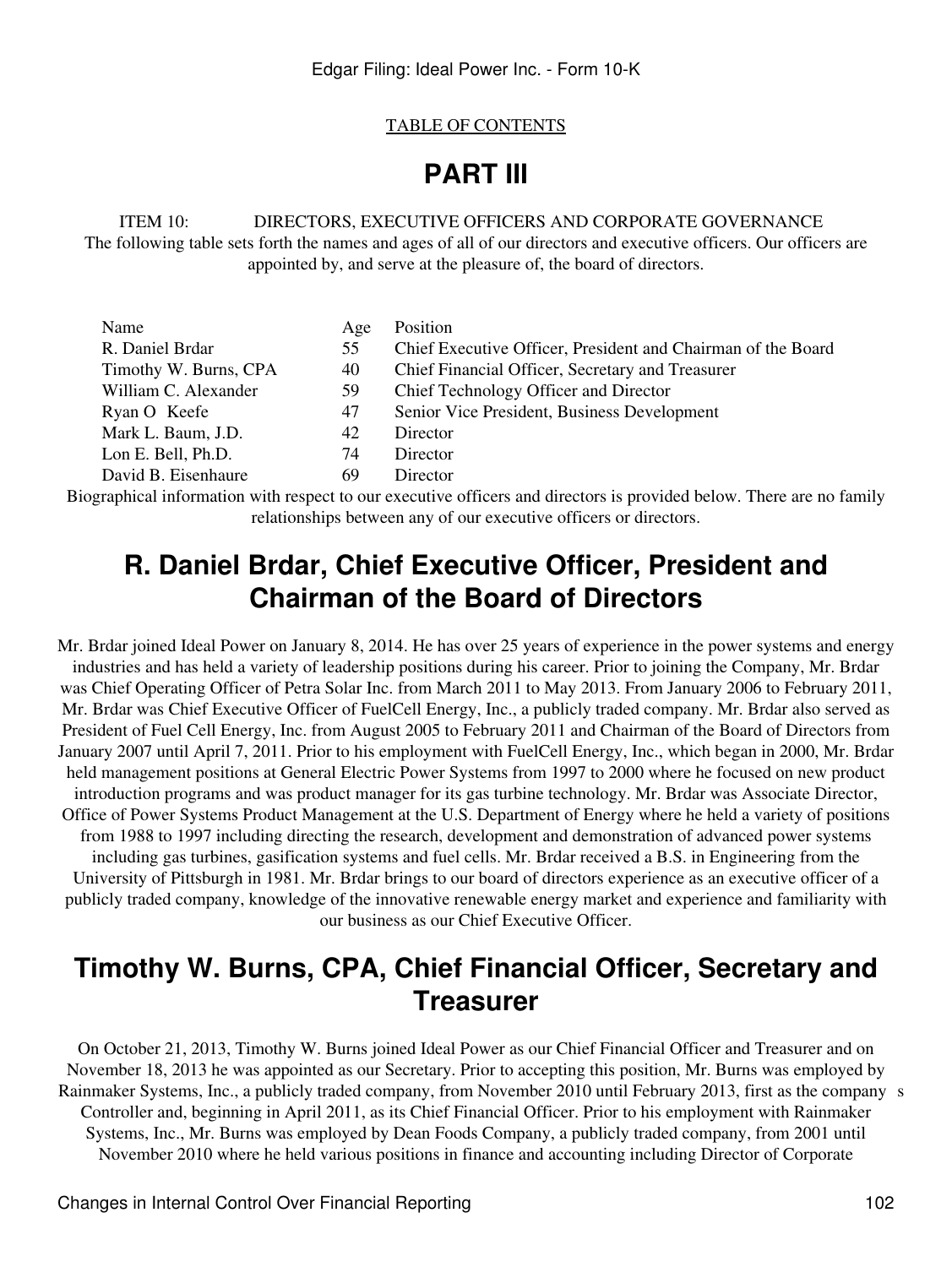Accounting from 2008 to November 2010. From 1998 to 2001, Mr. Burns was employed by Deloitte & Touche, LLP as an auditor. Mr. Burns has a Master s Degree in Professional Accounting from the University of Texas and a Bachelor s Degree in Accounting from the University of Southern California. He is a public accountant certified in Texas.

## **William C. Alexander, P.E., Chief Technology Officer, Founder and Director**

Mr. Alexander founded Ideal Power in 2007 and joined us full time in January 2010 as the Chief Technology Officer. Mr. Alexander oversees the technology development of all of our products and inventions. Mr. Alexander is also the lead engineer working with clients to collaboratively develop solutions based on our technology. Mr. Alexander was a director of Ideal Power from 2007 through 2012 and re-joined our board as a director on January 8, 2014. Prior to joining the company, Mr. Alexander was a Principal Engineer II for BAE Systems in Austin, Texas from June 1999 through January 2010. Mr. Alexander was the lead engineer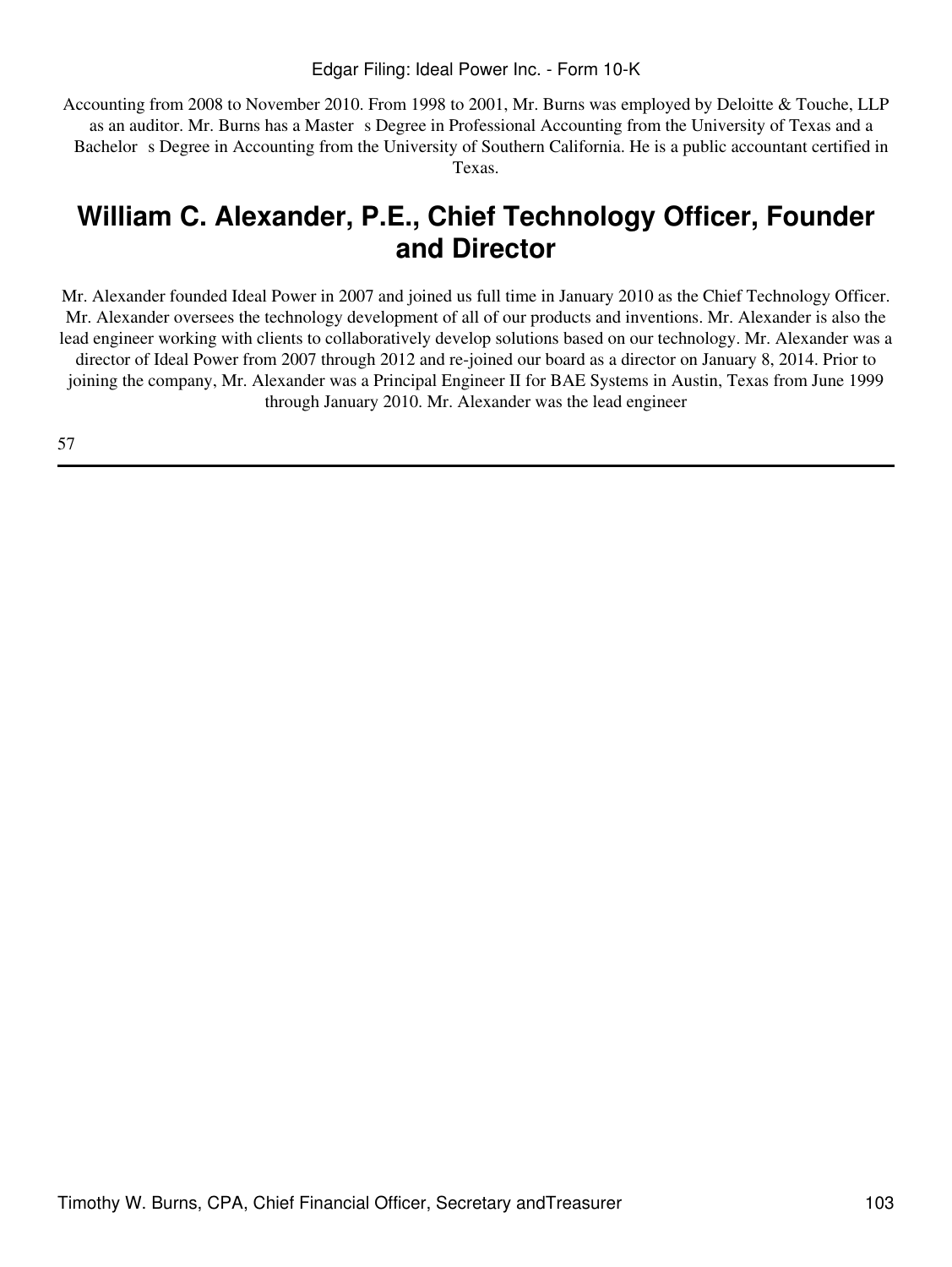developing various weapons systems including LIDAR seekers for air-to-air and air-to-ground applications. Before BAE, Mr. Alexander held various technology and engineering roles with Symtx, Inc., Tracor Aerospace, Inc. and Croft and Company. Mr. Alexander has 27 patents granted with over 50 patents pending. He has a Master of Science in Mechanical Engineering and a Bachelor of Science in Mechanical Engineering from the University of Texas at

Austin. Mr. Alexander brings to our board of directors technological experience, a demonstrated ability to commercialize inventions experience and familiarity with our business as our founder and Chief Technology Officer.

### **Ryan O Keefe, Senior Vice President, Business Development**

Mr. O Keefe joined Ideal Power on September 8, 2014. Prior to joining Ideal Power, Ryan O Keefe was Senior Vice President and Chief Revenue Officer at energy-storage start-up Younicos (formerly Xtreme Power) from April 2014 to September 2014 and Senior Vice President, Business Development, from May 2012 until April 2014, where he led top line growth including sales, product development, product marketing, and regulatory affairs, and transformed the business from demonstration projects to well-defined products with economic value. Xtreme Power filed for bankruptcy in January 2014 and was acquired out of bankruptcy by Younicos. Prior to Xtreme Power, Mr. O Keefe spent eight years in leadership positions with NextEra Energy from May 2004 until May 2012, including Vice President of Solar Development. During his tenure at NextEra, Mr. O Keefe successfully started and led several new ventures including the company s entry into Canada, solar and the energy storage markets. He served on the Board of Directors of the Solar Energy Industries Association (SEIA) as well as the Energy Storage Association s Advocacy Council. Mr. O Keefe earlier spent 14 years with GE in the Power, Capital, and International business units in the US and Mexico. He received his Bachelor s Degree in Electrical Engineering from the University of Connecticut and an MBA from Columbia University.

### **Mark L. Baum, J.D., Director**

Mark L. Baum joined our board of directors in November 2012. Mr. Baum is also director, since December 2011, of Imprimis Pharmaceuticals, Inc., a publicly traded company, where he has also served as Chief Executive Officer since April 1, 2012. Mr. Baum has served as the principal of The Baum Law Firm, P.C. (now TBLF, LLC) since 1998, and has more than 15 years of experience in financing, operating and advising small capitalization publicly traded enterprises, with a particular focus on restructured or reorganized businesses. As a manager of capital, he has completed more than 125 rounds of financing for more than 40 publicly traded companies. As a securities attorney, Mr. Baum has focused his practice on U.S. securities laws, reporting requirements and public company finance-related issues that affect small capitalization public companies. Mr. Baum has actively participated in numerous public company spin-offs, restructurings/recapitalizations, venture financings, private-to-public mergers, asset acquisitions and divestitures. In addition to his fund management and legal experience, Mr. Baum has operational experience in the following industries: life science and diagnostics, closed door pharmacies, cleaner and renewable energy and retail home furnishings. Mr. Baum has served on numerous boards of directors of publicly traded companies, including Chembio Diagnostic Systems, Inc., Applied Natural Gas Fuels, Inc. (formerly AGAS), Shrink Nanotechnologies, Inc., You on Demand, Inc. and CoConnect, Inc., as well as boards of advisors for domestic and international private and public companies. Mr. Baum founded and capitalized the Mark L. Baum Scholarship, which has funded tuition grants to college students in Texas. Mr. Baum is a published inventor and a licensed attorney in California and Texas. Mr. Baum brings to our board of directors years of public company executive experience, including knowledge of securities laws, reporting requirements and public company finance-related issues.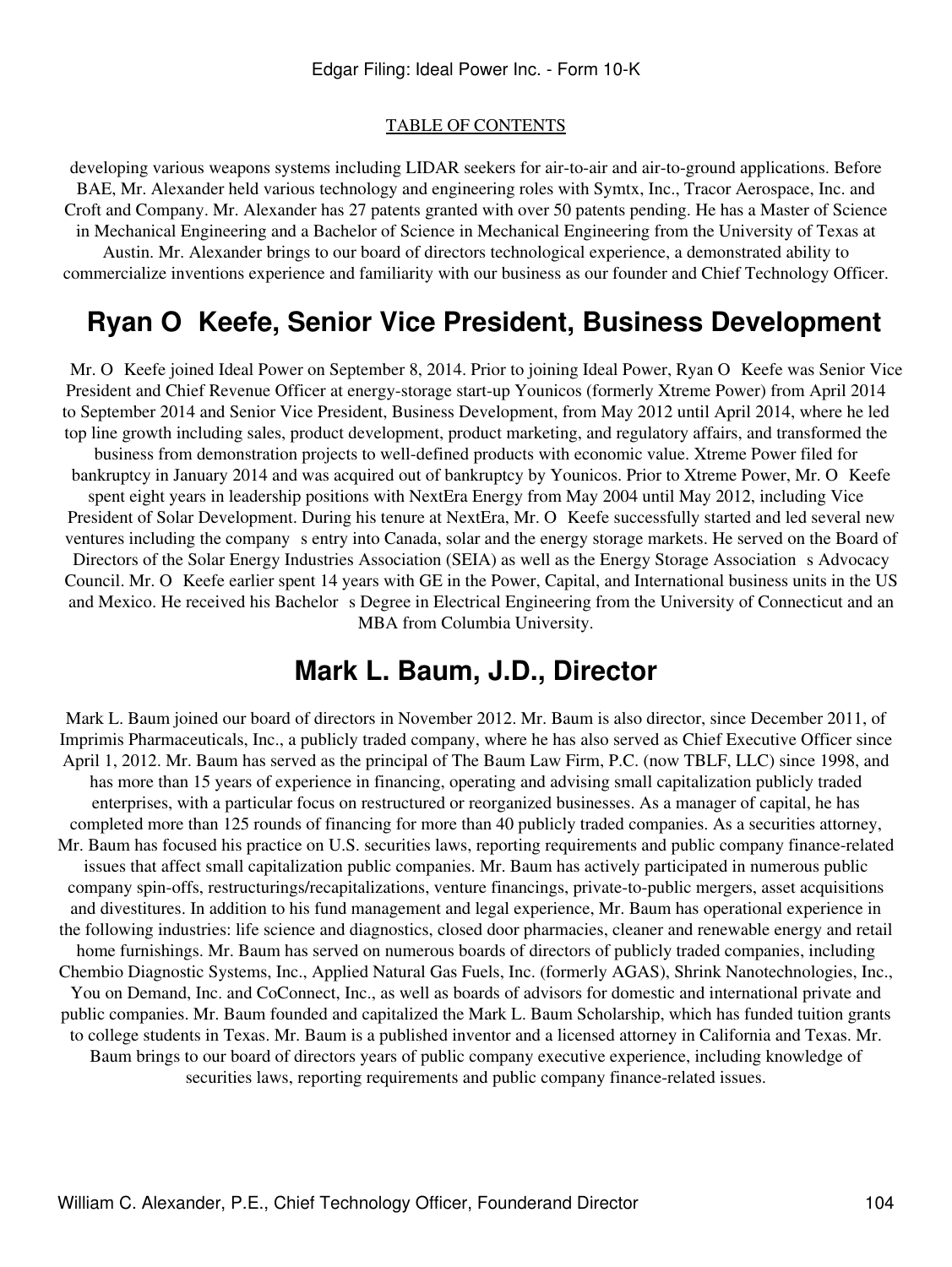## **Lon E. Bell, Ph.D., Director**

Dr. Bell joined our Board of Directors in November 2012. He founded Amerigon Inc., now Gentherm (THRM) in 1991. Dr. Bell has served many roles in Amerigon, Inc., including Chief Technology Officer until December 2010, Director of Technology until 2000, Chairman and Chief Executive Officer until 1999, and President until 1997. Dr. Bell served as the Chief Executive Officer and President of BSST LLC, a subsidiary of Amerigon from September 2000 to December 2010. He served as a Director of Amerigon from 1991 to 2012. Previously, Dr. Bell co-founded Technar Incorporated, which developed and manufactured automotive components, and served as Technar s Chairman and President until selling majority ownership to TRW Inc. in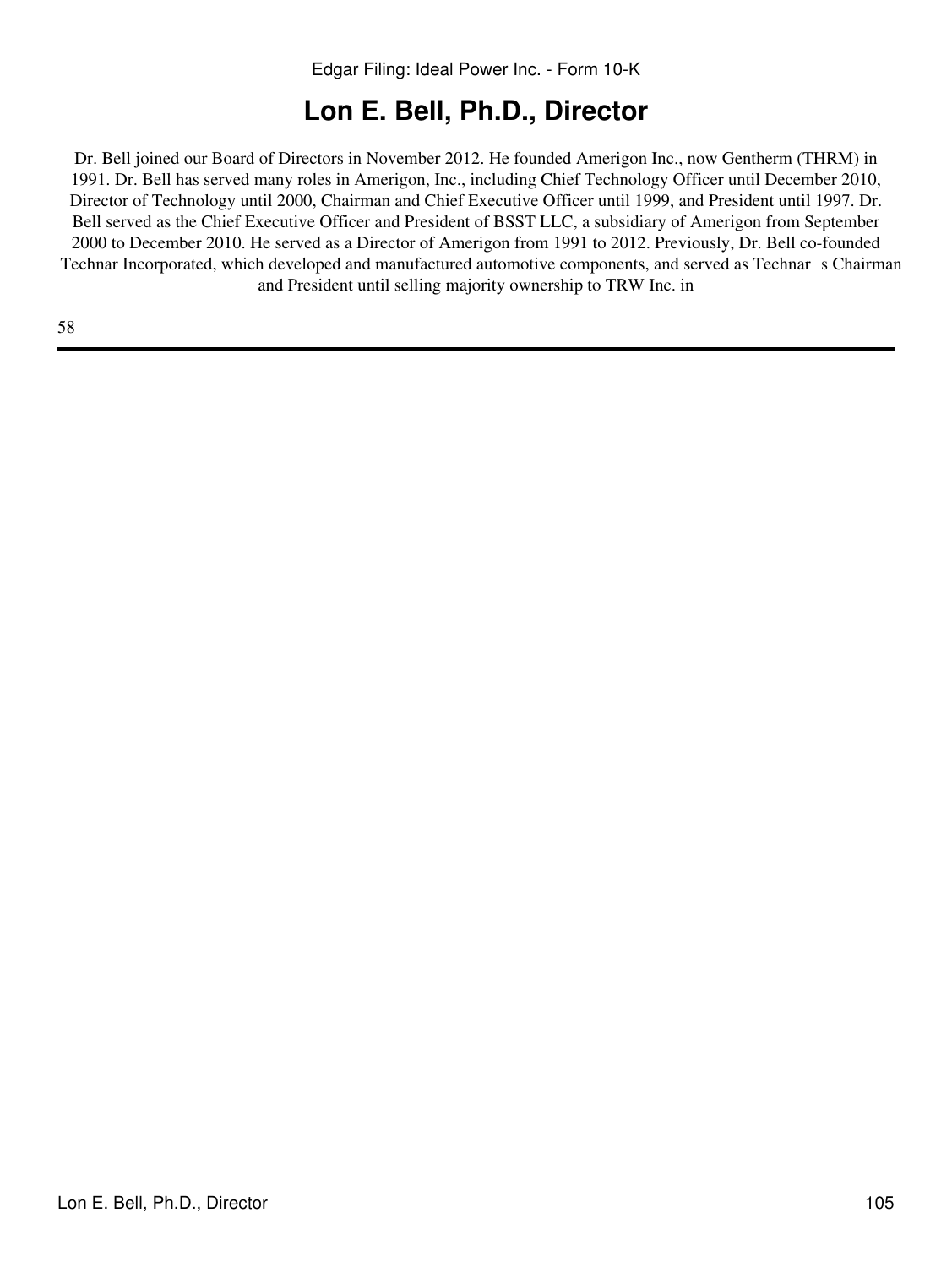1986. Dr. Bell continued managing Technar, then known as TRW Technar, as its President until 1991. He co-founded Mahindra REVA Electric Vehicle Co Ltd.. in 1994 and serves on its Board of Directors and Chairman of its Intellectual Property Committee. He currently serves on the Board of Directors of ClearSign Combustion Corporation (CLIR) and CDTi (CDTI). Since April, 2014, he has been Chairman of the External Advisory Board at the California Institute of Technology Mechanical and Civil Engineering Department and has served as a board member since 2008. Between 2010 and 2014 he served as an Advisory Board member at Michigan State University and University of Santa Barbra Energy Frontiers Research Centers. Dr. Bell is a leading expert in the design and mass production of thermoelectric products. He has authored more than 30 publications in the areas of thermodynamics of thermoelectric systems, automotive crash sensors, and other electronic and electromechanical devices. Five of his inventions have gone into mass production and dominated their target markets. Dr. Bell received a BSc. in Mathematics, an MSc. in Rocket Propulsion, and a Ph.D. in Mechanical Engineering from the California Institute of Technology. Dr. Bell brings to our board of directors the demonstrated ability to commercialize inventions.

### **David B. Eisenhaure, Director**

Mr. Eisenhaure joined our board of directors in August 2013. From February 1985 until May 2008, Mr. Eisenhaure served as the President and Chief Executive Officer of SatCon Technology Corporation, a public corporation, which he founded. He was also a director of that company from February 1985 until his resignation in July 2009. After his resignation as an executive officer from SatCon Technology Corporation, Mr. Eisenhaure assisted that company with the transition to a new management team. He retired from active employment in March 2009. SatCon Technology Corporation developed products that contributed to the advancement of the utility, hybrid vehicle, ship building, industrial automation, semiconductor processing, and defense markets. Prior to founding SatCon Technology Corporation, Mr. Eisenhaure was the Technical Director of the Energy Systems Division at Draper Laboratory, where the research of his group included magnetic bearings, flywheels, energy storage, advanced solid state power converters, advanced motors and generators, and adaptive control systems for highly dynamic and otherwise unstable systems. Prior to his employment with Draper Laboratory, Mr. Eisenhaure worked at the Massachusetts Institute of Technology Instrumentation Laboratory, first as a graduate student research assistant and then as a staff engineer, designing and developing electromagnetic and thermal control systems to support the national space and defense programs. From 1985 to 1997 he held the position of Lecturer in the Mechanical Engineering Department at the Massachusetts Institute of Technology, where he collaborated with faculty and students on research, especially thesis-related research at both the Masters and Ph.D. levels. He has been awarded over 20 patents from the U.S. Patent and Trademark Office covering inventions in magnetic suspensions, motor drives and controls, flywheel systems, automotive components, energy storage, and solid state power converters. Mr. Eisenhaure holds a Bachelor of Science degree, a Master of Science degree, and an Engineer s Degree in Mechanical Engineering from the Massachusetts Institute of Technology. Mr. Eisenhaure brings to our board of directors years of public company executive experience, extensive experience in the field of electrical technology and a relevant educational background.

To the best of our knowledge, none of our directors or executive officers has, during the past ten years, been involved in any legal proceedings described in subparagraph (f) of Item 401 of Regulation S-K.

## **Section 16(a) Beneficial Ownership Reporting Compliance**

To the Company s knowledge, based solely on review of the copies of such reports furnished to the Company and written representation that no other reports were required, all Section 16(a) filing requirements applicable to its executive officers, directors and greater than ten percent shareholders were timely filed.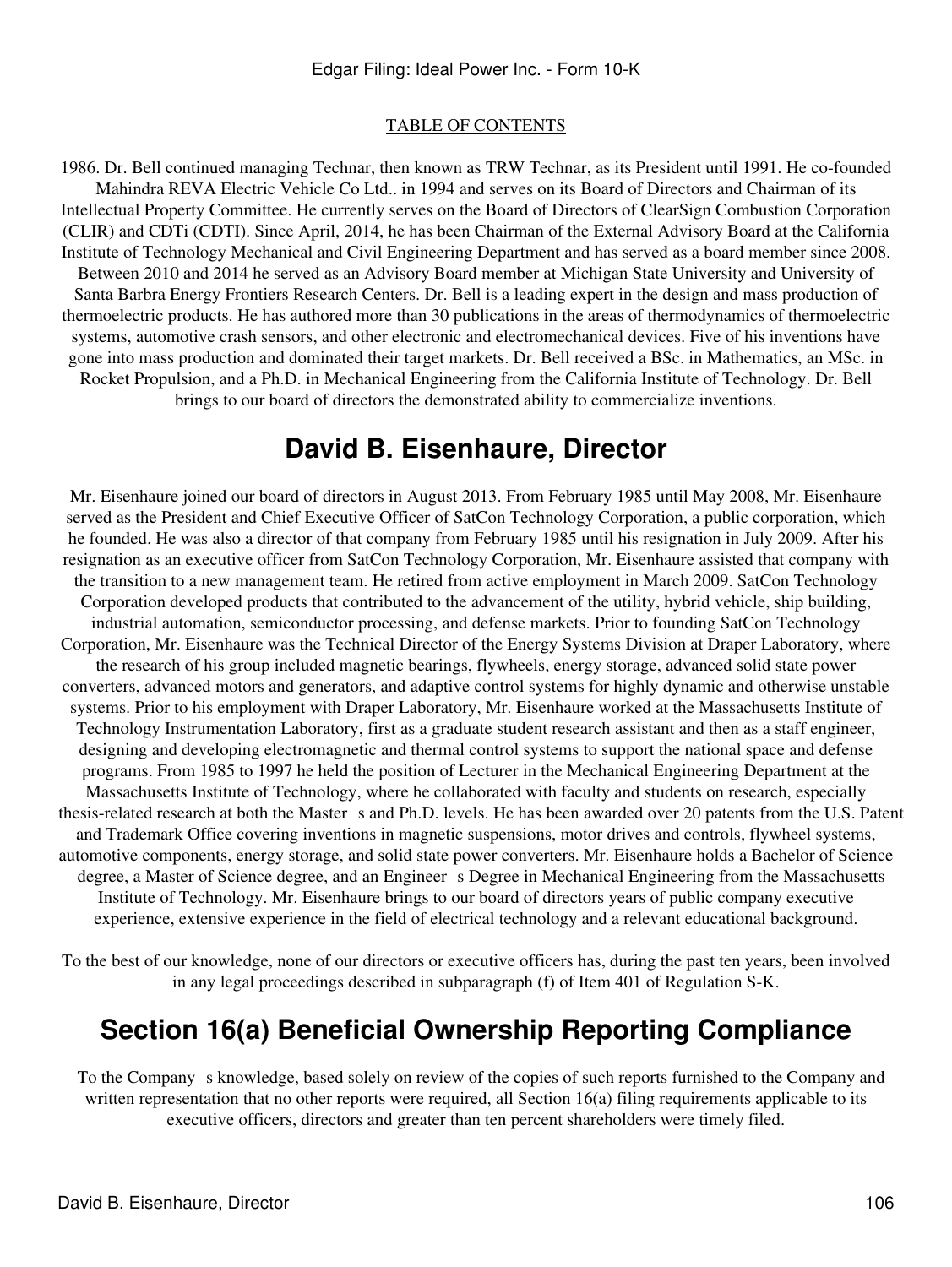## **Code of Business Conduct and Ethics**

The Board of Directors has adopted a code of business conduct and ethics (the Code) designed to deter wrongdoing and to promote honest and ethical conduct. The Code applies to all of our directors, executive officers and employees. The Code may be found on our website at *www.idealpower.com-Investors/Corporate Governance/Governance Documents*.

## **Procedures by which Security Holders may Recommend Nominees to the Board of Directors**

There have been no material changes to the procedures by which security holders may recommend nominees to our board of directors.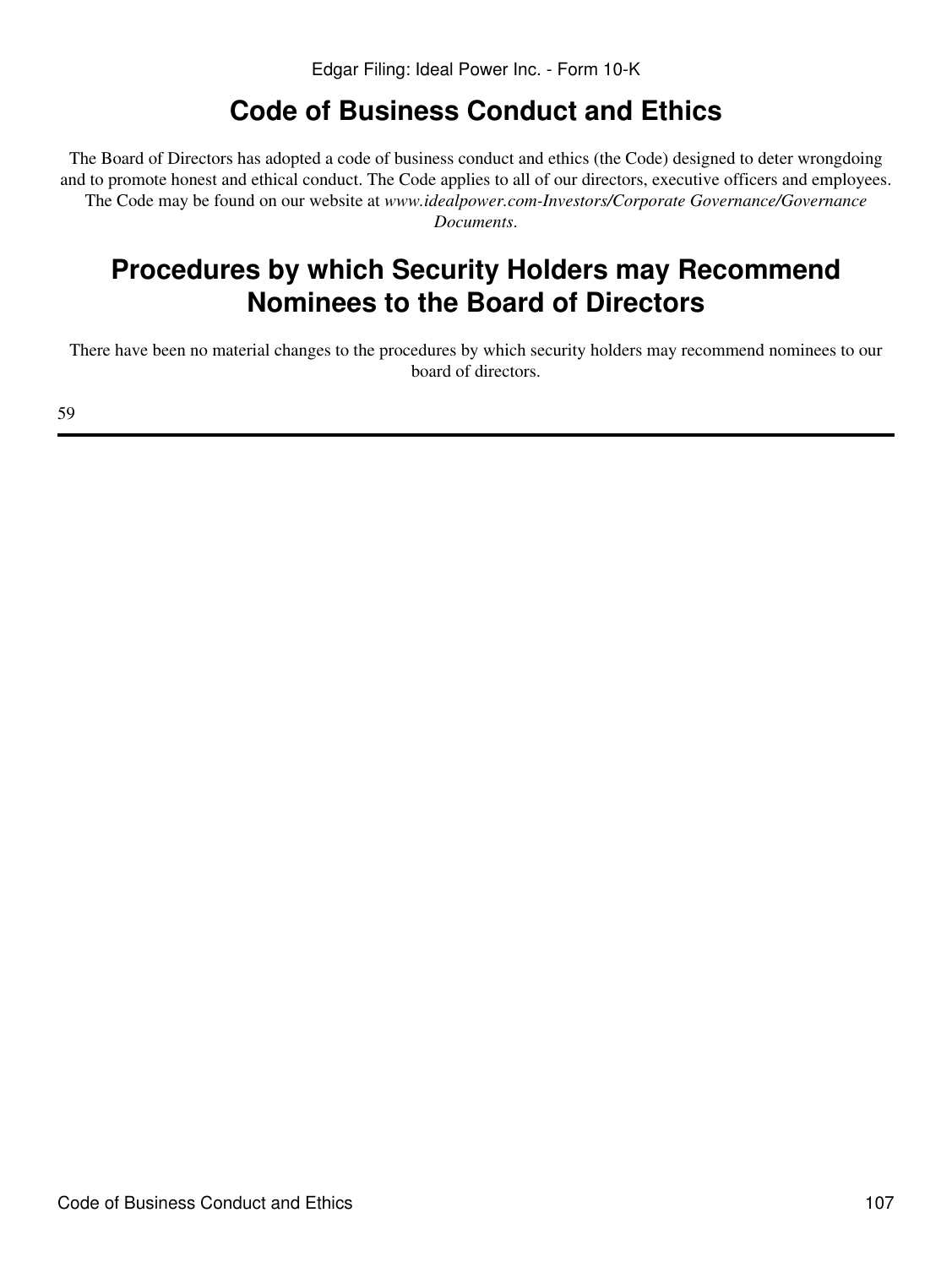### **Information on the Company s Audit Committee**

The Companys board of directors has a standing Audit Committee. Our three independent directors, Lon E. Bell, Mark Baum and David B. Eisenhaure, are the members of the Audit Committee. The determination of independence is made in accordance with the rules of The NASDAQ Stock Market and SEC rules and regulations as they apply to audit committee members. We believe that both Mark Baum and David Eisenhaure are audit committee financial experts, within the meaning of Item 407(d)(5) of Regulation S-K and the rules of The NASDAQ Stock Market.

### **Compensation Committee Interlocks and Insider Participation**

During 2014, Dr. Lon Bell, Mr. Mark Baum and Mr. David Eisenhaure, all of whom were determined to be independent using the criteria set forth in Rule  $5605(a)(2)$  of the rules of The NASDAQ Stock Market and SEC rules and regulations as they apply to compensation committee members, served on the Compensation Committee of the Company s Board of Directors. None of our executive officers served on the Compensation Committee during the 2014 year and there were no relationships during the 2014 year that are required to be disclosed pursuant to Item  $407(d)(4)(iii)$  of Regulation S-K.

#### ITEM 11: EXECUTIVE COMPENSATION

The following summary compensation table covers all compensation awarded to, earned by or paid to our principal executive officer, each of the other two highest paid executive officers, if any, whose total compensation exceeded \$100,000 during the years ended December 31, 2014 and 2013 and up to two additional individuals for whom disclosure would have been provided but for the fact that the individual was not serving as an executive officer of Company at the end of the last completed fiscal year. These individuals are sometimes referred to in this report as the Named Executive Officers.

# **Summary Compensation Table**

| Name and Principal Position     |      | Salary    | Bonus <sup>(1)</sup> | Option<br>Awards $(2),(3)$ | All Other<br>$Compensation^{[T]}\text{otal}$ |             |
|---------------------------------|------|-----------|----------------------|----------------------------|----------------------------------------------|-------------|
| R. Daniel Brdar                 | 2014 | \$286,154 | \$173,250            | \$1,933,925                | \$60,686                                     | \$2,454,015 |
| Chief Executive Officer and     |      |           |                      |                            |                                              |             |
| President                       |      |           |                      |                            |                                              |             |
| <b>Timothy Burns</b>            | 2014 | \$200,000 | \$100,000            | \$564,438                  | \$6,153                                      | \$870,591   |
| Chief Financial Officer,        | 2013 | 27,885    | 2,099                | 113,124                    | $\Omega$                                     | 143,108     |
| Secretary and Treasurer         |      |           |                      |                            |                                              |             |
| <b>William Alexander</b>        | 2014 | \$223,267 | \$47,000             | \$338,663                  | \$36,761                                     | \$645,691   |
| <b>Chief Technology Officer</b> | 2013 | 223,267   | 51,932               | 151,953                    | $\Omega$                                     | 427,152     |
| <b>Paul Bundschuh</b>           | 2014 | \$200,000 | \$0                  | \$0                        | \$ 21,305                                    | \$221,305   |
| Former President, Chief         | 2013 | 186,154   | 105,336              | 379,883                    | $\Omega$                                     | 671,373     |
| Executive Officer, Chief        |      |           |                      |                            |                                              |             |
| Commercial Officer, and         |      |           |                      |                            |                                              |             |
| <b>Chief Marketing Officer</b>  |      |           |                      |                            |                                              |             |

(1)Bonus in 2014 represents annual performance bonus. Bonus in 2013 includes annual performance bonus of \$100,000 and \$50,000 for Mr. Bundschuh and Mr. Alexander, respectively. Other amounts shown in 2013 relate to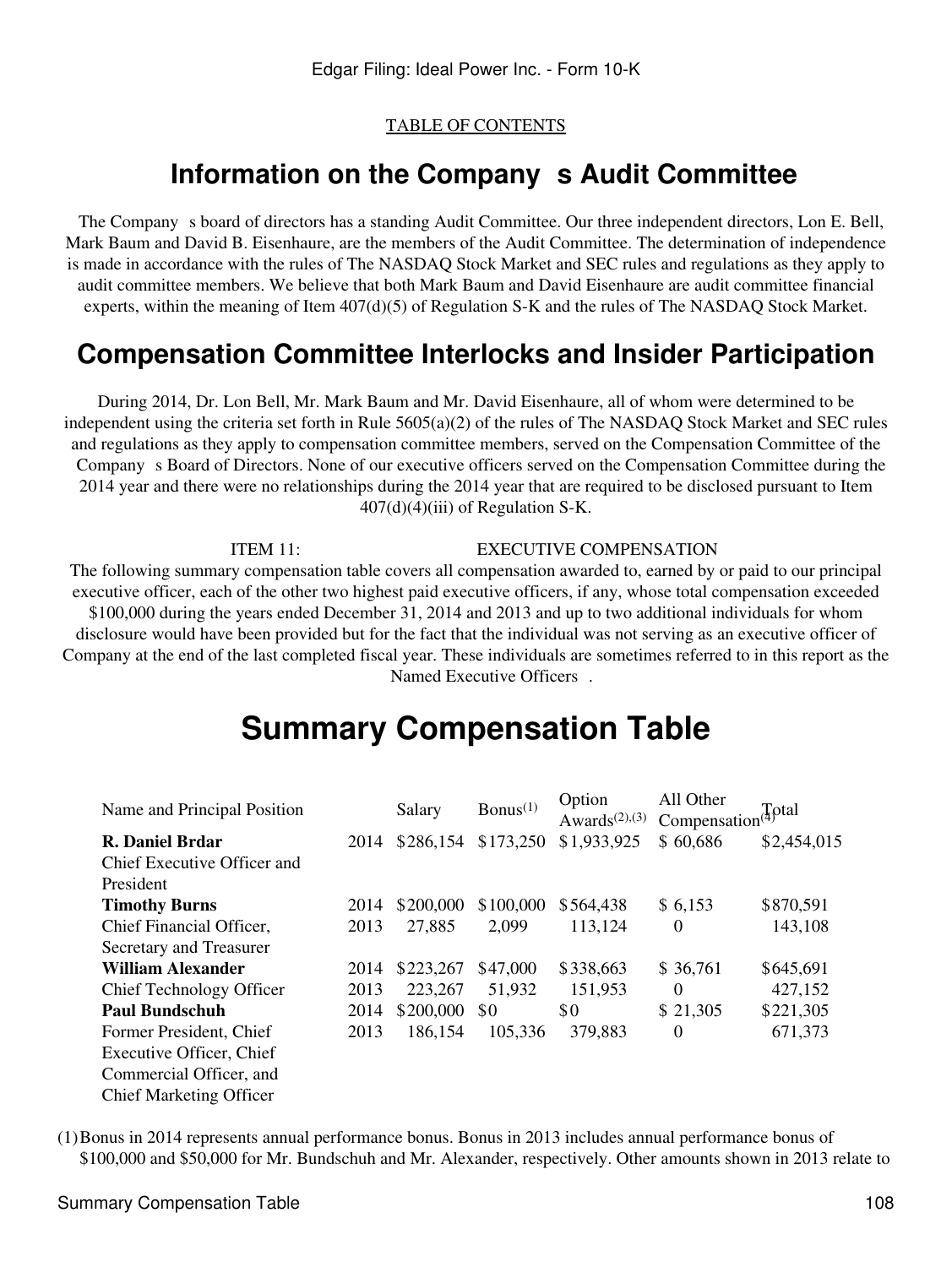bonus paid to executives for deferring base salary payments in advance of the Company s initial public offering. The amounts included in this column are the aggregate grant date fair value of stock awards granted in 2014 and 2013. The option awards in 2014 for Mr. Burns and Mr. Alexander and a portion of the option awards in 2014 for

- (2) Mr. Brdar, with a grant date fair value of \$903,100, are 80% contingent upon shareholder approval of an increase in shares authorized under the Company s 2013 Equity Incentive Plan at either the 2015 or 2016 Annual Shareholder Meeting. The full grant date fair value of these awards are included in the table above.
- (3) This amount reflects the aggregate grant date fair value for this award and does not correspond to the actual value that may be recognized by the individual upon option exercise. For information on the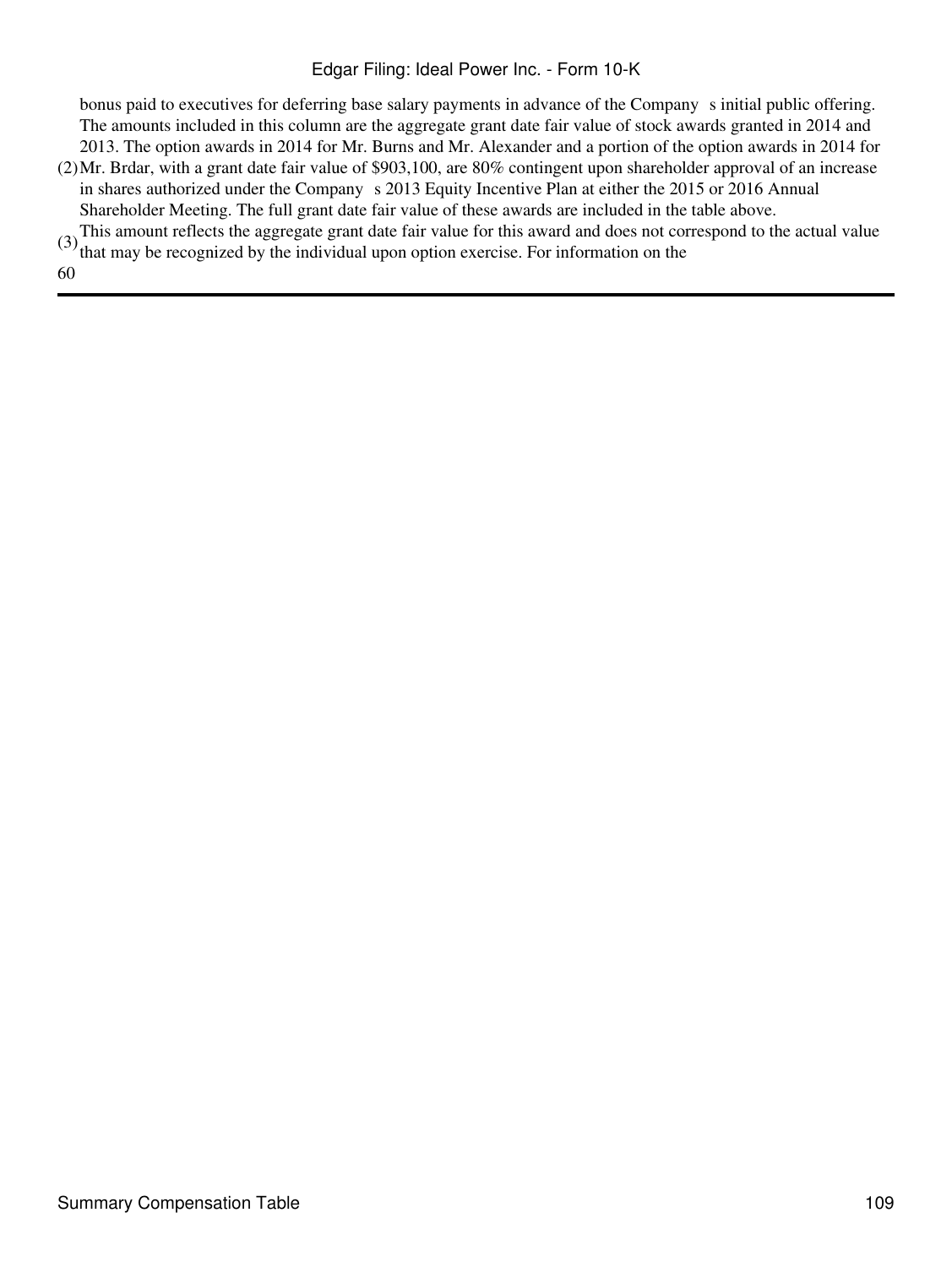valuation assumptions used to determine the grant date fair value of stock options, see Notes 2 and 10 to our audited financial statements included elsewhere in this report.

Other compensation for Mr. Brdar includes relocation and temporary living expenses of \$40,000, earned but unused vacation of \$6,923, and Company paid health insurance benefits of \$13,763. Other compensation for Mr.

(4) Burns includes earned but unused vacation. Other compensation for Mr. Alexander includes earned but unused vacation of \$15,456 and Company paid health insurance benefits of \$21,305. Other compensation for Mr. Bundschuh includes Company paid health insurance benefits.

### **Current and Future Compensation Practices**

Currently, compensation for our employees consists of base salary, cash bonuses and awards of stock options through the Companys 2013 Equity Incentive Plan. We believe that a combination of cash and options for the purchase of common stock will allow us to attract and retain the services of individuals who will help us achieve our business objectives, thereby increasing value for our stockholders. We believe that share ownership by our employees is an effective method to deliver superior stockholder returns by increasing the alignment between the interests of our employees and our stockholders. No employee is required to own common stock in our Company.

In setting the compensation for our officers, we look primarily at the person s responsibilities, at the person s experience and education, at our ability to replace the individual, and at market benchmarking data for public companies with similar characteristics to us. We expect the base salaries of our executive officers to remain relatively constant unless the person s responsibilities are materially changed. We also expect that we may pay bonuses to reward exceptional performance or the achievement by the Company or an individual of targets to be agreed upon. During 2013, because we had limited cash resources, we periodically accrued salaries for our executive officers.

## **Employment Agreements**

On January 8, 2014, R. Daniel Brdar entered into an employment agreement with us that was subsequently amended on September 16, 2014. The term of Mr. Brdar s employment under the agreement is three years. Before the expiration of the second year, the Compensation Committee will review his performance and, assuming that his performance is satisfactory, the term will be extended for an additional year. During the third year and each subsequent year of his employment, the Compensation Committee will review Mr. Brdar s performance and, assuming it is satisfactory, extend his employment for an additional year.

As compensation for his services, Mr. Brdar will receive an annual salary of \$300,000 per year. Each year, Mr. Brdar and the Compensation Committee will meet to discuss performance objectives and targets for him, personally, and for the Company for the year (the Performance Goals). If the Performance Goals are satisfactorily achieved during the period or periods designated, as determined by the Compensation Committee, Mr. Brdar will be eligible to receive a target performance bonus in the amount of 75% of his annual salary. For the first year of his employment, he will receive a bonus that is no less than 25% of his annual salary.

The Company has issued a non-qualified stock option to Mr. Brdar (the Inducement Option) to purchase 250,000 shares of the Company s common stock at a per share exercise price of \$7.14, equal to the closing price of the Company s common stock on January 8, 2014, the date of grant. The right to purchase the shares subject to the Inducement Option will vest in equal increments over a period of four years, beginning on the first anniversary of the date of grant and continuing thereafter on each subsequent anniversary date. The Inducement Option will have a term of 10 years and will not be subject to the terms of the Companys 2013 Equity Incentive Plan.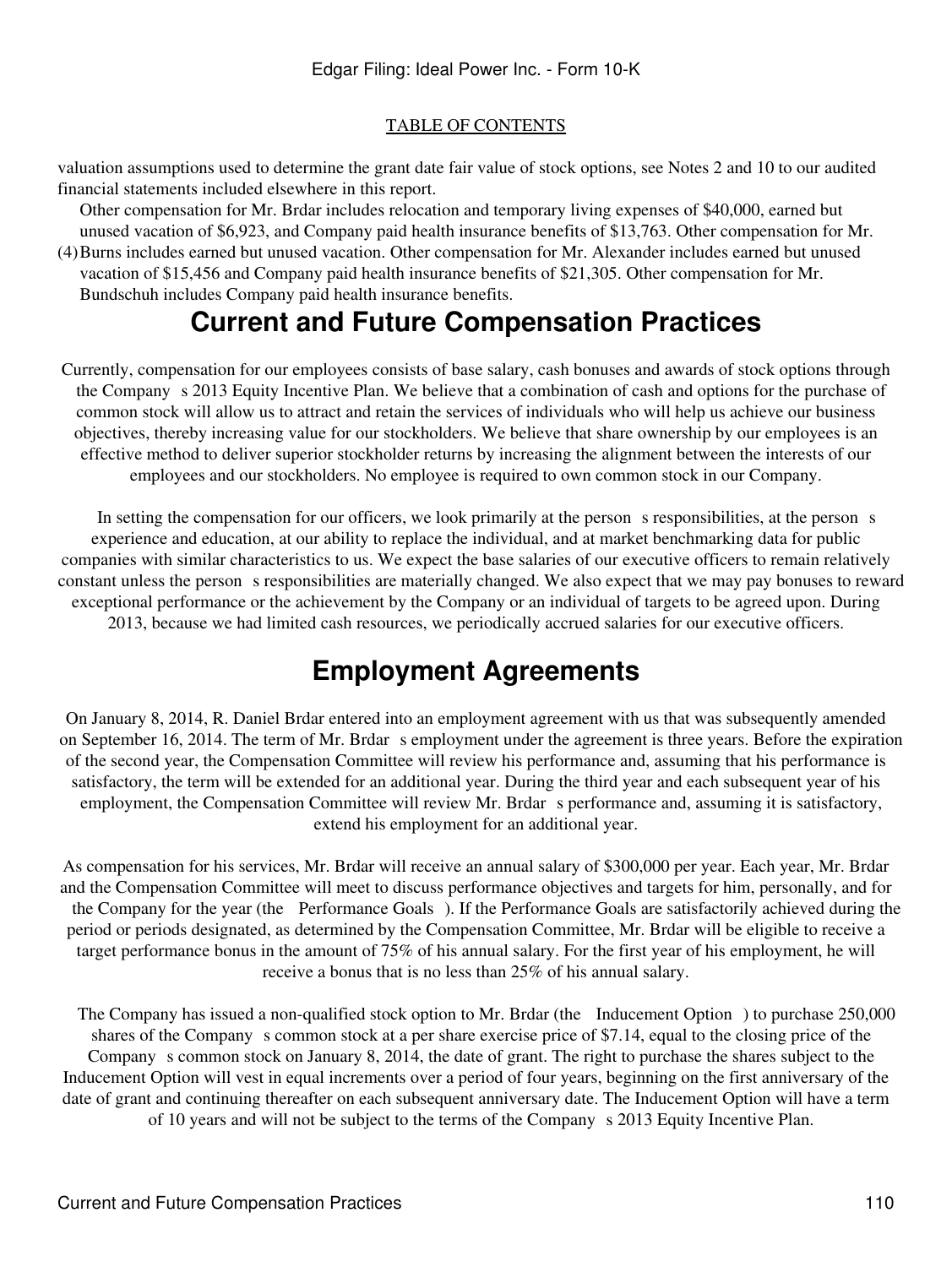If Mr. Brdar s services are terminated at the election of the Company he will be entitled to receive (i) his accrued but unpaid annual salary and the value of unused paid time off through the effective date of the termination; (ii) his accrued but unpaid bonus, if any; (iii) business expenses incurred prior to the effective date of termination; and (iv) severance (the Severance Payment) consisting of one year of his annual salary, less legal deductions. The Company may elect in its sole discretion whether to pay the Severance Payment in one lump sum or on regular pay days for the one year period following termination of Mr. Brdar s employment. Mr. Brdar will be entitled to continue to participate in employee benefit plans, at the Company s sole expense, for a period of one year following the termination of his employment.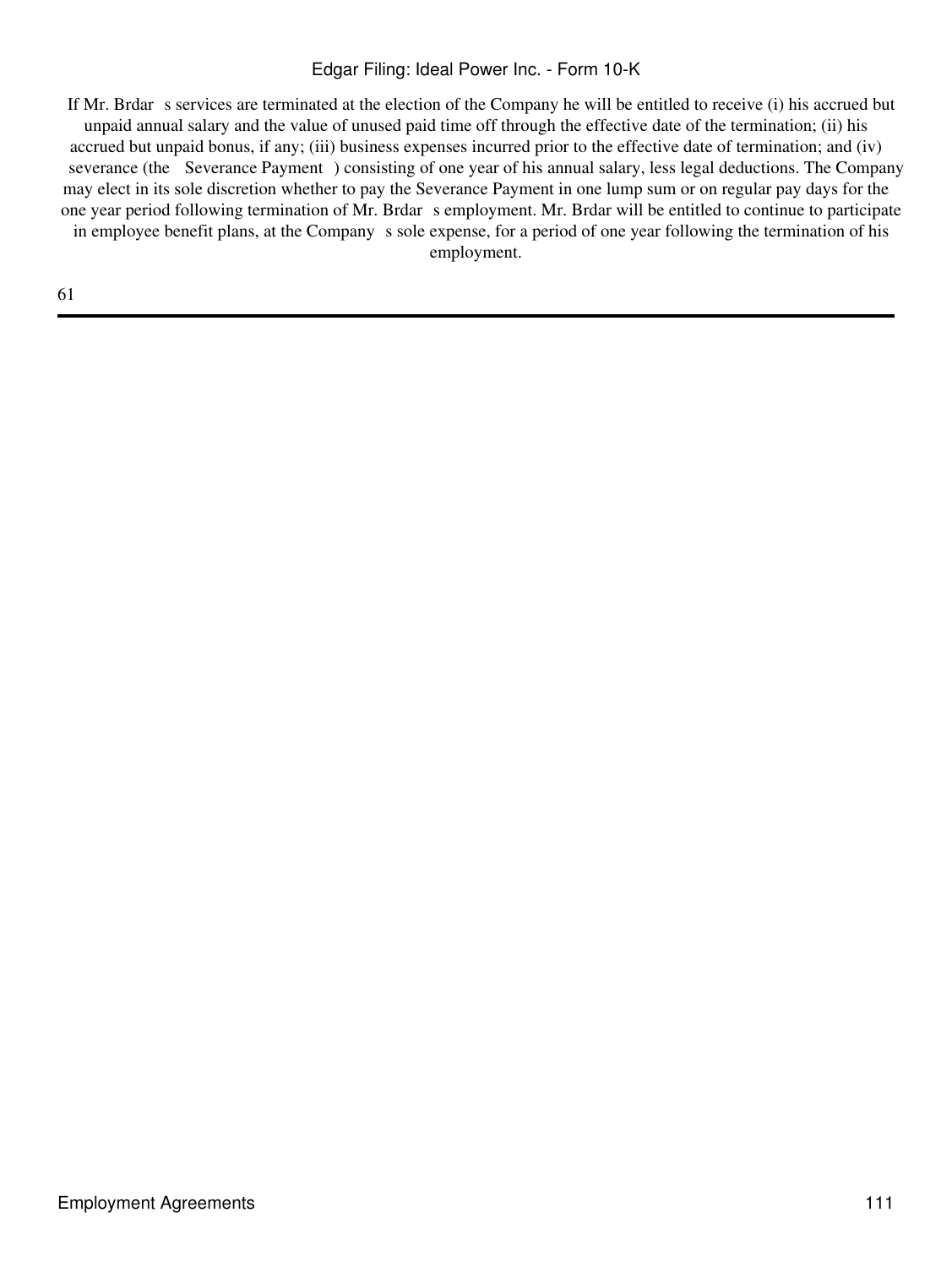If Mr. Brdar s services are terminated as a result of a change in control, he will be entitled to receive (i) his accrued but unpaid annual salary and the value of unused paid time off through the effective date of the termination; (ii) his accrued but unpaid bonus, if any; (iii) business expenses incurred prior to the effective date of termination; and (iv) an amount equal to his annual salary for one year. In addition, any equity award that was scheduled to vest following the termination of his employment will vest immediately.

Mr. Brdar will be entitled to receive the same benefits and opportunities to participate in any of the Company s employee benefit plans which may now or hereafter be in effect on a general basis for executive officers or employees. During his employment, the Company will provide, at the Company s sole expense, health insurance benefits for Mr. Brdar, his spouse and his children under the same policy or policies generally available to other executive officers of the Company. Additional benefits, such as life insurance coverage, may be provided to him, if approved by the Compensation Committee.

On September 16, 2014, we entered into new employment agreements with Timothy Burns, our Chief Financial Officer, Secretary and Treasurer, William Alexander, our Chief Technology Officer, and Paul Bundschuh, our Chief Marketing Officer. Pursuant to the terms of their employment agreements, Mr. Burns receives a salary of \$200,000 per year, Mr. Alexander receives a salary of \$223,267 per year, and Mr. Bundschuh receives a salary of \$200,000 per year. With the exception of the annual compensation, the material terms of the employment agreements of these three executives are substantially the same.

Under the employment agreements, each executive is eligible for an annual bonus with a target performance bonus equal to 50% of the executive s annual salary. The actual performance bonus percentage for a given year is to be determined by the Compensation Committee, based upon standards and goals agreed to by the Compensation Committee and the executive. Each executive may receive awards of stock grants or stock options at the discretion of the Compensation Committee.

Under the terms of their employment agreements, the executives may receive an annual cost of living increase and are entitled to participate in any of our employee benefit plans which may now be, or in the future will be, in effect on a general basis for our executive officers or employees. Additionally, we will provide, at the Companys sole expense, healthcare benefits for the executive, his spouse and his children as well as receive four weeks paid-time-off each year. Mr. Burns elected to waive his Company paid benefits in 2014.

The employment agreements will be terminated if the executive is disabled or voluntarily resigns from his employment. We may terminate the executive s employment for cause or on 30 days written notice. If his employment is terminated by us without cause, the executive will receive his accrued but unpaid salary and the value of unused paid time off through the effective date of the termination, any accrued but unpaid bonus, business expenses incurred prior to the effective date of the termination, and severance (the Severance Payment) consisting of six months salary, less legal deductions. We may elect, in our sole discretion, whether to pay the Severance Payment in one lump sum or on regular pay days for the six months following termination of the executives employment. The executive will also be entitled to continue to participate in employee benefit plans, at the Company s sole expense, for six months following the termination of his employment.

If the executive s employment is terminated as a result of a change in control, as defined in his employment agreement, the executive will be entitled to receive his accrued but unpaid salary and the value of unused paid time off through the effective date of the termination, any accrued but unpaid bonus, business expenses incurred prior to the effective date of the termination, and an amount equal to one-half of his salary. In addition, any equity award that was scheduled to vest following the termination of his employment will vest immediately upon the termination of the executive s employment as a result of a change in control. The executive s employment will be deemed to have been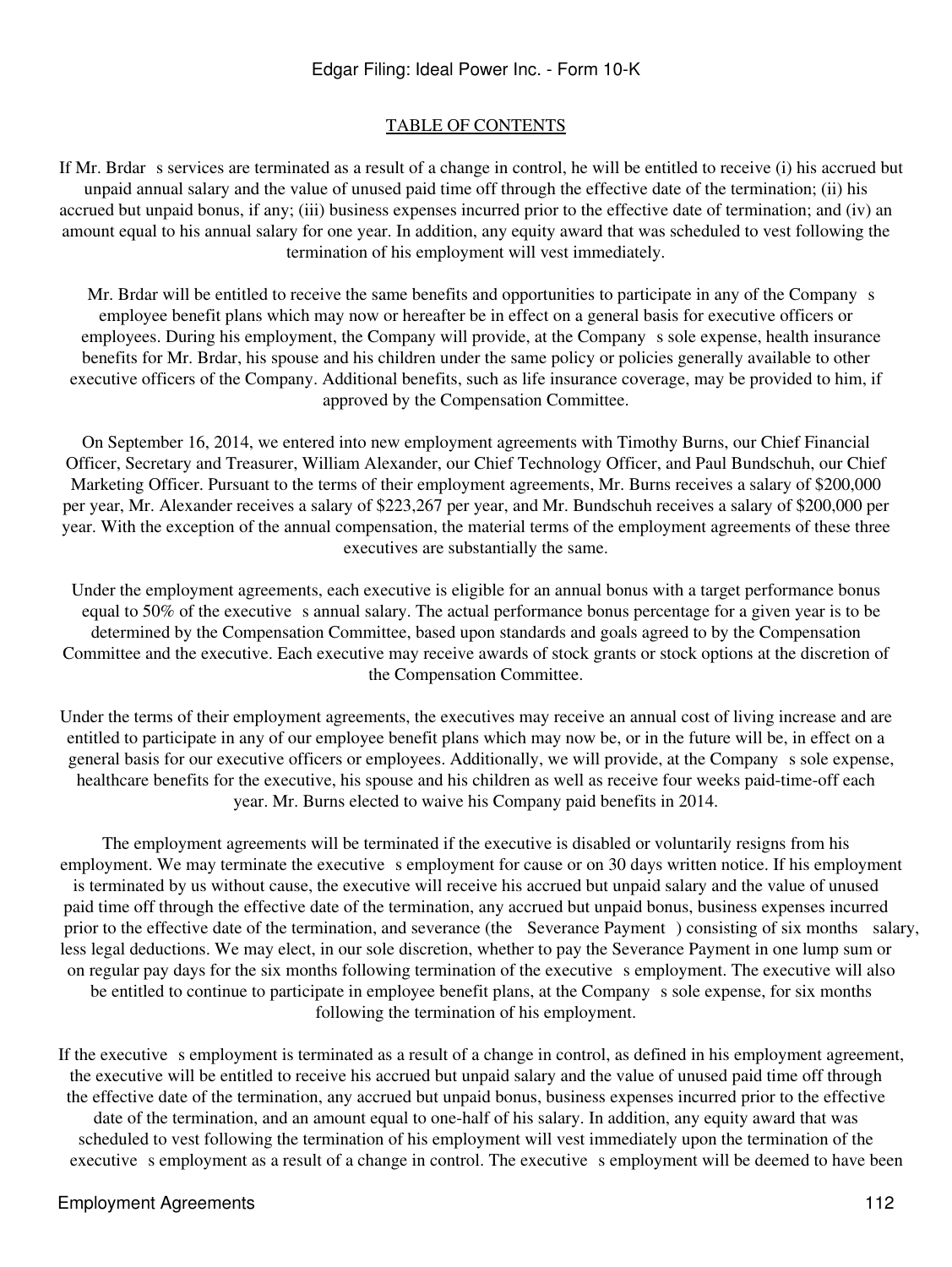terminated as a result of a change in control if the termination occurs during the period that begins when negotiations for the change in control begin and ends on the six month anniversary of the closing of the change in control transaction and such termination is not a termination for cause or a termination as a result of his death, disability or election.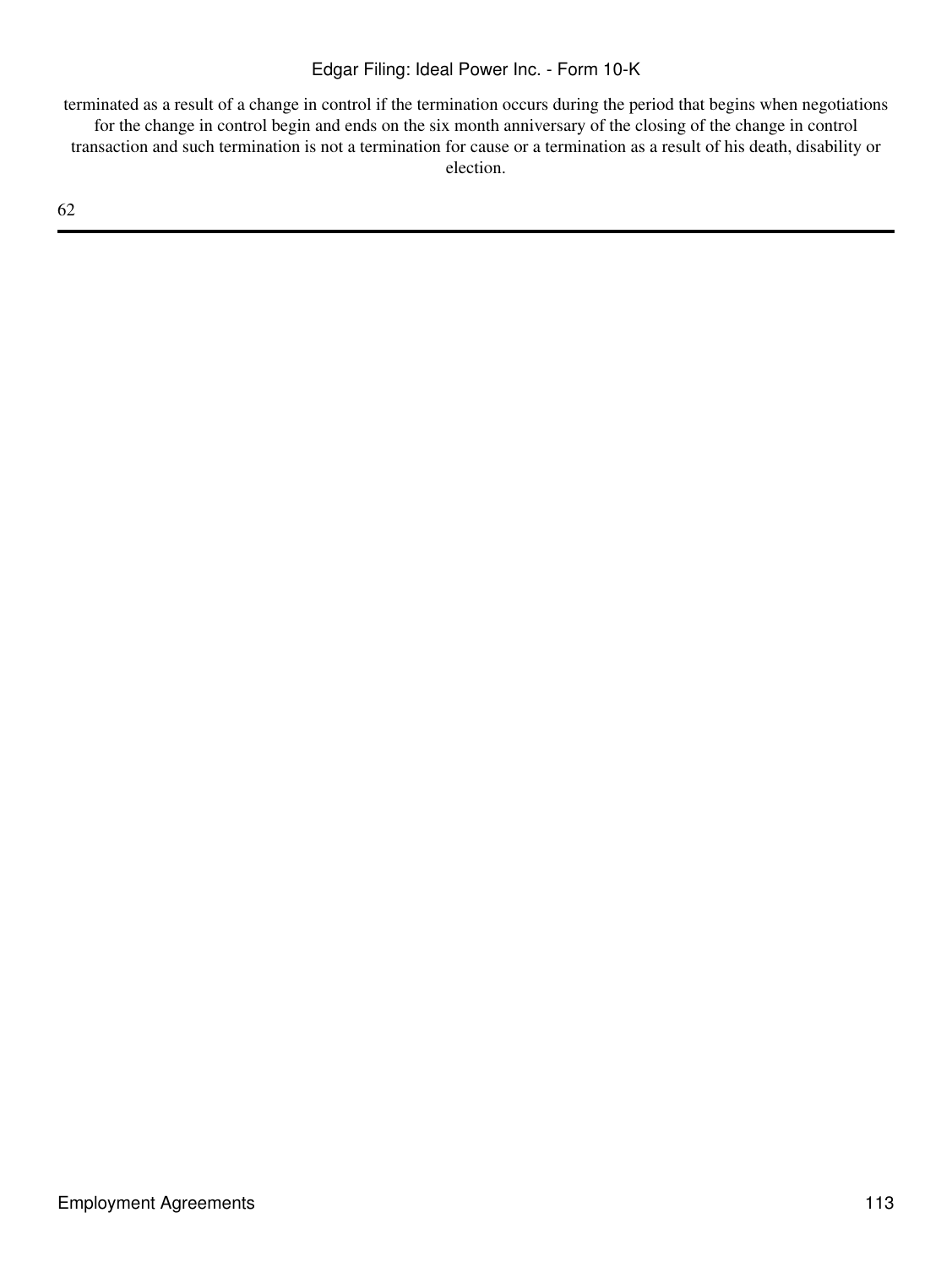On January 9, 2015, the Company entered into a Resignation and Release Agreement (the Resignation Agreement) with Paul Bundschuh, the Company s former Chief Marketing Officer. Under the terms of the Resignation Agreement, Mr. Bundschuh is to receive the full severance benefits to which he would have been entitled under his employment

agreement if he had been terminated without cause. In addition, 10,000 stock options previously issued to Mr. Bundschuh and scheduled to vest on December 31, 2015 were immediately vested upon execution of the Resignation Agreement.

### **2013 Equity Incentive Plan**

On May 17, 2013, the Company adopted the 2013 Equity Incentive Plan (the Plan) and reserved 487,932 shares of common stock for issuance under the Plan, including stock options, stock awards and stock bonuses. The maximum number of shares that may be granted under the Plan will be increased effective the first day of each of the Company s fiscal quarters provided that the number of shares that may be granted under the Plan does not exceed 839,983 shares. The Plan is administered by the Compensation Committee of the Companys board of directors. The persons eligible to participate in the Plan are employees, non-employee members of the board of directors, consultants and other independent advisors who provide services to the Company. Options issued under the Plan may have a term of up to ten years and may have variable vesting.

### **Outstanding Equity Awards at December 31, 2014**

The following table sets forth certain information concerning outstanding equity awards for our Named Executive Officers at December 31, 2014. No options were exercised by our Named Executive Officers during the last two fiscal years.

Option Awards

Number

Name

| R. Daniel Brdar      |
|----------------------|
| R. Daniel Brdar      |
| <b>Timothy Burns</b> |
| <b>Timothy Burns</b> |
| William Alexander    |
| William Alexander    |
| Paul Bundschuh       |
| Paul Bundschuh       |
| Paul Bundschuh       |
| Paul Bundschuh       |
| Paul Bundschuh       |
| Paul Bundschuh       |

| Name                 | of<br>securities<br>options<br>$^{(#)}$ | Number of<br>securities<br>underlying underlying<br>unexercisednexercised<br>options $(\#)$<br>Unexercisable | Option<br>exercise price<br>$(\$)$ | Option<br>expiration date |
|----------------------|-----------------------------------------|--------------------------------------------------------------------------------------------------------------|------------------------------------|---------------------------|
|                      | Exercisable                             |                                                                                                              |                                    |                           |
| R. Daniel Brdar      | 62,500                                  | 187,500                                                                                                      | \$7.1400                           | 1/8/2024                  |
| R. Daniel Brdar      |                                         | 200,000                                                                                                      | \$ 7.8400                          | 9/16/2024                 |
| <b>Timothy Burns</b> | 7,500                                   | 22,500                                                                                                       | \$5.0000                           | 11/21/2023                |
| <b>Timothy Burns</b> |                                         | 125,000                                                                                                      | \$ 7.8400                          | 9/16/2024                 |
| William Alexander    | 27,999                                  | 14,000                                                                                                       | \$5.0000                           | 7/19/2023                 |
| William Alexander    |                                         | 75,000                                                                                                       | \$ 7.8400                          | 9/16/2024                 |
| Paul Bundschuh       | 1,229                                   |                                                                                                              | \$ 0.8133                          | 5/12/2022                 |
| Paul Bundschuh       | 1,281                                   |                                                                                                              | \$0.7953                           | 8/25/2022                 |
| Paul Bundschuh       | 11,781                                  |                                                                                                              | \$2.9715                           | 6/30/2020                 |
| Paul Bundschuh       | 5,890                                   |                                                                                                              | \$2.9715                           | 9/30/2020                 |
| Paul Bundschuh       | 5,890                                   |                                                                                                              | \$2.9715                           | 12/31/2022                |
| Paul Bundschuh       | 69,999                                  | 34,999                                                                                                       | \$5.0000                           | 7/19/2023                 |
|                      |                                         |                                                                                                              |                                    |                           |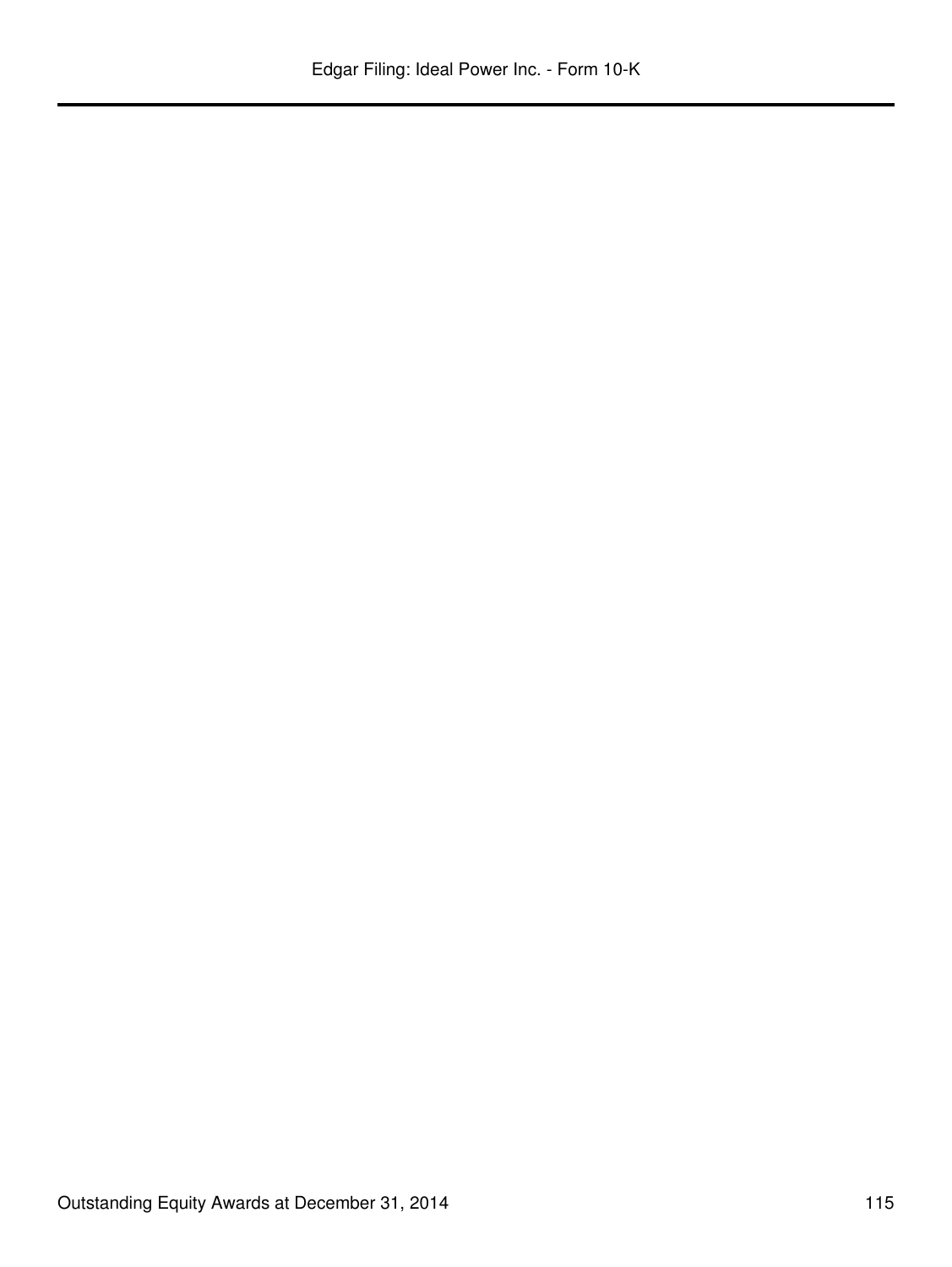### **Director Compensation**

On January 3, 2014, our board of directors approved annual compensation to be paid to the independent directors, effective January 1, 2014, as follows: each of the independent directors will receive cash compensation of \$50,000 and an option to purchase shares of our common stock having a value of \$50,000. All directors are reimbursed ordinary and reasonable expenses incurred in exercising their responsibilities. The following table illustrates the compensation paid to members of our board of directors as of December 31, 2014:

|                     | Fees     |          |           |
|---------------------|----------|----------|-----------|
|                     | Earned   | Option   | Total     |
| Name                | or Paid  | Awards   |           |
|                     | in Cash  | (\$)     | $(\$)$    |
|                     | (\$)     |          |           |
| Mark Baum           | \$50,000 | \$50,000 | \$100,000 |
| Lon E. Bell         | \$50,000 | \$50,000 | \$100,000 |
| David B. Eisenhaure | \$50,000 | \$50,000 | \$100,000 |
|                     |          |          |           |

### ITEM 12: SECURITY OWNERSHIP OF CERTAIN BENEFICIAL OWNERS AND MANAGEMENT AND RELATED SHAREHOLDER MATTERS

We have set forth in the following table certain information regarding our common stock beneficially owned by (i) each stockholder we know to be the beneficial owner of 5% or more of our outstanding common stock, (ii) each of our directors and named executive officers, and (iii) all executive officers and directors as a group. Generally, a person is deemed to be a beneficial owner of a security if that person has or shares the power to dispose or to direct the disposition of such security. A person is also deemed to be a beneficial owner of any securities of which the person has the right to acquire beneficial ownership within 60 days pursuant to options, warrants, conversion privileges or similar rights. Unless otherwise indicated, ownership information is as of March 23, 2015, and is based on 7,066,137 shares of common stock outstanding on that date.

| Names and Address of Beneficial Owner $(1)$                                   | Number of<br><b>Shares</b><br>Beneficially<br>Owned $(2)$ | $%$ of<br><b>Shares</b><br>Owned |
|-------------------------------------------------------------------------------|-----------------------------------------------------------|----------------------------------|
| Directors and Officers:                                                       |                                                           |                                  |
| R. Daniel Brdar, Chief Executive Officer, President and Chairman of the Board | (3)<br>62,500                                             | $0.9 \, \%$                      |
| Timothy Burns, Chief Financial Officer, Secretary and Treasurer               | (4)<br>17,500                                             | 0.2<br>$\%$                      |
| William Alexander, Chief Technology Officer and Director                      | (5)<br>482,995                                            | 6.8 %                            |
| Mark Baum, Director                                                           | (6)<br>118,657                                            | 1.7<br>$\%$                      |
| Lon E. Bell, Director                                                         | (7)<br>152,453                                            | 2.2 %                            |
| David B. Eisenhaure, Director                                                 | (8)<br>23,861                                             | $0.3 \, \%$                      |
| All Directors and Officers as a Group                                         | 858,466                                                   | 11.8%                            |
| 5\% Owners                                                                    |                                                           |                                  |
| Peter A. Appel $(9)$                                                          | (10)<br>882,826                                           | 12.5 $%$                         |
| AWM Investment Company, Inc. $(11)$                                           | 1,146,935                                                 | 16.2 $%$                         |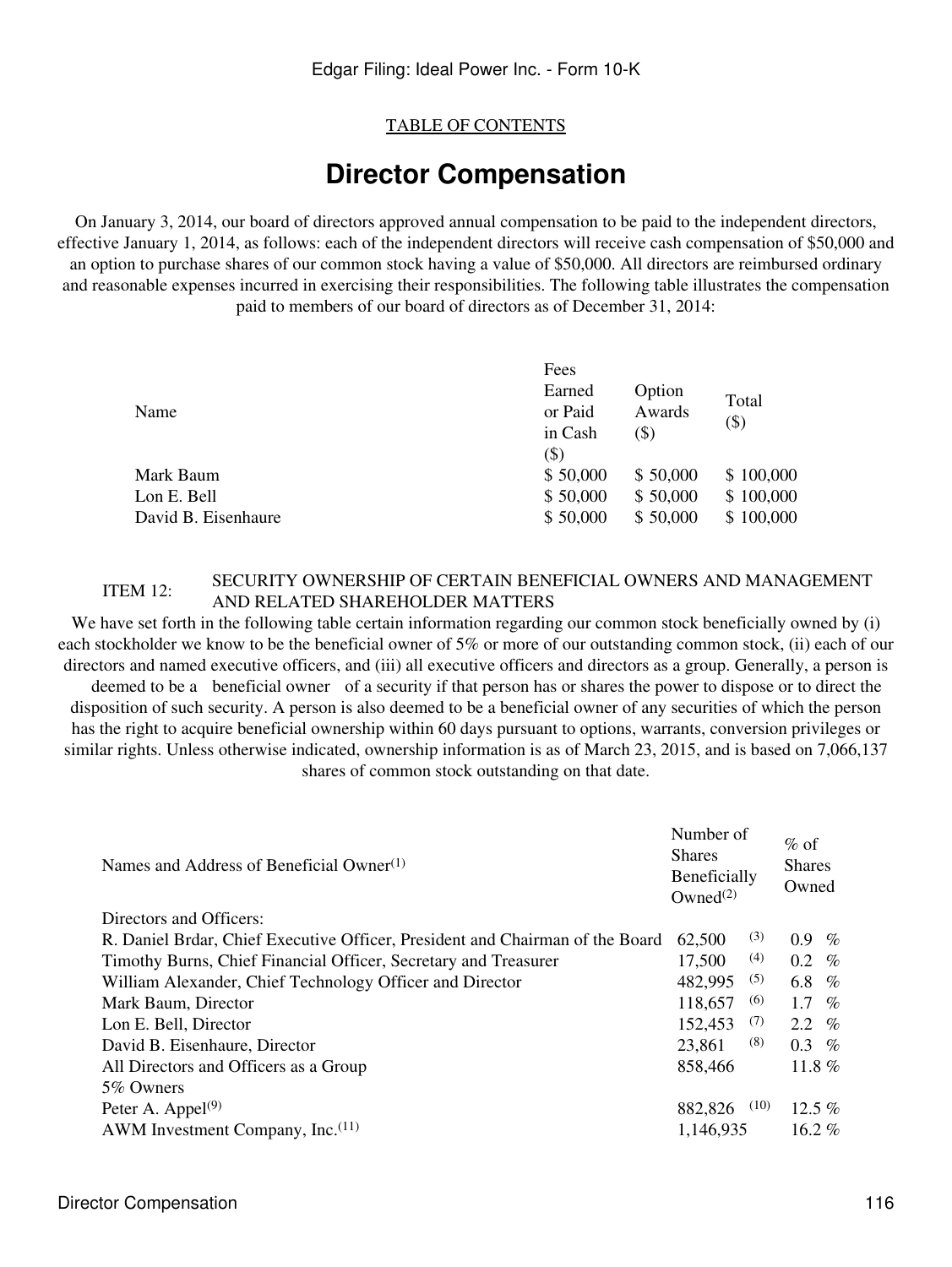(1) The address of each officer and director is 4120 Freidrich Lane, Suite 100, Austin, TX 78744. Beneficial ownership is determined in accordance with Rule 13d-3 under the Exchange Act, as amended, and is generally determined by voting powers and/or investment powers with respect to securities. Unless otherwise

(2) noted, the shares of common stock listed above are owned as of March 23, 2015, and are owned of record by each individual named as beneficial owner and such individual has sole voting and dispositive power with respect to the shares of common stock owned by each of them.

(3) Includes shares subject to vested options to purchase common stock. (4)Includes 10,000 shares of common stock and 7,500 shares subject to a vested option to purchase common stock. (5)Includes 454,996 shares of common stock and 27,999 shares subject to a vested option to purchase common stock. 64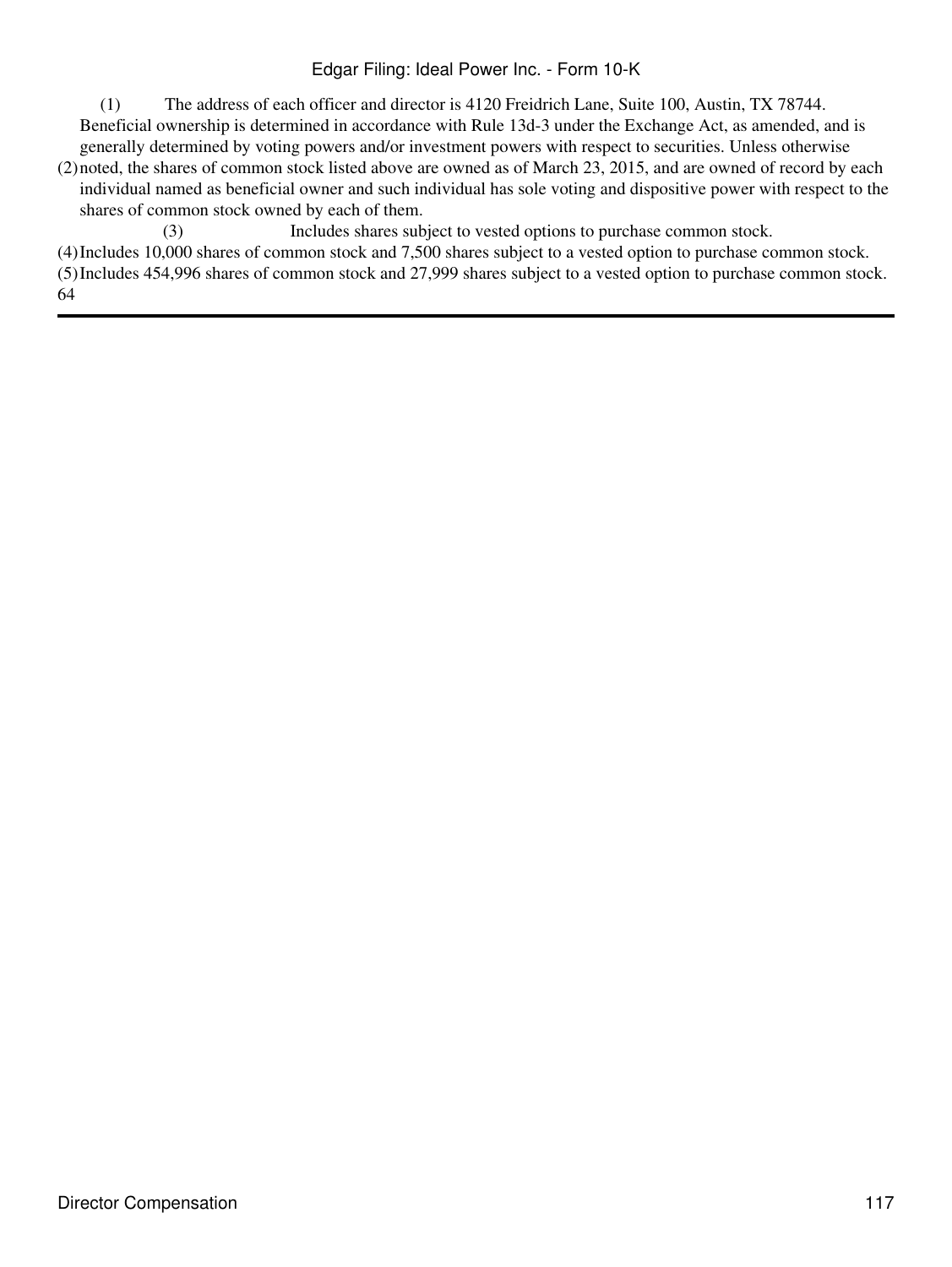Includes 54,961 shares of common stock held in Mr. Baum s name, 29,063 shares of common stock held by Series E-1 of Larrem Smitty, LLC, of which Mr. Baum is the beneficial owner, 17,042 shares subject to a vested option to

(6) purchase common stock, 3,208 shares subject to an option to purchase common stock exercisable within 60 days of March 23, 2015 and 14,383 shares of common stock issuable upon the exercise of warrants held by Series E-1 of Larrem Smitty, LLC.

Includes 30,861 shares of common stock held in Dr. Bell s name, 58,192 shares of common stock held by the Bell Family Trust, of which Dr. Bell is the trustee and has sole voting and investment control with respect to the shares

(7) of common stock, 17,042 shares subject to a vested option to purchase common stock, 3,208 shares subject to an option to purchase common stock exercisable within 60 days of March 23, 2015 and 43,150 shares of common stock issuable upon the exercise of warrants held by the Bell Family Trust.

(8) stock and 3,208 shares subject to an option to purchase common stock exercisable within 60 days of March 23, Includes 3,611 shares held in Mr. Eisenhaure s name, 17,042 shares subject to a vested option to purchase common 2015.

(9) Mr. Appel s address is 77 Oregon Road, Bedford Corners, New York 10549.

(10)Includes 580,777 shares of common stock and 302,049 shares of common stock issuable upon the exercise of warrants.

 $(11)$ The address for AWM Investment Company, Inc. is 527 Madison Avenue, Suite 2600, New York, New York,  $\mu$ 

# **EQUITY COMPENSATION PLAN INFORMATION**

We currently maintain the 2013 Equity Incentive Plan (the Plan) which has been approved by our stockholders. For a description of equity compensation plans that were not approved by our stockholders, see Note 10 to our Financial Statements in Item 8 Financial Statements and Supplementary Date. The following table sets forth information regarding outstanding options and shares reserved for future issuance under the foregoing plans as of December 31,

| Plan category                                             | shares to be exercise<br>issued upon price<br>exercise of of<br>options<br>(a) | outstanding outstanding<br>options<br>(b) | Number of<br>shares<br>remaining<br>Number of Weighted-averageilable for<br>future issuance<br>under<br>equity<br>compensation<br>plans (excluding<br>shares<br>reflected in<br>column (a))<br>(c) |
|-----------------------------------------------------------|--------------------------------------------------------------------------------|-------------------------------------------|----------------------------------------------------------------------------------------------------------------------------------------------------------------------------------------------------|
| Equity compensation plans approved by stock<br>holders    | 627,800                                                                        | \$6.28                                    | (1)<br>173,280                                                                                                                                                                                     |
| Equity compensation plans not approved by<br>stockholders | 420,247                                                                        | \$5.51                                    |                                                                                                                                                                                                    |
| Total <sup>(2)</sup>                                      | 1,048,047                                                                      | \$ 5.97                                   | (1)<br>173,280                                                                                                                                                                                     |

(1)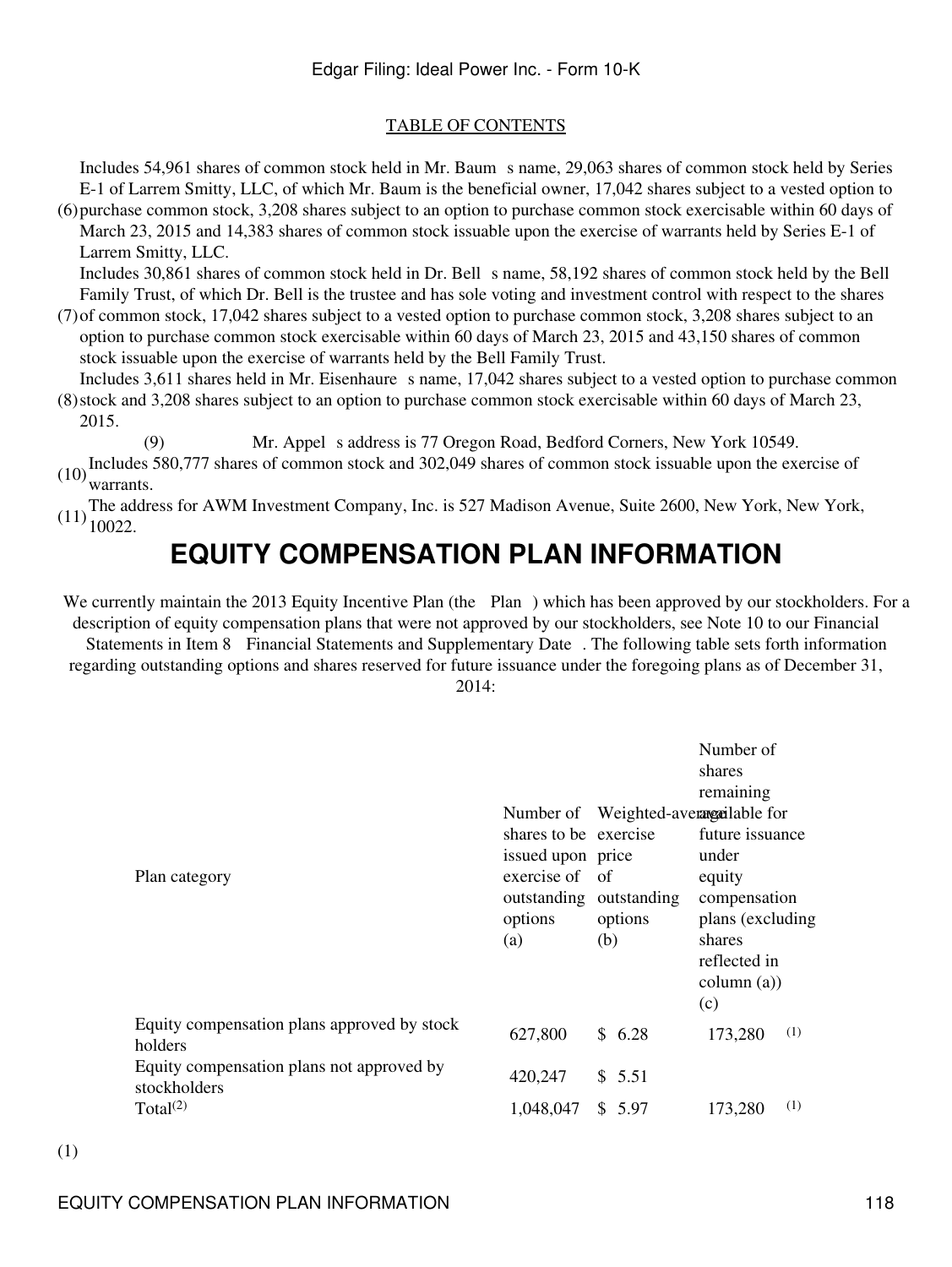This amount will not be subject to future increases, absent shareholder approval of an increase in the shares authorized for issuance under the Plan, as the maximum number of shares that may be issued under our equity compensation plan will be reached upon the future issuance of 173,280 securities under the Plan.

(2) increase in the shares reserved for issuance under the Plan at either the 2015 or 2016 Annual Shareholder Meeting. Excludes 320,000 shares to be issued upon exercise of options that are contingent upon shareholder approval of an The weighted-average exercise price of these options is \$7.84.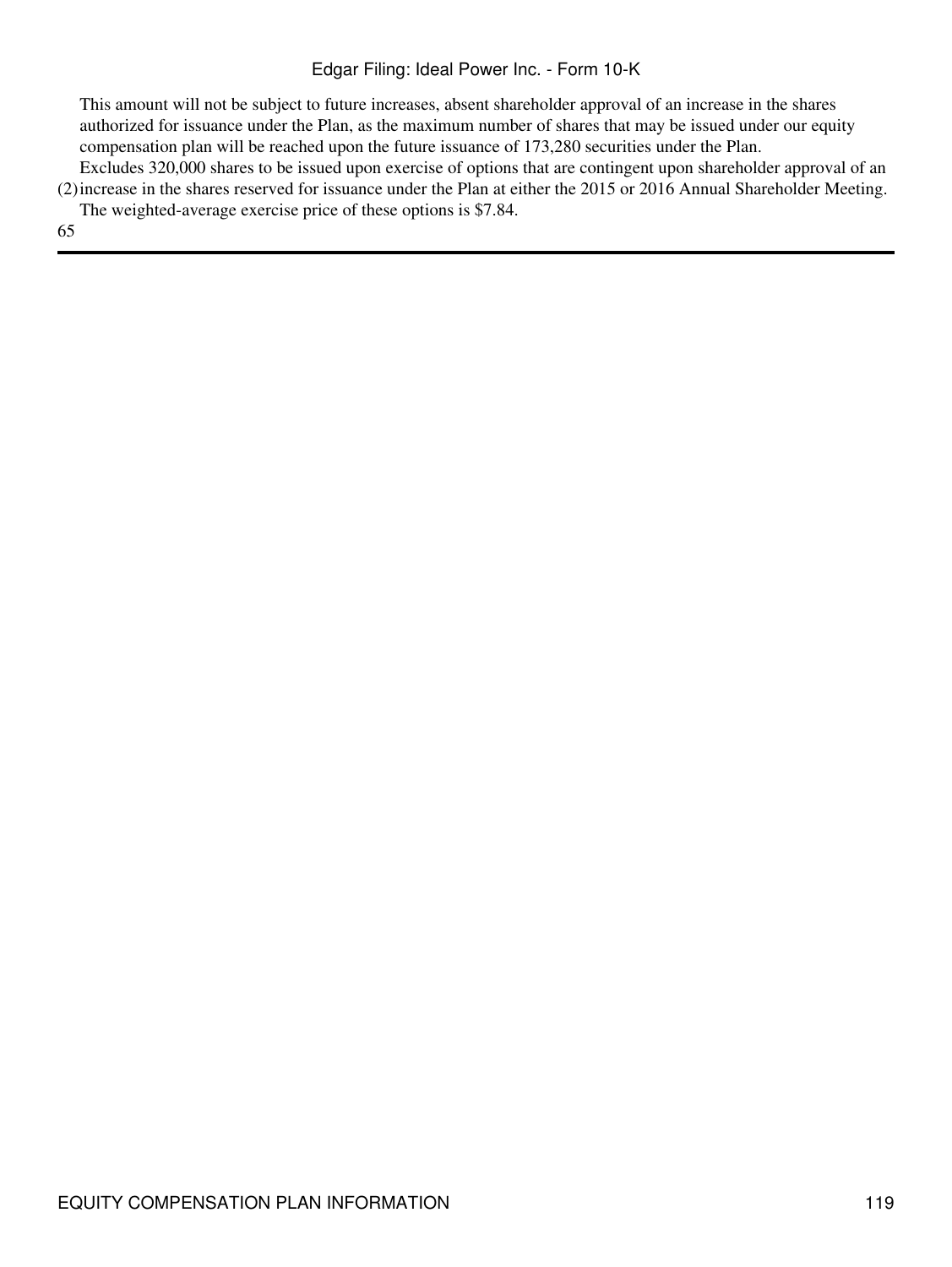ITEM 13:CERTAIN RELATIONSHIPS AND RELATED TRANSACTIONS, AND DIRECTOR INDEPENDENCE Our common stock is listed on the NASDAQ Capital Market, therefore, our determination of the independence of directors is made using the definition of independent contained in the listing standards of the NASDAQ Stock Market. On the basis of information solicited from each director, the board has determined that each of Mr. Baum, Mr. Eisenhaure and Dr. Bell has no material relationship with the Company and is independent within the meaning of such rules.

SEC regulations define the related person transactions that require disclosure to include any transaction, arrangement or relationship in which the amount involved exceeds the lesser of \$120,000 or one percent of the average of our total assets at year end for the last two completed fiscal years in which we were or are to be a participant and in which a related person had or will have a direct or indirect material interest. A related person is: (i) an executive officer, director or director nominee, (ii) a beneficial owner of more than 5% of our common stock, (iii) an immediate family member of an executive officer, director or director nominee or beneficial owner of more than 5% of our common stock, or (iv) any entity that is owned or controlled by any of the foregoing persons or in which any of the foregoing persons has a substantial ownership interest or control.

For the period from January 1, 2013, through the date of this report (the Reporting Period), described below are certain transactions or series of transactions between us and certain related persons.

On July 29, 2013, we closed an offering of \$750,000 in aggregate principal amount of senior secured convertible promissory notes (the Notes) together with warrants for the purchase of our common stock. The Notes accrued interest at the higher of (i) 1% per annum or (ii) or the lowest rate that may accrue without causing the imputation of interest under the Internal Revenue Code. The principal amount of the Notes, together with accrued interest, were due and payable on the earlier to occur of (i) July 29, 2014, (ii) an Event of Default (as defined in the Notes) or (iii) the closing of an IPO Financing (as defined in the Notes). The notes were converted into shares of the Companys common stock immediately upon completion of the Company s initial public offering. No payments were made toward the principal amount or accrued interest of either note prior to conversion. The warrants issued in conjunction with the Notes have a term of seven years and an exercise price of \$3.47626. The number of shares of common stock covered by the warrants for the Notes is equal to one-half the original principal amount of the Notes divided by \$3.47626. Peter Appel, a beneficial owner of more than 5% of our common stock, invested \$275,000 in these Notes.

Our executive officers have executed employment agreements with us and have received shares of common stock or options to purchase common stock as compensation. Our independent directors also receive compensation for their services to us. See the section of this report titled Executive Compensation for a discussion of these transactions.

On November 6, 2013 we entered into a Separation and Release Agreement with Christopher Cobb, whereby he resigned as our President, Chief Operating Officer and director. Mr. Cobb s separation package included the following: (i) a severance payment in the amount of \$87,500, accrued but unpaid wages in the amount of \$58,835 and paid-time-off in the amount of \$9,019, all of which was paid within six days from the date the agreement becomes irrevocable; (ii) grant of an option covering 36,116 shares of common stock which may be exercised for a period of 12 months beginning on November 27, 2014; (iii) an agreement to provide consulting services as requested through December 31, 2013; and (iv) a mutual release of all claims and covenant not to sue. Of the 36,116 shares of common stock covered by the option agreement, 29,399 shares may be purchased at a per-share price of \$5.00 and 6,717 shares may be purchased at a per-share price of \$6.3276.

On November 27, 2013 we entered into a Separation and Release Agreement with Charles De Tarr whereby he resigned as our Vice-President, Finance. Mr. De Tarr s separation package included the following: (i) grant of an option covering the purchase of an aggregate 33,743 shares of our common stock which may be exercised beginning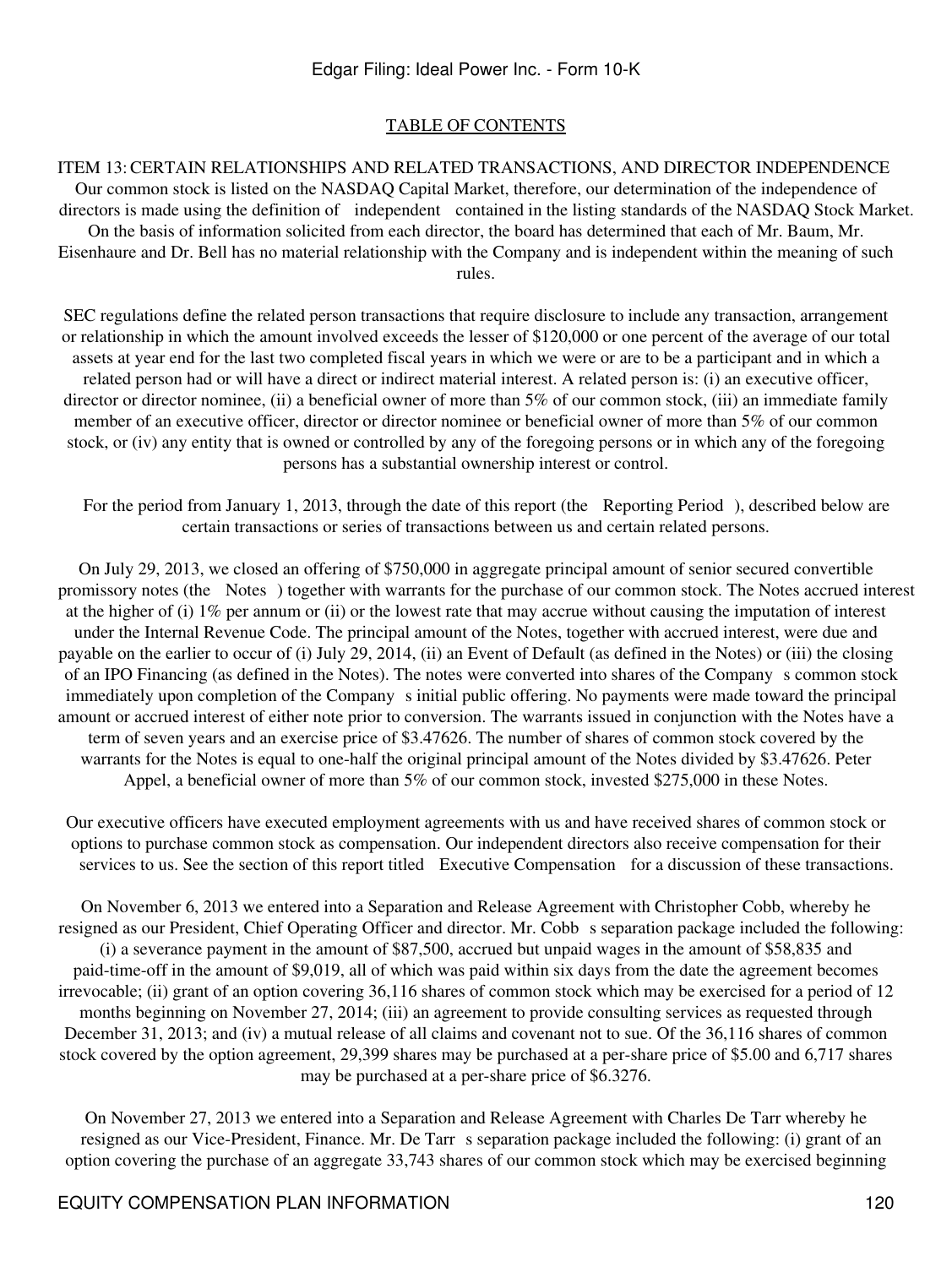on November 27, 2014; (ii) an agreement to provide consulting services on a full-time basis for a period of up to six months; and (iii) a mutual release of all claims and covenant not to sue. We agreed to pay Mr. De Tarr \$14,583 per month for the consulting services. We could terminate the consulting arrangement upon 60 days notice to Mr. De Tarr. If we terminated the consulting arrangement, during the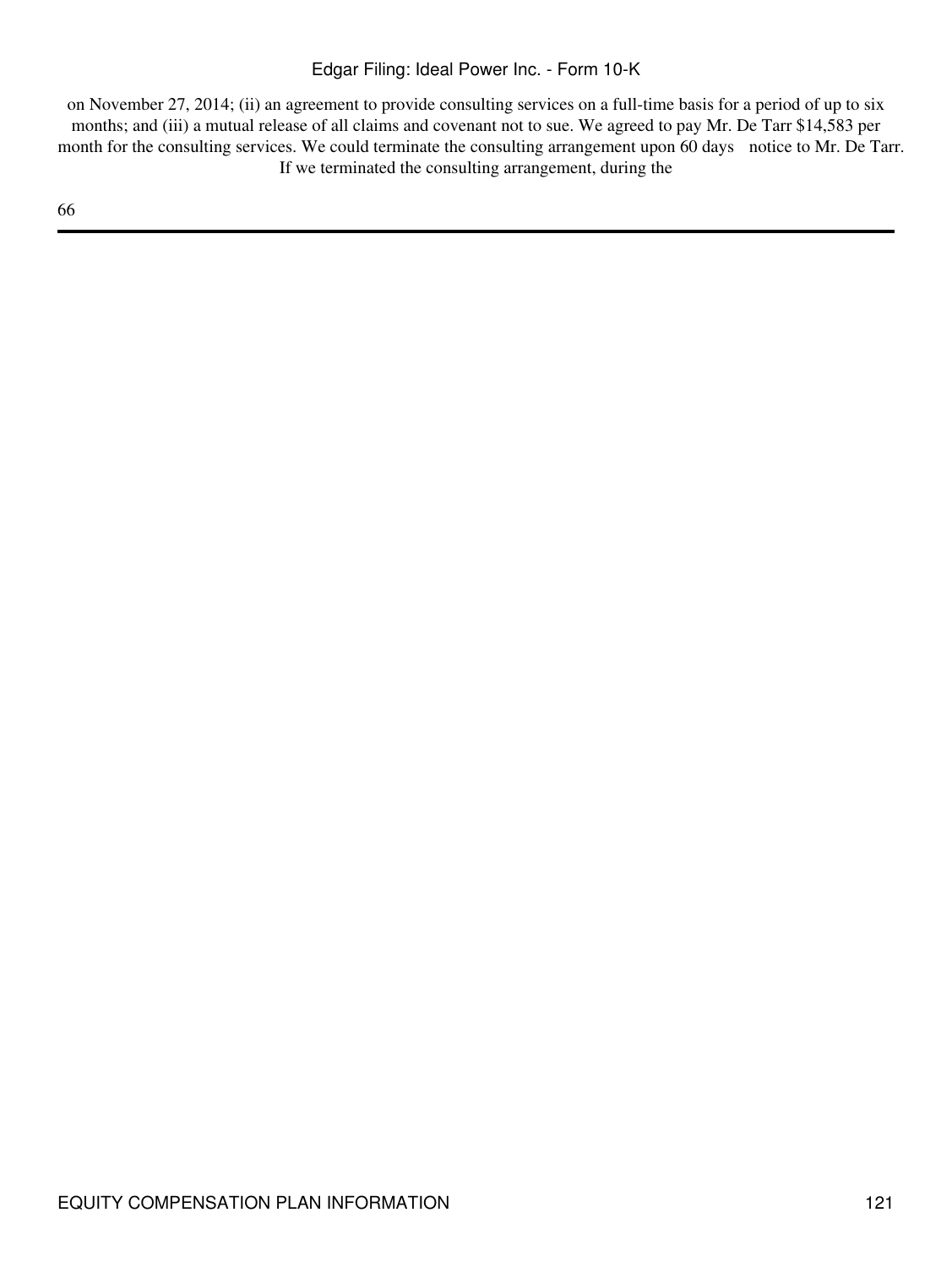#### [TABLE OF CONTENTS](#page-3-0)

notice period Mr. De Tarr would not be required to provide consulting services for more than 15 hours per week. We provided 60 days notice of termination of the consulting arrangement to Mr. De Tarr on December 20, 2013 and his consulting services under the agreement ceased on February 18, 2014. Of the 33,743 shares covered by the option agreement, 26,743 shares have an exercise price of \$0.416675 per share and 7,000 shares have an exercise price of \$5.00 per share.

On January 9, 2015, we entered into a Resignation and Release Agreement (the Resignation Agreement) with Paul Bundschuh, the Company s former Chief Marketing Officer. Under the terms of the Resignation Agreement, Mr. Bundschuh is to receive the full severance benefits to which he would have been entitled under his employment agreement if he had been terminated without cause. In addition, 10,000 stock options previously issued to Mr. Bundschuh and scheduled to vest on December 31, 2015 were immediately vested upon execution of the Resignation Agreement.

On August 1, 2014, the audit committee of our board of directors approved the Ideal Power Inc. Related Party Transaction Policy. This policy established, amongst other items, that pre-approval of related party transactions, as defined in the policy, requires a majority vote of the disinterested members of the audit committee with a de minimus exception for transactions less than \$2,500. De minimus transactions may be approved by either our Chief Executive Officer or Chief Financial Officer, if disinterested. Further, the policy requires timely disclosure to the board of directors of all related party transactions requiring disclosure under SEC regulations.

ITEM 14: PRINCIPAL ACCOUNTANT FEES AND SERVICES

|                                                                                                                   | 2014   | 2013    |  |
|-------------------------------------------------------------------------------------------------------------------|--------|---------|--|
| Gumbiner Savett Inc.                                                                                              |        |         |  |
| <b>Audit Fees</b>                                                                                                 | 55,500 | 148,000 |  |
| <b>Audit Related Fees</b>                                                                                         |        |         |  |
| Tax Fees                                                                                                          | 8.570  | 7.950   |  |
| All Other Fees                                                                                                    |        | 53,649  |  |
| In 2013, Gumbiner Savett Inc. provided customary procedures in connection with our initial public offering. These |        |         |  |
| fees are shown as All Other Fees in the above table.                                                              |        |         |  |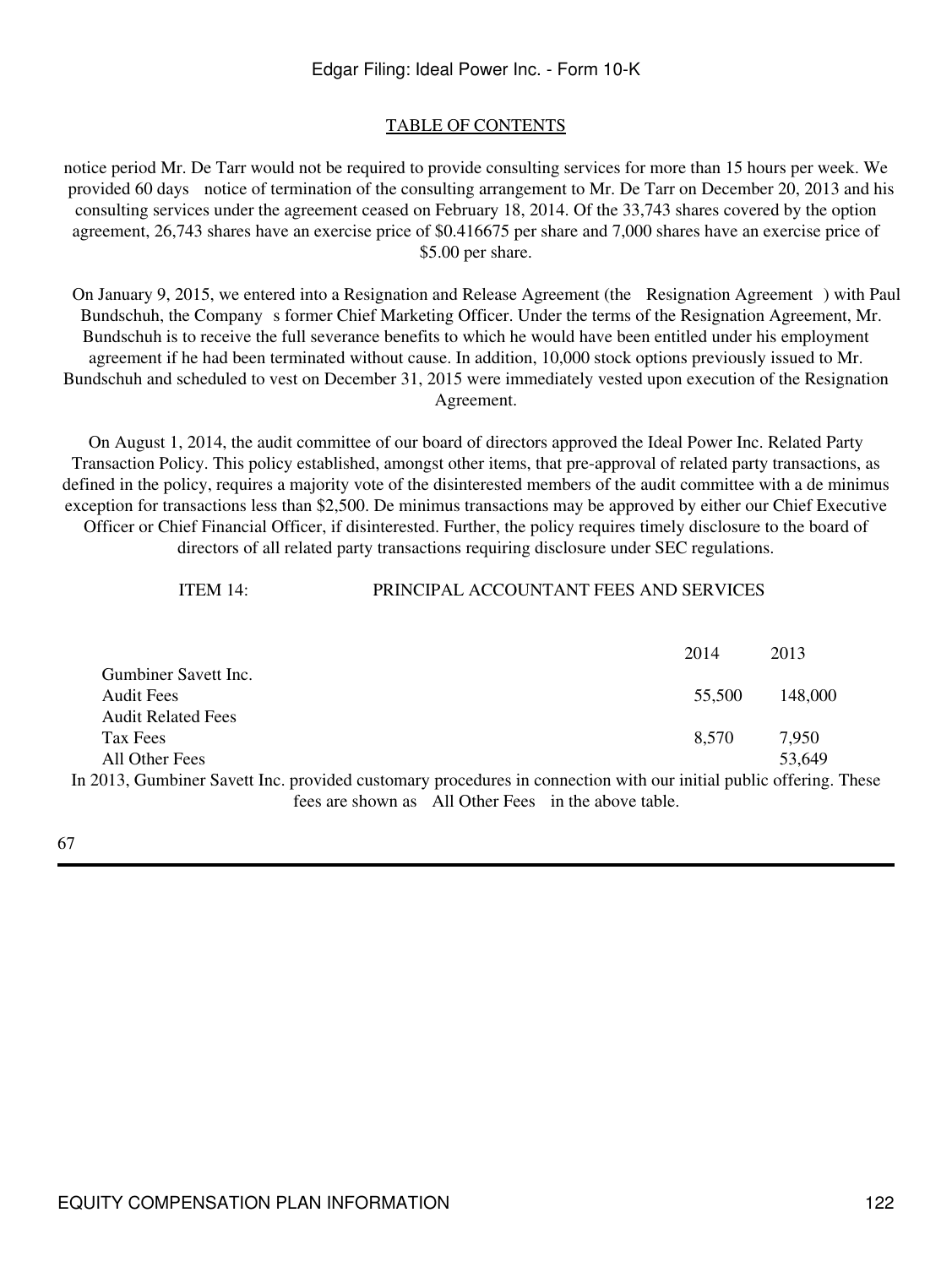[TABLE OF CONTENTS](#page-3-0)

### **PART IV**

### ITEM 15. EXHIBITS AND FINANCIAL STATEMENT SCHEDULES **Exhibits**

The exhibits filed as part of this Annual Report on Form 10-K are listed in the Exhibit Index immediately preceding the exhibits. We have identified in the Exhibit Index each management contract and compensation plan filed as an exhibit to this Annual Report on Form 10-K in response to Item 15(a) (3) of Form 10-K.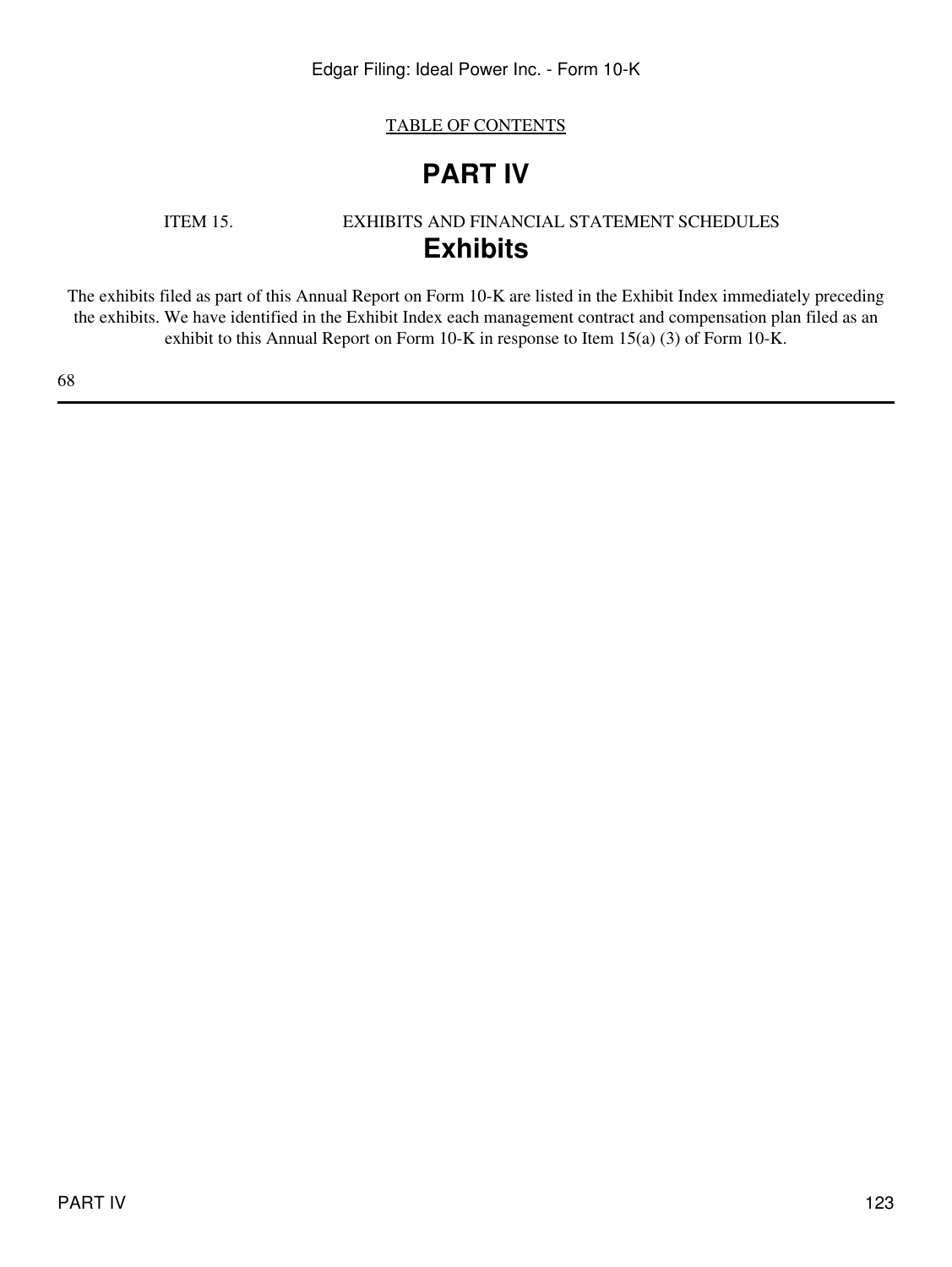# **SIGNATURES**

Pursuant to the requirements of Section 13 or 15(d) of the Securities Exchange Act of 1934, the registrant has duly caused this report to be signed on its behalf by the undersigned, thereunto duly authorized, in the City of Austin, State of Texas, on this 25th day of March, 2015.

#### IDEAL POWER INC.

/s/ R. Daniel Brdar

By:

R. Daniel Brdar, Chief Executive Officer /s/ Timothy Burns

By:

Timothy Burns, Chief Financial Officer

Pursuant to the requirements of the Securities Exchange Act of 1934, this report has been signed below by the following persons on behalf of the registrant and in the capacities and on the dates indicated.

Dated: March 25, 2015

/s/ R. Daniel Brdar

R. Daniel Brdar, Chief Executive Officer (principal executive officer) and director

Dated: March 25, 2015

/s/ Timothy Burns

Timothy Burns, Chief Financial Officer (principal financial and accounting officer), Secretary and Treasurer

Dated: March 25, 2015

/s/ William C. Alexander

William C. Alexander, Chief Technology Officer and director

Dated: March 25, 2015

/s/ Lon E. Bell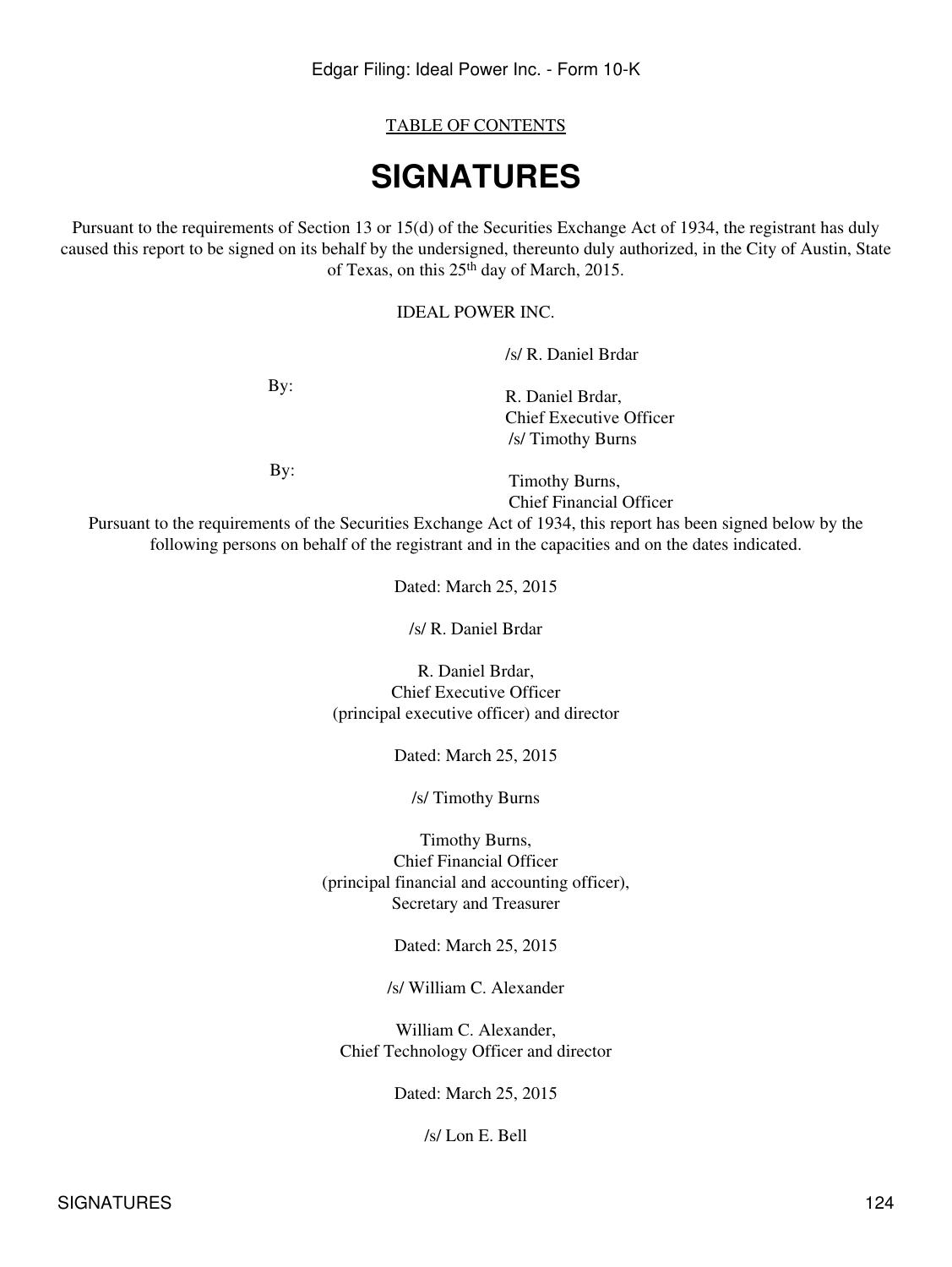Lon E. Bell, Ph.D., director

Dated: March 25, 2015

/s/ Mark Baum

Mark Baum, director

Dated: March 25, 2015

/s/ David B. Eisenhaure

David B. Eisenhaure, director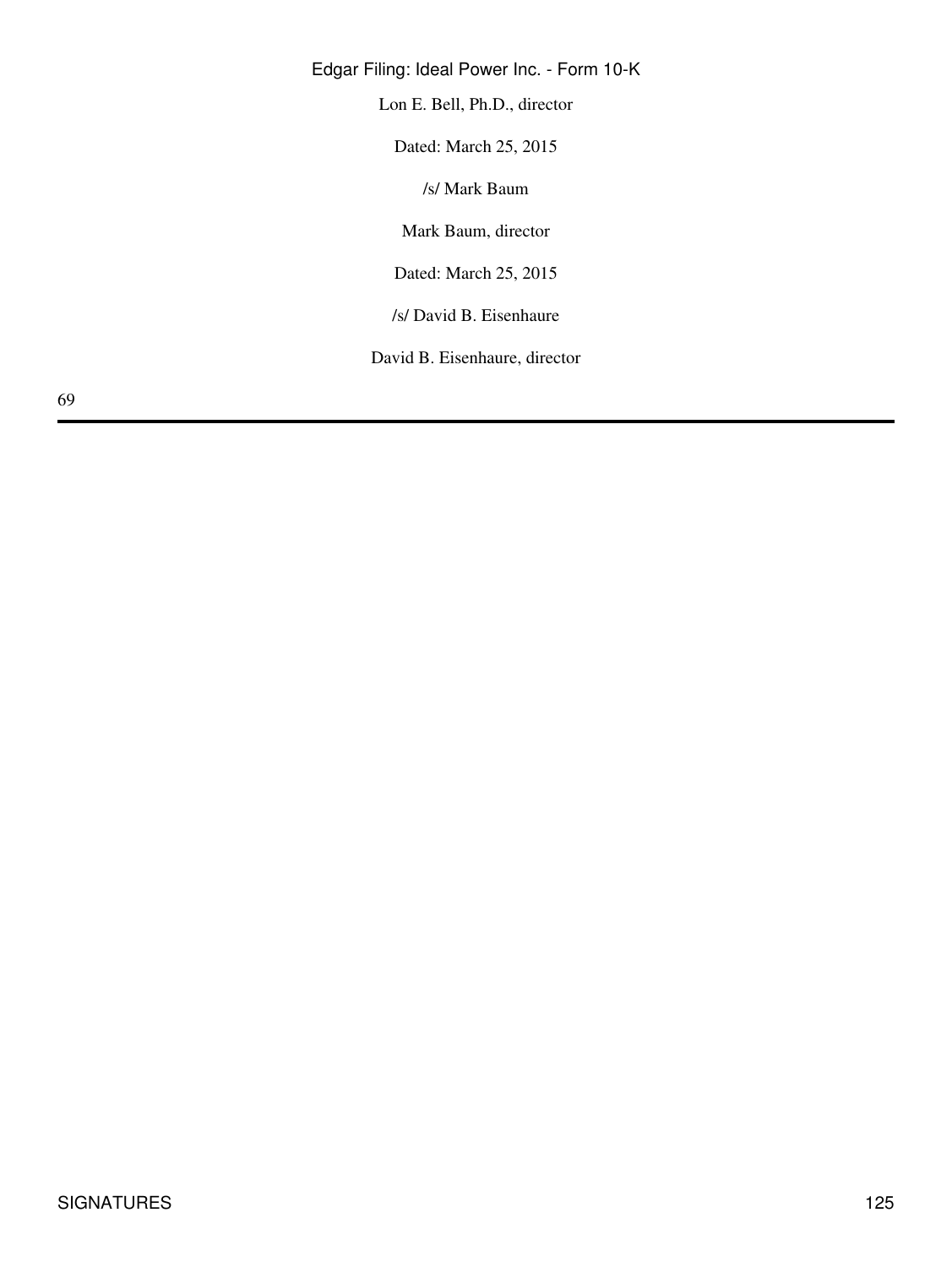# **EXHIBIT INDEX**

| Exhibit No. | Description of Document                                                                                                                        |
|-------------|------------------------------------------------------------------------------------------------------------------------------------------------|
| 1.1         | Form of Underwriting Agreement <sup><math>(1)</math></sup>                                                                                     |
| 3.1         | Delaware Certificate of Conversion including Certificate of Incorporation <sup>(1)</sup>                                                       |
| 3.2         | Bylaws of Ideal Power Inc. <sup>(1)</sup>                                                                                                      |
| 4.1         | Underwriter s Warrant)                                                                                                                         |
| 10.1        | Form of Lock-Up Agreement <sup>(1)</sup>                                                                                                       |
| 10.2        | Form of Warrant issued by the registrant to investors in the offering completed on July 17,<br>$2012^{(1)}$                                    |
| 10.3        | Form of Warrant issued by the registrant to investors in the offering completed on August<br>$31, 2012^{(1)}$                                  |
| 10.4        | Form of Replacement Warrant issued by the registrant to investors in the offering<br>completed on August 31, 2012 <sup>(1)</sup>               |
| 10.5        | Form of Warrant issued by the registrant to investors in the offering completed on<br>November 21, $2012^{(1)}$                                |
| 10.6        | Warrant issued to MDB Capital Group, LLC (MDB-1) dated November 21, 2012 <sup>(1)</sup>                                                        |
| 10.7        | Warrant issued to MDB Capital Group, LLC (MDB-2) dated November 21, 2012 <sup>(1)</sup>                                                        |
| 10.8        | Lease Agreement between the Company and Texas Public Employees Association dated<br>May 7, 2013 <sup>(1)</sup>                                 |
| 10.9        | Employment Agreement between the Company and Christopher Cobb dated May 8,<br>$2013^{(1)}+$                                                    |
| 10.10       | Form of Securities Purchase Agreement between the registrant and investors for an offering<br>completed on July 29, 2013 $(1)$                 |
| 10.11       | Form of Registration Rights Agreement between the registrant and investors for an offering<br>completed on July 29, 2013 <sup>(1)</sup>        |
| 10.12       | Form of Senior Secured Convertible Promissory Note issued by the registrant to investors<br>in the offering completed on July 29, $2013^{(1)}$ |
| 10.13       | Form of Security Agreement between the registrant and investors for the offering<br>completed on July 29, 2013 $(1)$                           |
| 10.14       | Form of Warrant issued by the registrant to investors in the offering completed on July 29,<br>$2013^{(1)}$                                    |
| 10.15       | Ideal Power Converters, Inc. 2013 Equity Incentive Plan <sup>(1)</sup>                                                                         |
| 10.16       | Addendum to Warrant issued to MDB Capital Group, LLC (MDB-1) dated July 10, 2013 <sup>(1)</sup>                                                |
| 10.17       | Addendum to Warrant issued to MDB Capital Group, LLC (MDB-2) dated July 10, 2013 <sup>(1)</sup>                                                |
| 10.18       | Amendment to Promissory Note <sup>(1)</sup>                                                                                                    |
| 10.19       | Form of Addendum to Stock Purchase Warrant (Series A) <sup>(1)</sup>                                                                           |
| 10.20       | Form of Addendum to Stock Purchase Warrant (Series $B$ ) <sup>(1)</sup>                                                                        |
| 10.21       | Separation and Release Agreement between the registrant and Christopher Cobb <sup>(1)</sup> +                                                  |
| 10.22       | Separation and Release Agreement (including amendment) between the registrant and<br>Charles De Tarr $(2)$ +                                   |
| 10.23       | Employment Agreement between the registrant and R. Daniel Brdar <sup>(3)</sup> +                                                               |
| 10.23.1     | Amendment No. 1 to Employment Agreement between the registrant and R. Daniel Brdar<br>dated September 16, 2014 <sup>(5)</sup> +                |
| 10.24       | Non-Qualified Stock Option Award Agreement issued to R. Daniel Brdar <sup>(3)</sup> +                                                          |
| 10.25       |                                                                                                                                                |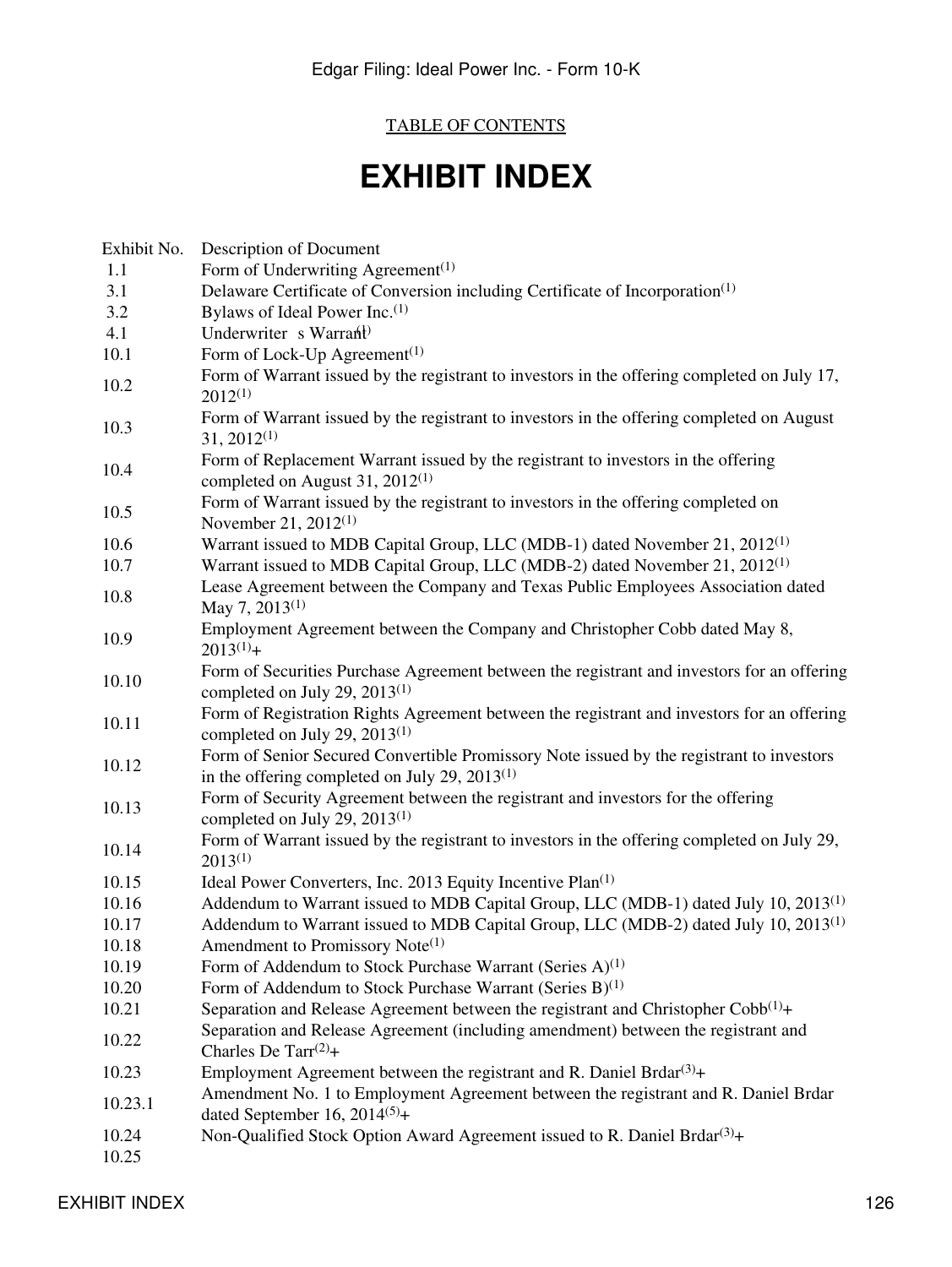Lease Agreement between the Company and Agellan Commercial REIT U.S. L.P. dated March 24, 2014<sup>(4)</sup>